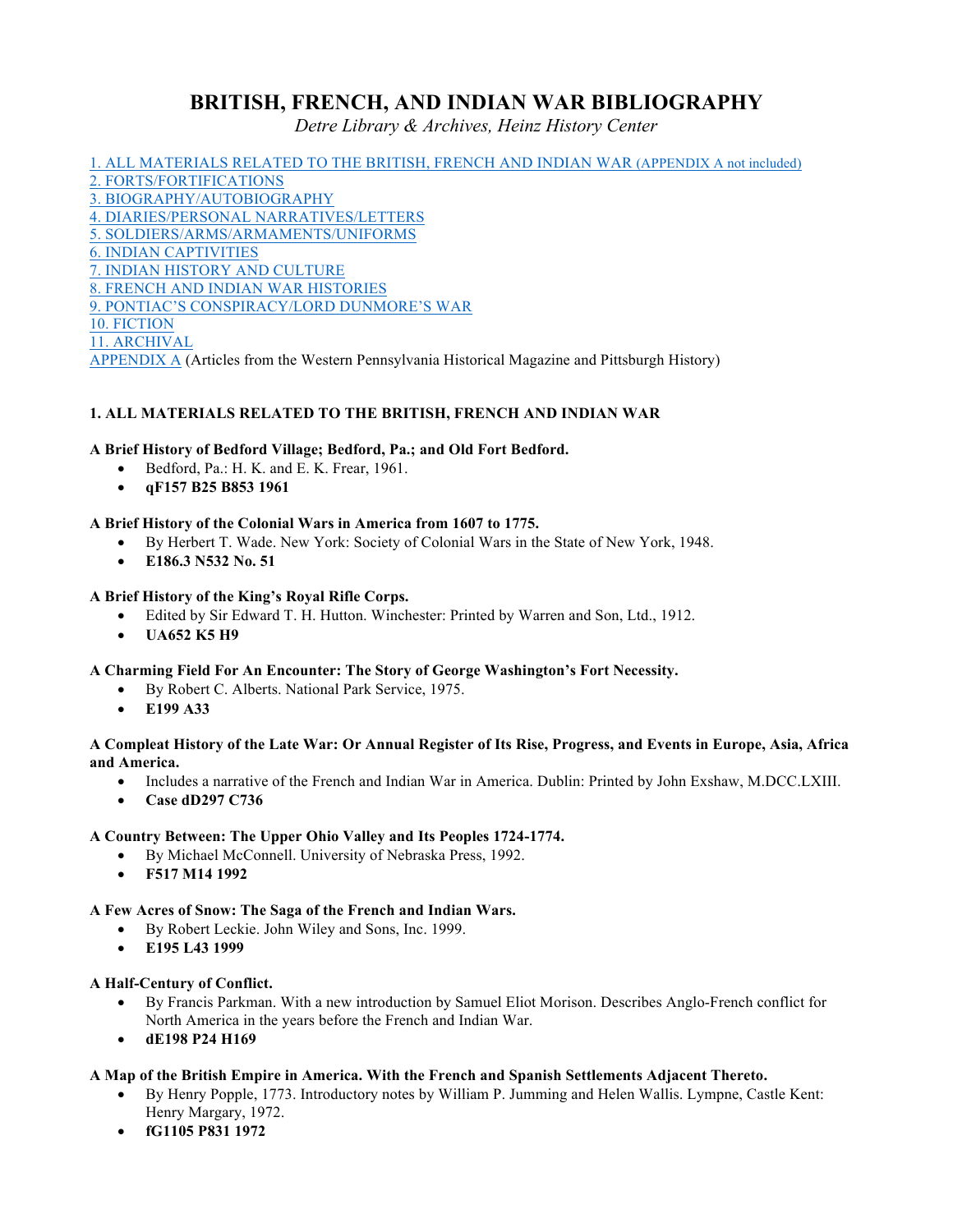## **A Narrative of the Life of Mrs. Mary Jemison.**

- By James E. Seaver. Canandaigua, N. Y.: Printed by J. D. Bemis and Co., 1824; New York: Random House, Republished, 1929.
- **E87 J49 1929**

## **A Treatise of Fortifications.**

- By John Muller. Ottawa, Ont.: Museum Restoration Service, 1968.
- **qUG400 M958 1968**

#### **A Young Colonel from Virginia and the Blow He Struck for American Independence in the Year 1754.**

- Together with its significance as a feature of approaching bicentennial of his birth. Uniontown: Fort Necessity Memorial Association, 1931.
- **E312.23 F73**

## **Adam Saam, Discharge Paper, 24 September 1764.**

- Document records Saam's discharge from the Royal American Regiment of Foot, stationed at Fort Pitt, signed by Henry Bouquet.
- **OSS 39**

## **Address Delivered at the Celebration of the One Hundred Fiftieth Anniversary of the Battle of Bushy Run.**

- By Dr. Henry W. Temple. N. P., August 6th, 1913.
- **E199 T284 A222**

## **Address of Hon. Philander Chase Knox at the Dedication of the Monument to the Memory of Major General Edward Braddock. In Braddock Memorial Park,**

**Fayette County, Pennsylvania, October 15th, 1913.** 

- No printer, c1913
	- **E199 K74**

#### **Addresses Delivered at the Celebration of the One Hundred and Fiftieth Anniversary of the Battle of Bushy Run, August 5th and 6th, 1913.**

- Westmoreland County Hist. Soc., 1913.
- **E83.76 A22**

## **Advancing the Ohio Frontier: A Saga of the Old Northwest.**

- By Frazer Ells Wilson. Blanchester, Oh., Brown Pub. Co., c 1937.
- **E83.794 W748 A2445**

## **Adventure in the Wilderness: The American Journals of Louis Antoine de Bougainville, 1756-1760.**

- Translated and edited by Edward P. Hamilton. 1st Edition. Norman: University of Oklahoma Press, 1964.
- **E199 B75**

## **Agnes Starrett, Papers, 1914-1967.**

- Starrett was an English professor at the University of Pittsburgh. The file includes correspondence, research notes, published materials and other items primarily relating to her research on the life of Capt. Robert Stobo, who was an officer under Washington at the Battle of Fort Necessity and was later a captain in the 15th Regiment of Foot.
- **MSS 91**

## **Alexander McKee, Letter, 25 August 1764.**

- Letter to McKee, Indian agent at Fort Pitt, from Henry Bouquet at Fort Loudon, concerning Indians that were to be sent by Sir William Johnson to Fort Pitt and instructing McKee to treat them in the best manner.
- **MFF 2615**

## **Alfred Proctor James, Papers, 1932-1963.**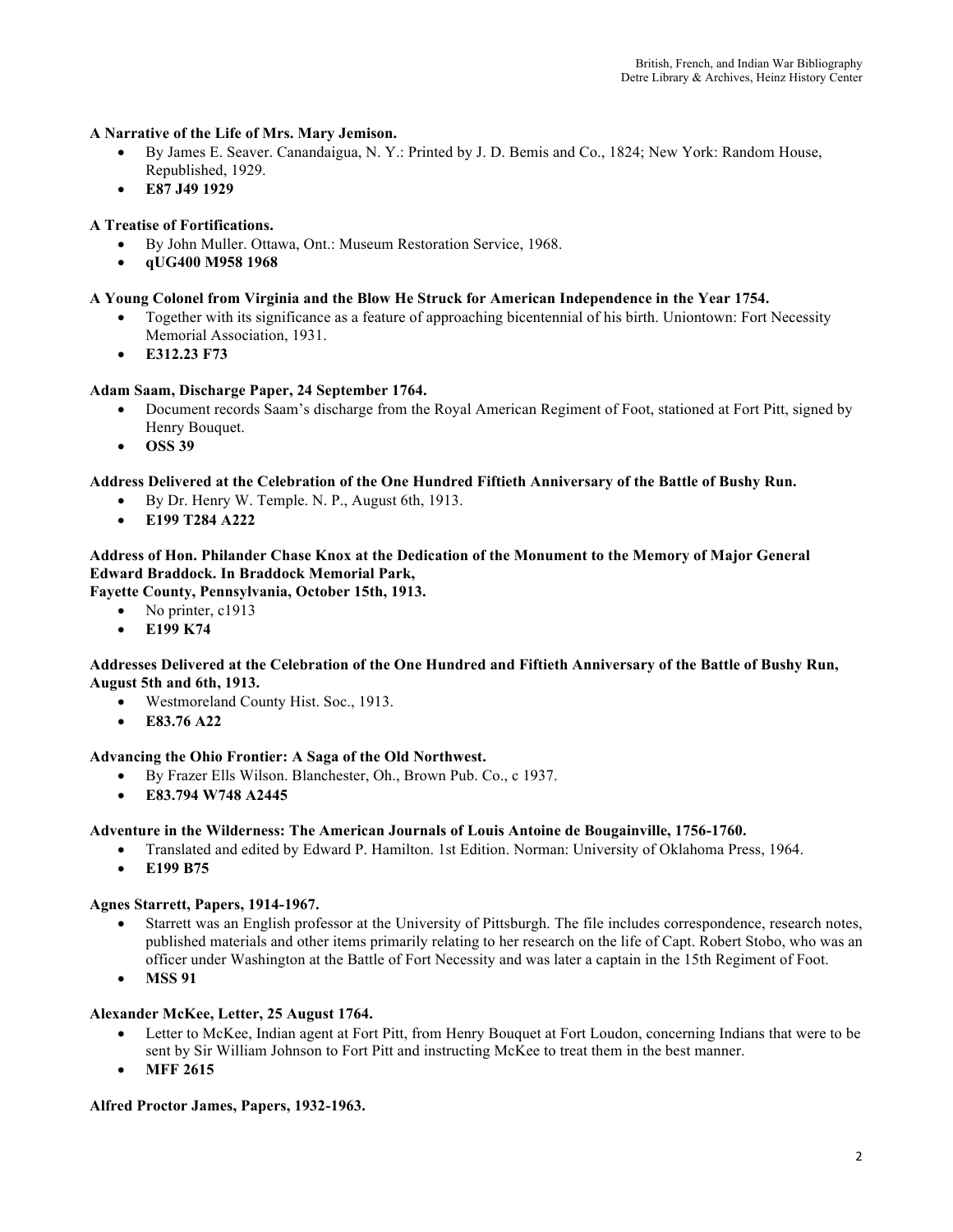- James was a history professor, writer and prominent historian in colonial Western Pennsylvania history. The file includes correspondence, research notes and other materials relating to his book George Mercer of the Ohio Company, his index to the Western Pennsylvania Historical Magazine, Fort Ligonier and other issues in colonial history.
- **MSS 149**

## **All Cloudless Glory: The Life of George Washington Volumes I & II.**

- By Harrison Clark. Regnery Press, 1995.
- **E312 C56 1995**

## **American Engraved Powder Horns: The Golden Age,1755-1783.**

- By John S. DuMont. 1st Edition. Canaan, N. H.: Phoenix Pub., c 1978.
- **fNK6020 D893**

## **American Firearms Makers: When, Where, and What They Made from the Colonial Period to the End of the Nineteenth Century.**

- By Arthur M. Carey. New York: Crowell, 1953.
- **TS535 C273**

## **American Forts-Architectural Form and Function.**

- By Willard B. Robinson. Includes chapters on colonial fortifications. Urbana: Published for the Amon Carter Museum of Western Art, Fort Worth, by the University of Illinois Press, c 1977.
- **fUG410 R666**

## **American Frontiers: Myth and Reality.**

- By Dr. Lawrence Keppie. Reprint of an article from Roman Frontier Studies 1989, pages 455-7. Describes the Battle of the Monongahela and Forts Pitt and Ligonier during Pontiac's Rebellion.
- **Acc.# 1991.208**

## **American Indian Wars.**

- By Mabel Mason Carlton. Boston: John Hancock Mutual Life Ins. Co., c 1924. Summary description.
- **dE81 C285**

## **American Military History, 1607-1953.**

- Washington: U. S. Dept. of the Army, 1956.
- **E178 U58 1956**

## **American Socket Bayonets, 1717-1873.**

- By Donald B. Webster, Jr. With a forward by Roy T. Huntington, Lt.-Col. AUS, Ret'd. Ottawa, Can.: Museum Restoration Service, 1964.
- **qUD400 W3782**

## **An Abridgement of the Indian Affairs Contained in Four-Folio Volumes, Transacted in the Colony of New York, from the Year 1678 to the Year 1751.**

- By Peter Wraxall. Edited, with an introduction by Charles Howard McIlwain. Cambridge: Harvard University Press, 1915.
- **E78 N7 N56**

## **An Account of Conferences Held and Treaties Made: Between Major-General Sir William Johnson, Bart., and the Chief Sachems and Warriors of the Indian Nations in North America at Fort Johnson, in the Colony of New York, in the years 1755 and 1756.**

• **E199 A17**

## **An Account of the Remarkable Occurrences in the Life and Travels of Colonel James Smith.**

- Cincinnati, Oh.: The Robert L. Clarke Co., 1907.
- **E87 S721 D221 1907**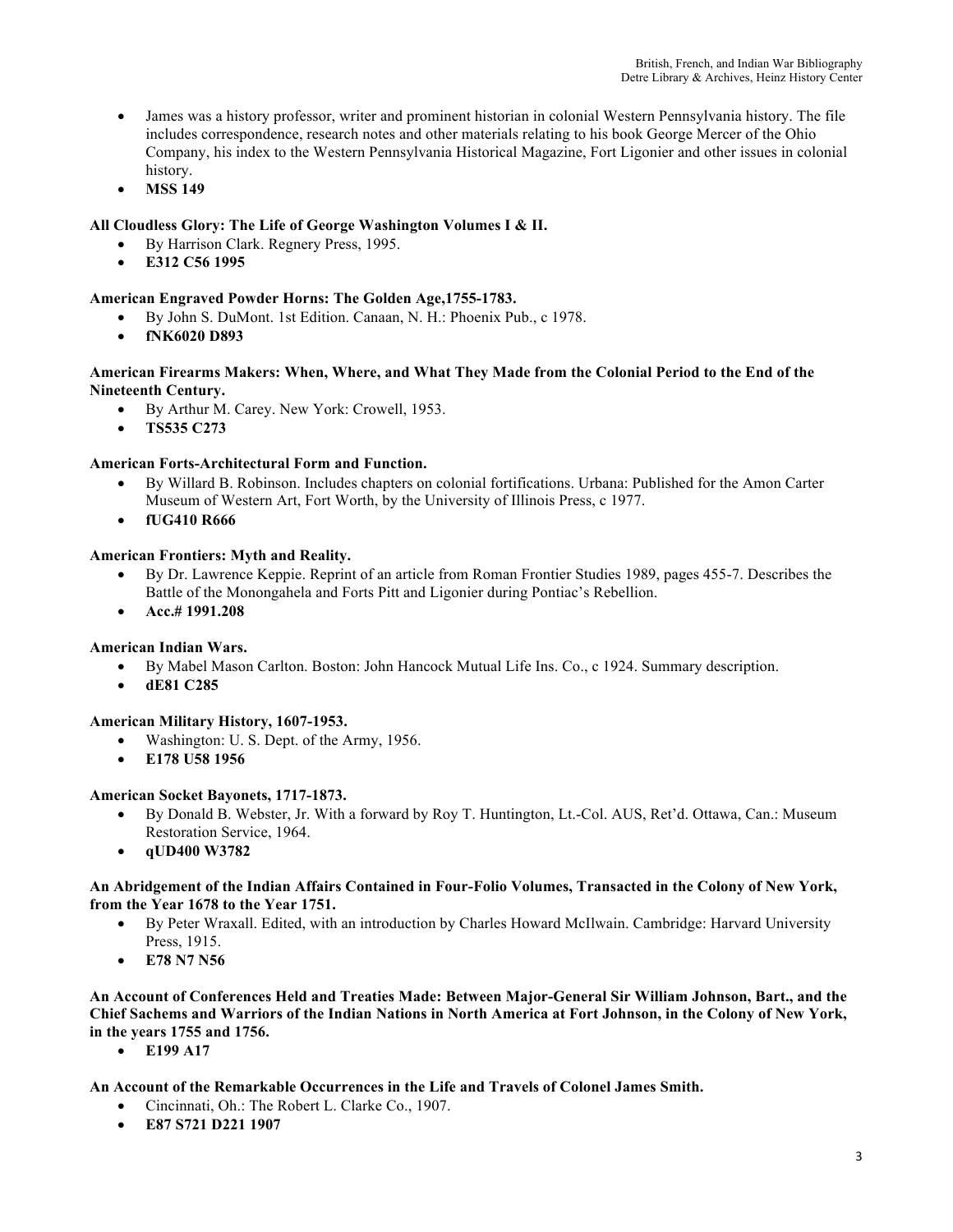## **An Essay on Field Fortification. Intended Principally for the Use of Officers of the Infantry.**

- Translated by J. C. Pleydell. London: Printed for J. Nourse, 1768.
- **UG403 P727**

## **An Historical Account of the Expedition Against the Ohio Indians in the Year MDCCLXIV. Under the Command of Henry Bouquet. Illustrated with a Map and Copper-Plates.**

- By William Smith. Published, from authentic documents, by a lover of his country. Philadelphia: Printed and sold by William Bradford, 1765. **Similar Title.** Cincinnati: O. R. Clarke & Co., 1868. **Similar Title.** With preface by Francis Parkman and a translation of Dumas' biographical sketch of General Bouquet. Cincinnati: Robert Clarke Company, 1907.
- **E83.76 S664 1765**
- **E83.76 S664 1868**
- **E83.76 S664 1907**

## **An Introduction to British Artillery in North America.**

- By S. James Gooding. Ottawa.: Museum Restoration Service, 1965.
- **qUF15 G652**

## **An Old Frontier of France: The Niagara Region and Adjacent Lakes Under French Control.**

- 2 Volumes. By Frank H. Severance. New York: Dodd, Mead & Co.,1917.
- **F127 N6 S49**

## **Annual Register of Officers and Members of the Society of Colonial Wars.**

- The Appendix includes the Report of the Committee on Louisbourg Memorial, unveiled June 17, 1895. New York: Printed by J. Pott & Company, 1896.
- **E186.3 A133**

## **Archaeological Investigation of Fort Ligonier, 1960-1965.**

- By Jacob L. Grimm. With an appendix, **Animal Remains from Archaeological Excavations at Fort Ligonier,**  by John E. Guilday. Pittsburgh,1970.
- **F152 G86**

## **Armies of the American Wars, 1753-1815.**

- By Philip R. Katcher. New York: Hastings House, 1975.
- **qUA15 K18**

## **Arms and Armor in Colonial America, 1526-1783.**

- By Harold L. Peterson. Harrisburg, Pa.: Stackpole Co., 1956.
- **fU818 P485**

## **Arms for Empire: A Military History of the British colonies in North America, 1607-1763.**

- By Douglas E. Leach New York: Macmillan, 1973.
- **E181 L434**

## **Arms Makers of Colonial America.**

- By James B. Whisker. Selinsgrove, Pa.: Susquehanna University Press; London: Associated University Presses, c 1992.
- **fTS533.2 W48 1991**

## **Arms Makers of Pennsylvania.**

- By James B. Whisker. Selinsgrove: Susquehanna University Press; London; Cranberry, N. J.: Associated University Presses, c 1990.
- **fTS533.3 P4 W576 1990**

#### **Arrows and Arrow-Makers.**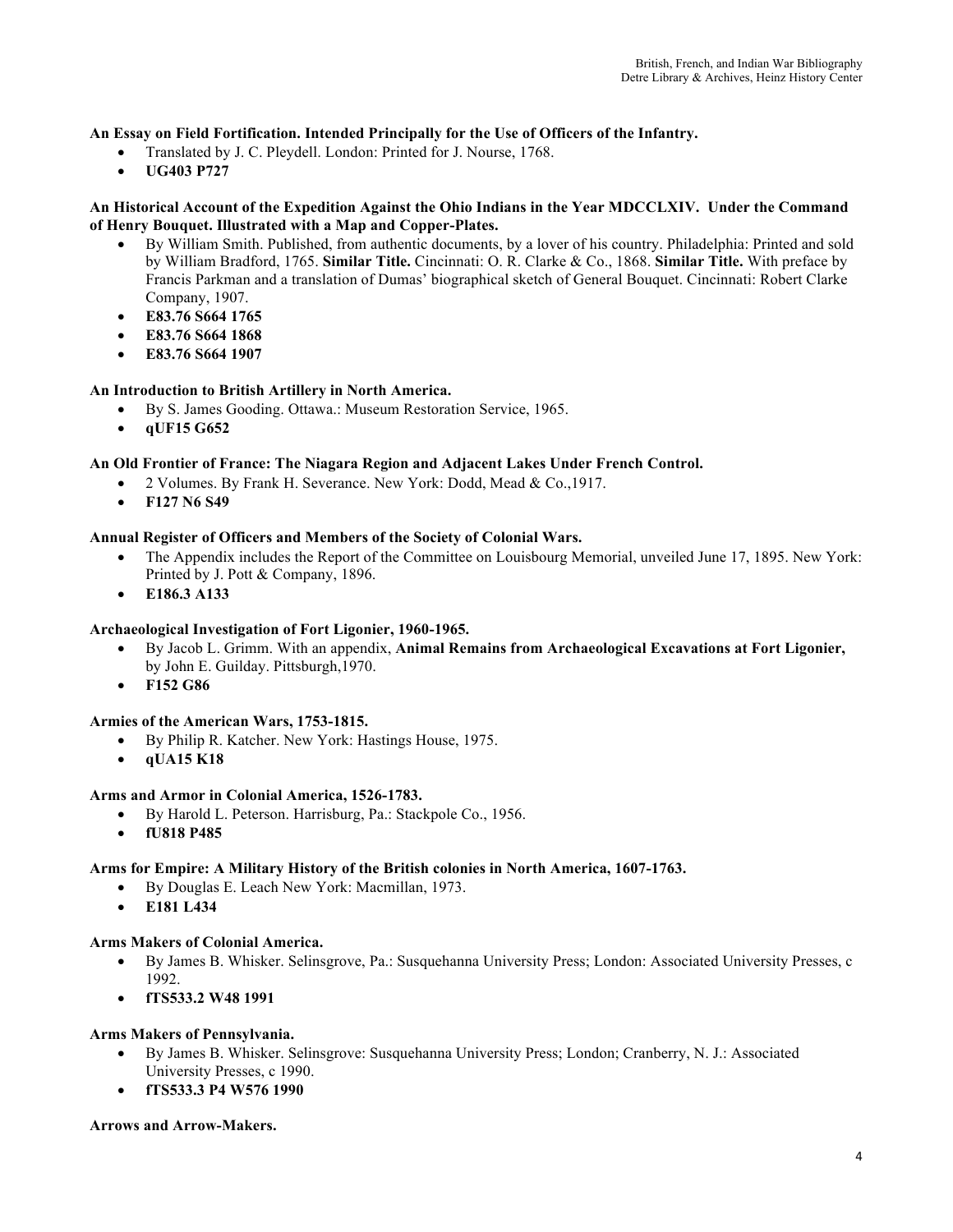- By Otis T. Mason, W. H. Holmes, Thomas Wilson, Walter Hough, Weston Flint, W. J. Hoffman and John G. Bourke. Washington, D. C.: Judd & Detweiler, 1891.
- **E98 I5 M398**

## **At The Crossroads: Indians and Empires on the Mid Atlantic Frontier, 1700-1763.**

- By Jane T. Merritt. Chapel Hill: University of North Carolina Press, 2003.
- **E78 P4 M47 2003**

## **At the Edge of Empire: The Backcountry in British North America.**

- By Eric Hinderaker. Baltimore: Johns Hopkins University Press, 2003.
- **E188 H56 2003**

## **Attitudes of the Colonial Powers Toward the American Indians.**

- Howard Peckham and Charles Gibson, Editors. Salt Lake City: University of Utah Press, 1969.
- **E77 P368**

#### **Back-Woodsmen, Or, Tales of the Borders: A Collection of Historical and Authentic Accounts of Early Adventure Among the Indians.**

- By Walter W. Spooner with an introduction by Florus B. Plimpton. Cincinnati: W. E. Dribble & Co., 1883.
- **E85 S764**

#### **Battle for a Continent.**

- By Harrison Bird. New York: Oxford University Press, 1965.
- **E199 B618**

#### **Battle of Bushy Run.**

- Program for 228th Anniversary of the Battle of Bushy Run, August 3-4, 1991. Reenactment and tours of the battlefield, sponsored by the Pennsylvania Historical and Museum Commission and the Bushy Run Battlefield Heritage Society.
- **Acc.# 1991.187**

## **Becoming America: The Revolution Before 1776.**

- By Jon Butler. Cambridge: Harvard University Press, 2001.
- **E188 B87**

## **Benjamin West's "The Death of Wolfe."**

- Ann Arbor: The William L. Clements Library, 1928.
- **DA67 W8 M624**

## **Betrayals: Fort William Henry and the Massacre.**

- By Ian Steele. New York: Oxford University Press, 1993.
- **E199 S82 1993**

## **Between Two Worlds: Teaching About Native Americans' Struggle for Independence in Western Pennsylvania, 1700-1820.**

- Pittsburgh: Historical Society of Western Pennsylvania, 1992.
- **fE78 P4 B4 1992**

## **Blunder Camp: A Note on the Braddock Road.**

- By Paul A. W. Wallace. Harrisburg, Pa.: Pennsylvania Historical and Museum Commission, 1963.
- **qHE204 B798 W193**

## **Boone's Wilderness Road.**

- By Archer Butler Hulbert. Cleveland, Oh.: The A. H. Clark Company, 1903.
- **HE203 H91 v. 6**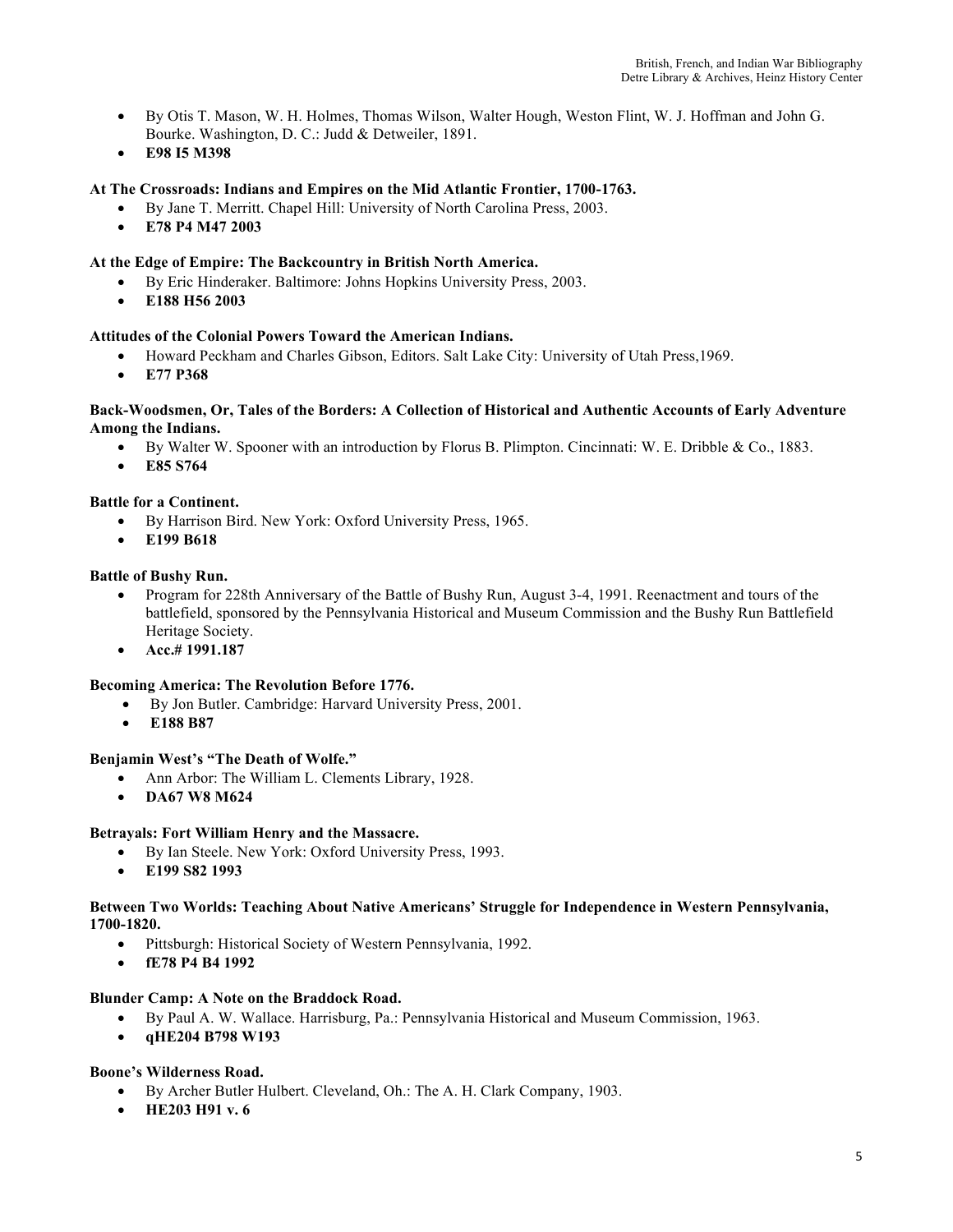#### **Bouquet's March to the Ohio: The Forbes Road**. **From the Original Manuscript in the William L. Clements Library.**

- Edited with historical introduction, notes and appendices by Edward G. Williams. Pittsburgh: Historical Society of Western Pennsylvania, c 1975.
- **E83.76 G786 B765**

## **Bouquet's Redoubt.**

- By Stephen Quinon. Historical Society of Western Pennsylvania, Report, 1899.
- **F146 H67 1899**

## **Braddock at the Monongahela.**

- By Paul E. Kopperman. Pittsburgh: University of Pittsburgh Press, 1977. A definitive account of the Braddock expedition.
- **E199 K83**

## **Braddock By-Pass.**

- Various papers relating to a proposal to build a by-pass roadway in the Borough of Braddock, including materials on the Battle of Braddock Field.
- **Acc.# 1991.7**

## **Braddock Campaign, Collection.**

- Miscellaneous papers relating to Braddock's campaign, including maps, illustrations of the order of march, correspondence, articles and commemorative brochures. Specific items include: a copy of a narrative by Jane Frazier (wife of John) of her capture by Indians in 1755, her captivity and escape over a year later; The March of Braddock, 1755**.** A poem by Louis F. Benson (n. p., February 17, 1902);The Braddock Memorial Park Association, Invitation to Dedication of Monument, October 15, 1913**.** File also includes an invitation by The U. S. Commission and the Local Community 175th Anniversary Celebration of The Battle of Braddock, July 8-9, 1930.
- **MFF 408**

## **Braddock Road Chronicles, 1755.**

- Compiled by Andrew J. Wahll. Heritage Books, 1999.
- **E199 W235 1999**

## **Braddock's Crossing Trail: An Essay on the General Braddock Expedition and Related Historical Events.**

- By William J. Gaughan. Munhall, Pa.: William J. Gaughan, c 1969.
- **E199 G264**

## **Braddock's Defeat.**

- By Robert Orme. Copies of a letter written by Captain Robert Orme, Royal Engineers, describing the Battle of the Monongahela and including a list of officers killed and wounded. Copied by Edward Parry, grandson of Lt. Owen Parry, Royal Navy, who was killed in the Battle.
- **Acc.# 1991.179**

## **Braddock's Defeat: The Journal of Captain Robert Cholmley's Batman, the Journal of a British Officer and Halkett's Orderly Book.**

- Edited from the original mss. With an introduction and notes. 1st Edition. Editor: Charles Hamilton. Norman: University of Oklahoma Press, 1959.
- **E199 H217**

## **Braddock's Road.**

- By John Kennedy Lacock. Reprinted from the Pennsylvania Magazine of History and Biography, Volume 38, No. 149, April, 1914.
- **E199 L14**

## **Braddock's Road and Three Relative Papers.**

• By Archer Butler Hulbert. With maps and illustrations. Cleveland, Oh. The A. H. Clark Company, 1903.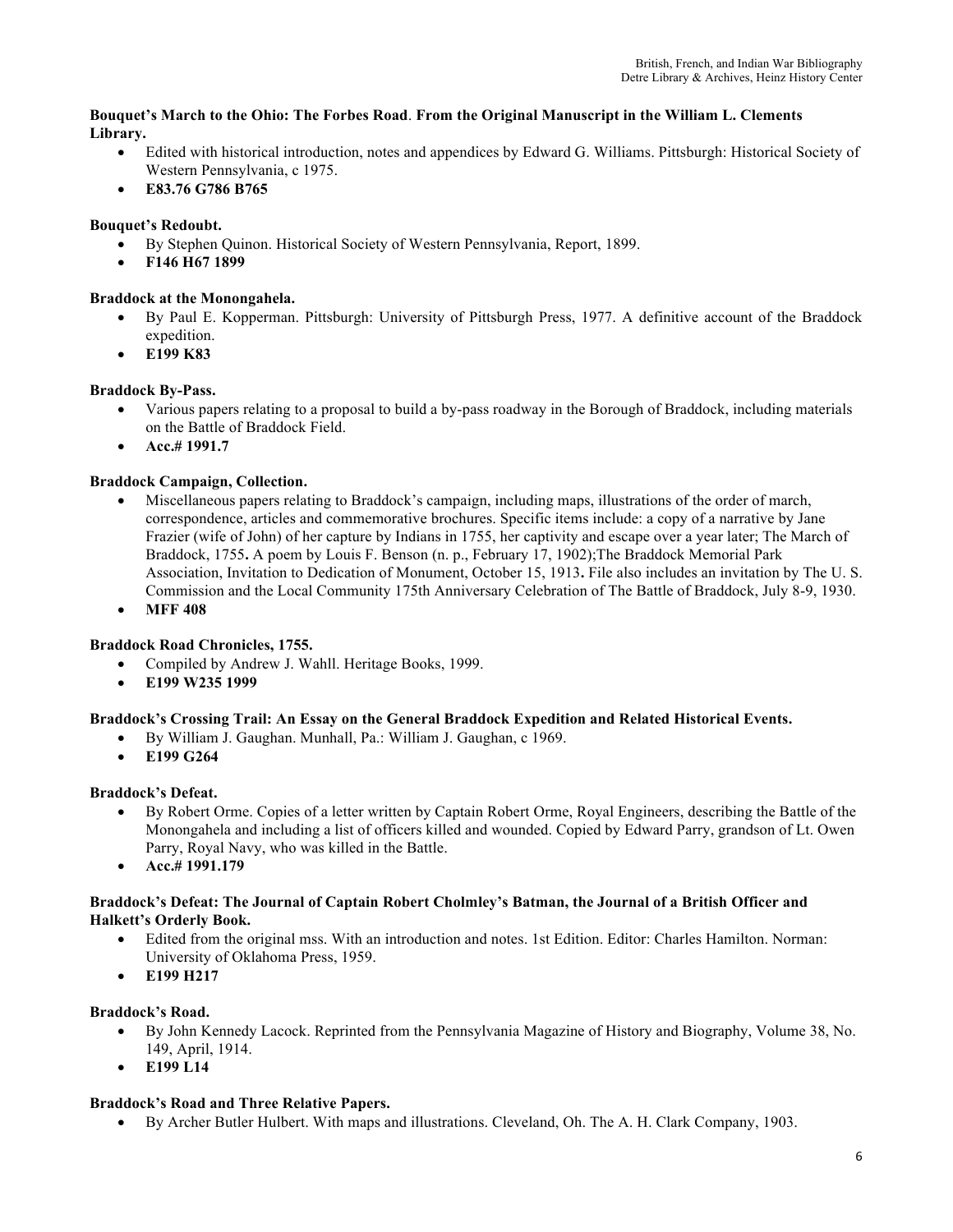## • **HE203 H91**

## **Braddock's Road, Post Card Scrapbook, 1929.**

- Set of 60 colored post cards with historical and descriptive data by John K. Lacock.
- **Postcard Collection**

## **Breaking the Backcountry: The Seven Years' War in Virginia and Pennsylvania, 1754-1765.**

- By Matthew Ward. Pittsburgh: The University of Pittsburgh Press, 2003.
- **E199 W236 2003**

## **Broken Peace Pipes: A Four-Hundred-Year History of the American Indian.**

- By Irvin M. Peithmann. With a foreward by Loren E Taylor. Springfield, Ill.: Thomas,1964.
- **E77 P37**

## **Builders of the Fort at Hannastown, Westmoreland County, Pa.**

- By Ruby M. Ralston. Slippery Rock, Pa., 1980.
- **qF157 W59 H243 R164**

## **Bulletin of the Association for Preservation Technology.**

- Volume 1, No. 3 (Dec. 1969) and Volume 7, No. 2 (1975). Includes articles on the restoration of Fort Ligonier. Ottawa: Ont.: The Association, 1969-1975.
- **qF157 W59 L726 1974**

## **Bushy Run Profile, 1763-1963. Commemorating the 200th Anniversary of the Battle of Bushy Run.**

- By Vivian Henderson. Harrison City, Pa.: Bushy Run Bicentennial, Inc., 1963.
- **qE199 H496**

## **Butler County Historical Society, Pittsburgh Materials, c. 1930-1950.**

- Materials include a reprint of an article titled "Colonel George Washington and a Forgotten Camp in Unity Township" by Rev. Felix Fellner, two brochures for Fort Necessity National Battlefield Site and a brochure for Fort Ligonier titled "The Key to the West."
- **Acc.# 1993.0217**

## **Captain Jack, the Scout: Or, the Indian Wars about Old Fort Duquesne, an Historical Novel.**

- By Charles McKnight. Pittsburgh: Gibson Press, n. d. **Same Title.** Philadelphia: Porter & Coates, 1873.
	- **F159.37 M15c**
	- **F159.37 M15c 1873**

## **Captured by Indians: The Life of Mary Jemison.**

- By James E. Seaver. Edited by Karen Zeinert. North Haven, Conn.: Linnet Books,1995.
- **E99 S3 J45725 1995**

## **Century of Conflict: The Struggle Between the French and British in Colonial America.**

- By Joseph L. Rutledge. 1st Edition. Garden City, N. Y.: Doubleday,1956.
- **F1030 R978**

#### **Chalmers Collection.**

- Consists of photostats of letters, originally collected by George Chalmers and presently in the archives of the New York Public Library. The bulk of the letters are addressed to General Monckton and Major Gates by Henry Bouquet, George Croghan and Hugh Mercer in 1760-1761 concerning the affairs of Forts Pitt and Presqu' Isle, defense of the frontier and communications.
- **Microfilm 422**

## **Christopher Gist: A colonial frontiersman, explorer and Indian agent.**

- By Kenneth P. Bailey. Hamden, Conn.: Archon Books, 1976.
- **F229 G531 B154**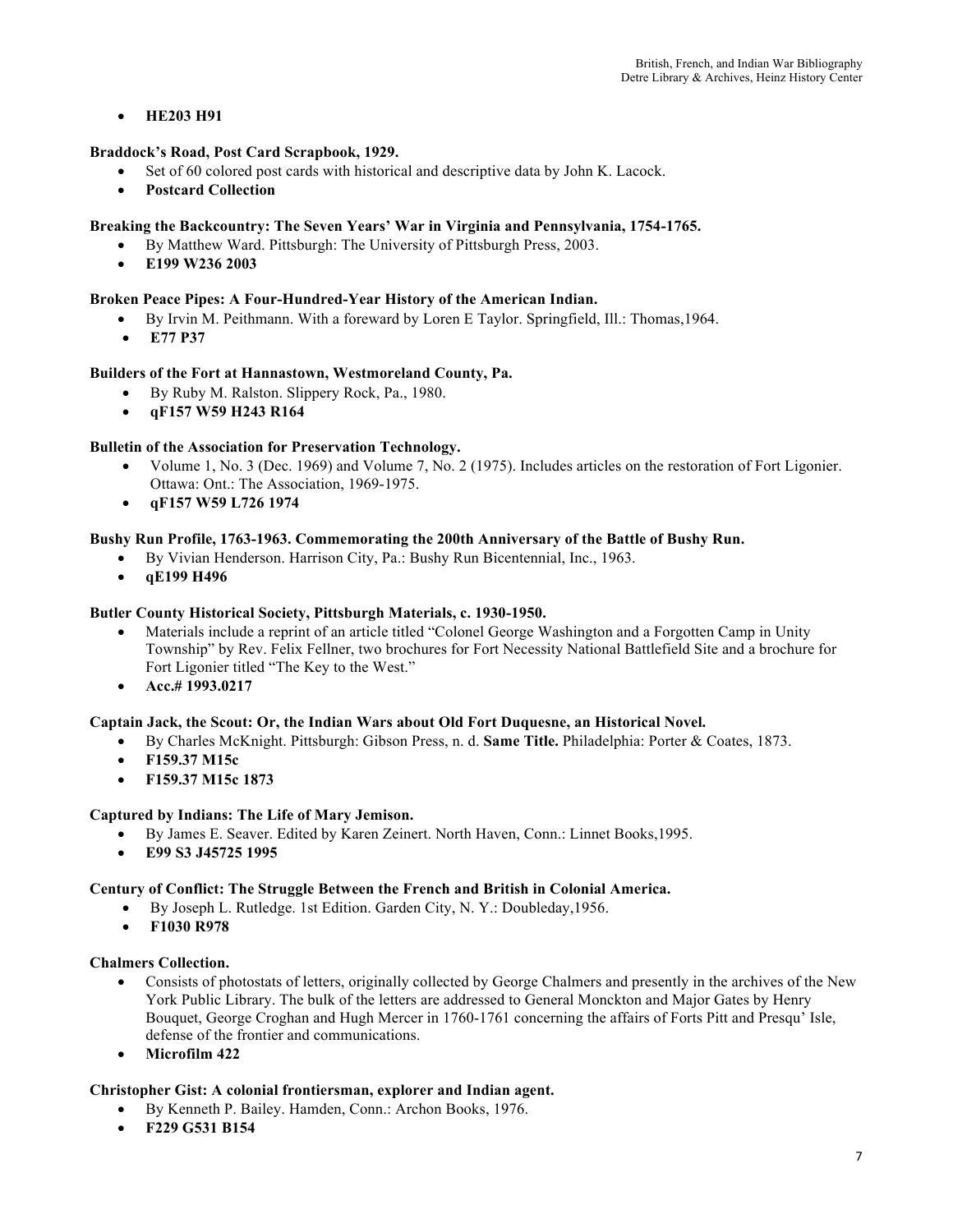## **Christopher Gist and His Sons.**

- By Lawrence A. Orrill. Pittsburgh: Historical Society of Western Pennsylvania, 1932.
- **F517 G53 O75**

## **Christopher Gist, Frontier Scout.**

- By Allan Powell. Shippensburg, Pa.: Burd Street Press, 1992.
- **F517 G54 P69 1992**

#### **Christopher Gist's Journals, with Historical, Geographical, and Ethnological Notes, and Biographies of His Contemporaries.**

- Edited by William M. Darlington. New introduction and bibliographical notes by Frank Monaghan. New York: Published for University Microfilms, Ann Arbor, by Argonaut Press, 1966. **Same Title.** Cleveland: Arthur H. Clark Company, 1893. **Same Title:** Pittsburgh: J. R. Weldin & Co., 1893.
- **F517 G53 1966**
- **F517 G53 1893**

## **Christopher Gist's Map of Braddock's Route.**

- A photostat.
- **Map File – Historical Roads**

## **Chronicles of Border Warfare: Or, a History of the Settlement by the Whites of Northwestern Virginia, and of the Indian Wars and Massacres in that Section of the State. With Reflections, Anecdotes, etc.**

- By Alexander Scott Withers. A new edition, edited and annotated by R. G. Thwaites, with the addition of a memoir of the author, and several illustrative notes by L. C. Draper. Cincinnati: Stewart & Kidd Company, 1920.
- **E81 W82 1920**

## **Colonel George Washington and a Forgotten Camp in Unity Township.**

- By Rev. Felix Fellner. Discusses location of Washington's camp west of Ligonier during the Forbes campaign in 1758. Latrobe, Pa.: St. Vincent College, 1940.
- **E312.23 F317**

## **Colonel Henry Bouquet and His Campaigns of 1763 and 1764.**

- By Rev. Cyrus Cort. Lancaster, Pa.: Steinman & Hensel, 1883. **Same Title.**
- **dE83.76 C82a**
- **E83.76 C82a2**

## **Col. Henry Bouquet, Orderly Book, 1764.**

- Photostat, from the Clements Library, of entries [Oct.4]-Oct. 5, 1764. Reproduced in part in Western Pennsylvania History Magazine 42: o.p. 16, 1959, accompanying the first publication of the Orderly Book. Edited by E. G. Williams.
- **E83.76 G786**

## **Col. Henry Bouquet, Papers, 1759-1766.**

- Photocopies and typescripts of Library of Congress photostats of MSS in the British Museum. Selected items of Western Pennsylvania interest. Material is also included in Stevens and Kent, Papers of Henry Bouquet (Harrisburg, 19 volumes, 1940-1943), and in part in Stevens, Kent and Leonard, Papers of Henry Bouquet, Volume II (Harrisburg, 1951).
- **MSS 48**

## **Col. James Burd, Papers, 1755-1776.**

• Burd was commander of several military units during and after the French and Indian War, including the 4th Battalion of Lancaster County, and had charge of the building of the Burd Road. The file includes originals and photocopies of documents and letters, particularly excerpts from his journal and letters from Capt. Daniel Clark, Gov. James Hamilton, John Harris, Lt. Lewis Ourrey and Mason and Dixon. Also, a diagram of his camp at Loyal Hannon and silhouettes of Col. and Mrs. Sarah Burd.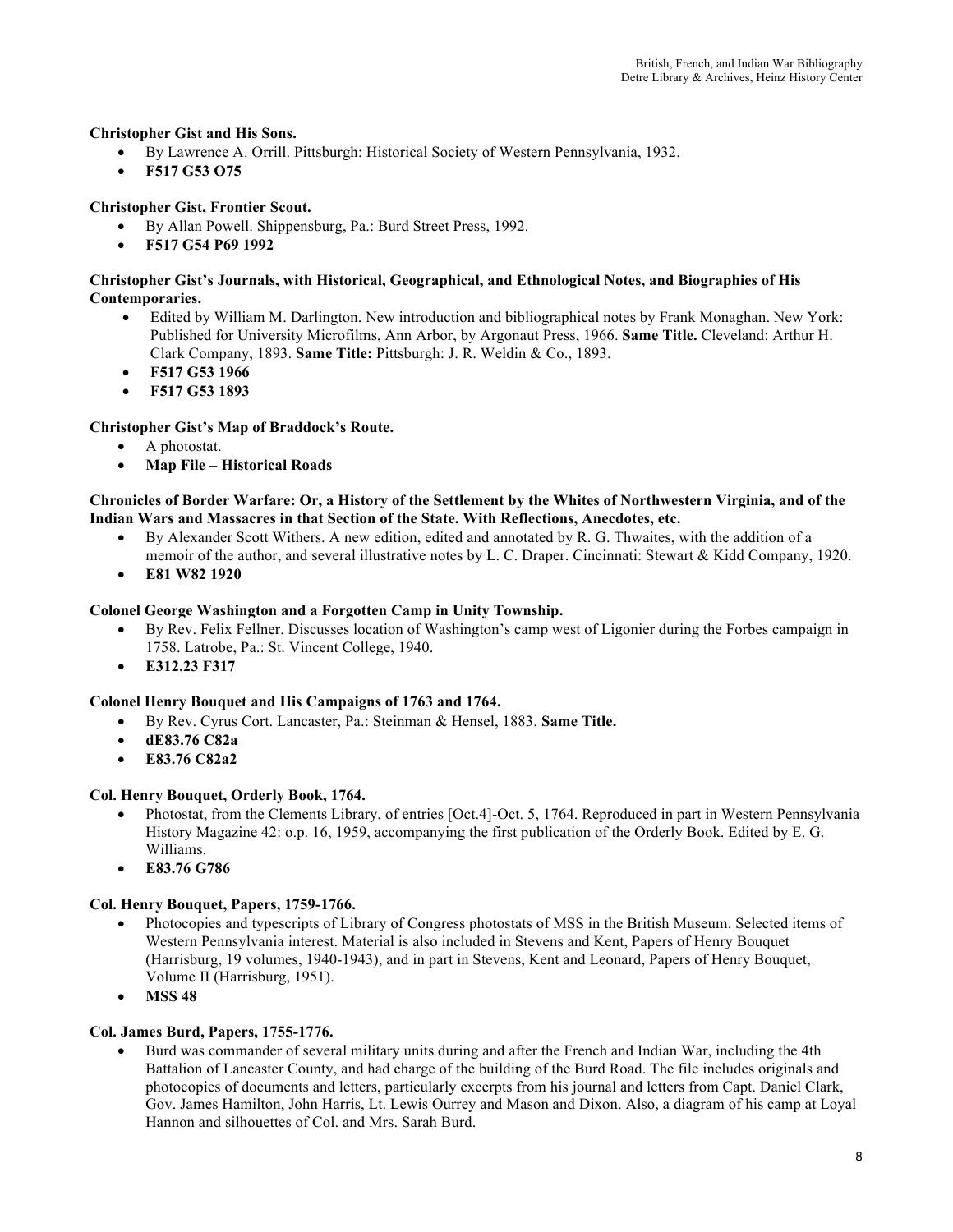## • **MFF 2263**

## **Colonel Joseph Belt: Born in Anne Arundel County, Maryland, 1680, Died in Prince George's County, Maryland, 1761.**

- By Caleb Clarke Magruder, Jr. A paper read before the Society of Colonial Wars. Annapolis: Advertiser-Republican Print, 1909.
- **F184 M21**

## **Colonel William Crawford: Indian Trader, Pioneer and Soldier on the Frontier.**

- Connellsville, Pa.: Reprinted by the Connellsville Area Historical Society, Inc., 1976.
- **E238 S698**

## **Colonial Captivities, Marches and Journeys.**

- Edited, under the auspices of the National Society of the Colonial Dames of America, by Isabel M. Calder. New York: The Macmillan Company, 1935.
- **E187 C146**

## **Colonial National Monuments.**

- Map showing highways to monuments.
- **Map File – Historic Roads**

## **Colonial Records of Pennsylvania.**

- 16 Volumes. Edited by Samuel Hazard. Harrisburg: Printed by T. Fenn & Co., 1851-53.
- **F146 P411**

## **Colonial Soldiers of the South, 1732-1774.**

- By Murtie June Clark. With an index by Judith McGhan. Baltimore: Genealogical Pub. Co., 1983.
- **F212 C594**

## **Conrad Weiser, 1696-1760: Friend of Colonist and Mohawk.**

- By Paul A. W. Wallace. Philadelphia: University of Pennsylvania Press; London: H. Milford, Oxford University Press, 1945.
- **F152 W193**

## **Conrad Weiser and the Indian Policy of Colonial Pennsylvania.**

- By Joseph S. Walton. Philadelphia: G. W. Jacobs & Co., 1900.
- **E78 P41 W239**

## **Contrecoeur's Copy of George Washington's Journal for 1954.**

- Edited by Donald H. Kent. Harrisburg, Pa.: Pennsylvania Historical & Museum Commission, 1952.
- **E199 K33**

## **Correspondence of Governor Horatio Sharpe, 1753-1771.**

- 4 Volumes. Published by authority of the State, under the direction of the Maryland Historical Society. Baltimore: Maryland Historical Society, 1888-1911.
- **qF184 M393**

## **Correspondence of William Pitt, When Secretary of State, with Colonial Governors and Military and Naval Commissioners in America.**

- Edited by Gertrude Selwyn Kimball. New York: The Macmillan Company; London: Macmillan & Co., Ltd., 1906.
- **E199 P688**

## **Correspondence of William Shirley, Governor of Massachusetts and Military Commander in America,1731-1760.**

- Edited, under the auspices of the National Society of the Colonial Dames of America, by Charles Henry Lincoln. New York: The Macmillan Company, 1912.
- **E195 S55**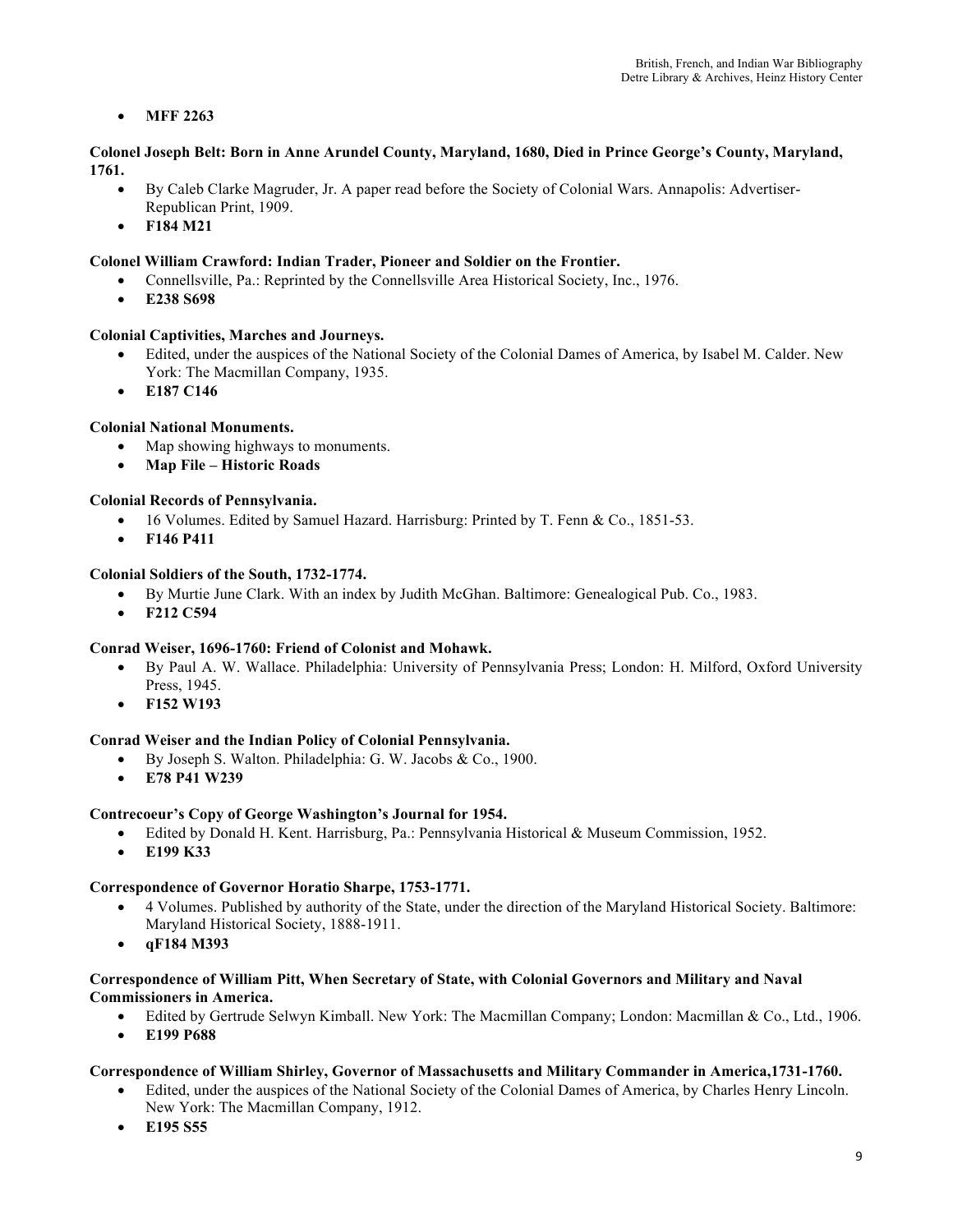## **Council Fires on the Upper Ohio: A narrative of Indian affairs in the Upper Ohio Valley until 1795.**

- By Randolph C. Downes. With headpiece illustrations by Alex Ross. Pittsburgh: University of Pittsburgh Press, 1940; 1969.
- **F517 D748**
- **F517 D748 1969**

## **Count Frontenac and New France under Louis XIV.**

- By Francis Parkman. 7th Edition. Boston: Little, Brown and Company, 1880.
- **F1030 P24c**

## **Crucible of War: The Seven Years' War and the Fate of Empire in British North America.**

- By Fred Anderson. Alfred A. Knopf Press, 2000. The definitive work on the conflict.
- **E199 A59 2000**

## **Cyrus Cort.**

- Handwritten draft of speech by Cort on the Bushy Run Battlefield, September 25, 1909, discussing the significance of the Battle of Bushy Run.
- **MFF 2364**

## **Daniel Boone in Pennsylvania.**

- By Paul A. W. Wallace. Harrisburg, Pa.: Pennsylvania Historical and Museum Commission, 1967.
- **F454 B72 W93**

#### **Daniel Hyacinth Mary Lienard de Beaujeu: Commandant of Fort DuQuesne and of the French forces in the Battle of July 9, 1755.**

- By John Gilmary Shea. Reprinted from the Pennsylvania Magazine of History and Biography, Volume 8, March, 1884.
- **qE199 B37 S53**

## **Dash to Frontenac: An Account of Lt. Col. John Bradstreet's Expedition to and Capture of Fort Frontenac.**

- By Frederick A. Rahmer. Rome, N. Y., 1973.
- **E199 B812 R147**

## **Diplomacy and Indian Gifts: Anglo-French rivalry along the Ohio and northwest frontiers, 1748-1763.**

- By Wilbur R. Jacobs. Stanford, Cal.: Stanford University Press, 1950.
- **E195 J17**

## **Disposition of the Pennsylvania Troops in the Western District for the Winter Season, 1764.**

- Philadelphia: D. Chillas, Lith. Document locates forts and blockhouses, with military strength, from the Susquehanna west to Fort Littleton.
- **Map File – Forts and Battles**

## **Drums in the Forest: Decision at the Forks.**

- By Alfred Proctor James. **Defense in the Wilderness.** By Charles Morse Stotz. Pittsburgh: Historical Society of Western Pennsylvania, 1958.
- **F152 J27**
- **F152 J32 2005**

#### **Early History of Western Pennsylvania, and of the West, and of Western Expeditions and Campaigns, from MDCCLIV to MDCCCXXXIII.**

- By Israel D. Rupp. Pittsburgh, Pa.: D. W. Kauffman; Harrisburg, Pa.: W. O. Hickok, 1846.
- **F516 R94**
- **F516 R94 1846**

## **Edward Braddock, Papers, 1735-1755.**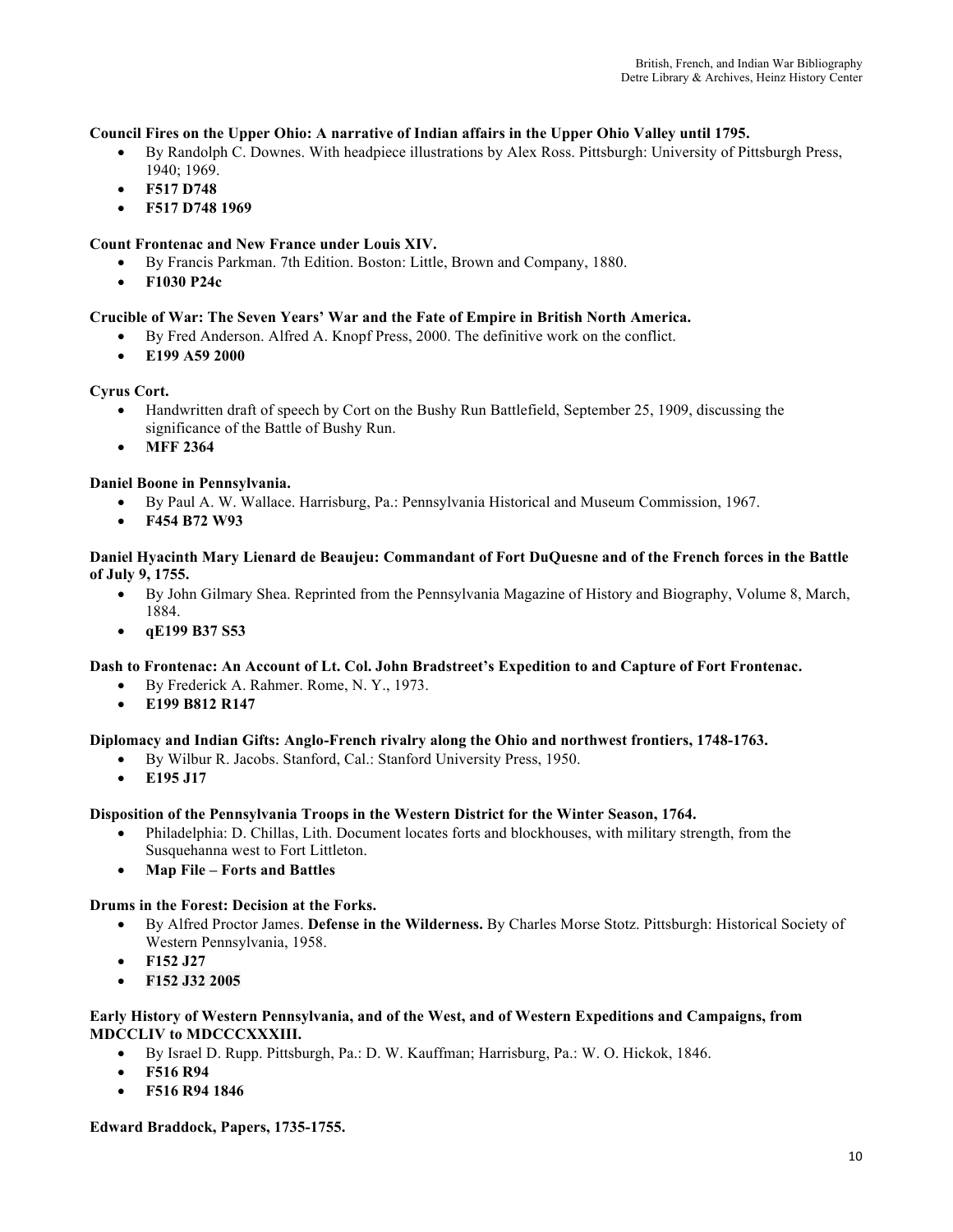- Includes transcripts of correspondence, orders and other materials from European and American repositories. These documents were captured by the French at the Battle of the Monongahela in 1755, including letters and orders. Also includes microfilms, notes and correspondence of Dr. A. P. James while collecting the material, ca. 1948, in Europe and America. 2 boxes. A Day on Braddock's Road. Excerpt from an article by Reuben G. Thwaites, 1896. Dedication Program for Bi-Centennial Monument of the Battle of the Monongahela**.** North Braddock, Pa., December 7, 1955. Monument designed by Joseph B. Kliskey.
- **MSS 48**

## **Edward Braddock's Commission in the British Army in the United States.**

- Signed by George II. Photograph.
- **MFO 75**

## **18th Century Military Uniforms in Pittsburgh.**

- Eleven color plates. Pittsburgh, 1958
- **fUC483 E34**

## **Elusive Empires: Constructing Colonialism in the Ohio Valley 1673-1800.**

- By Eric Hinderaker. Cambridge University Press, 1997.
- **F517 H55 1997**

## **Empire of Fortune: Crowns, Colonies and Tribes in the Seven Years War in America.**

- By Francis Jennings, New York and London: W. W. Norton & Co., c 1988.
- **E199 J54 E55**

## **Every Name Index, Fort Ligonier and its Times.**

- Compiled and typed by Jody Rogers Speece. Apollo, Pa.: Closson Press, c 1983.
- **F149 S61 S6 1982**

## **Excavations at the Music Bastion of Fort Pitt, 1964-1965.**

- By James L. Swauger and Richard W. Lang. Pittsburgh, Pa.: Carnegie Museum, Section of Man,1967.
- **F152 P681 S971**

## **Expedition of Colonel Bouquet to the Ohio Country, 1763 and 1764.**

- Bibliography from Monthly Bulletin of the Carnegie Library of Pittsburgh, Volume 14, No. 10 (December 1909), pages 603-613.
- **Z1249 F8 B76**

## **Facing East From Indian Country: A Native History of Early America.**

- By Daniel Richter. Cambridge: Harvard University Press, 2001.
- **E98 F39 R53 2001**

## **Field Marshall Lord Ligonier: A Story of the British Army, 1702-1770.**

- By Rex Whitworth. Oxford: Clarendon Press, 1958.
- **DA67.1 L72 W62**

## **First Indian Path and First Open Cut Road Through the Virgin Forest in Pioneer Days. Via Ligonier, Youngstown, Derry, Latrobe, Greensburg and Hannastown.**

- By Justin H. Pershing. N., n. d.
- **F157 W56 P4**

## **First Line of Defense, 1755-56: Beginning of the Frontier Forts.**

- By William A. Hunter. Harrisburg, Pa.: Pennsylvania Historical and Museum Commission, 1955(?).
- **F152 H947 F522**

## **For King and Country: George Washington-The Early Years.**

• By Thomas A. Lewis. John Wiley and Sons, Inc. 1993.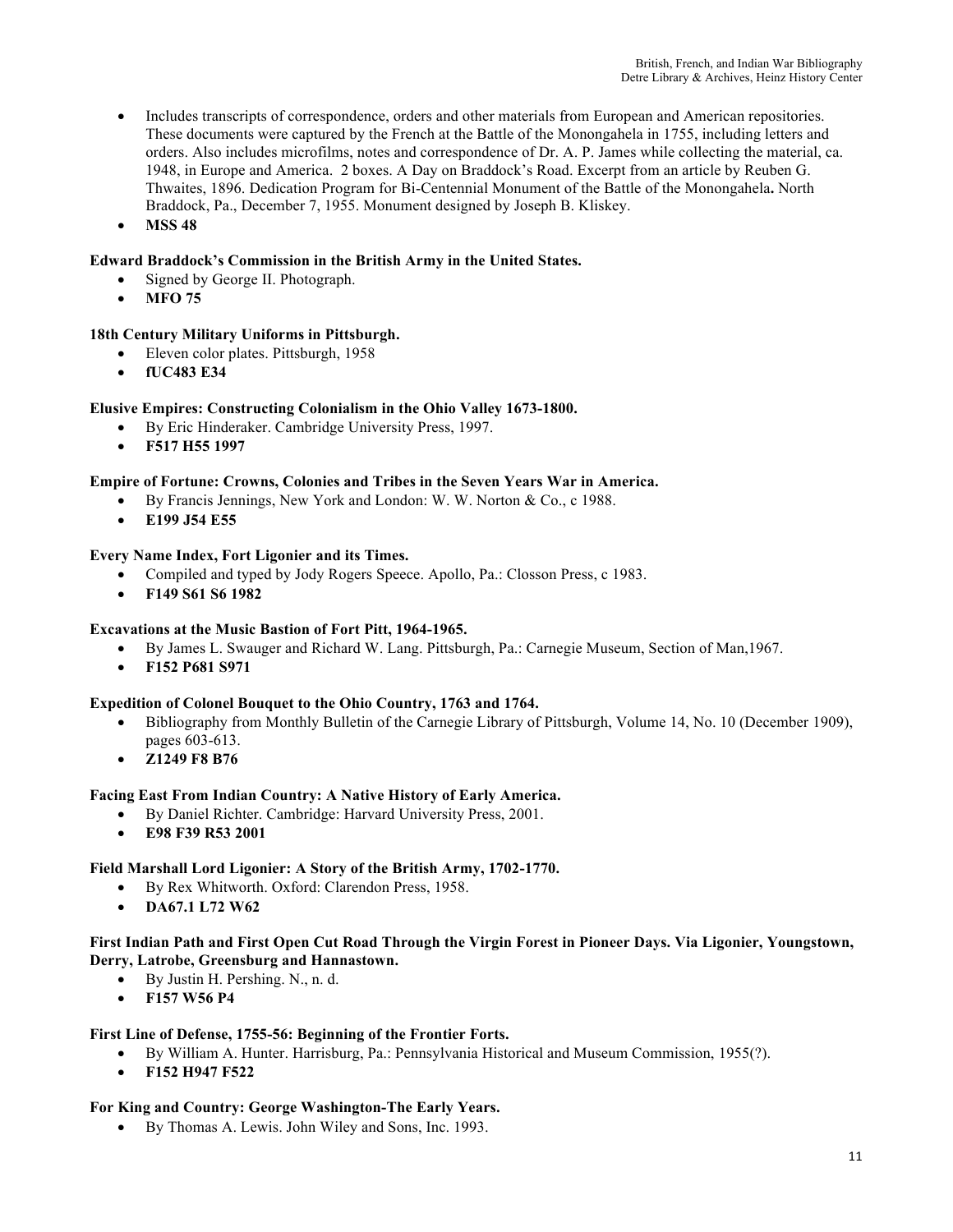## • **E312.2 L48 1995**

## **Forbes Road.**

- Maps of Penn, Patton and Wilkins Townships, identifying landowners.
- **Map File – Historic Roads**

## **Fort Burd: Redstone's Historic Frontier Fort, an Historical Account.**

- By Richard A. Sells. Illustrated by Jeanne De Fazio. Annandale, Va.: Charles Baptie Studios, 1981.
- **F157 F29 B88 S467**

## **Fort Casmir: The Starting Point in the History of New Castle, in the State of Delaware, Its Location and History, 1651-1671.**

- By Alexander B. Cooper. Wilmington, Del.: Historical Society of Delaware, 1905.
- **F167 C776 F736**

## **Fort de la Presqu'ile and the French Penetration into the Upper Ohio Country, 1753-1759.**

- By Maxwell P. Schoenfeld. Erie, Pa.: Erie County Historical Society, 1979.
- **E199 S365**

## **Fort Duquesne and Fort Pitt: Early Names of Pittsburgh Streets.**

- 9th Edition. Pittsburgh: Fort Pitt Society, Daughters of the American Revolution, 1939. **Same Title.** Eichbaum Press, 1899. **Same Title.** Eichbaum Press, 1902. **Same Title.** Reed and Witting Press,1907. **Same Title,** 1914. **Same Title,** 1918. **Same Title,** 1947. **Same Title,** 1958. **Same Title,** 1964.
- **dF159.4 D23 1931**
- **F159.4 D23**

## **Fort Duquesne, Collection.**

- Consists of correspondence (in French), drawings of the Fort, maps, articles from early newspapers and a commemorative postage stamp concerning the Fort and its capture by the British in 1758.
- **MFF 793**

## **Fort Ligonier.**

- Blue prints of the plans for the Fort Ligonier Museum.
- **Map File – Forts and Battles**

## **Fort Ligonier: Additional Light from Unpublished Documents.**

- By Alfred P. James. Pittsburgh: Historical Society of Western Pennsylvania, 1934.
- **E199 J27 F736**

## **Fort Ligonier and Its Times.**

- 1st Edition. By C. Hale Sipe. Fort Ligonier's role in the French and Indian War, Pontiac's Conspiracy, Lord Dunmore's War and the Revolution. Harrisburg, Pa.: The Telegraph Press, 1932.
- **F149 S61**

## **Fort Ligonier, Collection.**

- Includes an inventory of the Constance Prosser Burrell Collection, Fort Ligonier Memorial Foundation, drawings of the Fort and miscellaneous commemorative brochures and guides relating to the Fort and Fort Ligonier Days celebrations.
- **MFF 0796**

## **Fort Ligonier: Outpost of the French and Indian War, 1758-1766. A Brief Account of the Fort Project.**

- By Charles M. Stotz. Ligonier, Pa.: Fort Ligonier Memorial Foundation, c 1967.
- **qNA108 L726 S863**

## **Fort Loudon Monument Dedicatory Services, October 20, 1915.**

• Edited by Rev. Cyrus Cort. Reading, Pa.: I. M. Beaver, Printer, 1916.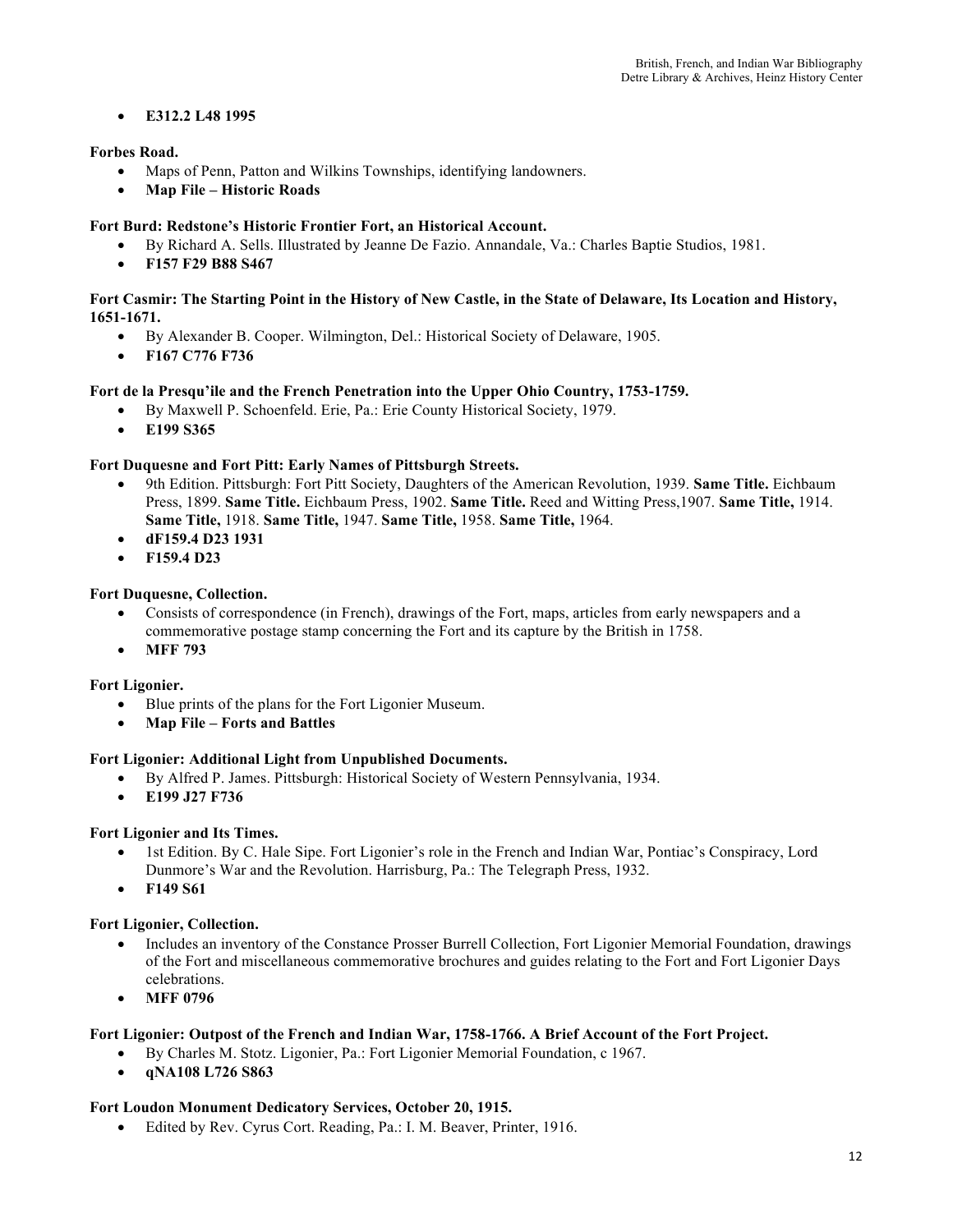• **F157 F89 F74** 

## **Fort Loudon on the Frontier, 1756-1766.**

- By Gary T. Hawbaker. Illustrated by R. Rexford Welden. York, Pa.: York Pennsylvania Press, Inc., c 1976.
- **E199 H389**

## **Fort Loudon: The after years, 1760-1960.**

- By Paul Kelley. Nashville, Tenn.: Tennessee History Quarterly, 1961.
- **E199 F736 K29 1961**

## **Fort McDowell Monument Dedicatory Services, October 5, 1916.**

- Edited by Rev. Cyrus Cort. Union Bridge, Md.: Pilot Print, 1917.
- **F157 F86 C82**

## **Fort Morris.**

- Contains an excerpt from Frontier Forts of Pennsylvania, Volume 1, describing Fort Morris, built near present Shippensburg, Cumberland County, Pennsylvania, in 1755 by Col. James Burd, and events relating to the Fort during the French and Indian War and afterwards.
- **MFF 0799**

## **Fort Necessity and Historic Shrines of the Redstone Country.**

- Washington bicentennial issue, 1732-1932. Uniontown, Pa.: Fort Necessity Chapter, Pennsylvania Society of the Sons of the American Revolution, 1932.
- **qE199 S69**

## **Fort Necessity, Braddock's Grave and Washington's First Battlefield. How to See Them.**

- By John Kennedy Lacock. Boston: Boston School of Expression and Dramatic Art, c 1932.
- **F157 F241 1932**

## **Fort Necessity, Collection.**

- Consists of a copy of the Articles of Capitulation by Washington as well as accounts of the Fort and battle and numerous brochures of Fort Necessity National Park and related areas. Fort Necessity Memorial Committee, Prospectus, 1931. Illustrated brochure of memorial park, museum and monument, and an account of money raised and appropriated.
- **MFF-0800**

## **Fort Necessity National Battlefield Site, Pennsylvania.**

- By Frederick Tilberg. Washington, D. C.: National Park Service, 1954. **Same Title.** Revised, 1956.
- **E199 T569**
- **E199 T569 1956**

## **Fort Pitt.**

- By Charles W. Dahlinger. Pittsburgh: Priv. Print., 1922.
- **M199 D13**

## **Fort Pitt.**

- From the Point Park Commission. Pittsburgh, January 15, 1942.
- **fE199 P751**

## **Fort Pitt.**

- Photostat of map in the Historical Society of Pennsylvania.
- **Map File – Forts and Battles**

## **Fort Pitt, 1758-1772.**

• By John Wilson Huston. Pittsburgh: University of Pittsburgh, 1957; Ann Arbor, Mich. and London: University Microfilms, Inc., 1977.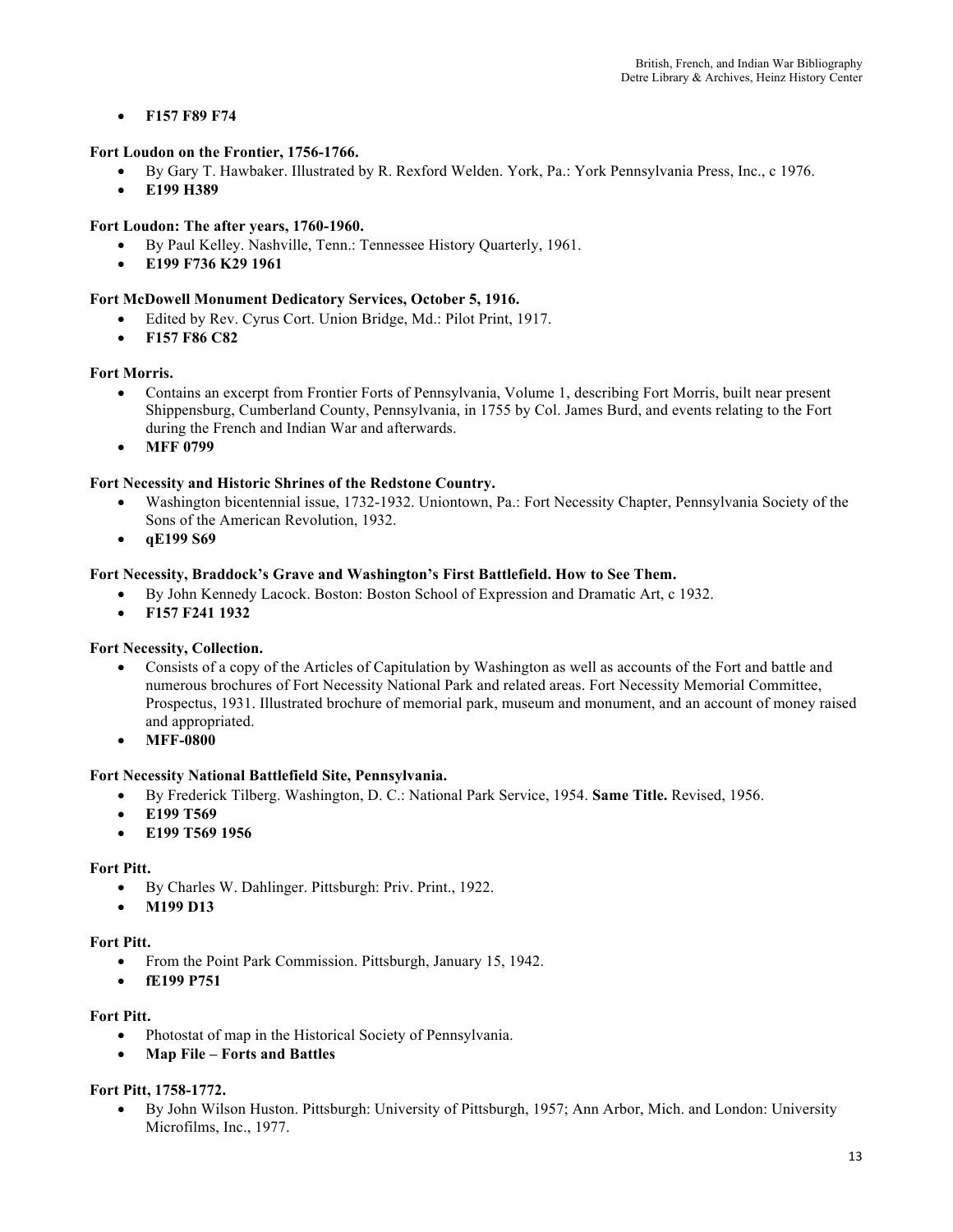## • **dF159.4 H968 1977**

## **Fort Pitt and its Times.**

- By Daniel Agnew. Pittsburgh: Myers, Shinkle & Co., Printers, 1894.
- **E199 A27**

## **Fort Pitt and Letters from the Frontier.**

- Compiled by Mary Carson Darlington. Includes letters from Generals Grant, Forbes and Bouquet, Captain Ecuyer and other officers associated with Fort Pitt. Pittsburgh: J. R. Weldin & Co., 1892.
- **qF159.4 D22 1892-1**
- **qF159.4 D22**

## **Fort Pitt, Collection.**

- Includes correspondence, written descriptions and plan of the Fort and lists of persons at the Fort in 1760 and 1761. Also, accounts for costs of building a Council House for Indians.
- **MFF 0802**

## **Fort Pitt Museum.**

- Consists of miscellaneous documents relating to the Museum, including programs for its dedication in 1969 and reopening in 1974 and brochures for the Museum and exhibitions in the Bouquet Wing.
- **MFF 0806**

## **Fort Raleigh National Historic Site, North Carolina.**

- By Charles W. Porter. Washington, D. C., 1952.
- **F262 R4 P844 1952**

## **Fort Stanwix (Rome, New York) National Monument: A Master Plan.**

- Washington, D. C.: National Park Service, 1967.
- **E160 S884 N277**

## **Fort Ticonderoga: A Short History Compiled from Contemporary Sources.**

- By Stephen H. P. Pell. Fort Ticonderoga, N. Y.: Fort Ticonderoga Museum, 1946.
- **F122 N532 P385 1951**

## **Fort Ticonderoga in History.**

- By Helen Ives Gilchrist. Ticonderoga?: Printed for the Fort Ticonderoga Museum.
- **E199 G46**

## **Fort Ticonderoga: Key to a continent.**

- By Edward P. Hamilton. 1st Edition. Boston: Little, Brown, 1964.
- **E199 H217 F736**

## **Fort Wm. Henry, a History.**

- By Stanley M. Gifford. Glens Falls, N. Y., 1955.
- **E199 G458**

## **Forth to the Wilderness: The First American Frontier,1754-1774.**

- By Dale Van Every. New York: New American Library, 1962.
- **dE195 V249**

## **Fortress of Louisbourg National Historic Park.**

- By Katherine McLennan. Ottawa: Canada National Parks, 1963.
- **dF1030 L888 M163 1963**

## **Forts in America.**

• By Harold L. Peterson. Illustrated by Daniel D. Feaser. New York: Scribner, 1964.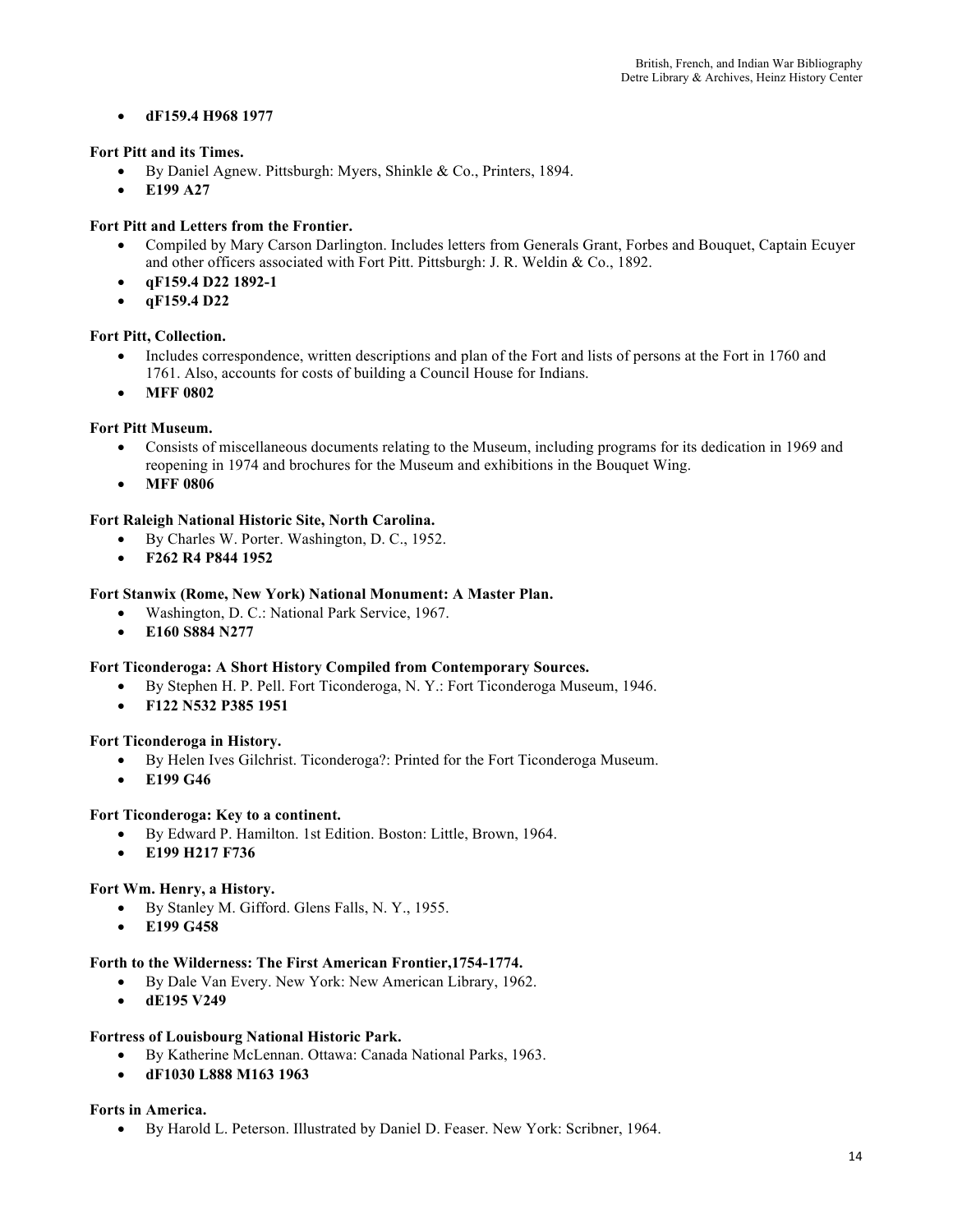## • **qUG410 P484**

## **Forts on the Pennsylvania Frontier, 1753-1758.**

- By William A. Hunter. Harrisburg, Pa.: Pennsylvania Historical and Museum Commission, 1960.
- **F152 H947**

## **France in America: 1497-1763.**

- By Reuben Gold Thwaites. New York: Harper & Bros., 1905.
- **E178 A512**

## **Francis Parkman's Works.**

- 16 Volumes. By Francis Parkman. Frontenac Edition. Boston: Little, Brown and Company, 1899. The Works include Volumes 1 and 2, **Pioneers of France in the New World;** Volumes 3 and 4, **The Jesuits in North America;** Volume5, **La Salle and the Discovery of the Great West;** Volumes 6 and 7, **Old Regime in Canada;**  Volume 8, **Count Frontenac and New France under Louis XIV;** Volumes 9 and 10, **A Half Century of Conflict;** Volumes 11-13, **Montcalm and Wolfe;** Volumes 14 and 15, **The Conspiracy of Pontiac.** Volume 16 relates to the Oregon Trail.
- **F1030 P24 F815 1899**

## **Gateway to the West: Fort Ligonier in Pennsylvania to Read and Color.**

- By Annette M. Rathbun. N. P., 1963.
- **fE199 R234**

## **General Benjamin Franklin: The Military Career of a Philosopher.**

- By J. Bennett Nolan. Philadelphia: University of Pennsylvania Press; London: H. Milford, Oxford University Press, 1936.
- **E302.6 F8 N788 G326**

## **General Braddock. An Historical Romance of Old Fort Duquesne and the Early Days of Pittsburgh.**

- By Charles McKnight. Philadelphia: Coates, 1873.
- **F159.37 M15**

## **General Braddock's Expedition.**

- Edited by Carson I. A. Ritchie. Woolwich, London: C. Ritchie, 1962.
- **dE199 R598**

## **General Index to the Colonial Records.**

- Prepared and arranged by Samuel Hazard. Philadelphia: Printed by J. Severns & Co., 1860.
- **F146 P412**

#### **General Management Plan, Development Concept Plan, Interpretive Prospectus, May 1991: Fort Necessity National Battlefield, Pennsylvania.**

- Denver: United States Department of the Interior, National Park Service, 1991. Draft General Management Plan Environmental Assessment, September 1990.
- **qE199 N364 G326 1991**
- **qE199 N364 1990**

## **George Croghan and the Westward Movement, 1741-1782.**

- By Albert T. Volwiler. Cleveland, Oh.: The Arthur H. Clark Company, 1926.
- **F152 V92**

#### **George Croghan's Journal, 1759-1763. From the Original in the Cadwalader Collection of the Historical Society of Pennsylvania.**

- Edited by Nicholas B. Wainwright. Philadelphia: William F. Fell Co., 1947.
- **E199 C941**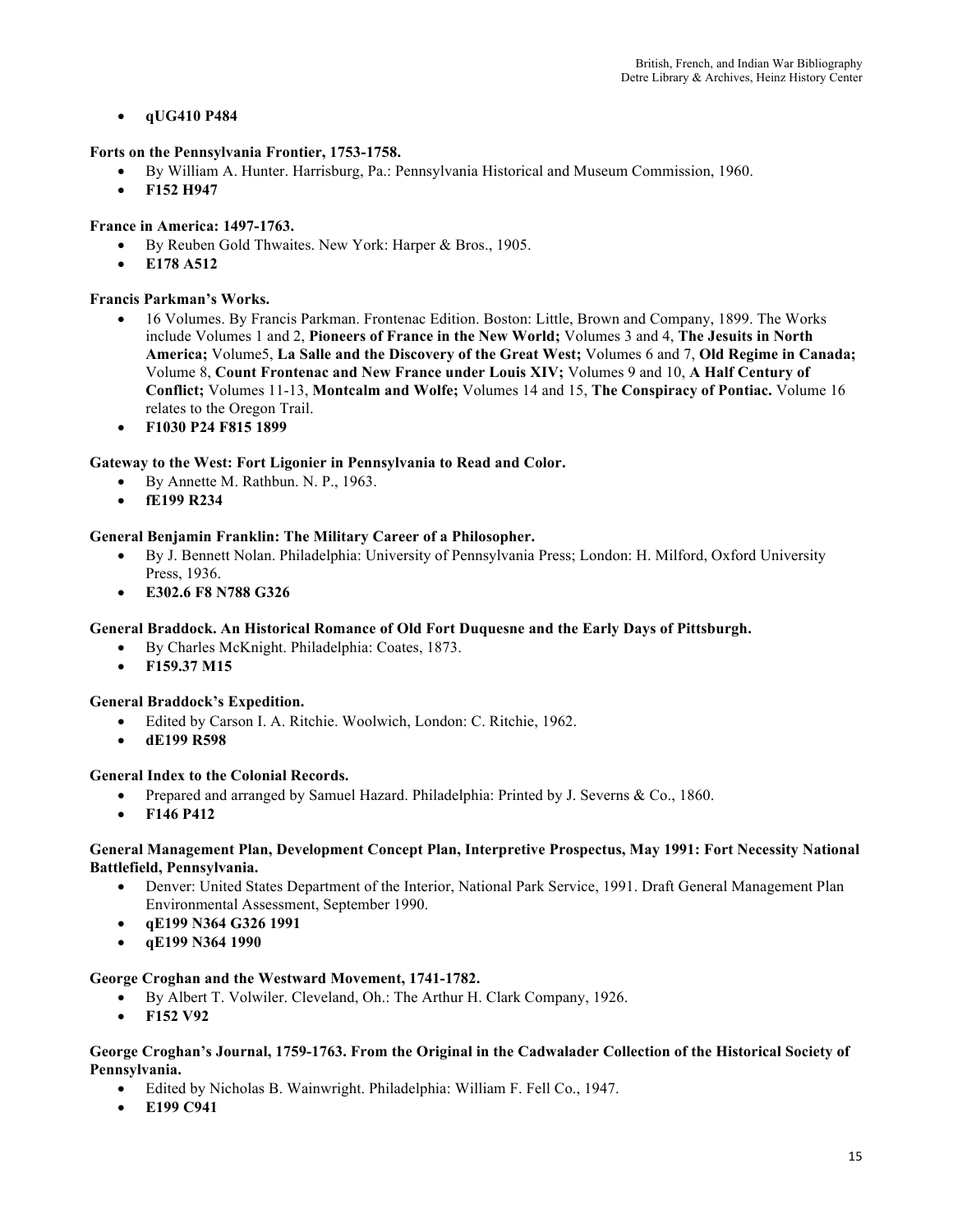## **George Croghan's Journal of His Trip to Detroit in 1767, with His Correspondence Relating Thereto.**

- Published for the first time from the papers of Gen. Thomas Gage in the William L. Clements Library. Edited by Howard H. Peckham. Ann Arbor: The University of Michigan Press; London: H. Milford, Oxford University Press, 1939.
- **F483 C941**

## **George Croghan of Pennsylvania.**

- By Robert G. Crist. A paper presented before the Cumberland County Historical Society and Hamilton Library Association on May 7, 1964. Harrisburg, Pa.: Dauphin Deposit Trust Co., 1965.
- **F152 C937 C933**

## **George Croghan, Wilderness Diplomat.**

- By Nicholas B. Wainwright. Chapel Hill: Published for the Institute of Early American History and Culture, at Williamsburg, by the University of North Carolina Press, 1959.
- **F483 C941 W142**

## **George F. Fleming, Articles, 1917-1919.**

- Includes copies of newspaper articles on early Western Pennsylvania history, including several articles on the Battle of Bushy Run. Two folders.
- **MFF 166**

## **George H. Rankin, Papers Relating to the Forbes Road, 1913-1931.**

- Consists of research notes, correspondence and other materials relating to a paper on the route of Forbes' Army in 1758, read before the Historical Society of Western Pennsylvania on April 27, 1926. Also included are booklets on Fort Halifax and the Battle of Bushy Run.
- **MFF 2305**

## **George M. P. Baird, Papers.**

- Two folders. Includes drafts of Baird's manuscript for Arms, Seals and Flags Associated with the History of Western Pennsylvania. Illustrative plates are filed in MFD-12.
- **MFF 12**

## **George Washington.**

- By Rupert Hughes. 3 Volumes. Volumes 1 and 2 cover the period 1732-1777. New York: W. Morrow & Company, 1926-1930.
- **E312 H89**

## **George Washington and the Virginia Backcountry.**

- Madison: Madison House, 1998.
- **E312.2 G7 1998**

## **George Washington and the West.**

- By Charles H. Ambler. Relates principally to Washington's pre-Revolutionary military services. Chapel Hill: The University of North Carolina Press, 1936.
- **E312.2 A49**

## **George Washington at Fort Necessity.**

- By John P. Cowan. Pittsburgh: Historical Society of Western Pennsylvania, 1955.
- **E199 C874**

## **George Washington in the Ohio Valley.**

- By Hugh Cleland. Includes a facsimile of Washington's journal of his 1953 mission to the commandant of the French forces on the Ohio. Pittsburgh: University of Pittsburgh Press, 1955.
- **E312 C62**

## **George Washington: The Forge of Experience, 1732-1775.**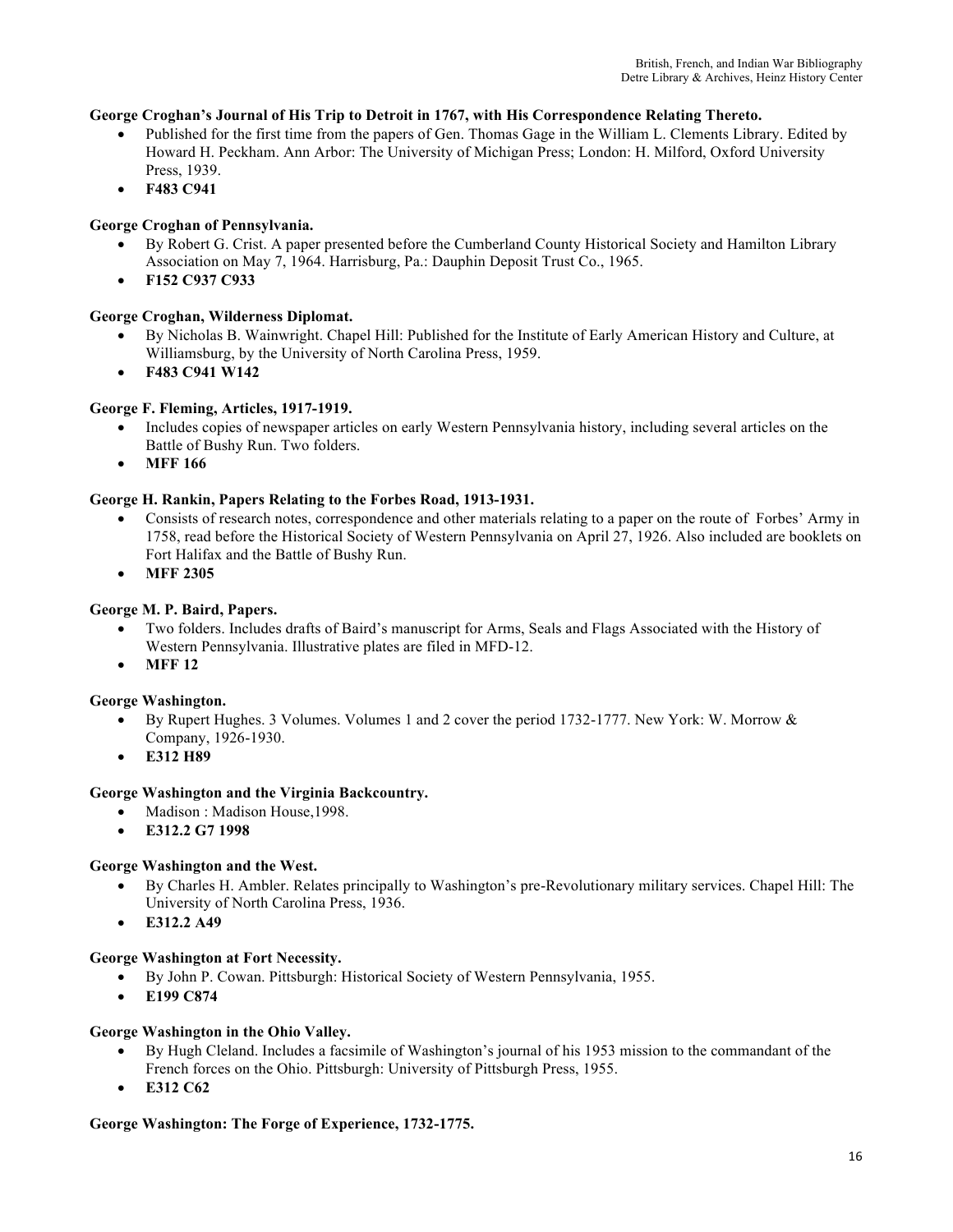- 1st Edition. By James T. Flexner. Boston: Little, Brown, 1965.
- **E312.2 F61**

## **George Washington: The Man Behind The Myths.**

- By William M. S. Rasmussen and Robert S. Tilton. University Press of Virginia, 1999.
- **fE312.17 R37 1999**

## **George Washington, the Virginia Period, 1732-1775.**

- By Bernhard Knollenberg. Durham, N. C.: Duke University Press, 1964.
- **E312.2 K72**

## **George Washington's Midnight Ride and Braddock's Retreat.**

- Typescript of original verse by Sarah M. Collins.
- **MFF 2361**

#### **George Washington's Route from Venango to Fort LeBoeuf, 1753.**

- By Paul A. W. Wallace. State College, Pa.: Pennsylvania Historical Association,1961.
- **E312.23 W193**

#### **Grant's Hill: Center of the Pittsburgh Drama.**

- Pittsburgh: Union Savings Bank, 1939.
- **F159.4 P69 P699**

#### **Gregg Neel, Papers, 1873-1983.**

- Included are drafts of speeches and articles, particularly Research Report on Indiantown Gap and Vicinity (relating to forts and fortified houses during the French and Indian War) and The Importance of Bedford in the Early Military History of Pennsylvania. Box 1, Folders 2 and 9.
- **MSS 140**

#### **Guide to the Microfilm of the Records of the Provincial Council, 1682-1776.**

- 26 rolls. Commonwealth of Pennsylvania, Pennsylvania Historical and Museum Commission, 1966.
- **CD3474 A5 R311**

#### **Guns at the Forks.**

- By Walter O'Meara. Englewood Cliffs, N. J.: Pretice-Hall, 1965.
- **F159.4 O55**

#### **Gunsmiths of Adams, Franklin and Cumberland Counties, Pennsylvania.**

- By James B. Whisker. Bedford, Pa.: Old Bedford Village Press, c 1989.
- **qTS535 W576 A211**

#### **Hannah's Town.**

- By Helen C. Smith and George Swetnam. Illustrated by Helen C. Smith. Young girl experiences the excitement, joy and hardships of life in a frontier village in western Pennsylvania prior to the Revolutionary War. Cleveland: Dillon/Liederbach, 1973.
- **PZ7 S649**

#### **Hardships and Heroics: Southwestern Pennsylvania, 1749-1799.**

- By Robert C. Alberts. Pittsburgh[?]: Alberts, 1975. Describes 33 incidents, primarily involving conflicts with the French and Indians.
- **F152.A4 H3 1975**

#### **Henry Bouquet: A study of three military campaigns in North America, 1758-1764.**

- By Patrick H. Hannum. Ft. Leavenworth, Kan., 1991.
- **qE83.76 B76 H3 1991**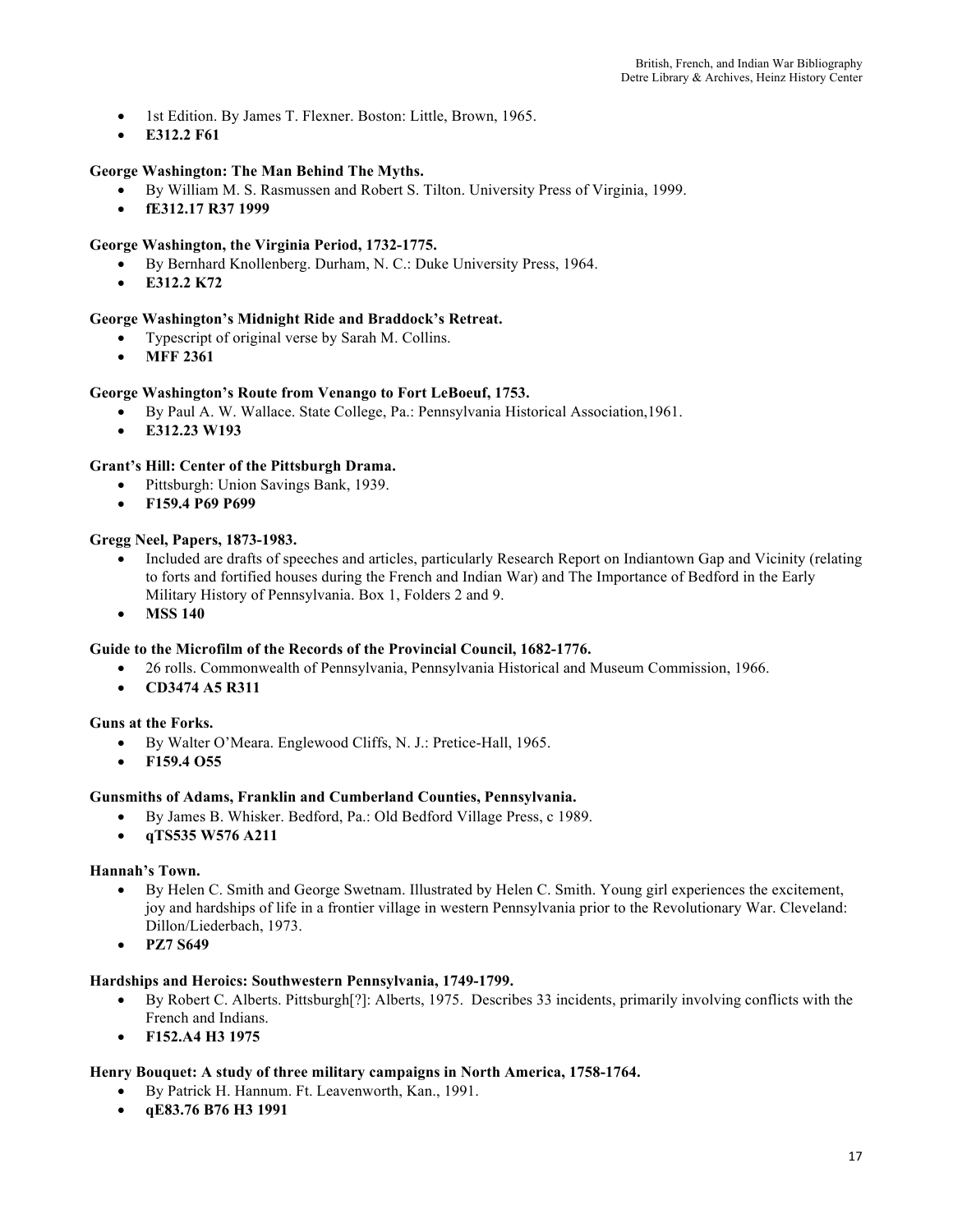## **Henry Bouquet, Papers, 1755-1761.**

- 6 Volumes. Edited by S. K. Stevens, Donald H. Kent and Autumn L. Leonard. Harrisburg: The Pennsylvania Historical and Museum Commission, 1951-1976.
- **E199 B765**

## **Henry Bouquet: Professional Soldier.**

- By E. Douglas Branch. Philadelphia: The Historical Society of Pennsylvania, 1938.
- **E83.76 B816**

## **Henry K. Siebeneck, Papers.**

- Folder 5 contains an informational brochure and picture postcards relating to Fort Necessity.
- **MFF 2306**
- **Highlanders in America.**
	- By J. P. MacLean. Cleveland: The Helman-Taylor Company; Glasgow: John Mackey, 1900.
	- **E184 S3 M163**

## **Historic Archaeology at Fort Pitt, 1953.**

- By James L. Swauger and Arthur M. Hayes. Pittsburgh: Carnegie Museum, Section of Man, 1959.
- **F152 P681 S971h**

## **Historic Fort Loudon.**

- By Paul Kelley. Vonore, Tenn.,1958, 1961.
- **E199 F736 1961**

## **Historical Map of Pennsylvania.**

- Edited by P. W. Sheafer and others. Shows sites of, among other things, old forts and battlefields. Philadelphia: Publication Fund of the Historical Society of Pennsylvania, 1875.
- **Case qF150 P41**

## **History of Northampton, Lehigh, Monroe, Carbon, and Schuylkill Counties.**

- Compiled from various authentic sources by I. Daniel Rupp. The appendix includes journals of 4 officers during the French and Indian War. Harrisburg: Hickok & Cantine, Printers, 1845.
- **F157 N7 R94**

## **History of the Backwoods: Or, the region of the Ohio.**

- By A. W. Patterson. Narrative of French, English and Indian conflicts in the Ohio country, including the French and Indian War and Lord Dunmore's War. Pittsburgh, 1843.
- **Case F494 P317**

## **History of the Early Settlement and Indian Wars of Western Virginia. Embracing an account of the various expeditions in the West, previous to 1795. Also biographical sketches of distiguished actors in our border wars.**

- By Wills De Haas. Wheeling: H. Hoblitzell; Philadelphia: Printed by King & Baird, 1851.
- **Case F517 D32**

## **History of the Early Settlement of the Juniata Valley.**

- By U. J. Jones. Includes accounts of incursions, massacres and abductions by the Indians during the French and Indian War. Philadelphia: H. B. Ashmead, 1856.
- **F157 J7 J79 Case**

## **History of the Great Trail: From the Forks of the Ohio to the Tuscarawas Valley.**

- By Gary Winterburn. Ohio: s. n., 1993.
- **fF479 W56 1993**

## **Ill-Starred General: Braddock of the Coldstream Guards.**

• By Lee McCardell. Pittsburgh: University of Pittsburgh Press, 1958. **Same Title,** 1986.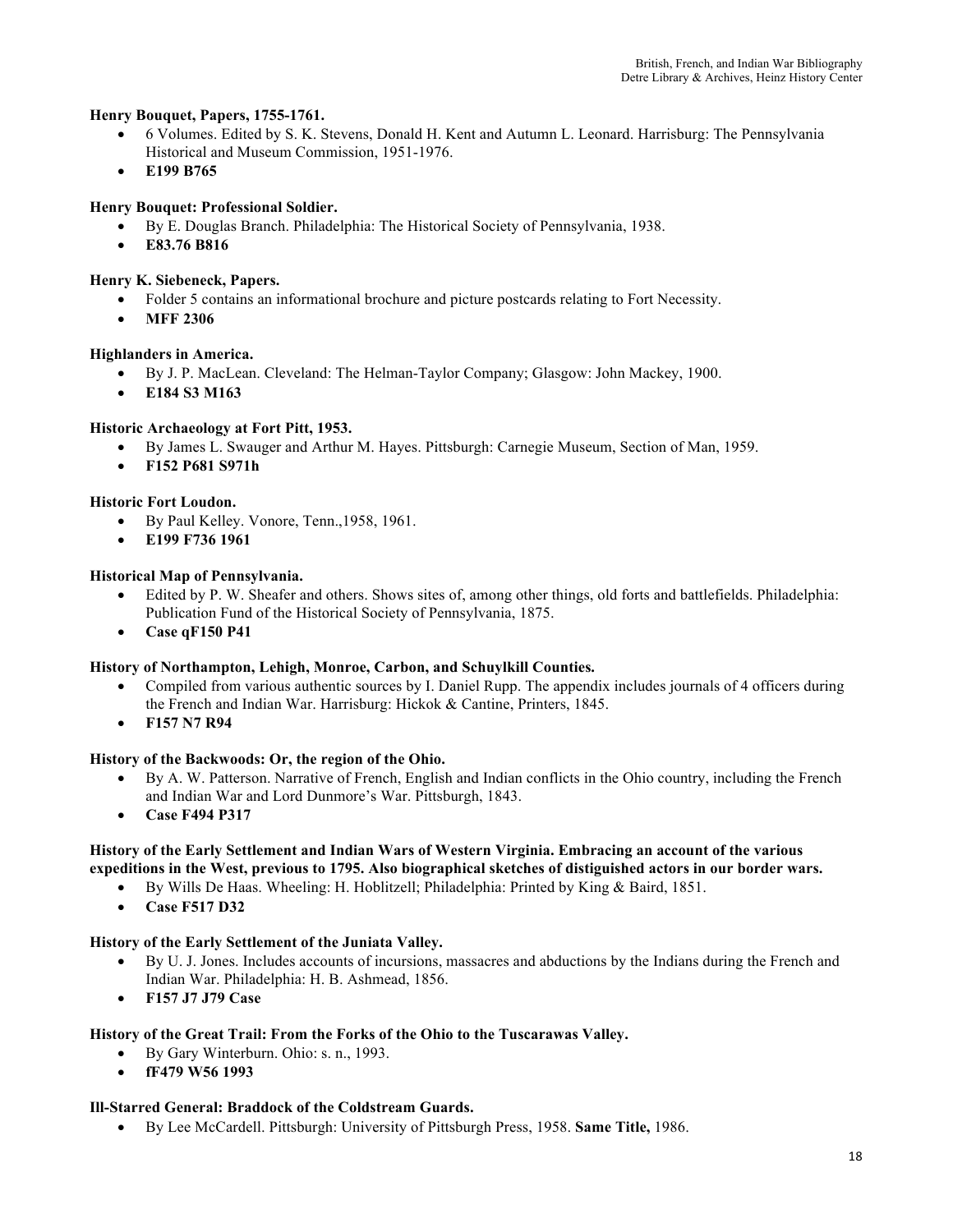- **E199 M123**
- **E199 M123 1986**

## **Indian Ambush at Murrysville.**

- By Harold A. Thomas. Draft of article concerning an Indian attack on a supply detachment, June 5, 1759, returning to Fort Ligonier from Fort Pitt on the Old Forbes Road near Murrysville.
- **MFF 2559**

## **Indian Biography. Includes Biographies of Important Indians and Accounts of Events in Early Massachusetts, New York, Pennsylvania and Virginia, Primarily pre-Revolution.**

- By B. B. Thatcher. New York: Harper & Brothers, Publishers, 1855, c 1834.
- **dE89 T36**

## **Indian Chiefs of Pennsylvania.**

- By C. Hale Sipe. Zeigler Printing Company, 1927.
- **E78 P41 S61**

## **Indian Wars of the United States. From the Discovery to the Present Time. From the Best Authorities.**

- By William V. Moore (pseud.). Philadelphia: R. W. Pomeroy, 1842.
- **E81 F939 1842**

## **Indiana to 1816: The Colonial Period.**

- By Dorothy L. Riker and John D. Barnhart. Includes chapters on early French/English conflicts. Indianapolis: Indiana Historical Bureau, 1971.
- **F526 H67 v.1**

## **Into the American Woods: Negotiators on the Pennsylvania Frontier.**

- By James Merrell. Norton, 1999.
- **F152 M48 1999**

## **Invitation to Unveiling of Indian Monument, September 8, 1926.**

- Kittanning, Pa. Armstrong expedition, 1756. Sponsored by the State Historical Commission and Armstrong County Historical Society. Address by John S. Fisher.
- **MFF 1094**

## **It Happened Right Here: A Narrative.**

- By Frank Carver. Military aspects of Beaver County history, 1748-1788. Koppel, Pa.: Beaver Area Heritage Foundation, 1975.
- **E250.5 O3 C331 and C331I**

## **J. C. B.**

- Typescript of a journal by J. C. B., a French military officer stationed at Fort Duquesne for several years. Titled: "Voyage to Canada in the North of North America Made from the Year 1751 to 1761." Quebec, Printing House Leger Brousseau, 1887.
- **MFF 2440**

## **James Burd, Frontier Defender, 1726-1793.**

- By Lily Lee Nixon. Philadelphia: University of Pennsylvania Press, 1941.
- **F152 B96 N736**

## **James Smith: Early Cumberland Valley Patriot.**

- By Wilbur S. Nye. Carlisle, Pa.: Cumberland County Historical Society, 1969.
- **E195 S751 N994**

## **John Armstrong: First Citizen of Carlisle.**

• By Milton E. Flower. Carlisle, Pa.: Cumberland County Historical Society, 1971.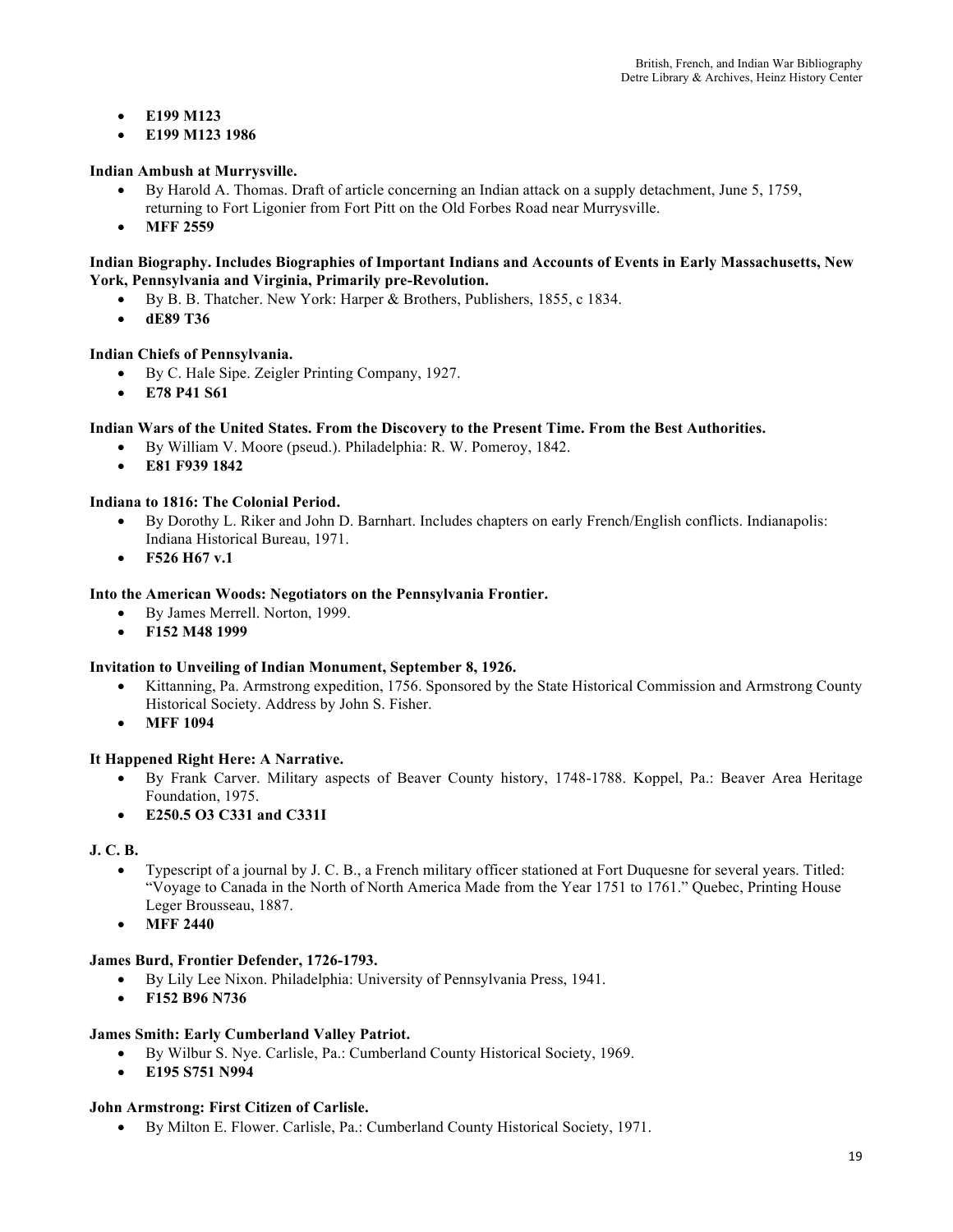## • **F152 A736 F644**

## **John E. Clever.**

- Included in the file is a brochure titled "The Black Watch: Royal Highland Regiment" by James B. Cannon. The Regiment fought in the French and Indian War, Pontiac's Rebellion (including the Battle of Bushy Run) and the Revolutionary War. A Historical Society of Western Pennsylvania publication.
- **Acc.# 1996.107**

## **John Forbes, Letter, November 19, 1758.**

- Photostat of letter to Col. Burd concerning Forbes' new camp 20 miles west of Loyal Hannon. Original in Shippen Papers, Historical Society of Pennsylvania. Published in Alfred P. James, Writings of John Forbes (1938), pages 256-258. From the Rankin Collection.
- **MFF 2300**

## **John Harpster, Papers, 1958-1971.**

- Harpster was a prominent Western Pennsylvania historian who held positions with a number of historical organizations. The file includes correspondence, financial material and publications relating to the Fort Pitt Museum and development of Fort Necessity National Park.
- **MSS 19**

## **Johnson of the Mohawks: A biography of Sir William Johnson, Irish immigrant, Mohawk war chief, American soldier, empire builder.**

- By Arthur Pound, in collaboration with Richard E. Day. New York: The Macmillan Company, 1930.
- **E195 J71 P87**

## **Journal of Chaussegros de Lery.**

- Prepared by Frontier Forts and Trails Survey, Federal Works Agency, Works Progress Administration. Edited by Sylvester K. Stevens and Donald H. Kent. From the diary of de Lery, a lieutenant of French troops, of his expedition in 1754-5 to Detroit and from Detroit to the Ohio River. Harrisburg: Pennsylvania Historical Commission, 1940.
- **qF482 C49**

## **Journal of Colonel George Washington: Across the Allegheny Mountains in 1754, to Build Forts at the Head of the Ohio.**

- Edited with notes by J. M. Toner. Albany: Munsell, 1893.
- **E312.8 1754**

## **Journal of Robert Rogers, the Ranger, on His Expedition for Receiving the Capitulation of Western French Posts (October 20, 1760 to February 14, 1761).**

- Edited by Victor Hugo Paltsits. New York: Printed at the New York Public Library, 1933.
- **E199 R724**

## **Journals of Beausejour: Diary of John Thomas, Journal of Louis de Courville.**

- Edited by John Clarence Webster. Special publication, the Public Archives of Nova Scotia, Sackville, N. B.: The Tribune Press, 1937. Company, 1929. **Similar Title.** 1950.
- **qF1038 W381**
- **Case qE312.8 1753a**

## **Kaskaskia Under the French Regime.**

- By Natalia M. Belting. Urbana: University of Illinois Press, 1948.
- **qF549 K3 B453 1948**

## **Keeping History Alive in Ligonier.**

- Ligonier, Pa.: Fort Ligonier Capital Campaign, n. d.
- **qF157 W59 L726 K26**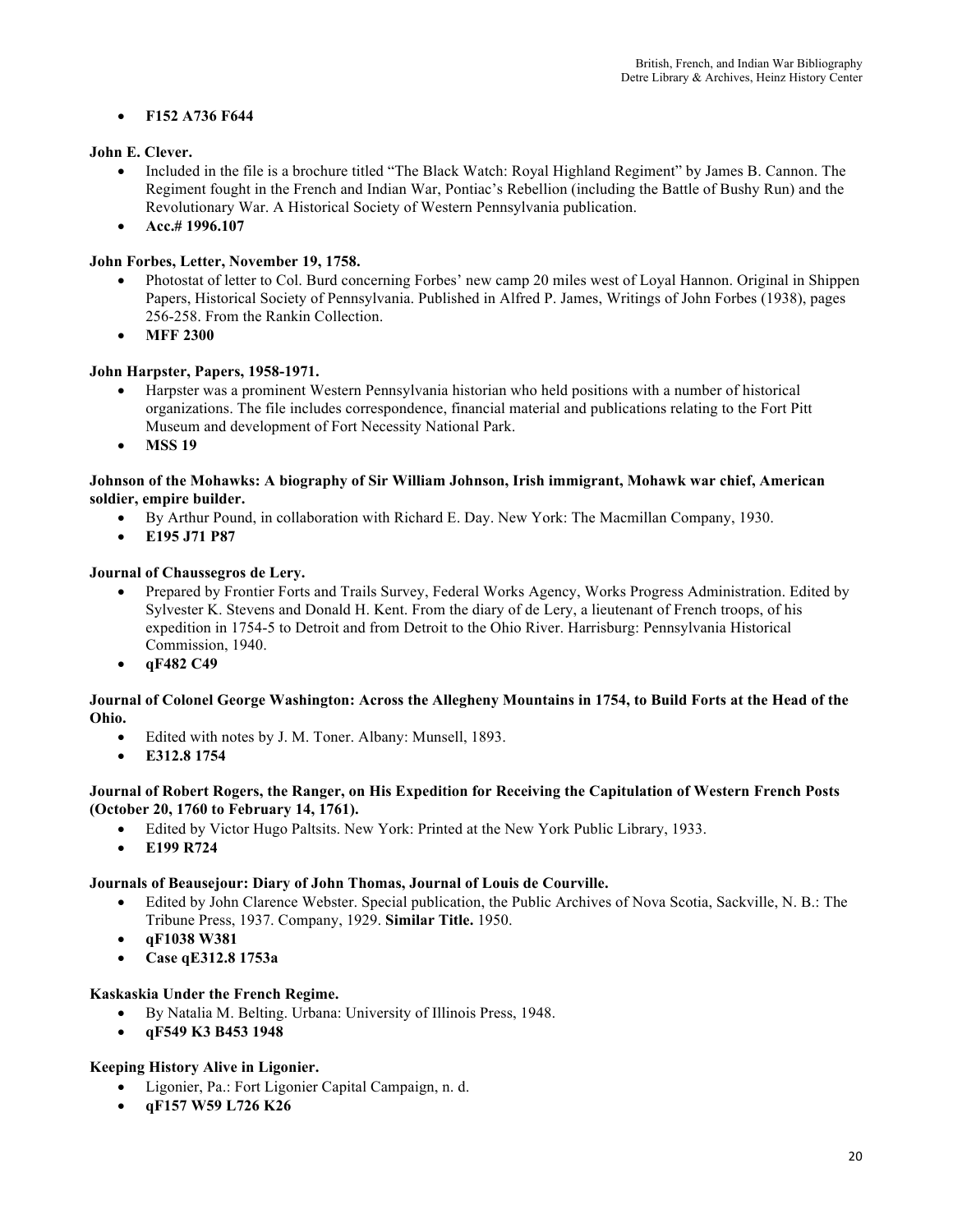## **Kentucky and the Adventures of Colonel Daniel Boone.**

- By John Filson. With an introduction by Willard Rouse Jillson. A facsimile reproduction of the original Wilmington edition and an exact reprint of the first map of 1784. Louisville, Ky: J. P. Morton & Company, Incorporated, 1934.
- **F454 F489**

## **King of the Delawares: Teedyuscung, 1700-1763.**

- By Anthony F. Wallace. Philadelphia: University of Pennsylvania Press, 1949.
- **E99 D2 W187**

## **Kittanning, Pennsylvania.**

- Consists of an invitation to attend the unveiling of the Indian Monument on September 8, 1926, commemorating the Indian town of Kittanning and its destruction by Col. John Armstrong, September 8, 1756.
- **MFF 1094**

#### **Lancaster County Indians: Annals of the Susquehannocks and Other Indian Tribes of the Susquehanna Territory From About the Year 1500 to 1763, the Date of Their Extinction.**

- By H. Frank Eshleman. Lancaster, Pa., c 1909, 1908.
- **E78 P41 E75**

#### **Lawrence C. Woods, Jr., Collection, 1743-1801.**

- Woods was a Pittsburgh insurance company executive and collector of early Western Pennsylvania memorabilia. The file includes warrants, deeds, appointments, correspondence and legal materials, most of which concern the activities of soldiers, merchants, landholders and Indian traders of the Western Pennsylvania frontier, in General Braddock and George Croghan. Included is a list of officers killed at the Battle of the Monongahela. Folders 1 and 2.
- **MFF 75**

## **Le Marquis de Montcalm (1712-1759).**

- By Thomas Chapais. In French. Quebec: J. P. Garneau, 1911.
- **E199 M771 C462**

## **Lecture on the Life and Times of Conrad Weiser, the First Representative Man of Berks County.**

- By Morton L. Montgomery. Reading Pa.: Chas. F. Haage, Printer, 1893.
- **F152 W42 M28**

## **Letter to Frank Armor About 137th Anniversary of Fort Ligonier.**

- From William D. McGowan. Ligonier, Pa., December 9, 1895.
- **MFF 1214**

#### **Letters and Papers Relating Chiefly to the Provincial History of Pennsylvania With Some Notices of the Writers.**

- Edited by Thomas Balch. Includes letters from the Shippen family and others during the French and Indian War. Philadelphia: Crissy & Markley, Printers, 1855.
- **Case F152 B174**

#### **Letters of General John Forbes Relating to the Expedition Against Fort Duquesne in 1758.**

- Compiled from books in the Carnegie Library of Pittsburgh for the Allegheny County Committee, Pennsylvania Society of the Colonial Dames of America, by Irene Stewart. Also a list of references on the expedition. Pittsburgh: Allegheny County Committee, 1927.
- **E199 F69**

#### **Letters to Washington and Accompanying Papers, 5 Volumes. 1752-1775.**

- Published by the Society of the Colonial Dames of America. Edited by Stanislaus Murray Hamilton. Boston and New York: Houghton, Mifflin and Company, 1898-1902.
- **E312.2 H22**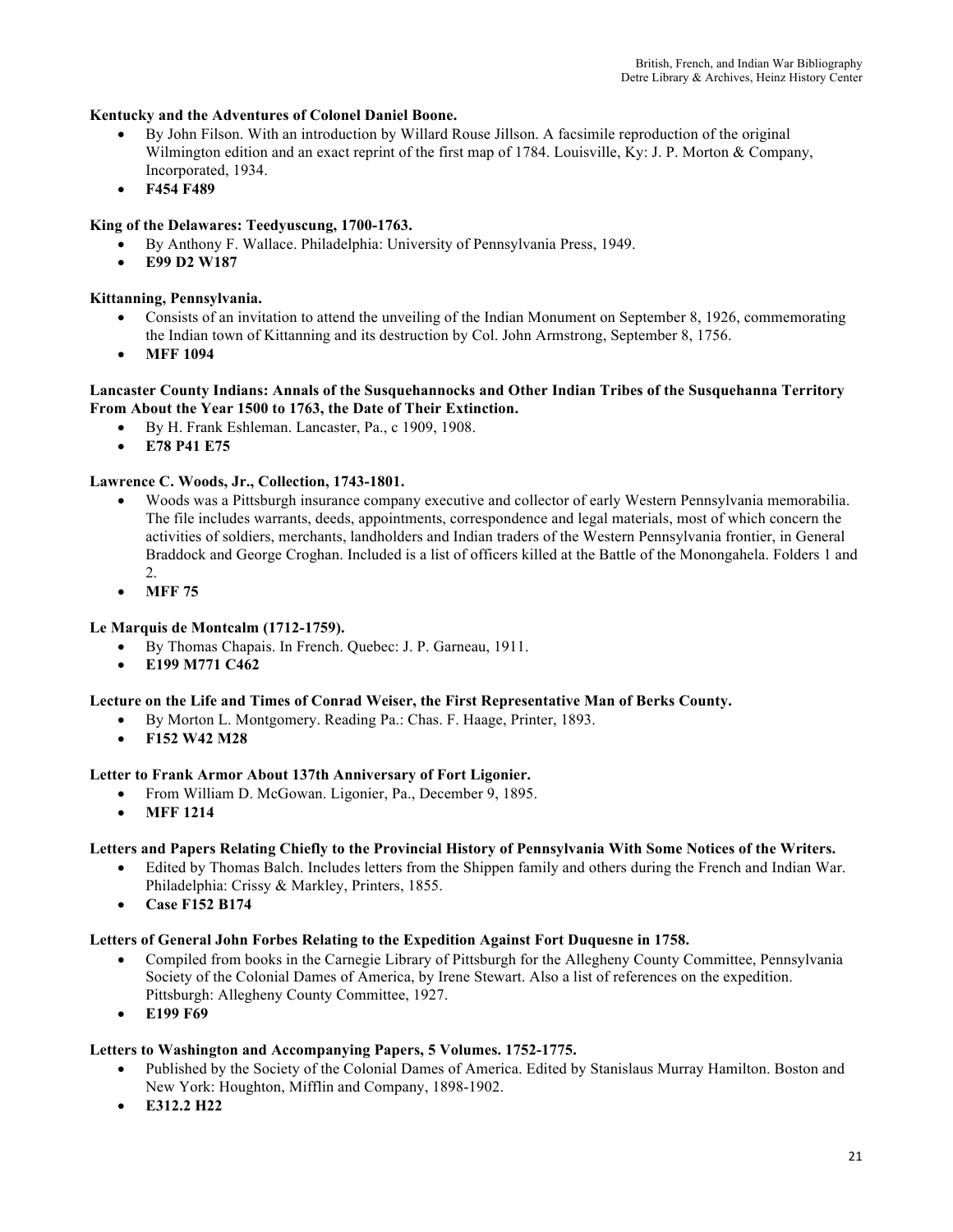## **Lieutenant Timberlake's Memoirs, 1756-1765. With Annotations, Introduction and Index by Samuel Cole Williams.**

- Relations with the Cherokee Indians in the Southern colonies during the French and Indian War. Marietta, Ga.: Continental Book Company, 1948.
- **E99 C5 T583**

## **Life of Daniel Boone.**

- By John Mason Peck. Volume 13 of the Library of American Biography, edited by Jared Sparks. New York: Harper & Bros., 1855-56.
- **E176 S73 2d Ser.- v. 13**

## **Life of Daniel Boone: The great western hunter and pioneer, comprising an account of his early history, his daring and remarkable career and the first settler of Kentucky. To which is added his autobiography, complete as dictated by himself.**

- By Cecil B. Hartley. Philadelphia: J. E. Potter, c 1865.
- **F454 B72 H33**

## **Lily Lee Nixon, Papers, 1845-1960.**

- Nixon was a public school teacher in Pittsburgh and historian of early Western Pennsylvania and Pittsburgh history. Her master's thesis was titled James Burd: Frontier Defender, 1726-1793. The file includes various materials concerning Burd and his early life.
- **MSS 121**

## **List of Persons at Fort Pitt on April 14th, 1761.**

- Philadelphia, 1882.
- **qHA730 P69 A6**

## **List of References on the Expedition of General Forbes Against Fort Duquesne.**

- Pittsburgh: Carnegie Library, 1908.
- **Z1249 F8 P6**

## **Lord Jeffrey Amherst: A Soldier of the King.**

- By J.C. Long. New York: The Macmillan Company, 1933.
- **DA67.1 A51 L84**

## **Lord Loudon in North America.**

- By Stanley McCrory Pargellis. New Haven: Yale University Press; London: H. Milford, Oxford University Press, 1933.
- **E199 P22**

## **Louisbourg: A Special Issue.**

- Volume 1, No. 4 of Canada ( June 1974). Toronto, Ont.: Holt, Rinehart & Winston of Canada, Ltd., 1974.
- **qF1030 L888 C212**

## **Louisbourg: From its Foundation to its Fall, 1713-1758.**

- By J. S. McLennan. With illustrations. Sidney, N. S., Can.: Fortress Press, 1957.
- **qF1030 L888 M163 1957**

## **Louisbourg Journals, 1745.**

- Edited by Louis Effingham de Forest. Compiled for and published by the Society of Colonial Wars in the State of New York, through its Committee on Historical Documents. New York, 1932.
- **E198 D315**

## **Major General Edward Braddock's Orderly Books, from February 26 to June 17, 1755.**

- From the originals, in the Cogressional library.
- **E199 B789 L912**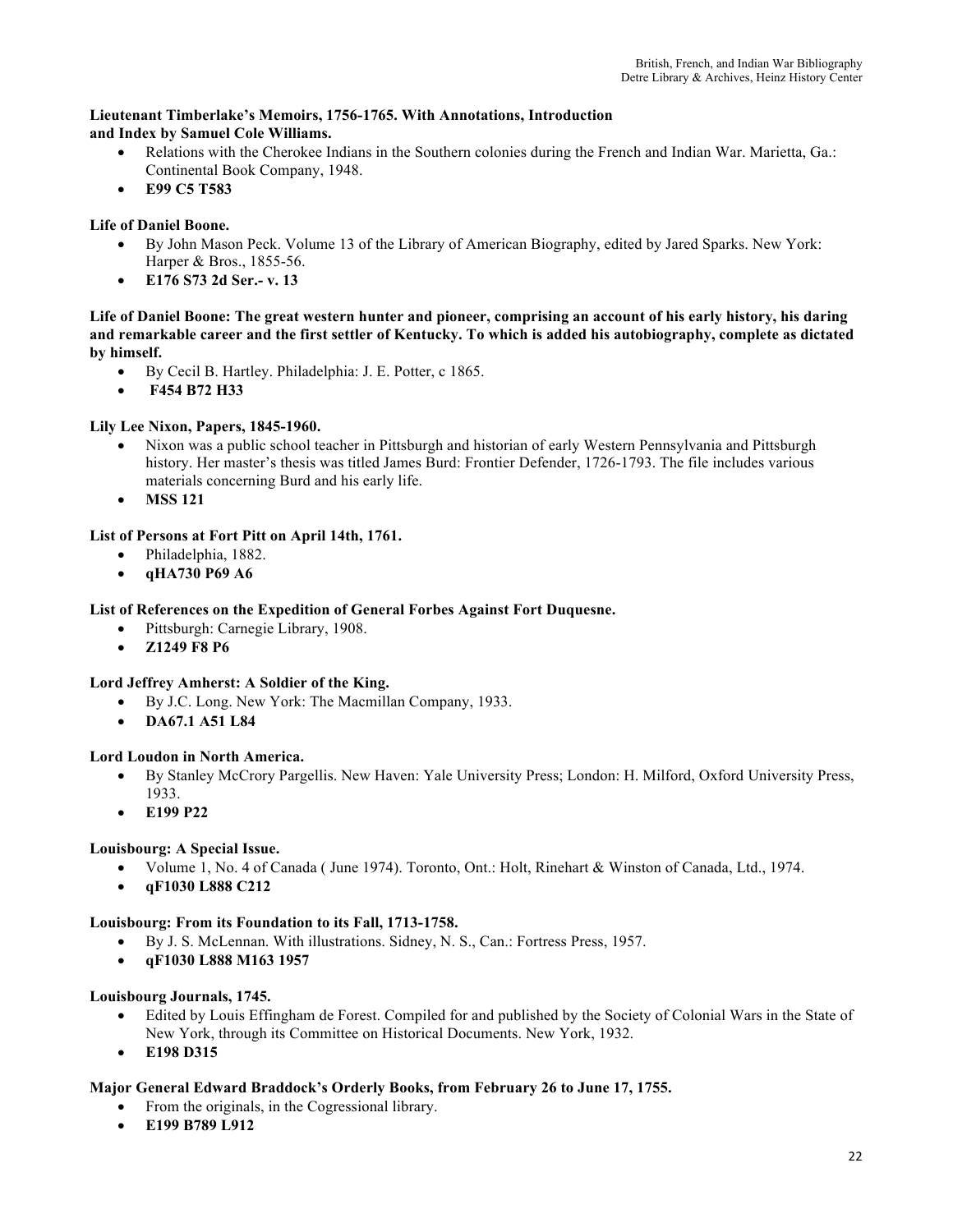## **Maryland-Forts-Fort Frederick.**

- Aerial photograph of reconstructed fort.
- **GPC Box 27 Fold. 22**

## **Massacre at Fort Bull: The de Lery Expedition Against Oneida Carry, 1756.**

- By Gilbert Hagerty. Providence, R. I.: Mowbray Co., 1971.
	- **E199 H144**

## **Massacre at Fort William Henry.**

- By David Starbuck. Hanover NH: University Press of New England, 2002.
- **E199 S786 2002**

## **Massacre at Mackinac: Alexander Henry's Travels and Adventures in Canada and the Indian Territories Between the Years 1760 and 1764.**

- Edited by David A. Armour. Mackinac Is., Mich.: Mackinac Island State Park Com., c 1966.
- **F1060.7 A727**

## **Members of the Ancient and Honorable Artillery Company in the Colonial Period, 1638-1774.**

- By Maude Roberts Cowan. National Society, Women Descendants of the Ancient and Honorable Artillery Company, July, 1958. Mass. (1638-1774). **Same Title.** Rev. Ed.,1989.
- **qE202.99 N277 M533 1958**
- **qE202.99 N277 M533 1989**

#### **Memorial of Enoch Brown and Eleven Scholars. Who were Massacred in Antrim Township, Franklin County, Pennsylvania, by the Indians, during the PontiacWar, July 26, 1764.**

- By Cyrus Cort. Lancaster, Pa.: Steinman & Hensel,1886.
- **dE83.76 C82b**

## **Memoirs of Major Robert Stobo, of the Virginia Regiment.**

- Pittsburgh: Davidson, 1854.
- **Case F159.4 C88**

## **Michilimackinac: Its History and Restoration.**

- By EugeneT. Peterson. 2nd Printing. Lansing, Mich.: Willman Press, 1962, 1963.
- **F572 M16 P481**

## **Mildred Kerr.**

- Typescript of a paper prepared for a seminar in history of Western Pennsylvania at the University of Pittsburgh in November 1932 under S. J. Buck, Titled: "The Extension of the Virginia Frontier in Western Pennsylvania, 1740- 1780."
- **MFF 2446**

## **Military Affairs in North America, 1748-1765. Selected Documents from the Cumberland Papers in Windsor Castle.**

- Edited by Stanley Pargellis. Hamden, Conn.: Archon Books, 1969, c 1936.
- **E195 P22**

## **Military Exercises:1730.**

- By Johann J. Wolrab. With an introduction by S. J. Gooding. West, Hill, Ont.:Museum Restoration Service, 1962.
- **fU101 W848**

## **Military Uniforms in America: The Era of the American Revolution, 1755-1795.**

- Edited by John R. Elting, Col. USA (Ret.). San Rafael, Cal.: Presidio Press, 1974.
- **fUC483 E51**

## **Mirror of Olden Time Border Life.**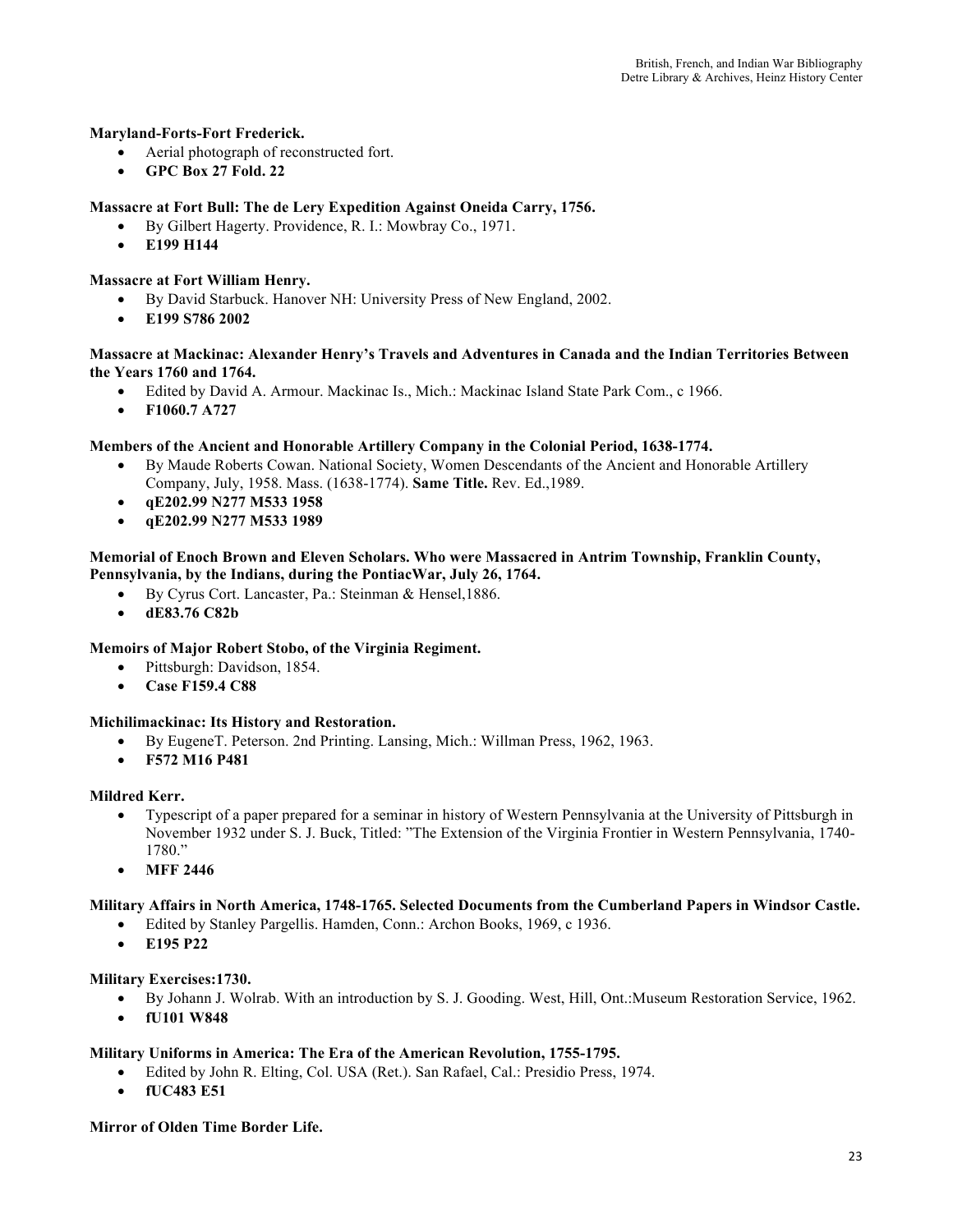- Compiled from authentic sources by Joseph Pritts. 2nd Edition. Includes a history of Indian warfare in Massachusetts, Virginia and Pennsylvania. Abingdon, Va.: S. S. Miles, 1849.
- **E85 P96**

## **Montcalm and Wolfe.**

- By Francis Parkman. With a new introduction by Samuel Eliot Morison. New York: Collier Books, 1962.
- **dE199 P24 M771 1962**

## **Narrative and Critical History of America.**

- Edited by Justin Winsor. 8 Volumes. Volume 5, Parts I and II, is titled The English and French in North America, 1689-1763. Boston and New York: Houghton, Mifflin and Company, 1884-89.
- **qE18 W78**

## **Narratives of Captivity Among the Indians of North America.**

- A list of books and manuscripts on this subject in the Edward E. Ayer Collection of the Newberry Library. Chicago, Ill.: The Newberry Library,1912.
- **Z1209 N534**

## **New France and New England.**

- By John Fiske. Boston and New York: Houghton Mifflin and Company, 1902.
- **F195 F541 N532**

## **New France: The Last Phase, 1744-1760.**

- By George F.G. Stanley. Toronto: McClelland and Stewart, 1968.
- **F1030 S78**

#### **New Light on Washington's Fort Necessity: A report on the archaeological explorations at Fort Necessity National Battlefield Site.**

- By Jean C. Harrington. Richmond: Eastern National Park and Monument Association, 1957.
- **qE199 H299**

#### **Notes on the Settlement and Indian Wars, of the Western parts of Virginia and Pennsylvania from the Year 1763 until the Year 1783 Inclusive.**

- Together with a view, of the state of society and manners of the first settlers of the western country. By Rev. Dr. Joseph Doddridge. Wellsburgh, Va.: Printed at the office of the Gazette, for the author, 1824. **Same Title.** With a memoir of the author, by his daughter. Edited by A. Williams. Albany, N. Y.: J. Munsell, 1876. **Same Title.** Republished with the addition of new and valuable material. By John S. Ritenour and Wm. T. Lindsey. Pittsburgh, Pa., 1912. **Same Title.** Reprinted. Parsons, W. Va.: McClain Print. Co., 1960.
- **F517 D641 1824**
- **F517 D641 1876**
- **F517 D641 1912**
- **F517 D641 1960**

## **Official History of the Militia and the National Guard of the State of Pennsylvania.**

- Volume 1. By Major William P. Clarke. Includes several chapters on pre-Revolutionary militia. Philadelphia: C. J. Hendler,1909.
- **fUA420 C61**

## **Official Program: 175th Commemoration of the Battle of Braddock, July 8th and 9th, 1930.**

• **F157 A49 B79**

## **Old Fort Henry: The Citadel of Upper Canada.**

- By Ronald L. Way. Fort Henry: Can.: The Ontario-St. Lawrence Development Commission, n. d.
- **qF1057.8 H521 W357**

**Old Fort Niagara.**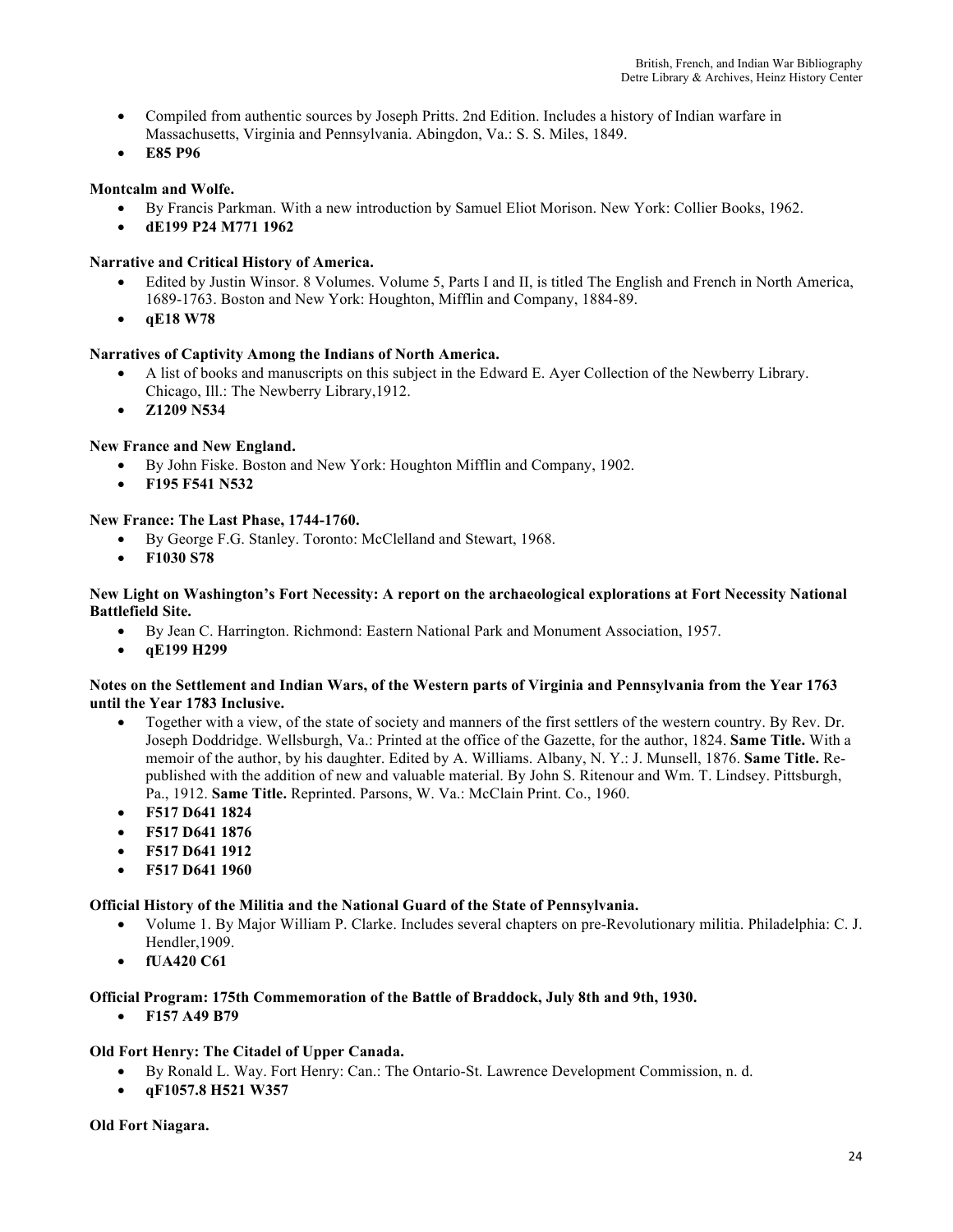- By Ann Kelleran. Buffalo: Buffalo Historical Society, 1960. Adventures in Western New York History, Volume 1, No. 1.
- **E199 K29**

## **Old Fort Niagara: An Illustrated History.**

- By Frederic Ray. N. P., F. Ray, c 1954.
- **E199 N577 R263**

## **Old Fort Niagara: The Story of an Ancient Gateway to the West.**

- By Claud H. Hultzen, Sr. Buffalo: Old Fort Niagara Association, 1938. **Same Title.** Buffalo: Holling Press, Inc., c 1939. **Same Title.** Illustrated with pencil sketches of restored Old Fort Niagara by Clara Ritter. Published by Old Fort Niagara Association. Buffalo: Baker, Jones, Hausauer, Inc., c 1933.
- **E199 H91 1938**
- **E199 H91 1939**
- **E199 H91**

## **Old Indian Trails.**

- By Walter McClintock. With illustrations from photographs by the author. Boston and New York: Houghton Mifflin Company, 1923.
- **E99 S54 M127**

## **Old Pittsburgh Days.**

- By T. J. Chapman. Pittsburgh: J. R. Weldin & Co., 1900. Includes narrative of pre-Revolution conflicts.
- **F159.3 C466**

## **Old Tom Fossit: A True Narrative Concerning a Thrilling Epoch of Early Colonial Days.**

- By John S. Ritenour. Pittsburgh, Pa.: J. R. Weldin Company, 1926.
- **E199 R61**

## **Oration Delivered at the Centennial Celebration of the Evacuation of Fort Duquesne.**

- By Hon. A. W. Loomis, Pittsburgh, November 25, 1858. Pittsburgh: Printed by W. S. Haven, 1859.
- **E199 L86**

## **Orderly Book and Journal of Major John Hawks on the Ticonderoga-Crown Point Campaign Under General Jeffrey Amherst, 1759-1760.**

- With an introduction by Hon. Hugh Hastings. Published by the Society of Colonial Wars in the State of New York, through the Historian and Committee on Historical Documents. New York: Printed by H. K. Brewer & Co., 1911.
- **E199 H395**

## **Otzinachson: Or, a history of the West Branch valley of the Susquehanna. By J. F. Meginness. Includes full accounts of the Indian wars, predatory incursions, abductions and massacres.**

- Philadelphia: H. B. Ashmead, 1857, c1856. **Index.** By Mary Bell Lontz. c 1965.
- **qF156.9 S8 M49**
- **F156.9 S8 M49**

## **Our French Forts: Fort Presque Isle, Fort LeBoeuf, Fort Machault and Guyasutha.**

- By John Elmer Reed. Erie, Pa.: Erie Co. Historical Society, 1927.
- **E199 R323**

## **Outposts of the War for Empire: The French and English in Western Pennsylvania, Their Armies, Their Forts, Their People, 1749-1764.**

- By Charles M. Stotz. Pittsburgh: Historical Society of Western Pa., 1985.
- **fE199 S888 O93**

## **Peace and War on the Anglo Cherokee Frontier, 1756-1763.**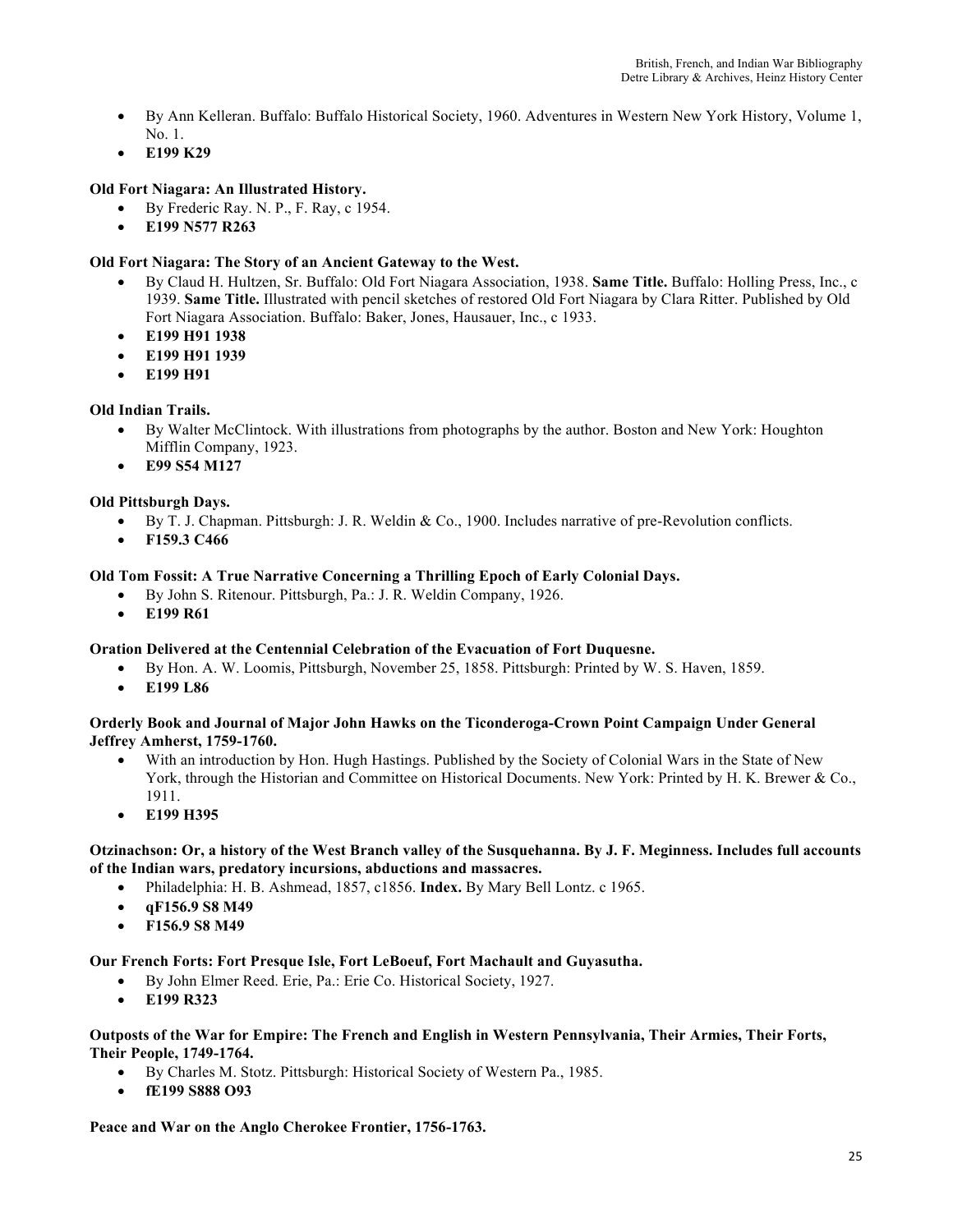- By John Oliphant. Baton Rouge: Louisiana State University Press, 2001.
- **E83.759 O45 2001**

#### **Pennsylvania: A reading list for the use of schools with special reference to Indian warfare and the local history of Pittsburgh.**

- Pittsburgh: Carnegie Library, 1911.
- **Z1329 P69**

## **Pennsylvania-Historical Marker- Great Trail (Tuscarawas Trail).**

- Photographs of the marker.
- **GPC Box 27 Fold. 9**

## **Pennsylvania-Historical Markers-Old Braddock Road.**

- Photograph of the marker.
- **GPC Box 27 Fold. 8**

## **Pennsylvania Soldiers in the Provincial Service, 1746-1759.**

- Compiled by Audrey E. Bradshaw. Ashland, Ore.: A. E. Bradshaw, 1985.
- **qF146 P412 B812**

## **Pennsylvania: The Colonial Years, 1681-1776.**

- By Joseph J. Kelley, Jr. Garden City, N. Y.: Doubleday & Company, Inc., 1980.
- **F152 K29**

## **Photocopy of Authorization, 16 March 1755, from E. Braddock to Col. William Johnson.**

- To draw on Gov. Shirley "for carrying on and supporting the Alliance with the six Nations." Original in Morristown National Historical Park.
- **MSS 48**

## **Photostats of 3 Maps of Gen. Edward Braddock's.**

• **Map File – Historical Roads**

#### **Pictorial Life of George Washington: Embracing a Complete History of the Seven Years' War, the Revolutionary War, the Formation of the Federal Constitution, and the Administration of Washington.**

- By J. Frost. With engravings by Croome and Devereux. Philadelphia: Pub. by Thomas Cowperthwait & Co. for H. Robinson, 1848.
- **E312 F93**

## **Pioneer History: Being an account of the first examinations of the Ohio Valley, and the early settlement of the Northwest Territory. Chiefly from original manuscripts.**

- B.S. P. Hildreth. Cincinnati: H. W. Derby & Co.; NewYork: A. S. Barnes & Co., 1848.
- **F491 H64**

## **Pittsburgh from Fort to City.**

- From the Board of Public Education, Pittsburgh, 1954.
- **F159.3 P692**

## **Pittsburgh-Postcards-Scenes and Views of Recreation Areas-Historical Cards 1758.**

- View of the Point (Fort Pitt) as of 1758. Also, various postcards depicting the Blockhouse.
- **Postcards-Box 5**

## **Pittsburgh-Recreation Areas-Parks-Block House - Point State Park.**

- Various photographs of the Blockhouse.
- **GPC Box 6 Fold. 10**

#### **Pittsburgh Saga; Braddock's Defeat, Bouquet'sVictory, 1748-1764, and Sonnets and Lyrics.**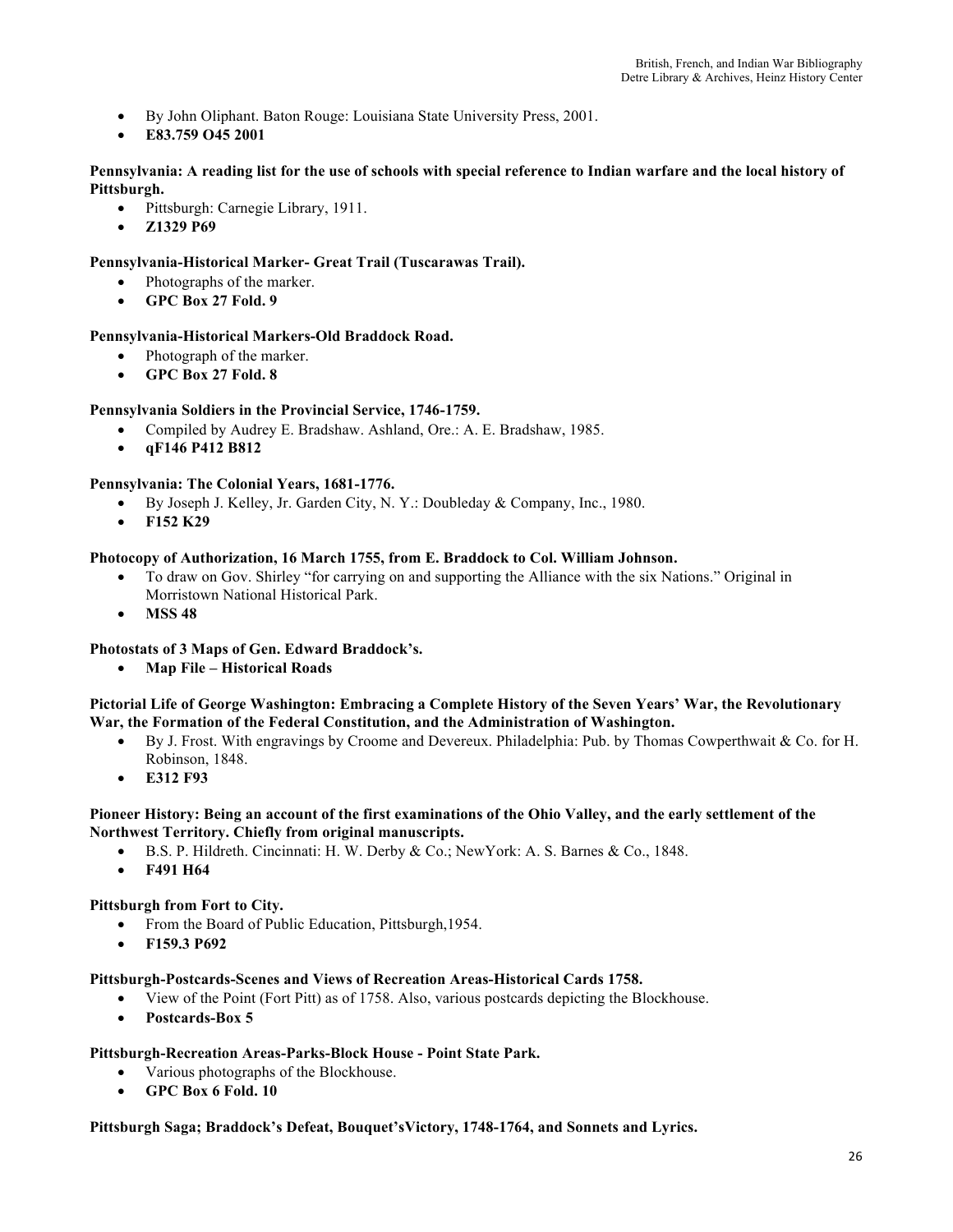1st Edition. By Marie Phillips. Manchester, Me.: Falmouth Pub. House, 1951.

• **E199 P562** 

## **Plan of the Battle Near Bushy Run.**

- Gained by Col.Bouquet over the Delawares, Shawneese, Mingoes, Wyandots, Mohikons, Miamies and Ottawas on the 5th and 6th of August 1763. Survey'd by Thos. Hutching. [London], 1763.
- **Map File – Forts and Battles**

## **Point of Empire; Conflict at the Forks of the Ohio.**

- By Charles M. Stotz. Pittsburgh: Historical Society of Western Pennsylvania, 1970.
- **F159 P69 S86**

#### **Pontiac and the Indian Uprising.**

- By Howard H.Peckham. Princeton: Princeton University Press, 1947.
- **E83.76 P36**

#### **Pontiac: Chief of the Ottawas.**

- A guide to an exhibition in the William L. Clements Library. Ann Arbor, Mich., 1939.
- **dE99 O9 M624**

#### **Pontiac Uprising, 1763-1764.**

- A catalogue of the bicentennial exhibit 2nd printing. Detroit: Detroit Historical Society, 1963.
- **qE78.76 D483 1963**

#### **Prints of Battles and Forts.**

- Includes Fort Pitt Blockhouse, Braddock's Battle Field, Braddock's Battle Ground (July 1876), Fort Duquesne and Fort Necessity.
- **Prints, A-Ma**

#### **Prints of Soldiers and Traders.**

- Photographs of prints of James Burd, Henry Bouquet, John Forbes and George Washington.
- **Photographs Group 2 General Photographs - Individual or Family**

#### **Prints of Soldiers and Traders.**

- Prints of Daniel Boone, Henry Bouquet, Edward Braddock, John Forbes, Peter Halkett and George Washington.
- **Prints-Individuals**

#### **Provincial Negotiations with the Western Indians, 1754-58.**

- By William A. Hunter. Harrisburg, Pa.: Pa. Historical Association for the Pennsylvania Historical & Museum Commission, 1951.
- **E99 D2 H947**

#### **Quaint and Historic Forts of North America.**

- By John Martin Hammond. Philadelphia and London: J. B. Lippincott Company, 1915.
- **E159 H22**

#### **Queen Aliquippa Chapter, D.A.R., Invitation.**

- To "the unveiling of the Tablet in marking the last camp of Major General Edward Braddock on his military expedition to Fort Duquesne...McKeesport, Pa.", September 19, 1914.
- **MFF 408**

#### **Records of the Provincial Council, 1682-1776, in the Pennsylvania State Archives.**

- From record group 21. Donald H. Kent, Project Director. Martha L. Simonetti, Assistant Project Director. George Dailey and George R. Beyer, Editors. Harrisburg: Pennsylvania Historical and Museum Commission, 1966.
- **CD3474 A5 R311**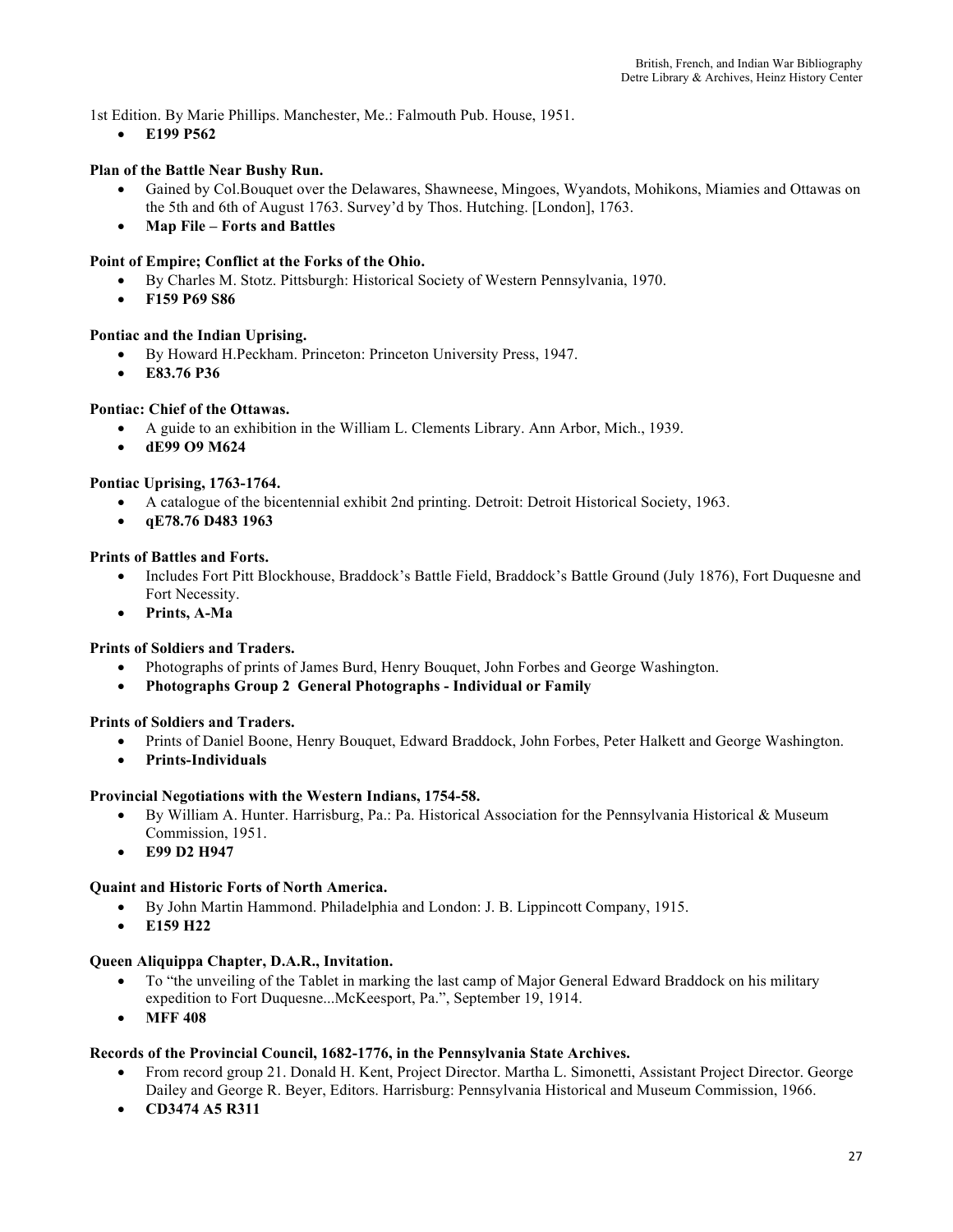#### **Redcoats: The British Soldier and the War for the Americas 1755-1763.**

- By Stephen Brumwell. New York: Cambridge University Press, 2002.
- **E199 B89 2002**

## **Regional Planning Commission-Maps/Plans- Fort Pitt Memorial.**

- Conception drawings of the Fort Pitt Memorial and Blockhouse.
- **GPC Box 27 Fold. 5**

#### **Report of the Commission to Locate the Site of the Frontier Forts of Pennsylvania.**

- 2 Volumes. By H. M. M. Richards (Blue Mountains), J. M. Buckalew (Susquehanna River), S. Reynolds (Wyoming Valley), J. G. Weiser (Cumberland and Juniata Valleys) and G. D. Albert (Western Pennsylvania). Harrisburg: C. M. Busch, State Printer, 1896. **Same Title.** 2nd Edition. Edited by Thomas Lynch Montgomery. Harrisburg, Pa.: W. S. Ray, State Printer, 1916.
- **F152 P412**
- **F152 P412 1916**

#### **Robert C. Alberts, Papers, 1812-1988.**

- The papers, the bulk of which range in date from 1963 to 1988, include extensive materials, notes and drafts relating to Alberts' books and articles, particularly The Most Extraordinary Adventures of Major Robert Stobo and Shaping of the Point (dealing with restoration of Fort Pitt and the Fort Pitt Museum).
- **MSS 37**

#### **Robert D. Klingensmith, Collection of Papers on the Battle of Bushy Run.**

- Folder 3.
- **MFF 2291**

#### **Robert Dinwiddie: His career in American Colonial Government and Westward Expansion.**

- By Louis Knott Koontz. Glendale, Cal.: The Arthur H. Clark Company, 1941.
- **F229.1 D587 K72**

#### **Roll of New Hampshire Men at Louisburg, Cape Breton, 1745.**

- Concord: N. H.: Edward N. Pearson, Public Printer, 1896.
- **E198 N54**

## **Selected Manuscripts of General John S. Clark, Relating to the Aboriginal History of the Susquehanna.**

- Edited by Louise Welles Murray. Athens, Pa., 1931.
- **qF146 S67-v. 1**

#### **Sir William Johnson.**

- By Augustus C. Buell. New York: D. Appleton and Company, 1903.
- **dE195 J71 B92**

#### **Sir William Johnson and Pennsylvania.**

- By Milton W. Hamilton. Harrisburg, Pa.: Pa. Historical & Museum Commission, 1952.
- **E75 P4 H219**

#### **Sir William Johnson and the Indians of New York.**

- By Milton W. Hamilton. Albany: University of the State of N.Y., State Education Dept., Off. of State History, 1965.
- **E78 N7 H21**

#### **Sketch of Thos. Fausett: The Slayer of Major General Edward Braddock, who Fell in the Disastrous Defeat in the Battle of the Monongahela in the French and Indian War, July 9, 1755.**

- Written for the Evening Genius, Uniontown, Pa., by James Hadden. Uniontown, Pa.: Fayette Pub. Co., 1905.
- **E199 H126s**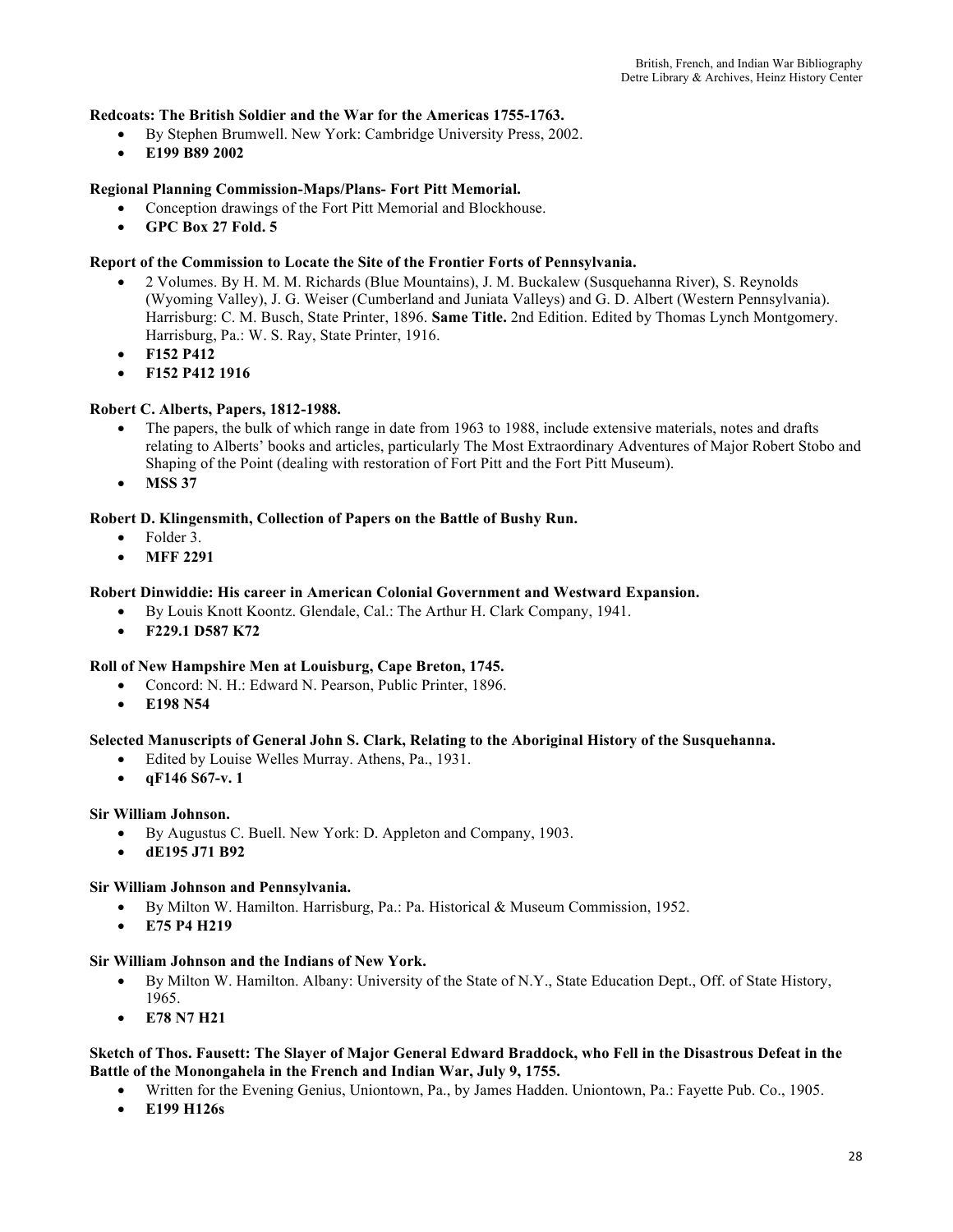## **Sketches of Fort Ticonderoga and Vicinity.**

- By R. Emmett Owen. Troy, N. Y.: Printed for the Fort Ticonderoga Museum by Troy Times Art Press, 1923?
- **E199 O97**

#### **Soboslay, Bill.**

- Included is a one-page poem titled "The Battle of Bushy Run." National Library of Poetry, 1994.
- **Acc.# 1995.0154**

#### **Society of Colonial Wars, 1892-1967, Seventy-Fifth Anniversary.**

- Includes The Colonial Wars in America, 1607-1775, by Nathaniel C. Hale. Published by General Society of Colonial Wars, 1967.
- **E186.3 A25**

#### **Souvenir Book of Selinsgrove, Pennsylvania, by the Book Committee, 160th Anniversary of the Penn's Creek Massacre.**

- Selinsgrove, Pennsylvania, October 14-15-16, 1915. Harrisburg, Pa.: The Telegraph Printing Company, 1915.
- **qF157 S59 S46**

#### **Souvenir Program: Fort Necessity, 1754-1954, Bicentennial Celebration, July 3rd, July 4th, 1954, at the original site of Fort Necessity.**

- Uniontown, Pa.: Fort Necessity Bicentennial Assn., 1954(?).
- **fE199 S829**

#### **Souvenir Program: The Battle of the Monongahela; or Braddock's defeat, July 9th, 1755.**

- Bicentennial celebration, 1955. Braddock, Pa., 1955.
- **fE199 B798 1955**

#### **Story of the Indian Steps. The Great Battle of the Lenni Lenape-Susquehannocks War of 1635.**

- Compiled by Henry W. Shoemaker. Versified by John H. Chatham. Altoona, Pa.: Tribune Co., 1913.
- **F150 C49**

#### **Stotz, Charles M., Papers, 1901-1975.**

- The file includes extensive materials on 18th century forts in North America and other subjects dealing with the conflict between England and France during that period. Series I, Personal Papers, includes materials relating to Stotz's book, Outposts of the War for Empire. Series II, Restoration Work, contains research notes, drawings, correspondence and other materials concerning his work in the reconstruction of Fort Ligonier and Fort Pitt as well as materials on forts at the Point prior to Fort Pitt, other 18th century forts in Canada and the North American colonies and Western Pennsylvania military affairs. Stotz was a prominent architect and proponent of historical preservation in Pittsburgh and the Western Pennsylvania region. Drawings can be found in MSO-21 and photographs in MSP-21.
- **MSS 21**

## **The Allegheny Frontier: West Virginia Beginnings, 1730-1830.**

- By Otis K. Rice. Includes narrative of early conflicts with Indians. Lexington: University Press of Kentucky, 1960.
- **F241 R49**

#### **The Ambiguous Iroquois Empire: The Covenant Chain Confederation of Indian Tribes with English Colonies from its Beginnings to the Lancaster Treaty of 1744.**

- By Francis Jennings. New York: Norton, 1984.
- **E93 J44 1984a**

#### **The American Colonial Wars: A concise history, 1607- 1775.**

- By Nathaniel C. Hale. 1st Edition. Wynnewood, Pa.: Hale House, 1971.
- **E188 H16**

#### **The American Heritage Book of Indians.**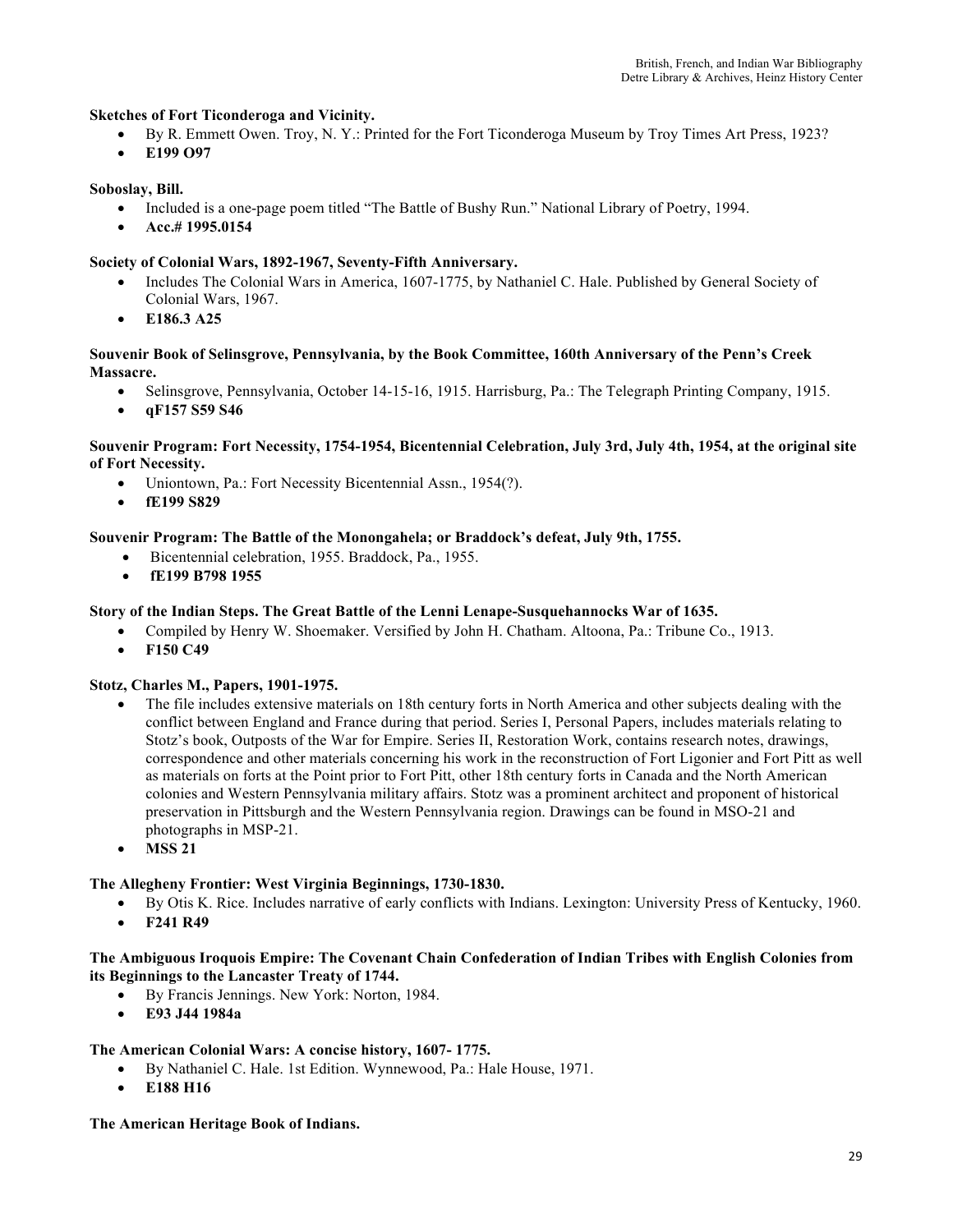- By the editors of American Heritage, the magazine of history. Editor in chief: Alvin M. Josephy; narrative by William Brandon; introduction by John F. Kennedy. New York: American Heritage Pub. Co., Book Trade Distribution By Simon & Schuster, 1961.
- **qE58 B819**

## **The American Heritage History of the Thirteen Colonies.**

- By the editors of American Heritage. Editor in chief: Michael Blow. Narrative by Louis B. Wright. Pictorial commentary by Ralph K. Andrist. Includes chapters on colonial and Indian conflicts. New York: American Heritage Pub. Co., book trade distribution by Simon and Schuster, 1967.
- **qE188 W95**

## **The Appalachian Indian Frontier: The Edmond Atkin Report and Plan of 1755.**

- Edited with an introduction by Wilbur R. Jacobs. Lincoln: University of Nebraska Press, 1967.
- **E91 A87**

## **The Battle of Braddock's Field, July 9, 1755.**

- By Henry W. Temple. Braddock, Pa.: The 175th Anniversary Celebration Committee, 1930.
- **E199 T28**

## **The Battle of Bushy Run.**

- By Niles Anderson. Harrisburg, Pa.: Commonwealth of Pennsylvania, Pennsylvania Historical and Museum Commission, 1966. **Same Title.** Second printing, 1975.
- **E83.76 A545**
- **E83.76 A545 1975**

#### **The Battle of Bushy Run: The Most Decisive Victory in All History Gained by the White Man over the American Indian.**

- By C. M. Bomberger. Jeannette, Pa.: Jeannette Publishing Company, 1928.
- **E83.76 B69**

## **The Bedford County Gunsmiths and Gunmakers.**

- By Vaughn E. Whisker and James B. Whisker. Revised Edition. Bedford, Pa.: Bedford Gazette, June 1981.
- **TS535 W576 B41 1981**

## **The Bells of Victory: The Pitt-Newcastle Ministry and the Conduct of the Seven Years' War, 1757-1762.**

- By Richard Middleton. Cambridge: Cambridge University Press, 2002.
- **D297 N5 2002**

## **The Black Watch at Ticonderoga and Major Duncan Campbell of Inverawe.**

- By Frederick B. Richards. Glen Falls, N. Y.: Printed for Fort Ticonderoga Museum Library, 1912?
- **E199 R515**

## **The Boone Family: A Genealogical History of the Descendants of George and Mary Boone who Came to America in 1717. Containing a Biographical Sketch of Daniel Boone, the Pioneer, by One of his Descendants.**

- Compiled by Hazel Atterbury Spraker. Rutland, Vt.: The Tuttle Company, 1922.
- **qCS71 B724**

## **The Bouquet Celebration on Bushy Run Battlefield, in Westmoreland County, Pennsylvania, August 6, 1883.**

- Edited by Rev. Cyrus Cort. Lancaster: Steinman & Hensel, 1886.
	- **E83.76 C82b**

## **The Braddock Expedition and Fox's Gap in Maryland.**

- By Curtis L. Older. Westminster, Md.: Family Lines Publications, 1995.
- **E199 O5 1995**

## **The British Empire Before the American Revolution.**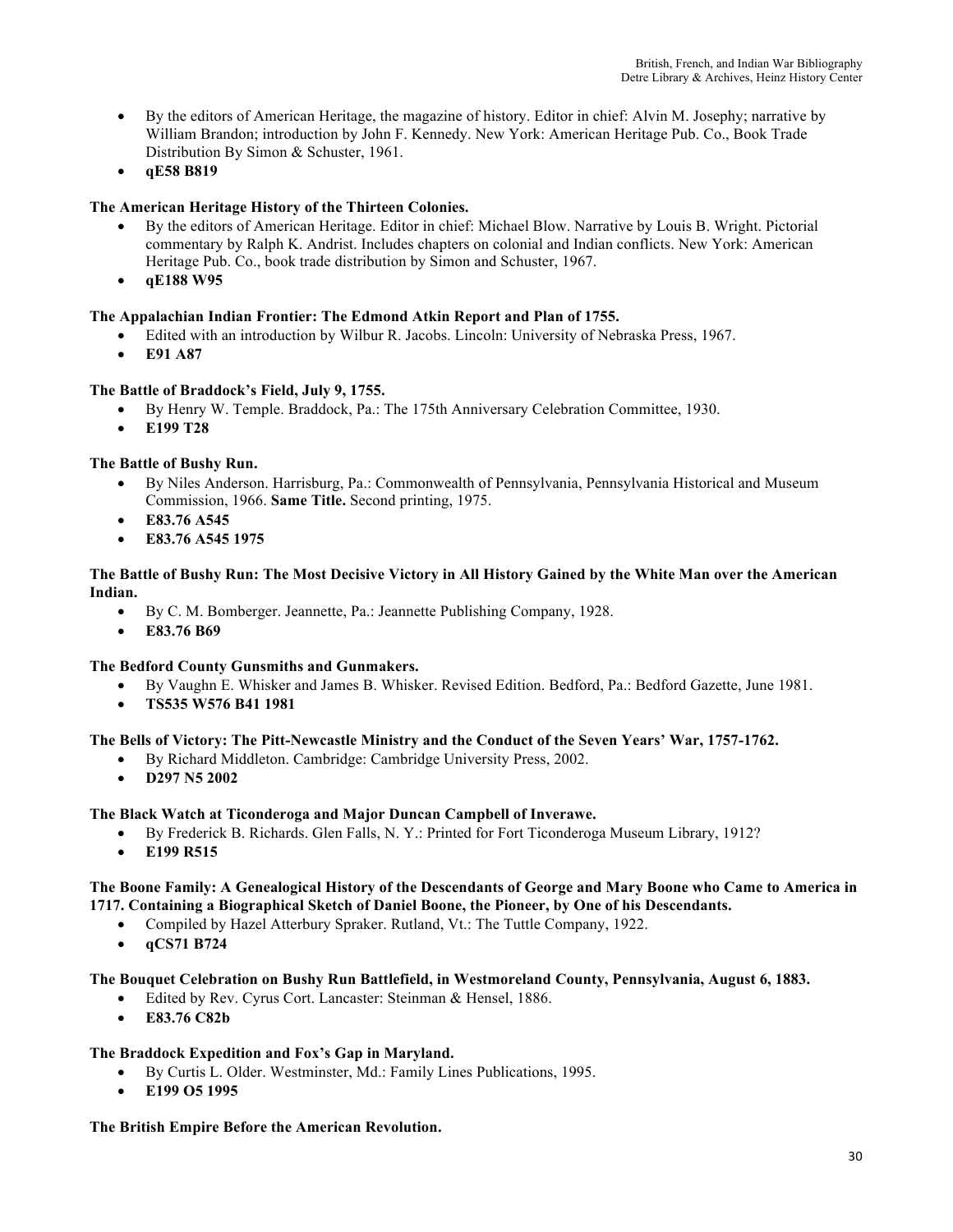- 15 Volumes. By Lawrence Henry Gipson. New York: Alfred A. Knopf, 1958.
- **DA500 G51**

#### **The Building of Fort Lawrence in Chignecto: A Journal Recently Found in the Gates Collection, New York Historical Society.**

- Edited with introduction and notes by Dr. John Clarence Webster, C. N. G. Saint John, N. B.: Publications of the New Brunswick Museum, 1941.
- **qF1039 C5 W381**

#### **The Burial Places of Colonial and Revolutionary Soldiers.**

- Typescript of Mrs. Richard E. DuVall with her letter to Ruth Salisbury. Burials at the First Presbyterian Church, Pittsburgh. Sarasota, Fla., 1977.
- **MFF 2385**

**The Capture of Fort Duquesne: An Historical Discourse Before the Society of Colonial Wars in the Commonwealth of Pennsylvania, Delivered in Christ Church, Philadelphia, on the One Hundred and Fortieth Anniversary of the Capture of the Fort, Sunday, November Twenty-Seventh, 1898, Upon the Occasion of the Unveiling of a Memorial Tablet of Brigadier-General John Forbes, Commander of His Majesty's Troops in the Southern Provinces of North America.** 

- By the Right Reverend Cortland Whitehead. Philadelphia: G. H. Buchanan and Company, 1898(?).
- **E199 W59**

## **The Colonial Wars, 1689-1762.**

- By Howard H. Peckham. Chicago: University of Chicago Press, c 1964, fifth impression, 1970. **Same Title.** 1964.
- **E195 P36 1970**
- **E195 P36**

#### **The Conspiracy of Pontiac and the Indian War After the Conquest of Canada.**

- 2 Volumes. By Francis Parkman. 9th Edition, revised, with additions. Boston: Little, Brown & Co., 1880. **Same Title.** 10th Edition, 1888.
- **dE83.76 P24 1880**
- **dE83.76 P24 1888**

## **The Correspondence of General Thomas Gage.**

- Compiled and edited by Clarence Edwin Carter. New Haven: Yale University Press; London, H. Milford, Oxford University Press, 1931.
- **E187 G13**

## **The Death and Rebirth of the Seneca.**

- By Anthony F. C. Wallace, with the assistance of Sheila C. Steen. Includes conflicts with colonists and Americans, including Pontiac's War. New York: Vantage, 1972, c 1969.
- **E99 S3 W3 1972**

## **The Diary of Jabez Fitch, Jr.**

- Recounts his activities as a sergeant in the Connecticut militia at Fort Edward from May 20, 1757 to April 24, 1758. Introduction by Richard A. Mason. Rogers Island Historical Association, 1966.
- **E199 F54**

## **The Epoch of the Belle Riviere.**

- By Guy Fregault. The 1754 French expedition to secure the Ohio Country. Harrisburg, Pa.: The Pa. Historical Assn., 1951.
- **E199 F858**

## **The Evolution of the Halifax Fortress, 1749-1928.**

• Revised edition and completed with appendices, bibliographies and index. By G. M. Self with the assistance of Phyllis Blakely, under the direction of D. C. Harvey. Halifax, N. S.: Public Archives of Nova Scotia, 1947.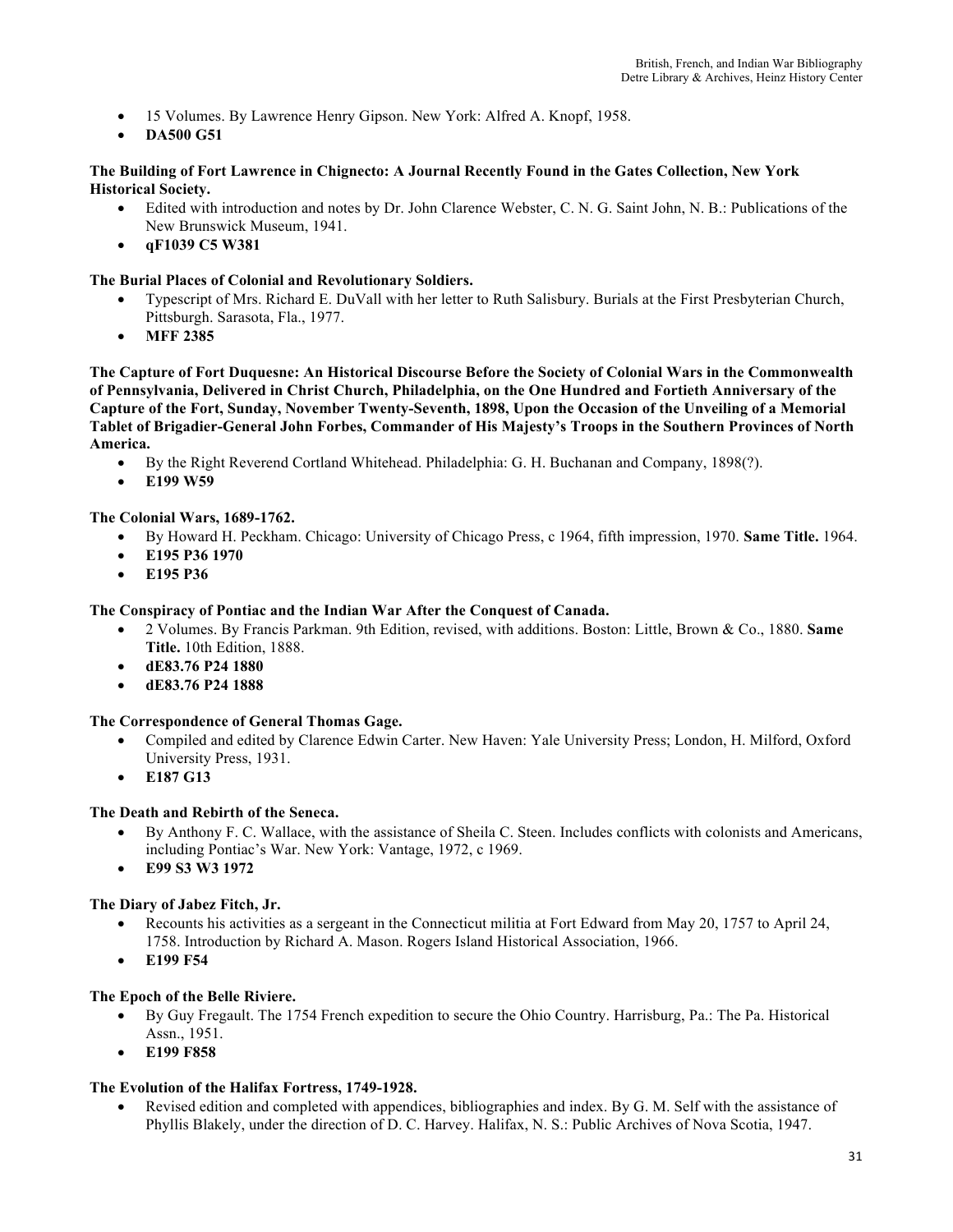## • **qUG415 H3 P615**

#### **The Expedition of Baron de Longueuil. A Preliminary Report Commemorating the 200th Anniversary. Deals with the War with the Chickasaw Indians, 1739-1740.**

- Prepared by Frontier Forts and Trails Survey, Federal Works Agency, Work Projects Administration. Edited by Sylvester K. Stevens and Donald H. Kent. Commonwealth of Pennsylvania, Department of Public Instruction. Harrisburg: Pennsylvania Historical Commission, 1940.
- **qE83.739 F9**

## **The Fall of New France, 1755-1760.**

- By Gerald E. Hart. Montreal: W. Drysdale & Co.; New York: G. P. Putnam's Sons, 1888.
- **E199 H32**

## **The Fight for Canada: A Sketch from the History of the Great Imperial War.**

- By William Wood. Definitive edition. Boston: Little, Brown and Company, 1906.
- **E199 W881**

## **The Fight with France for North America.**

- By A. G. Bradley. New York: E. P. Dutton and Co., 1900.
- **E199 B81**

## **The First Frontier: The Indian Wars and America's origins, 1607-1776.**

- By David Horowitz. New York: Simon and Schuster, c 1978.
- **E82 H811**

## **The Forbes Road.**

- Compiled by Anicus Lodge #67, Order of the Arrow. Pittsburgh: Boy Scouts of America, 1965.
- **E199 F6 B6 1965**

## **The Forts of Mackinac.**

- Text by George S. May. Color photographs by Torkel Korling. Maps by Dirk Gringhuis. Mackinac Island, Mich.: Mackinac Island State Park Commission, 1962.
- **fF572 M16 M158**

## **The French and Indian Trail: A Bicentennial Holiday.**

- Pittsburgh, c 1975.
- **F159.15 1975 P692 F873**

## **The French and Indian War: An Album.**

- A pictorial history of the War. Providence, R. I., 1960.
- **fE199 J65**

## **The French and Indian War: An Informal History.**

- By Donald B. Chidsey. New York: Crown, 1969.
- **E199 C532**

## **The French and Indian War in Pennsylvania, 1753-1763: Fortification and Struggle During the War for Empire.**

- By Louis M. Waddell and Bruce D. Bomberger. Harrisburg: Commonwealth of Pennsylvania, Pennsylvania Historical and Museum Commission, 1996.
- **E178 A512**

## **The French and Indian Wars.**

- By the editors of American Heritage. Author: Francis Russell. Consultant: Lawrence Henry Gipson. 1st Edition. New York: American Heritage Pub. Co., Book Trade Distribution by Meredith Press, c 1962.
- **qE188 R963**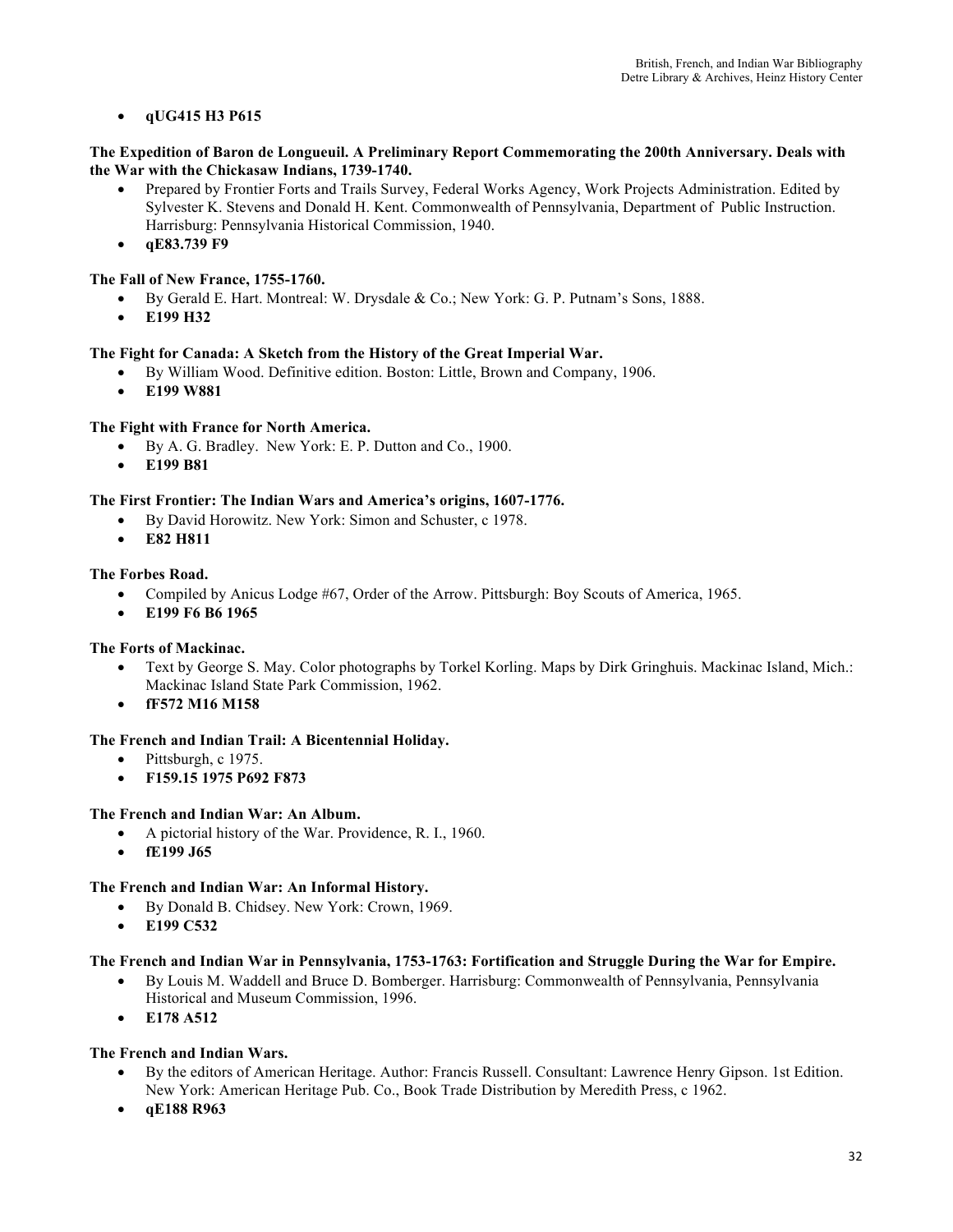#### **The French and Indian Wars: The story of battles and forts in the wilderness.**

- By Edward P. Hamilton.  $1^{st}$  Edition. Garden City, N. Y.: Doubleday, 1962.
- **E199 H217 F873**

## **The French Army in America and the Musketry Drill of 1755.**

- By Edward P. Hamilton. Ottawa, Ont.: Museum Restoration Service, 1967.
- **E199 H217 F87**

#### **The French in the Allegheny Valley.**

- By T. J. Chapman. Cleveland, Oh.: W. W. Williams, 1887.
- **F157 A5 C466**

#### **The French in Western Pennsylvania.**

- By Mason Wade, 1958.
- **E199 W12**

#### **The French Invasion of Western Pennsylvania, 1753.**

- By Donald H. Kent. Harrisburg: Pennsylvania Historical and Museum Commission, 1954.
- **F152 K37**

#### **The Frontier Forts of Franklin, Pennsylvania: Machault, Venango and Franklin.**

- By Rollin S. Rough. Franklin, Pa.: Venango County Museum Com., 1972.
- **F152 R855**

#### **The Genesis of Mifflin County, Pennsylvania.**

- By John Martin Stroup and Raymond Martin Bell. Includes a narrative of Mifflin County in the French and Indian War (including the siege of Fort Granville) and Pontiac's War. Lewistown, Pa.: Mifflin County Historical Society, 1973. c 1957.
- **F157 M63 S92g**

#### **The Gladwin Manuscripts. With an Introduction and a Sketch of the Conspiracy of Pontiac.**

- By Charles Moore. Lansing, Mich.: Robert Smith Printing Co.,1897.
- **qE83.76 G54**

#### **The Great Meadows Campaign and the Climactic Battle of Fort Necessity: The Historical Background of "Uniting a Nation.**

- By William B. Hindman. Leesburg, Va.: Potomac Press, c 1967.
- **E199 H66**

#### **The Gunmakers and Gunsmiths of Western Pennsylvania.**

- By James B. Whisker and Vaughn E. Whisker. Bedford, Pa.: Old Bedford Village Press, 1982. **Same Title.** 2nd Edition. By Thomas J. Metzgar and James B. Whisker, 1988.
- **qTS535 W576**
- **qTS535 M596 G975 1988**

#### **The Hero of the Monongahela. Historical sketch by Monongahela de Beaujeu.**

- Translated from the French by Rev. G. E. Hawes. Published for the Dedication of the Monument Erected to the Memory of Major General Edward Braddock, the Fifteenth of October, 1913. New York: Ed. by M. de Beaujeu & Co.; printed by W. Post,1913. **Same Title.** Original French version. 1st Edition. Montreal: Desauliniers & Cie., 1892.
- **E199 B37a**

#### **The History of an Expedition Against Fort Duquesne, in 1755; under Major-General Edward Braddock.**

- Edited, from the original manuscripts, by Winthrop Sargent. Philadelphia: For the Historical Society of Pennsylvania, 1855, c 1854. **Same Title.** Philadelphia: J. B. Lippincott, 1856.
- **Case E199 S24**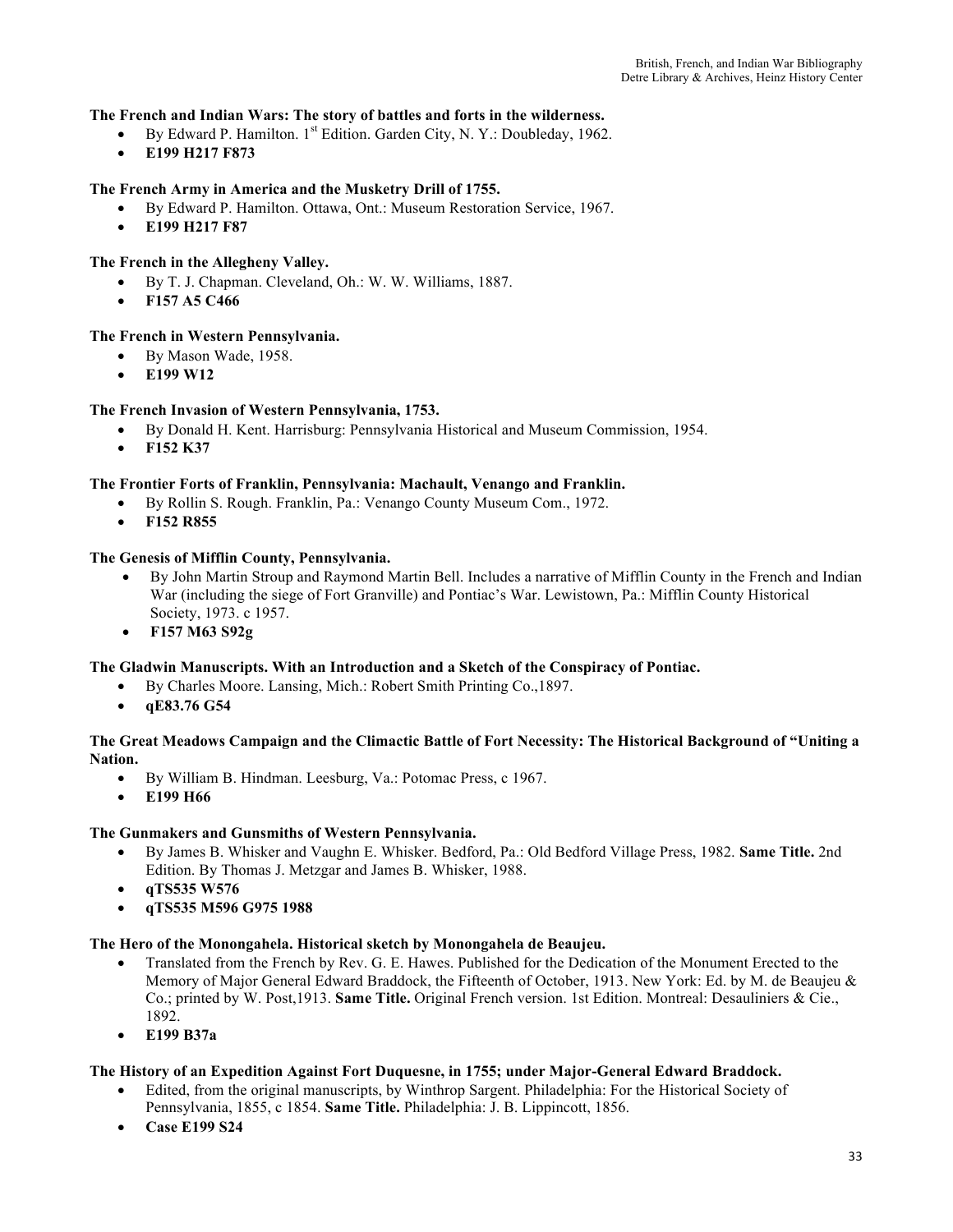## • **E199 S24 1856**

#### **The History of the Five Indian Nations of Canada: Which are Dependent on the Province of New York, and are a Barrier Between the English and the French in That Part of the World.**

- 2 Volumes. By Hon. Cadwallader Colden. New York: New Amsterdam Book Company, 1902.
- **dE99 I7 C68**

## **The Indian Tribes of the Upper Mississippi Valley and Region of the Great Lakes.**

- 2 Volumes. Translated, edited, annotated, and with bibliography and index by Emma Helen Blair. Most of Volume 1 is a description by Nicholas Perrot, French commandant in the Northwest, of the Iroquois and their conflicts with the French. Cleveland, Oh.: The Arthur H. Clark Co., 1912.
- **E78 N8 B635**

## **The Indian Wars of Pennsylvania: An Account of the Indian Events in Pennsylvania, of the French and Indian War, Pontiac's War, Lord Dunmore's War,the Revolutionary War and the Indian Uprising from 1789 to 1795.**

- By C. Hale Sipe. Introduction by Dr. George P. Donehoo. Harrisburg, Pa.: The Telegraph Press, 1929. **Same Title.**  2nd Edition, 1931. **Same Title.** Reprint of 1931 edition. Lewisburg, Pa.: Wennawoods Publishing, 1995.
- **E78 P41 S61i**
- **E78 P41 S61i 1931**
- **E78 P4 S54 1995**

## **The Indians' New World: Catawbas and Their Neighbors from European Contact through the Era of Removal.**

- By James Merrell. New York: W.W. Norton, 1991.
- **E99 C24 I53 1991**

## **The Iroquois Restoration: Iroquois Diplomacy on the Colonial Frontier 1701-1754.**

- By Richard Aquila. University of Nebraska Press, 1983.
- **E99 I7 A68 1983**

**The Journal of Major George Washington: Sent by Hon. Robert Dinwiddie, Esq., His Majesty's Lieutenant-Governor, and Commander-in-Chief of Virginia, to the commandant of the French forces on the Ohio, to which are added the Governor's letter, and a translation of the French officer's answer.**

- Williamsburg: Printed by William Hunter, 1754; Chicago: The Newberry Library, 1958. **Similar Title.** Williamsburg, Va.: Colonial Williamsburg, distributed by Holt, New York, 1959. **Similar Title.** Charlottesville: Dominion Books, a Div. of the University Press of Virginia, 1959, 1963. **Similar Title.** Edited and compiled by Don Marshall Larrabee. Williamsport, Pa.: Printed by Gait Publishing
- **dE312.8 1753**
- **E312.8 1753**

## **The Journals and Papers of Seth Pomeroy, Sometime General in the Colonial Service.**

- Published by the Society of Colonial Wars in the State of New York, and, at the request of its Committee on Historical Documents. Edited by Louis Effingham de Forest. New York, 1926.
- **E186.3 N532 No. 38**

## **The Jumonville Affair.**

- By Marcel Trudel. Translated by Donald H. Kent. State College, Pa.: Pennsylvania History, 1954.
- **E199 T866**

## **The Keppel Manuscripts Descriptive of the Defeat of Major-General Edward Braddock. In American Antiquarian Society, Translations and Collections.**

- Worcester, Mass., 1909.
- **qE172 A5t v. 11**

## **The Lenape: Archaeology, History, and Ethnography.**

- By Herbert C. Kraft. Newark: New Jersey Historical Society, 1986.
- **E99 D2 K82 1986**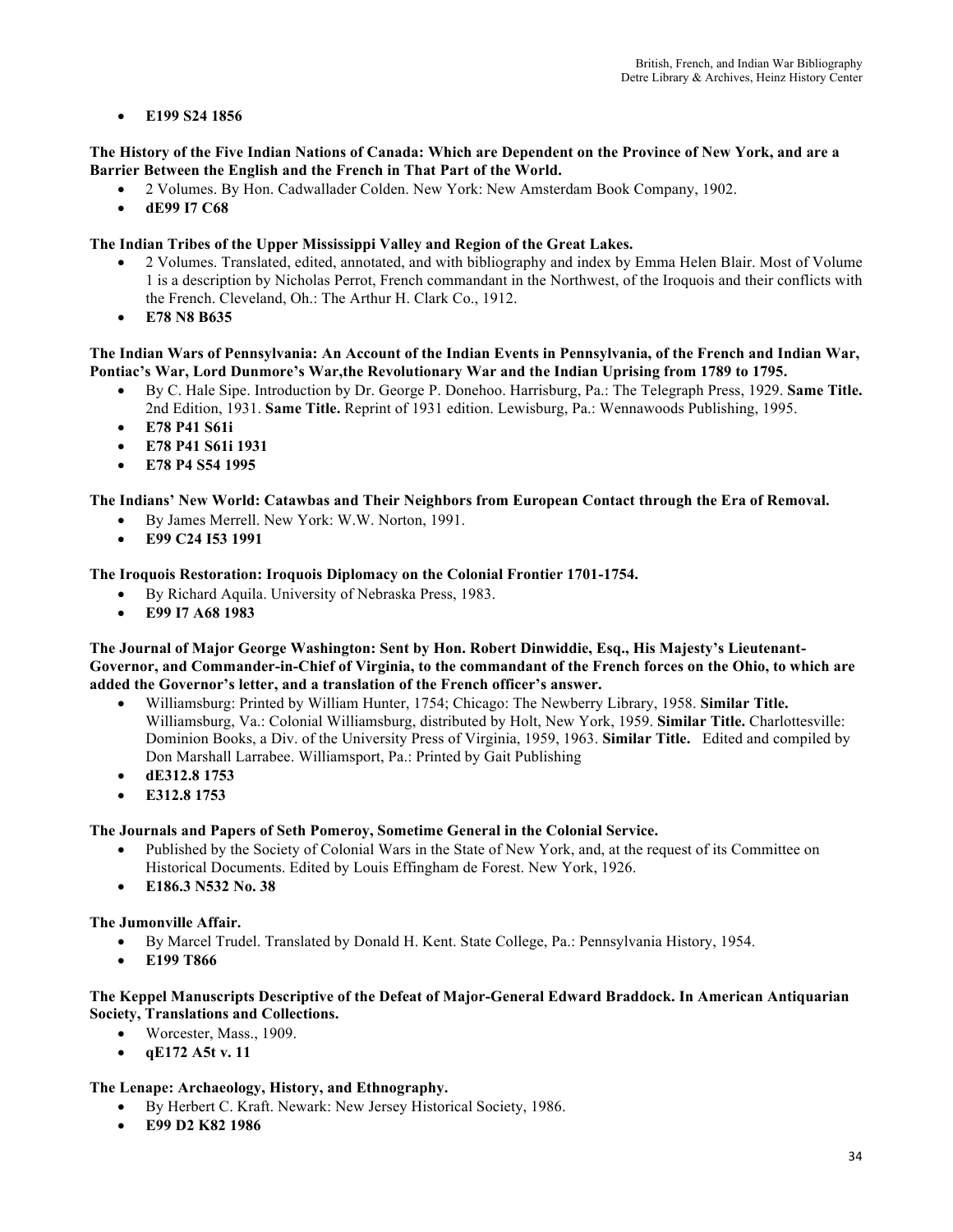# **The Life of Conrad Weiser: As it Relates to His Services as Official Interpreter Between New York and Pennsylvania, and as Envoy Between Philadelphia**

**and the Onondaga Councils.**

- Compiled and edited by Rev. Wm. M. Beauchamp. Syracuse, N. Y.: Onondaga Historical Association, 1925.
- **F152 W42 B37**

## **The Livingston Indian Records, 1666-1723.**

- Edited by Lawrence H. Leder. Gettysburg: Pennsylvania Historical Association, 1956.
- **E99 I7 L787**

## **The Long Fuse: How England Lost the American Colonies 1760-1785.**

- By Don Cook. New York: Atlantic Monthly Press, 1996.
- **E210 C665 1996**

## **The Longrifles of Western Pennsylvania: Allegheny and Westmoreland Counties.**

- By Richard F. Roseberger and Charles Kaufmann. Photographs by Bill Owen. Pittsburgh: University of Pittsburgh Press, c 1993.
- **TS533.3 P4 R67 1993 long**

## **The Marquis Duquesne, Sieur de Menneville, Founder of the City of Pittsburgh.**

- By Charles W. Dahlinger. Pittsburgh: The Historical Society of Western Pennsylvania, 1932.
- **F1030 D94**

## **The Middle Ground: Indians, Empires, and Republics in the Great Lakes Region 1650-1815.**

- By Richard White. Cambridge University Press, 1991.
- **E99 A35 W48 1991**

## **The Mississippi Basin: The Struggle in America Between England and France, 1697-1763, with Full Cartographical Illustrations from Contemporary Sources.**

- By Justin Winsor. Boston and New York: Houghton, Mifflin and Company, 1895.
- **F352 W77**

## **The Monongahela of Old: Or, historical sketches of South Western Pennsylvania to the year 1800.**

- By James Veech. Pittsburgh, 1858-92. Includes a sketch of Braddock's campaign.
- **F156.9 M58 V41**

## **The Most Extraordinary Adventures of Major Robert Stobo.**

- By Robert E. Alberts. Illustrated with photographs and with maps drawn by Samuel Hanks Bryant. Boston: Houghton Mifflin, 1965.
- **E199 S86 A33**

## **The Musket and the Cross: The struggle of France and England for North America.**

- By Walter D. Edmonds. With maps and devices by Samuel H. Bryant. 1st Edition. Boston: Little, Brown, 1968.
- **PZ3 E24**

## **The Northern Colonial Frontier, 1607-1763.**

- By Douglas E. Leach. New York: Holt, Rinehart & Winston, 1966.
- **F106 L43**

## **The Official Records of Robert Dinwiddie, Lieutenant Governor of the Colony of Virginia, 1751-1758.**

- 2 Volumes. Printed from the manuscript in the Collections of the Virginia Historical Society, with an introduction and notes by R. A. Brock. Richmond, Va.: The Society, 1883-84.
- **F221 V81 D58**

## **The Ohio Forks.**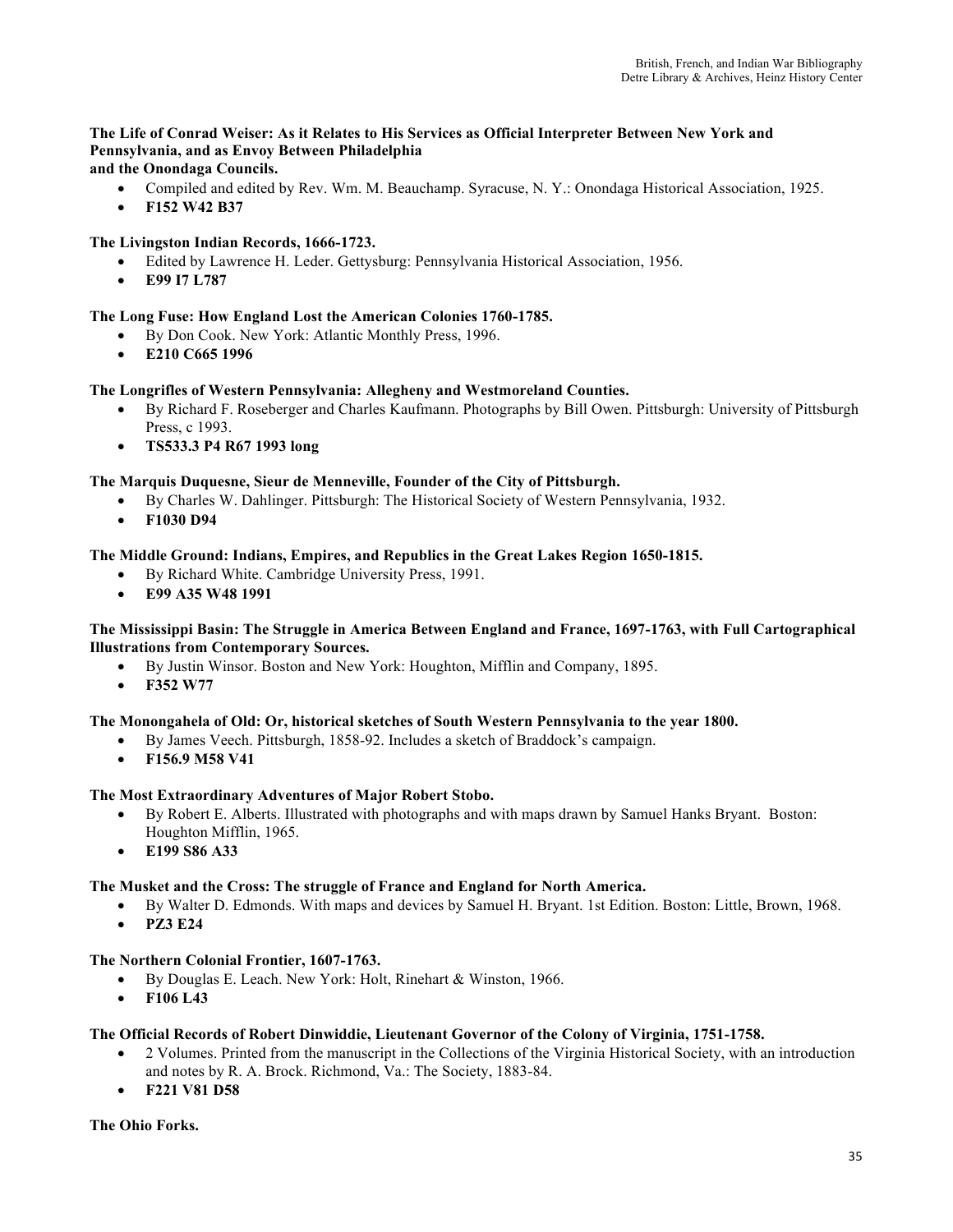- By Joseph Dorst Patch. Washington, D. C.: Byron S. Adams, n. d.
- **E199 P295**

## **The Ohio River: A Course of Empire.**

- By Archer Butler Hulbert. Early chapters deal with the French and English conflict. New York and London: G. P. Putnam's Sons, 1906.
- **F516 H912**

## **The Ohio Valley in Colonial Days.**

- By Berthold Fernow. Albany, N. Y.: J. Munsell's Sons, 1890.
- **F517 F36**

## **The Old Forbes Road.**

- By David W. Rial. Pittsburgh: Western Pennsylvania Historical Society, 1995.
- **E199 F6 R5 1995**

## **The Old Glade (Forbes's) Road (Pennsylvania State Road).**

- By Archer Butler Hulbert. Cleveland, Oh.: The A. H. Clark Company, 1903.
- **HE203 H91**

## **The Old Regime in Canada.**

- By Francis Parkman.  $8^{th}$  Edition. Boston: Little, Brown and Company, 1880.
- **F1030 P24o**

## **The Old Trader's Path.**

- By the Boy Scouts of America. Butler, Pa.: BSA, Pioneer Trails Council, 1967.
- **E98 T7 B789**

## **The Old West: The Frontiersmen.**

- By the editors of Time-Life Books, with text by Paul O'Neil. Includes narratives of early frontier life and Indian conflicts through 1812. Alexandria, Va.: Time-Life Books, Inc., c 1977.
- **qF591 T582 F935**

## **The Ordeal of the Longhouse: The Peoples of the Iroquois League in the Era of European Colonization.**

- By Daniel Richter. Chapel Hill: University of North Carolina Press, 1992.
	- **E99 I7 R53 1992**

## **The Orderly Book of Colonel Henry Bouquet's Expedition Against the Ohio Indians, 1764.**

- From the original in the William L. Clements Library. Edited by Edward G. Williams, with introduction and explanatory notes. Pittsburgh: Priv. print. for the author, i. e., the editor, by Mayer Press, 1960.
- **E83.76 G786**

## **The Papers of Col. Henry Bouquet.**

- 20 Volumes. Northwestern Pennsylvania Historical Series. Prepared by the Pennsylvania Historical Survey (Frontier Forts and Trails), Federal Works Agency, Works Progress Administration. Edited by Sylvester K. Stevens and Donald H. Kent. Harrisburg: Commonwealth of Pennsylvania, Department of Public Instruction, Pennsylvania Historical Commission, 1941-43.
- **qE199 B765 U58**

## **The Papers of Sir William Johnson.**

- 14 Volumes. Prepared for publication by the Division of Archives and History. Albany: The University of the State of New York, 1921-1965.
- **E195 J71**

## **The Parkman Reader: The Works of Francis Parkman.**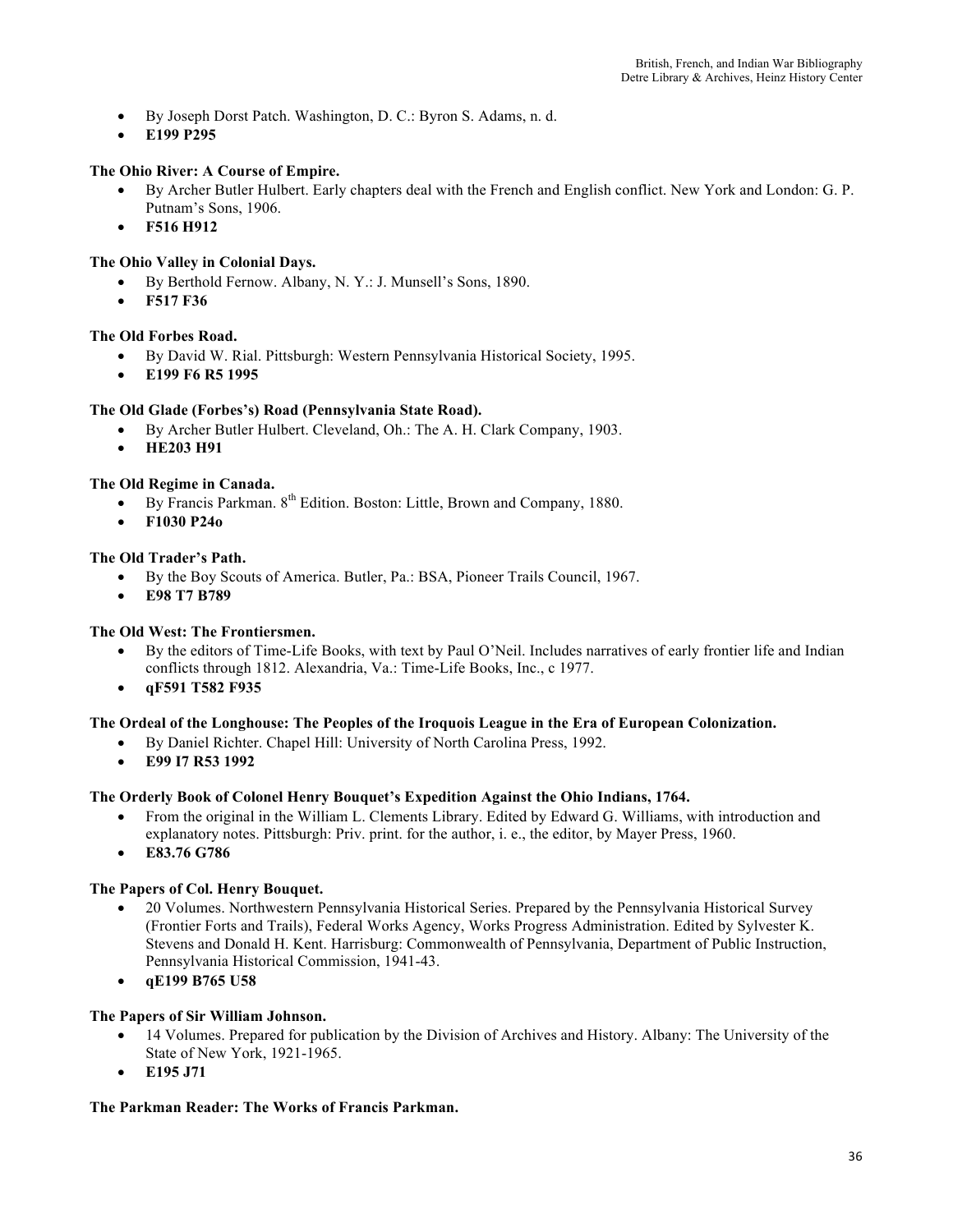- Selected and edited with an introduction and notes by Samuel Eliot Morison. 1st Edition. The selections are from **France and England in North America.** Boston: Little, Brown, 1955.
- **F1030 P24 P249**

# **The Paxton Riots and the Frontier Theory.**

- Edited by William R. Jacobs. Chicago: Rand McNally, 1967.
- **F152 J17**

# **The Pennsylvania-German in the French and Indian War.**

- By Henry M. M. Richards. Lancaster: Pennsylvania-German Society, 1905.
- **E199 R51**

### **The Place of Washington in the History of Western Pennsylvania.**

- By Theodore Dillard. Details Washington's trips to Western Pennsylvania in 1953, at Fort Necessity and with Braddock and Forbes. Pittsburgh, 1916.
- **E312.23 D5**

# **The Planting of Civilization in Western Pennsylvania.**

- By Solon J. Buck and Elizabeth Hawthorn Buck. Pittsburgh: University of Pittsburgh Press, 1939. Illustrated from the drawings of Clarence McWilliams and from photographs, contemporary pictures, and maps. Includes chapters on French/English/Indian conflicts.
- **F149 B922**

### **The Reconstruction of Fort Ligonier: The Anatomy of a Frontier Fort.**

- By Charles M. Stotz. Ottawa, Can.: The Association for Preservation Technology, 1974.
- **qNA108 L726 S863**

### **The Royal Americans, Also called the King's Royal Rifle Corps.**

- By Richard Walden Hale, Jr. Ann Arbor: The William L. Clements Library, 1944.
- **UA652 K55 H161**

### **The Seats of the Mighty. Being the Memoirs of Captain Robert Moray, some Time an Officer in the Virginia Regiment and Afterwards of Amherst's Regiment.**

- By Gilbert Parker. With a map and eleven illustrations. 7th Edition. A novel of Wolfe's campaign against Quebec. London: Methuen & Co., 1897.
- **PR5122 S441 1897**

### **The Service of British Regiments in Canada and North America: A Resume with a Chronological List of Uniforms Portrayed in Sources Consulted.**

- By Charles H. Stewart. Based on regimental lists held in Department of National Defence Library. Ottawa: Dept. of National Defence Library, 1962.
- **qUA649 S849**

### **The Seven Years' War.**

- By Daniel Martson. Oxford: Osprey Military, 2001.
- **D297 M37 2001b**

#### **The Seven Years War: A Narrative Taken from Montcalm and Wolfe, The Conspiracy of Pontiac, and A Half-Century of Conflict by Francis Parkman.**

- Edited with an introduction by John H. McCallum.  $1<sup>st</sup>$  Edition. New York: Harper & Row, 1968.
- **dE199 P24**

### **The Siege of Beausejour in 1755: A Journal of the Attack on Beausejour (afterward Fort Cumberland, Nova Scotia).**

- Written by Jacau de Fiedmont, artillery officer and acting engineer at the fort. Translated by Alice Webster. Edited by Dr. J. C. Webster. Saint John, N. B., 1936.
- **F1038 F452**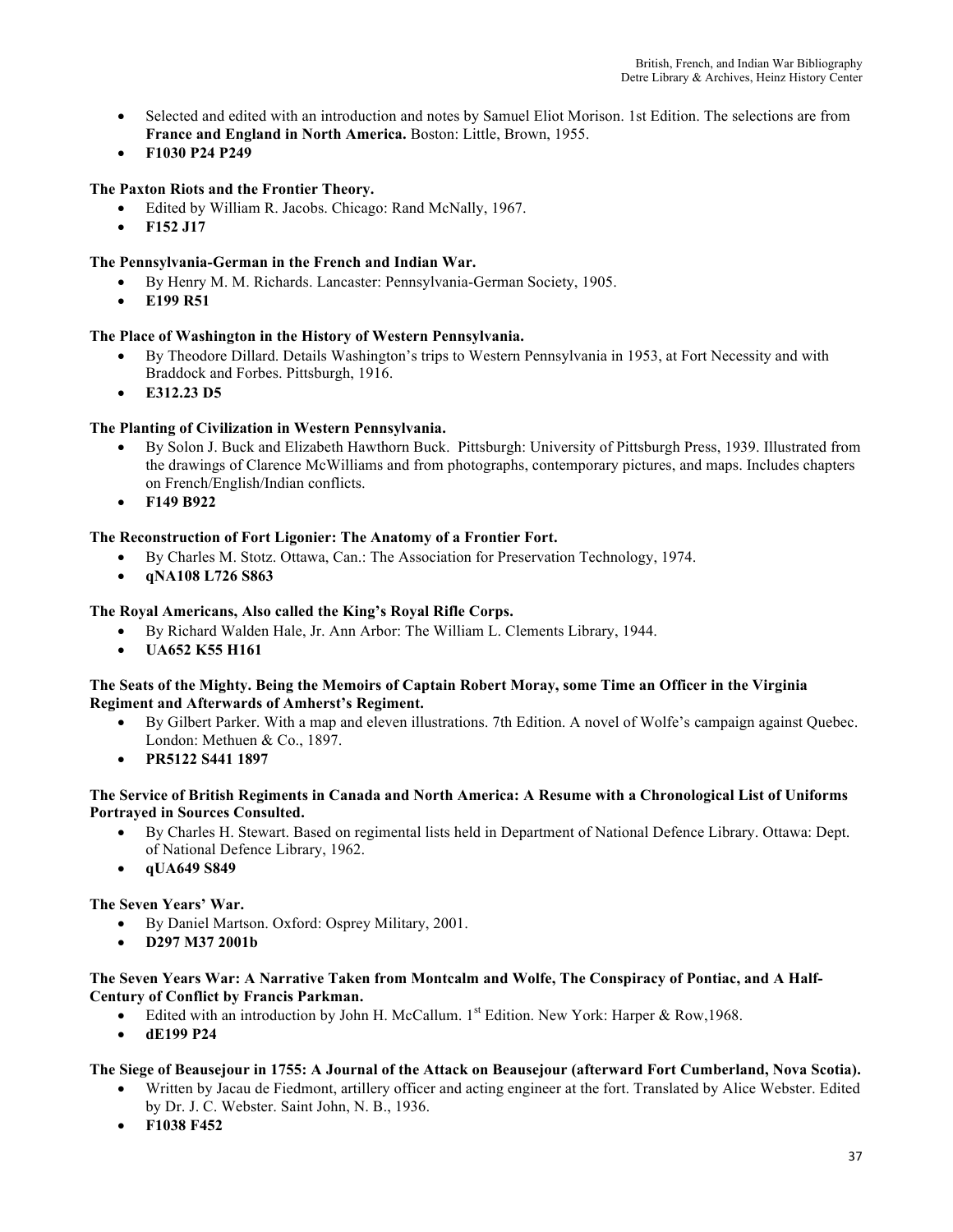# **The Siege of Detroit in 1763: The Journal of Pontiac's Conspiracy, and John Rutherford's Narrative of a Captivity.**

- Edited by Milo M. Quaife. Chicago: R. R. Donnelly, 1958.
- **dE83.76 Q1**

# **The Site of Fort Crevecoeur : A French Colonial Fort.**

- Danville, Ill: Printed by authority of the State of Illinois, 1925.
- **qF544 I29 S623**

### **The Sixty Years War for the Great Lakes, 1754-1814.**

- East Lansing: Michigan State University Press, 2001.
- **F551 S53 2001**

### **The Soldiery of West Virginia in the French and Indian War; Lord Dunmore's War; etc.**

- By Virgil A. Lewis. Baltimore: Genealogical Pub. Co., 1967.
- **F241 L67 S684**

**The Story of Fort Ligonier.**

- By Charles M. Stotz. Ligonier, Pa.: Fort Ligonier Memorial Foundation, October 1954.
- **E199 L726 S889**

#### **The Story of Grant's Hill and its Relation to the Struggle Between the British and French for the Possession of a Continent.**

- Pittsburgh: Compiled and published by Edward M. Power Company, Inc., c 1934.
- **F159.4 P69 P699**

#### **The Story of Jumonville, Under Four Flags.**

- By Owen Davies Fletcher. Pittsburgh: Thomas Stockton, c 1943. **Same Title.** R. T. Lewis Co., 1946.
- **F157 F29 J94 F61**
- **F157 F29 J94 F61 1946**

### **The Struggle for a Continent.**

- Edited from the writings of Francis Parkman by Pelham Edgar. Boston: Little, Brown and Company, 1902.
- **F1030 P24**

### **The Unwritten History of Braddock's Field (Pennsylvania).**

- Prepared by the History Committee under the editorship of George H. Lamb for the celebration of the golden jubilee of Braddock. Introduction discusses the Battle of the Monongahela. Pittsburgh, Nicholson Printing Co., 1917.
- **qF157 A49 B791**

### **The Venango Trail.**

- Prepared by Frontier Forts and Trails Survey, Federal Works Agency, Works Progress Administration. Edited by Sylvester K. Stevens and Donald H. Kent. Harrisburg, Pa.: Commonwealth of Pennsylvania, Dept. of Public Instruction, Pa. Historical Commission, 1940.
- **qF157 V45 S846**

**The Virginia Soldiers' Claim to Western Lands Adjacent to Fort Pitt: Memorial of Colonel George Mercer, First Virginia Regiment to the King, 1763, asking that Two Hundred Thousand Acres at the Ohio River be Granted Them.**

- New York: The Spiral Press, 1966.
- **fUB334 V817 1966**

### **The Voice of the Old Frontier.**

• By R. W. G. Vail. Bibliography of literature produced on the American frontier from the beginning of settlement to 1800, including numerous accounts of Indian captivities. New York: Thomas Yoseloff, Inc., c 1949.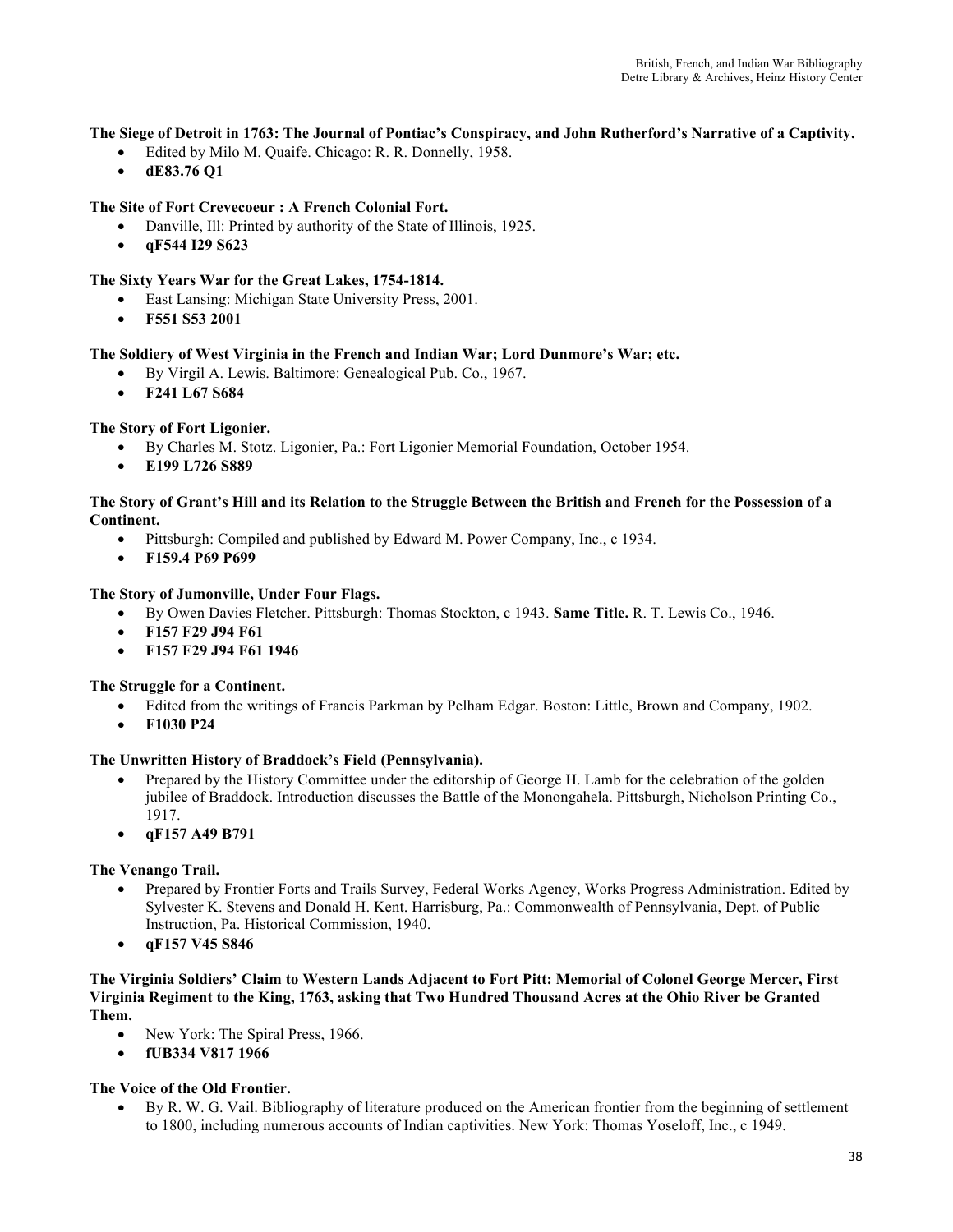• **E1249 F9 V12** 

# **The Walking Purchase Hoax of 1737.**

- By Ray Thompson. Fort Washington, Pa.: Bicentennial Press, 1973.
- **F152 T468**

# **The Wars of the Iroquois: A Study in Intertribal Trade Relations.**

- By George T. Hunt. Madison: The University of Wisconsin Press, c 1940.
- **E99 I7 H941**

# **The White and the Gold: The French Regime in Canada.**

- By Thomas B. Costain. Garden City, N. Y.: Doubleday, 1954.
- **F1030 C837**

# **The Wilderness: Or, Braddock's Times. A Tale of the West. A Novel of Washington's Early Years. 2 Volumes in 1.**

- By James McHenry. Pittsburgh: M. P. Morse; Allegheny: J. B. Kennedy, 1848. **Same Title.** Pittsburgh: J. R.
- Weldin, 1876. • **Case F148.5 M149 W673**
- **dF148.5 M149 W673 1876**

# **The Wilderness Trail: Or, the ventures and adventures of the Pennsylvania traders on the Allegheny Path; with some new annals of the Old West, and the records of some strong men and some bad ones.**

- 2 Volumes. By Charles A. Hanna. Lewisburg, Pa.: Wennawoods Pub., 1995. **Same Title.** New York and London: G. P. Putnam's Sons, 1911.
- **F152 H24 1995**
- **F152 H24**

# **The Writings of George Washington from the Original Manuscript Sources, 1745-1799.**

- Volumes 2, 8, 11, 28-29, 31-32, 38-39. Prepared under the direction of the United States George Washington Bicentennial Commission and published by authority of Congress. John C. Fitzpatrick, editor. Washington: U. S. Govt. Print. Off., 1931-44.
- **E312.7-1931-1944**

### **They Served With Honor: An Alphabetical Roster of Deceased Veterans Buried in Beaver County, Pa. from the French and Indian War to Viet Nam.**

- Compiled by David and Elsa Hays. Apollo, Pa.: Closson Press, c April 1985.
- **qF157 B2 H425**

### **Thomas Hutchins.**

- Journal and Report of his transactions with several Indian nations, commencing April the 4th and ending the 24th of September 1762. With a covering letter to George Croghan, Deputy Agent for Indian Affairs. The Report deals primarily with requests to return prisoners and deserters and to assure peace with the Indians.
- **MFF 985**

### **Through a Glass Darkly: Reflections on Personal Identity in Early America.**

- Chapel Hill: University of North Carolina Press, 1997.
- **E189 T43 1997**

### **Travels in New France.**

- By J. C. B. Prepared by Pennsylvania Historical Survey (Frontier Forts and Trails Survey). Division of Community Service Projects, Work Projects Administration. Edited by Sylvester K. Stevens, Donald H. Kent and Emma Edith Woods. Harrisburg: Commonwealth of Pennsylvania, Dept. of Public Instruction, The Pennsylvania Historical Commission, 1941.
- **F1030 V97 1941**

# **2 Forgotten Men of the Pennsylvania Frontier.**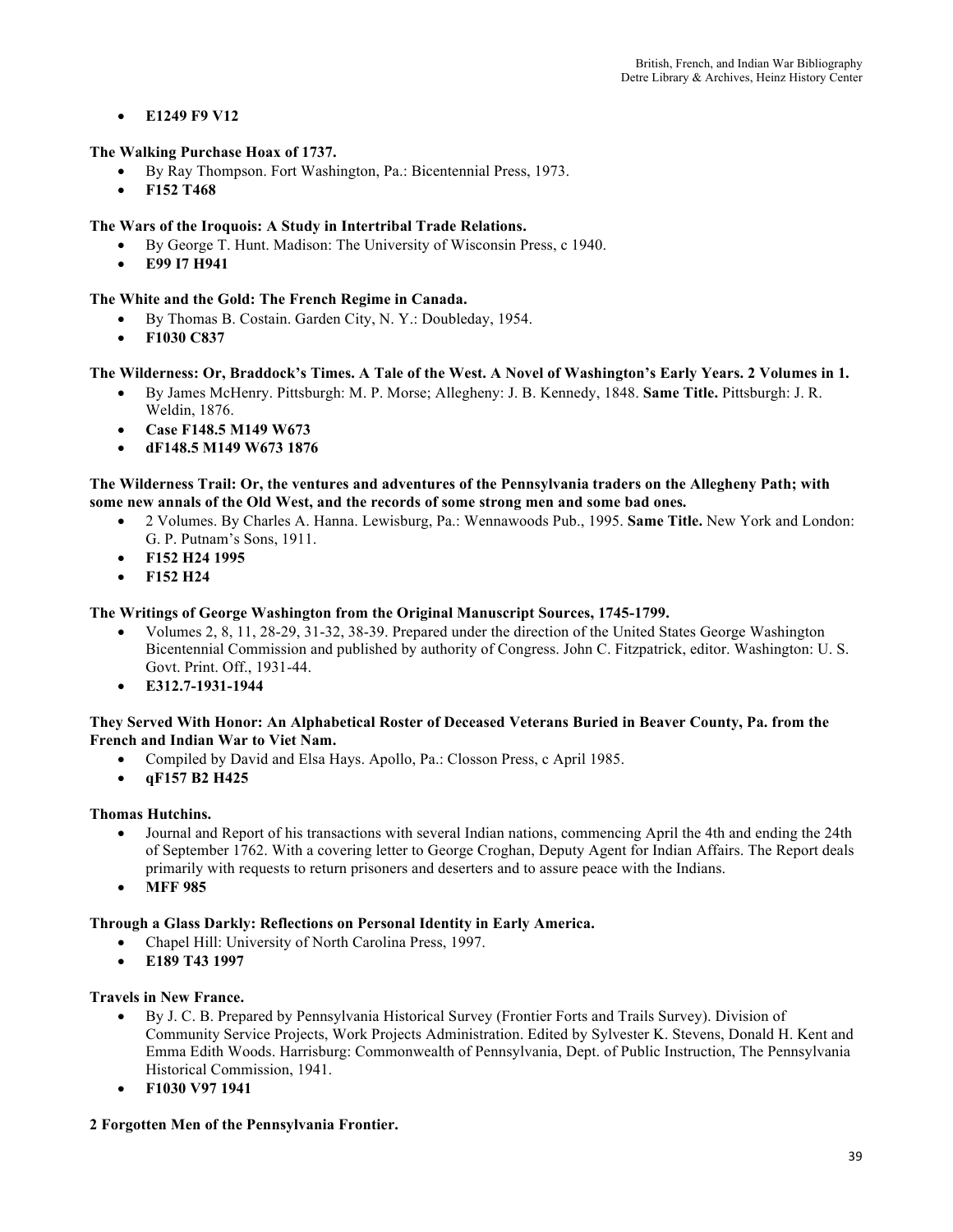- By G. Stoctay. Stories of Christian Frederick Post and James Kenny during the French and Indian War. Harrisburg, Pa.: The NeoAmerican Church, Inc., 1972.
- **E199 S866**

# **Two Historical Essays: The Manor of Kittanning, Past and Present, and a Critical Inquiry into the Alleged Burying of a Leaden Plate at the Forks of the Ohio by Louis Celeron, August 3, 1749.**

- By A. A. Lambing. Pittsburgh, Press of St. Joseph's Protectory, c 1908.
- **E199 L21t**

# **Victory at Kittanning.**

- By William A. Hunter. Harrisburg, Pa.: Pennsylvania Historical & Museum Commission, 1956
- **E199 H945 V642**

# **Virginia and the French and Indian War.**

- By Hayes Baker-Crothers. Chicago, Ill.: The University of Chicago Press, 1928.
- **F229 B16**

# **Virginia Colonial Soldiers.**

- By Lloyd DeWitt Bockstruck. Baltimore: Genealogical Pub. Co., 1988.
- **F229 B665 V817**

### **Virginia County Records, Volume 2: Virginia Colonial Militia, 1651-1776.**

- Edited by William Armstrong Crozier. New York: The Genealogical Assn., 1905; Baltimore: Genealogical Pub. Co., Inc., 1982.
- **F225 C954 V817 1982**

# **War for Empire in Western Pennsylvania.**

- Edited by Martin West. Fort Ligonier Association, 1993.
- **E199 W28 1993**

### **War Under Heaven: Pontiac, the Indian Nations, & the British Empire.**

- By Gregory Evans Dowd. Baltimore: John Hopkins University Press, 2002.
- **E83.76 D69 2002**

### **Warpaths: Invasions of North America.**

- By Ian Steele. New York: Oxford University Press, 1994.
- **E82 S74 1994**

### **Washington and "the Murder of Jumonville."**

- By Gilbert F. Leduc. Boston: La Societe Historique Franco-Americane, 1943.
- **E312.23 L476**

### **Washington in Pennsylvania.**

- Includes a description of Washington's activities in Western Pennsylvania during the French and Indian War. Prepared by the Pennsylvania Historical Commission and cooperating agencies, S. K. Stevens, State Historian. Harrisburg, 1942.
- **qE312.23 P412**

# **Washington's Expedition (1753-1754) and Braddock's Expedition (1755). With History of Tom Fausett, the Slayer of General Edward Braddock.**

- By James Hadden. Uniontown, Pa.: J. Hadden, 1910.
- **dE199 H12 1910**
- **dE199 H126**

### **Washington's First Campaign, Death of Jumonville, and the Taking of Fort Necessity; Also Braddock's Defeat.**

• With map. Arranged by Neville B. Craig. Pittsburgh: Printed by Wright & Charlton, 1848.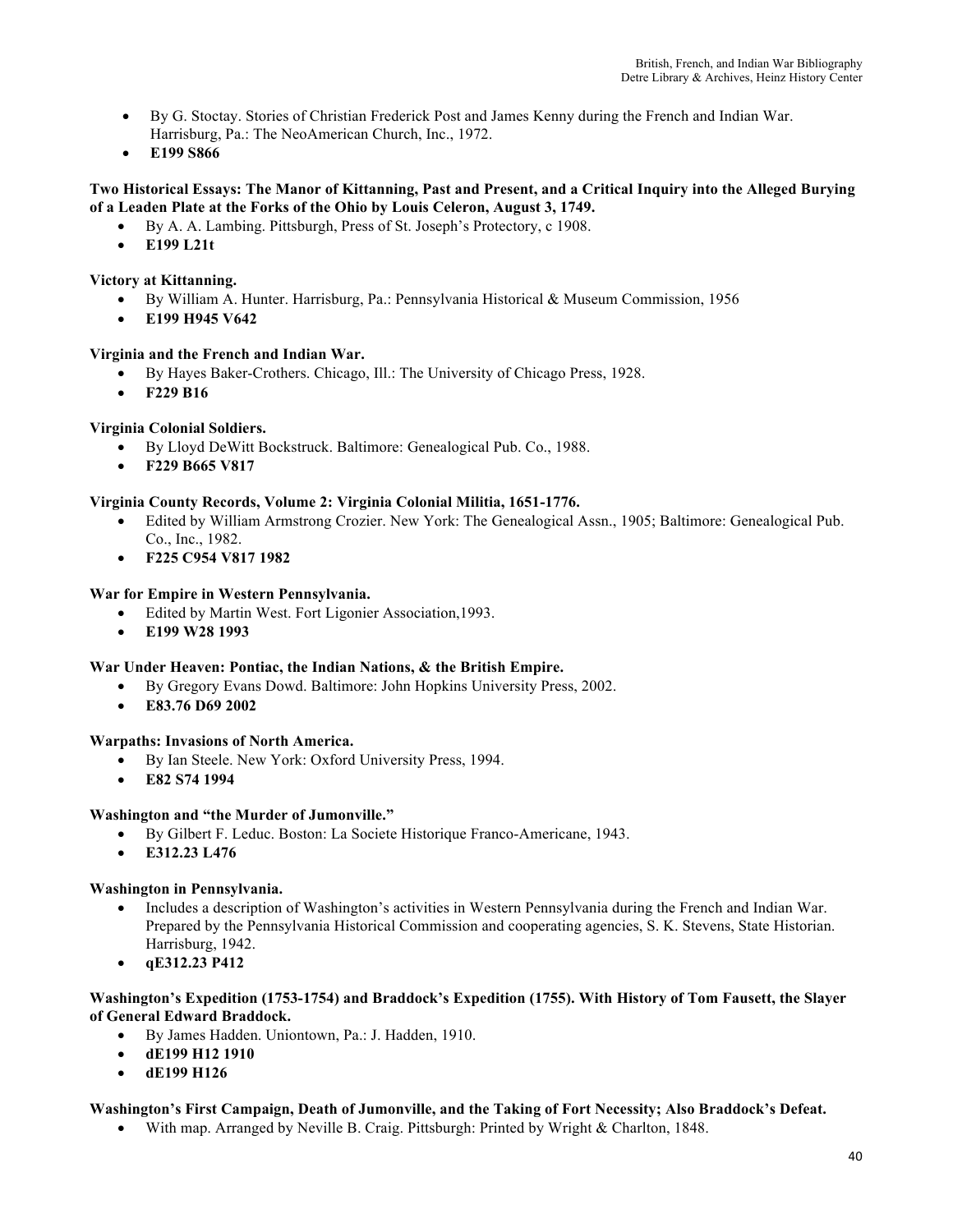# • **E199 C886**

# **Washington's Road (Nemacolin's Path), the First Chapter of the Old French War.**

- By Archer Butler Hulbert. Cleveland, Oh.: The A. H. Clark Company, 1903.
- **HE203 H91 v.3**

# **Weis, Edris.**

- Folder 1 includes a brochure of the Pittsburgh Convention and Visitors Bureau, Inc., c.1975, titled "The French and Indian Trail: A bicentennial holiday."
- **Acc.# 1996.0317**

# **Westmoreland County-Jeannette-Forts-Bushy Run Battlefield.**

- Drawings and photographs (November 1957) of the battlefield.
- **GPC Box 26 Fold. 8**

### **Westmoreland County-Ligonier-Fort Ligonier.**

- Several photographs of the reconstructed fort.
- **GPC Box 26 Fold. 17**

### **White into Red: A Study of the Assimilation of White Persons Captured by Indians.**

- By J. Norman Heard. Metuchen, N. J.: Scarecrow Press, 1973.
- **E85 H435**

# **Whitehall and the Wilderness: The Middle West in British Colonial Policy, 1760-1775.**

- By Jack M. Sosin. Lincoln: University of Nebraska Press, 1961.
- **F483 S715**

### **Wilderness Chronicles of Northwestern Pennsylvania.**

- Prepared by Pennsylvania Historical Survey (Frontier Forts and Trails Survey), Division of Community Service Programs, Work Projects Administration. Edited by Sylvester K. Stevens and Donald H. Kent. Harrisburg: Commonwealth of Pennsylvania, Dept. of Public Instruction, Pennsylvania Historical Commission, 1941.
- **F152 F935**

# **Wilderness Empire: A Narrative.**

- By Allan W. Eckert. 1st Edition. Boston: Little, Brown, 1969.
- **E195 E19**

### **With Rifle and Plow.**

- By J. S. Wright and others. Illustrated by Alexander Ross. Stories of the western Pennsylvania frontier. Fiction based on fact. Pittsburgh, Pa.: University of Pittsburgh Press, 1938.
- **F152 W951**

### **Wolfe at Quebec: The Man who Won the French and Indian War.**

- By Christopher Hibbert. New York: Cooper Square Press, 1924.
- **E199 H54 1999**

### **Wolfe: The Career of General James Wolfe from Culloden to Quebec.**

- By Stuart Reid. Rockville Center NY: Sarpedon, 2000.
- **DA67.1 W8 R44 2000**

### **Writings of General John Forbes Relating to His Service in North America.**

- Compiled and edited by Alfred Proctor James. Menasha, Wis.: Collegiate Press, 1938
- **E199-F69-W956**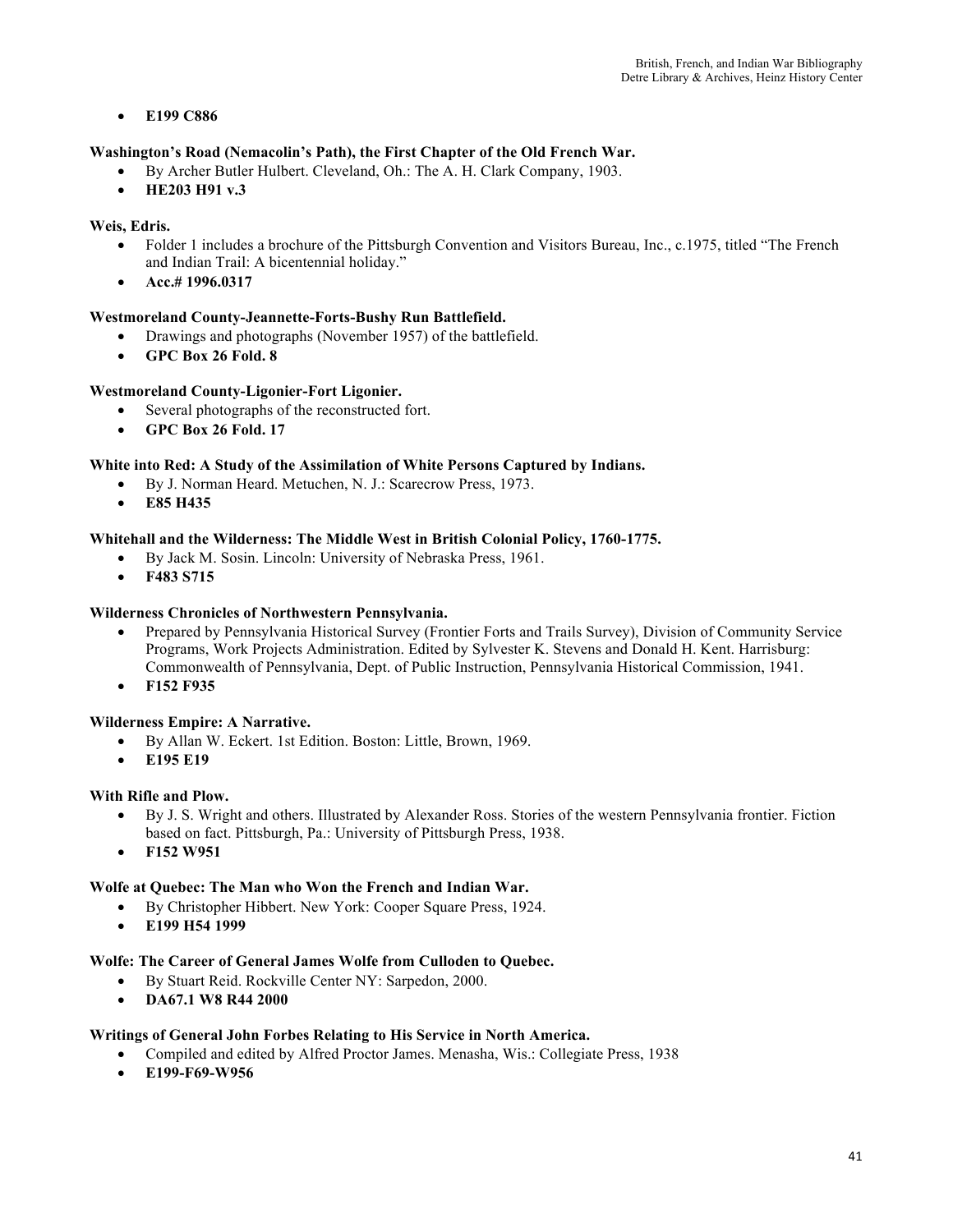# **2. FORTS/FORTIFICATIONS**

### **A Treatise of Fortifications.**

- By John Muller. Ottawa, Ont.: Museum Restoration Service, 1968.
- **qUG400 M958 1968**

# **American Forts-Architectural Form and Function.**

- By Willard B. Robinson. Includes chapters on colonial fortifications. Urbana: Published for the Amon Carter Museum of Western Art, Fort Worth, by the University of Illinois Press, c 1977.
- **fUG410 R666**

# **An Essay on Field Fortification. Intended Principally for the Use of Officers of the Infantry.**

- Translated by J. C. Pleydell. London: Printed for J. Nourse, 1768.
- **UG403 P727**

# **First Line of Defense, 1755-56: Beginning of the Frontier Forts.**

- By William A. Hunter. Harrisburg, Pa.: Pennsylvania Historical and Museum Commission,1955(?).
- **F152 H947 F522**

### **Forts in America.**

- By Harold L. Peterson. Illustrated by Daniel D. Feaser. New York: Scribner, 1964.
- **qUG410 P484**

#### **Quaint and Historic Forts of North America.**

- By John Martin Hammond. Philadelphia and London: J. B. Lippincott Company, 1915.
- **E159 H22**

#### **Report of the Commission to Locate the Site of the Frontier Forts of Pennsylvania.**

- 2 Volumes. By H. M. M. Richards (Blue Mountains), J. M. Buckalew (Susquehanna River), S. Reynolds ( Wyoming Valley), J. G. Weiser (Cumberland and Juniata Valleys) and G. D. Albert (Western Pennsylvania). Harrisburg: C. M. Busch, State Printer, 1896. **Same Title.** 2nd Edition. Edited by Thomas Lynch Montgomery. Harrisburg, Pa.: W. S. Ray, State Printer, 1916.
- **F152 P412**
- **F152 P412 1916**

### *Fort Ligonier*

### **Archaeological Investigation of Fort Ligonier, 1960-1965.**

- By Jacob L. Grimm. With an appendix, **Animal Remains from Archaeological Excavations at Fort Ligonier,**  by John E. Guilday. Pittsburgh,1970.
- **F152 G86**

### **Bulletin of the Association for Preservation Technology.**

- Volume 1, No. 3 (Dec. 1969) and Volume 7, No. 2 (1975). Includes articles on the restoration of Fort Ligonier. Ottawa: Ont.: The Association, 1969-1975.
- **qF157 W59 L726 1974**

# **Every Name Index, Fort Ligonier and its Times.**

- Compiled and typed by Jody Rogers Speece. Apollo, Pa.: Closson Press, c 1983.
- **F149 S61 S6 1982**

### **Fort Ligonier: Additional Light from Unpublished Documents.**

- By Alfred P. James. Pittsburgh: Historical Society of Western Pennsylvania, 1934.
- **E199 J27 F736**

**Fort Ligonier and Its Times.**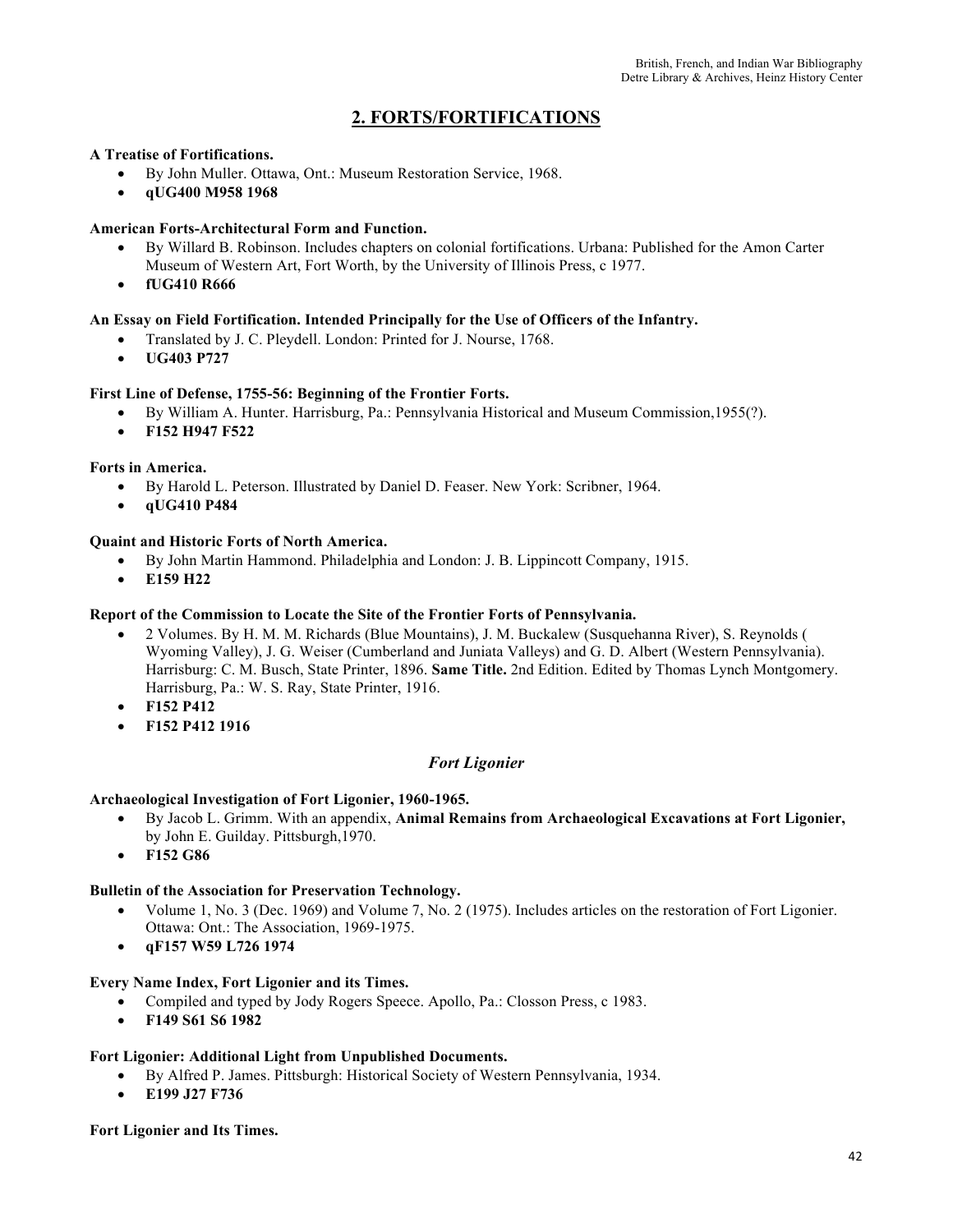- 1st Edition. By C. Hale Sipe. Fort Ligonier's role in the French and Indian War, Pontiac's Conspiracy, Lord Dunmore's War and the Revolution. Harrisburg, Pa.: The Telegraph Press, 1932.
- **F149 S61**

# **Fort Ligonier: Outpost of the French and Indian War, 1758-1766. A Brief Account of the Fort Project.**

- By Charles M. Stotz. Ligonier, Pa.: Fort Ligonier Memorial Foundation, c 1967.
- **qNA108 L726 S863**

### **Gateway to the West: Fort Ligonier in Pennsylvania to Read and Color.**

- By Annette M. Rathbun. N. P., 1963.
- **fE199 R234**

#### **Keeping History Alive in Ligonier.**

- Ligonier, Pa.: Fort Ligonier Capital Campaign, n. d.
- **qF157 W59 L726 K26**

#### **The Reconstruction of Fort Ligonier: The Anatomy of a Frontier Fort.**

- By Charles M. Stotz. Ottawa, Can.: The Association for Preservation Technology, 1974.
- **qNA108 L726 S863**

#### **The Story of Fort Ligonier.**

- By Charles M. Stotz. Ligonier, Pa.: Fort Ligonier Memorial Foundation, October 1954.
- **E199 L726 S889**

### *Fort Loudon*

#### **Fort Loudon Monument Dedicatory Services, October 20, 1915.**

- Edited by Rev. Cyrus Cort. Reading, Pa.: I. M. Beaver, Printer, 1916.
- **F157 F89 F74**

#### **Fort Loudon on the Frontier, 1756-1766.**

- By Gary T.Hawbaker. Illustrated by R. Rexford Welden. York, Pa.: York Pennsylvania Press, Inc., c 1976.
- **E199 H389**

#### **Fort Loudon: The after years, 1760-1960.**

- By Paul Kelley. Nashville, Tenn.: Tennessee History Quarterly, 1961.
- **E199 F736 K29 1961**

### **Historic Fort Loudon.**

- By Paul Kelley. Vonore, Tenn.,1958, 1961.
- **E199 F736 1961**

### *Louisbourg*

### **Annual Register of Officers and Members of the Society of Colonial Wars.**

- The Appendix includes the Report of the Committee on Louisbourg Memorial, unveiled June 17, 1895. New York: Printed by J. Pott & Company, 1896.
- **E186.3 A133**

# **Fortress of Louisbourg National Historic Park.**

- By Katherine McLennan. Ottawa: Canada National Parks, 1963.
- **dF1030 L888 M163 1963**

#### **Louisbourg: A Special Issue.**

- Volume 1, No. 4 of Canada (June 1974). Toronto, Ont.: Holt, Rinehart & Winston of Canada, Ltd., 1974.
- **qF1030 L888 C212**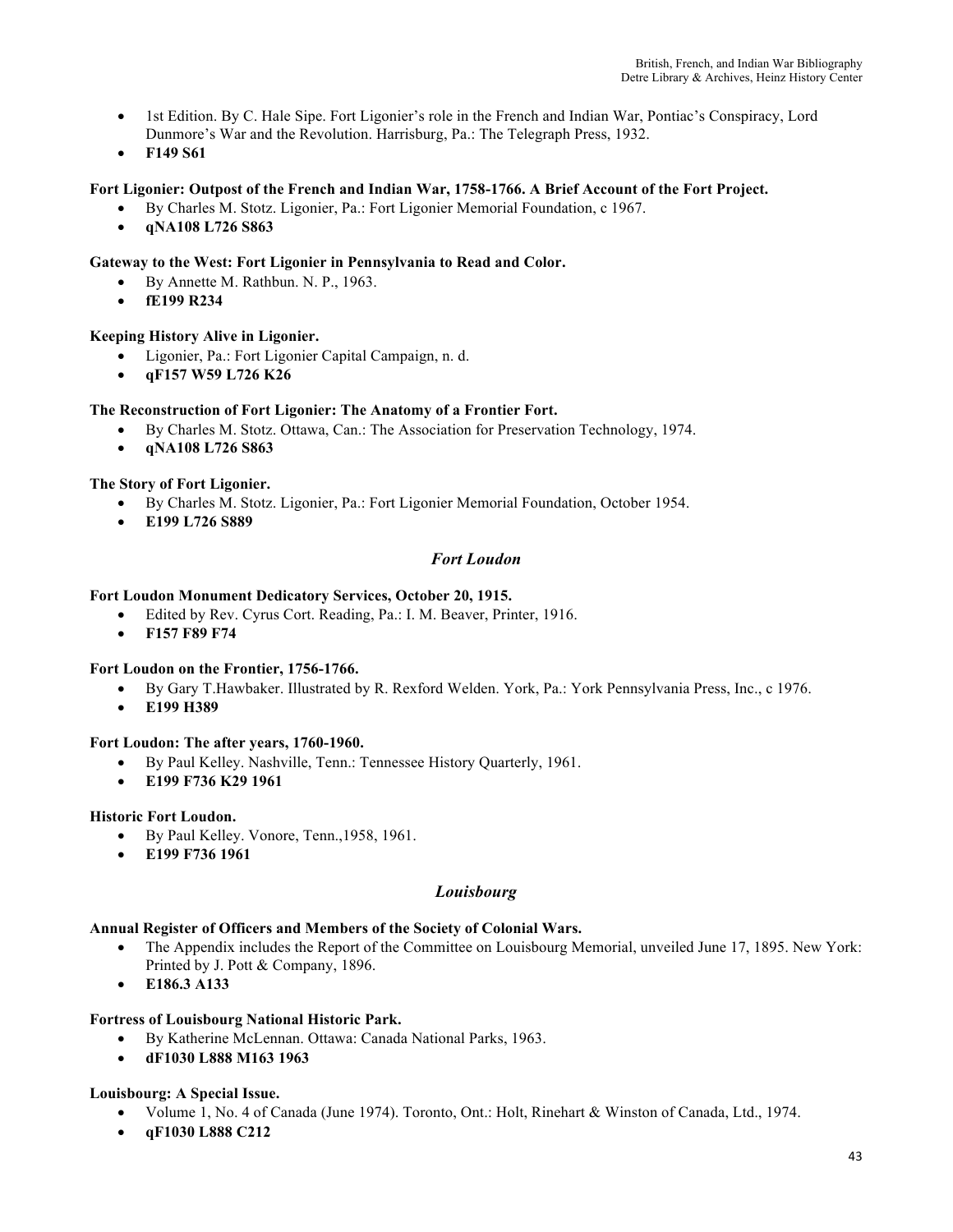## **Louisbourg: From its Foundation to its Fall, 1713-1758.**

- By J. S. McLennan. With illustrations. Sidney, N. S., Can.: Fortress Press, 1957.
- **qF1030 L888 M163 1957**

# *Mackinac*

### **Michilimackinac: Its History and Restoration.**

- By EugeneT. Peterson. 2nd Printing. Lansing, Mich.: Willman Press, 1962, 1963.
- **F572 M16 P481**

### **The Forts of Mackinac.**

- Text by George S. May. Color photographs by Torkel Korling. Maps by Dirk Gringhuis. Mackinac Island, Mich.: Mackinac Island State Park Commission, 1962.
- **fF572 M16 M158**

# *Fort Necessity*

### **A Charming Field For An Encounter: The Story of George Washington's Fort Necessity.**

- By Robert C. Alberts. National Park Service, 1975.
- **E199 A33**

### **Fort Necessity and Historic Shrines of the Redstone Country.**

- Washington bi-centennial issue, 1732-1932. Uniontown, Pa.: Fort Necessity Chapter, Pennsylvania Society of the Sons of the American Revolution, 1932.
- **qE199 S69**

#### **Fort Necessity, Braddock's Grave and Washington's First Battlefield. How to See Them.**

- By John Kennedy Lacock. Boston: Boston School of Expression and Dramatic Art, c 1932.
- **F157 F241 1932**

#### **New Light on Washington's Fort Necessity: A report on the archaeological explorations at Fort Necessity National Battlefield Site.**

- By Jean C. Harrington. Richmond: Eastern National Park and Monument Association, 1957.
- **qE199 H299**

### **Souvenir Program: Fort Necessity, 1754-1954, Bicentennial Celebration, July 3rd, July 4th, 1954, at the original site of Fort Necessity.**

- Uniontown, Pa.: Fort Necessity Bicentennial Assn., 1954(?).
- **fE199 S829**

# *Fort Niagara*

### **Old Fort Niagara.**

- By Ann Kelleran. Buffalo: Buffalo Historical Society, 1960. Adventures in Western New York History, Volume 1,  $N_0$  1.
- **E199 K29**

### **Old Fort Niagara: An Illustrated History.**

- By Frederic Ray. N. P., F. Ray, c 1954.
- **E199 N577 R263**

### **Old Fort Niagara: The Story of an Ancient Gateway to the West.**

• By Claud H. Hultzen, Sr. Buffalo: Old Fort Niagara Association, 1938. **Same Title.** Buffalo: Holling Press, Inc., c 1939. **Same Title.** Illustrated with pencil sketches of restored Old Fort Niagara by Clara Ritter. Published by Old Fort Niagara Association. Buffalo: Baker, Jones, Hausauer, Inc., c 1933.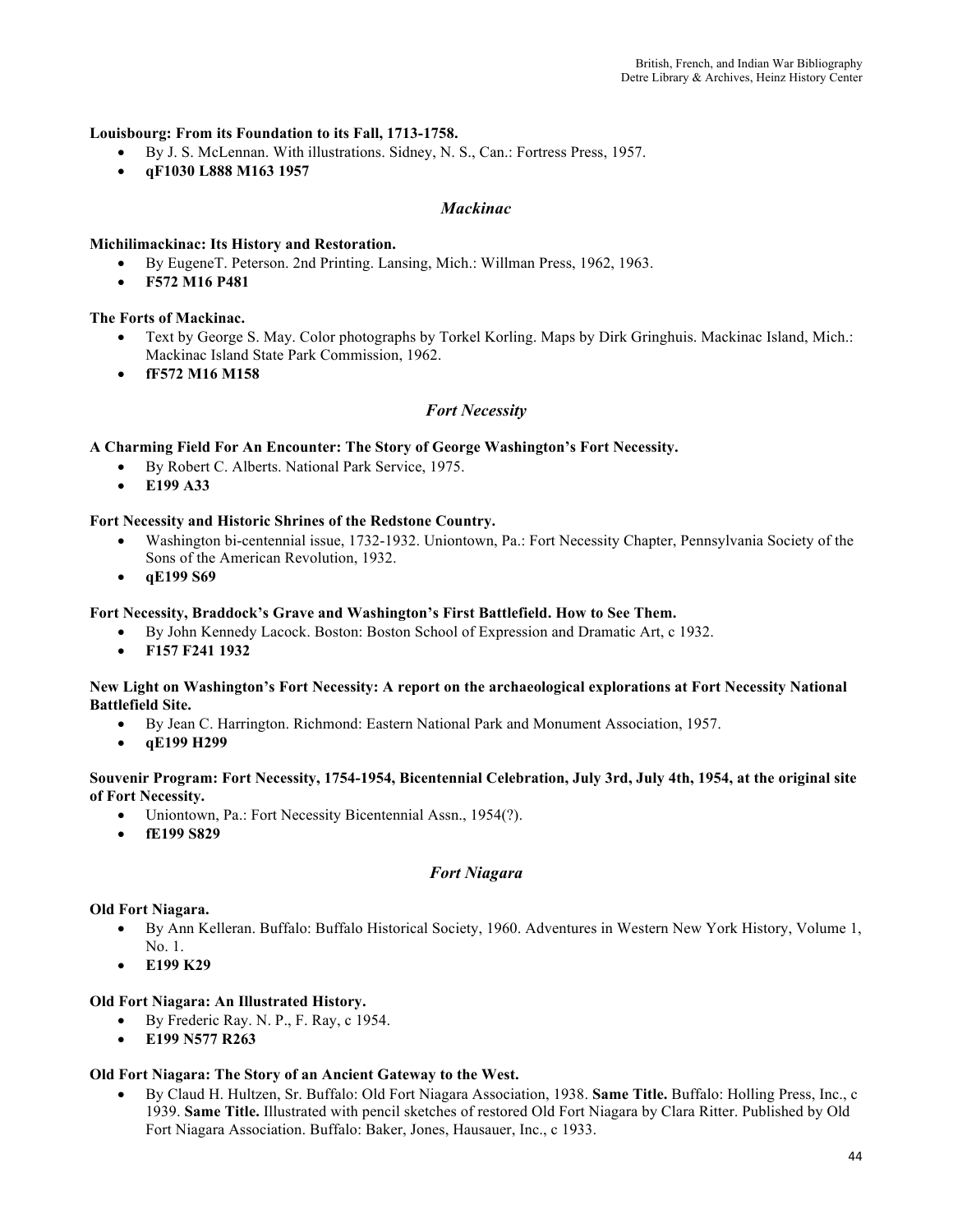- **E199 H91 1938**
- **E199 H91 1939**
- **E199 H91**

### *Fort Pitt*

#### **Excavations at the Music Bastion of Fort Pitt, 1964-1965.**

- By James L. Swauger and Richard W. Lang. Pittsburgh, Pa.: Carnegie Museum, Section of Man,1967.
- **F152 P681 S971**

#### **Fort Duquesne and Fort Pitt: Early Names of Pittsburgh Streets.**

- 9th Edition. Pittsburgh: Fort Pitt Society, Daughters of the American Revolution, 1939. **Same Title.** Eichbaum Press, 1899. **Same Title.** Eichbaum Press, 1902. **Same Title.** Reed and Witting Press,1907. **Same Title,** 1914. **Same Title,** 1918. **Same Title,** 1947. **Same Title,** 1958. **Same Title,** 1964.
- **dF159.4 D23 1931**
- **F159.4 D23**

#### **Fort Pitt.**

- By Charles W. Dahlinger. Pittsburgh: Priv. Print., 1922.
- **M199 D13**

#### **Fort Pitt.**

- From the Point Park Commission. Pittsburgh, January 15, 1942.
- **fE199 P751**

#### **Fort Pitt, 1758-1772.**

- By John Wilson Huston. Pittsburgh: University of Pittsburgh, 1957; Ann Arbor, Mich. and London: University Microfilms, Inc., 1977.
- **dF159.4 H968 1977**

### **Fort Pitt and its Times.**

- By Daniel Agnew. Pittsburgh: Myers, Shinkle & Co., Printers, 1894.
- **E199 A27**

#### **Guns at the Forks.**

- By Walter O'Meara. Englewood Cliffs, N. J.: Pretice-Hall, 1965.
- **F159.4 O55**

#### **Historic Archaeology at Fort Pitt, 1953.**

- By James L. Swauger and Arthur M. Hayes. Pittsburgh: Carnegie Museum, Section of Man, 1959.
- **F152 P681 S971h**

#### **List of Persons at Fort Pitt on April 14th, 1761.**

- Philadelphia, 1882.
- **qHA730 P69 A6**

### **Pittsburgh from Fort to City.**

- From the Board of Public Education, Pittsburgh, 1954.
- **F159.3 P692**

### **Point of Empire; Conflict at the Forks of the Ohio.**

- By Charles M. Stotz. Pittsburgh: Historical Society of Western Pennsylvania, 1970.
- **F159 P69 S86**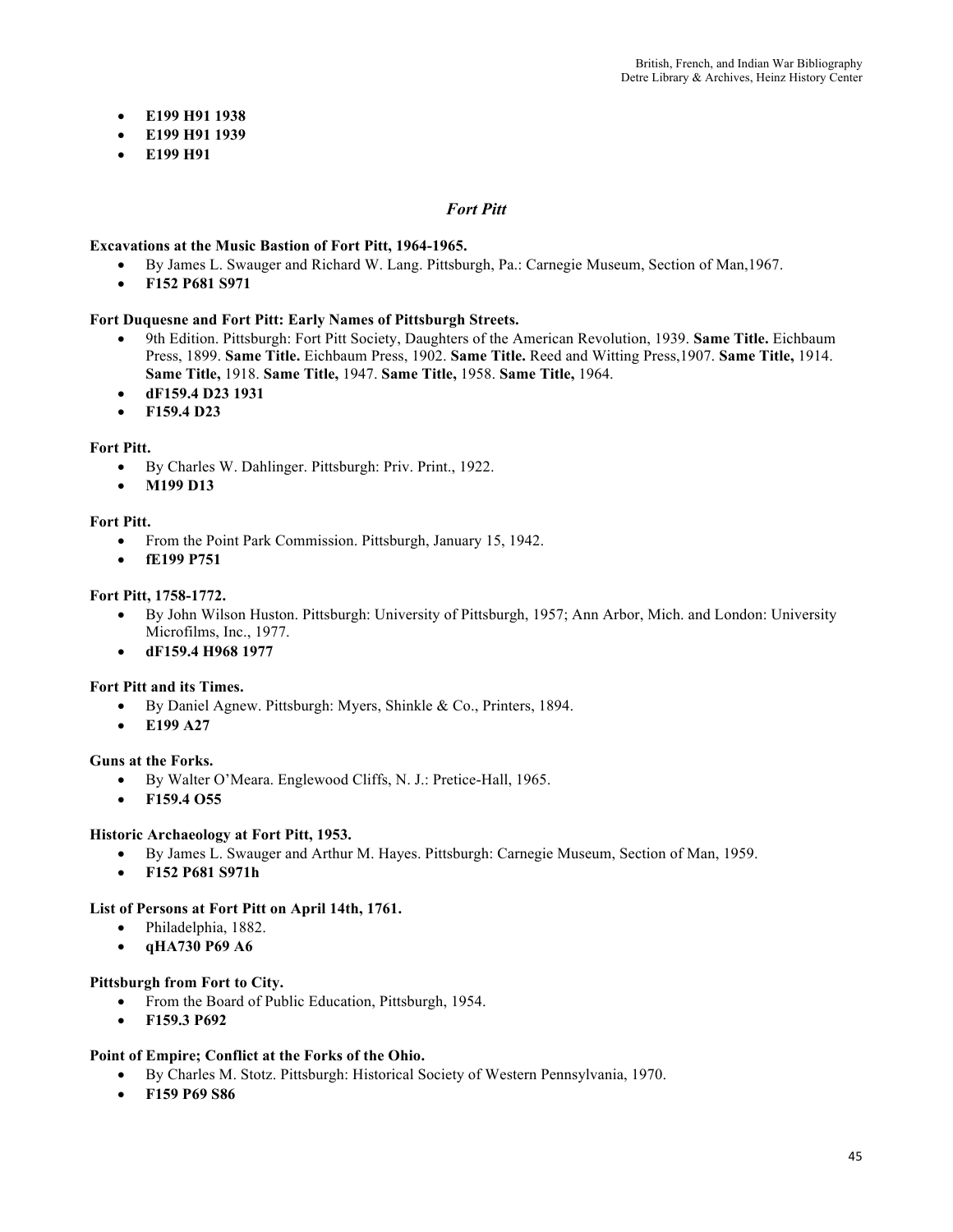# *Fort Ticonderoga*

**Fort Ticonderoga: A Short History Compiled from Contemporary Sources.**

- By Stephen H. P. Pell. Fort Ticonderoga, N. Y.: Fort Ticonderoga Museum, 1946.
- **F122 N532 P385 1951**

### **Fort Ticonderoga in History.**

- By Helen Ives Gilchrist. Ticonderoga?: Printed for the Fort Ticonderoga Museum.
- **E199 G46**

#### **Fort Ticonderoga: Key to a continent.**

- By Edward P. Hamilton. 1st Edition. Boston: Little, Brown, 1964.
- **E199 H217 F736**

#### **Sketches of Fort Ticonderoga and Vicinity.**

- By R. Emmett Owen. Troy, N. Y.: Printed for the Fort Ticonderoga Museum by Troy Times Art Press, 1923?
- **E199 O97**

### *Fort William Henry*

#### **Betrayals: Fort William Henry and the Massacre.**

- By Ian Steele. New York: Oxford University Press, 1993.
- **E199 S82 1993**

#### **Massacre at Fort William Henry.**

- By David Starbuck. Hanover NH: University Press of New England, 2002.
- **E199 S786 2002**

### *Miscellaneous*

**A Brief History of Bedford Village; Bedford, Pa.; and Old Fort Bedford.** 

- Bedford, Pa.: H. K. and E. K. Frear, 1961.
- **qF157 B25 B853 1961**

#### **Builders of the Fort at Hannastown, Westmoreland County, Pa.**

- By Ruby M. Ralston. Slippery Rock, Pa., 1980.
- **qF157 W59 H243 R164**

#### **Fort Burd: Redstone's Historic Frontier Fort, an Historical Account.**

- By Richard A. Sells. Illustrated by Jeanne De Fazio. Annandale, Va.: Charles Baptie Studios,1981.
- **F157 F29 B88 S467**

#### **Fort Casmir: The Starting Point in the History of New Castle, in the State of Delaware, Its Location and History, 1651-1671.**

- By Alexander B. Cooper. Wilmington, Del.: Historical Society of Delaware, 1905.
- **F167 C776 F736**

#### **Fort McDowell Monument Dedicatory Services, October 5, 1916.**

- Edited by Rev. Cyrus Cort. Union Bridge, Md.: Pilot Print, 1917.
- **F157 F86 C82**

### **Fort Raleigh National Historic Site, North Carolina.**

- By Charles W. Porter. Washington, D. C., 1952.
- **F262 R4 P844 1952**

**Fort Stanwix (Rome, New York) National Monument: A Master Plan**.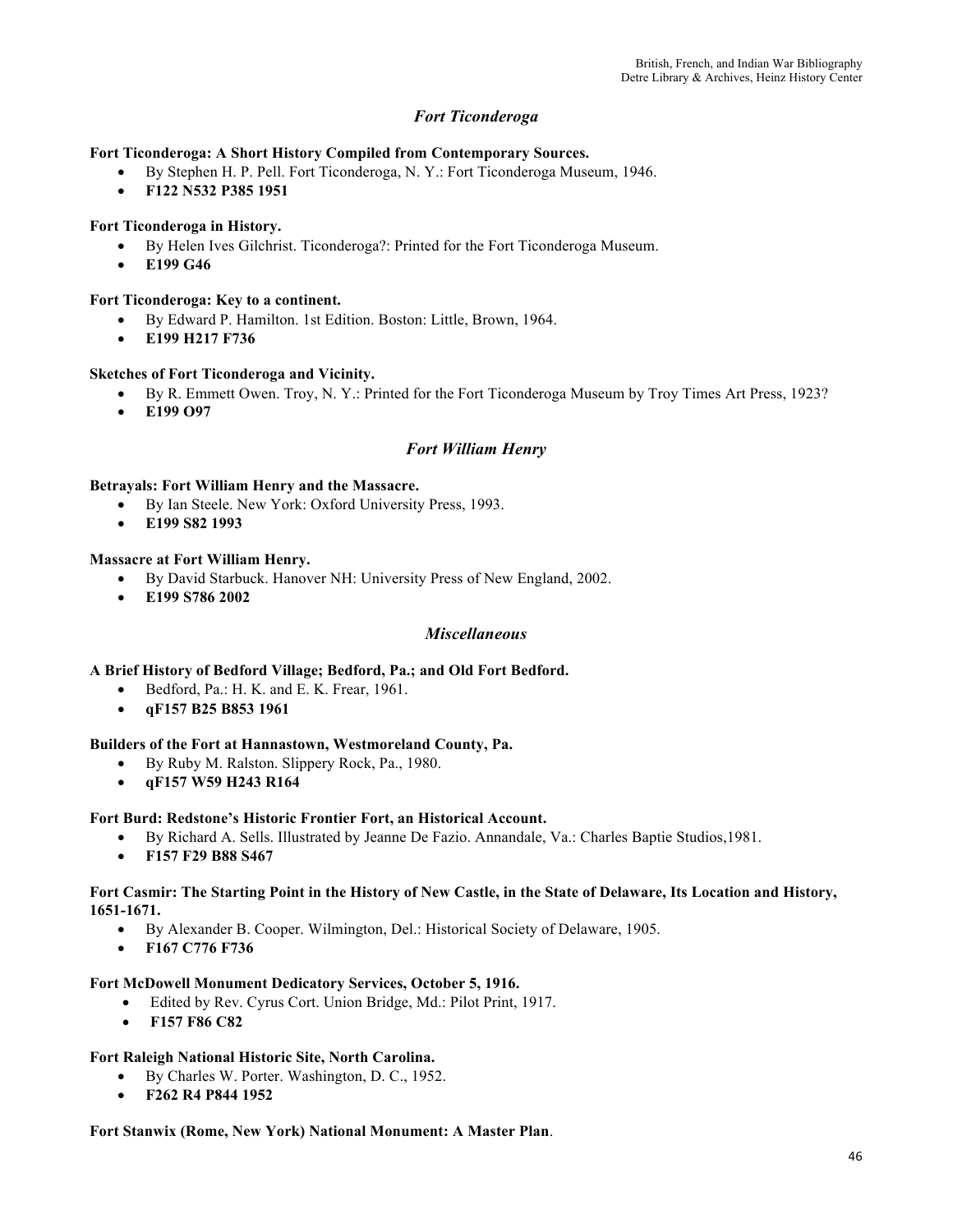- Washington, D. C.: National Park Service, 1967.
- **E160 S884 N277**

# **Fort Wm. Henry, a History.**

- By Stanley M. Gifford. Glens Falls, N. Y., 1955.
- **E199 G458**

# **Forts on the Pennsylvania Frontier, 1753-1758.**

- By William A. Hunter. Harrisburg, Pa.: Pennsylvania Historical and Museum Commission, 1960.
- **F152 H947**

# **Historical Map of Pennsylvania.**

- Edited by P. W. Sheafer and others. Shows sites of, among other things, old forts and battlefields. Philadelphia: Publication Fund of the Historical Society of Pennsylvania, 1875.
- **Case qF150 P41**

# **Kaskaskia Under the French Regime.**

- By Natalia M.Belting. Urbana: University of Illinois Press, 1948.
- **qF549 K3 B453 1948**

# **Old Fort Henry: The Citadel of Upper Canada.**

- By Ronald L. Way. Fort Henry: Can.: The Ontario-St. Lawrence Development Commission, n. d.
- **qF1057.8 H521 W357**

### **Our French Forts: Fort Presque Isle, Fort LeBoeuf, Fort Machault and Guyasutha.**

- By John Elmer Reed. Erie, Pa.: Erie Co. Historical Society, 1927.
- **E199 R323**

#### **The Building of Fort Lawrence in Chignecto: A Journal Recently Found in the Gates Collection, New York Historical Society.**

- Edited with introduction and notes by Dr. John Clarence Webster, C. N. G. Saint John, N. B.: Publications of the New Brunswick Museum, 1941.
- **qF1039 C5 W381**

### **The Evolution of the Halifax Fortress, 1749-1928.**

- Revised edition and completed with appendices, bibliographies and index. By G. M. Self with the assistance of Phyllis Blakely, under the direction of D. C. Harvey. Halifax, N. S.: Public Archives of Nova Scotia, 1947.
- **qUG415 H3 P615**

### **The Frontier Forts of Franklin, Pennsylvania: Machault, Venango and Franklin.**

- By Rollin S. Rough. Franklin, Pa.: Venango County Museum Com., 1972.
	- **F152 R855**

# **The Site of Fort Crevecoeur: A French Colonial Fort.**

- Danville, Ill: Printed by authority of the State of Illinois, 1925.
- **qF544 I29 S623**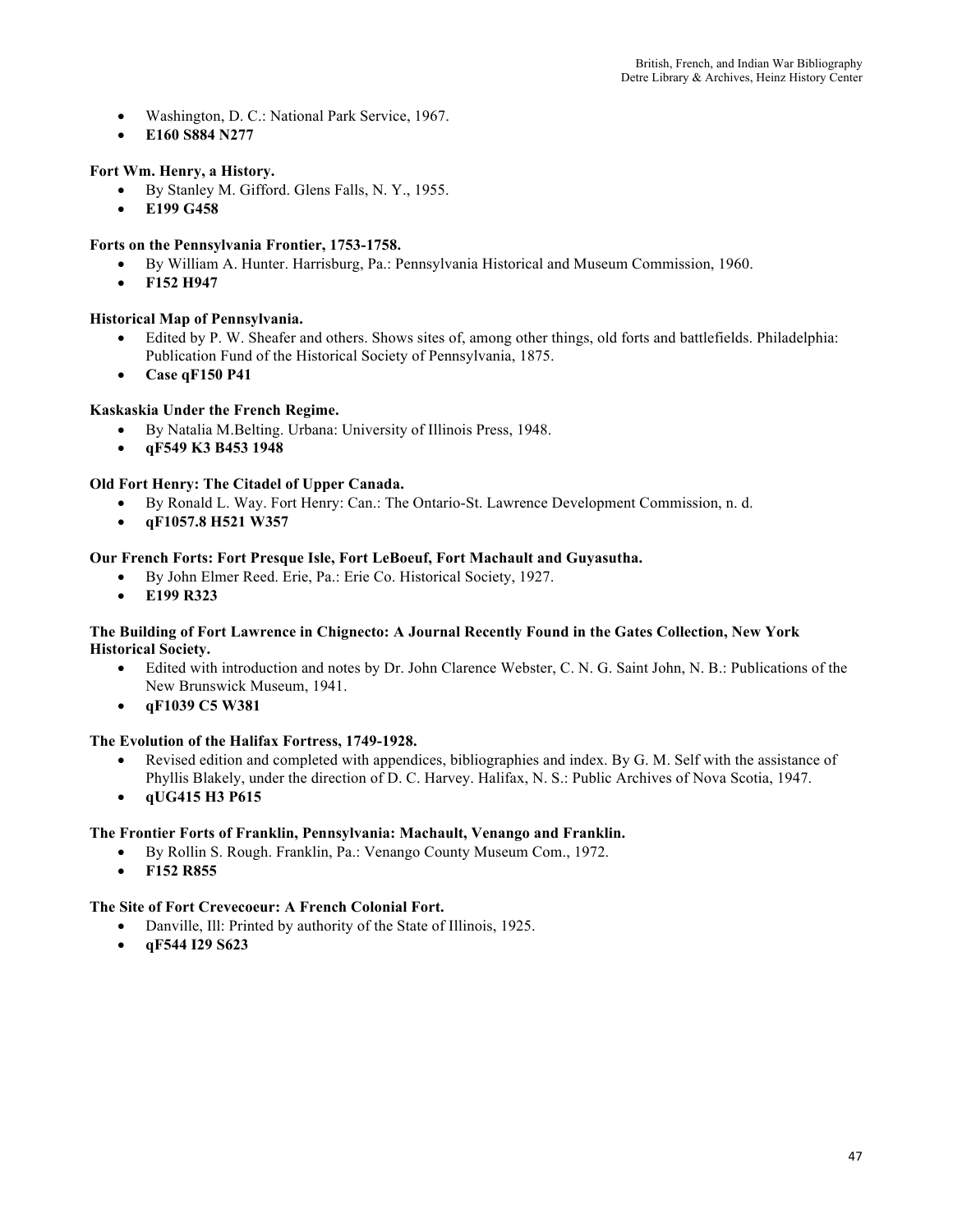# **3. BIOGRAPHY/AUTOBIOGRAPHY**

#### **Edward Braddock**

**Address of Hon. Philander Chase Knox at the Dedication of the Monument to the Memory of Major General Edward Braddock. In Braddock Memorial Park, Fayette County, Pennsylvania, October 15th, 1913.** 

No printer, c1913

• **E199-K74** 

### **Ill-Starred General: Braddock of the Coldstream Guards.**

- By Lee McCardell. Pittsburgh: University of Pittsburgh Press, 1958.. **Same Title,** 1986.
- **E199-M123 or E199-M123-1986**

#### **The Hero of the Monongahela. Historical sketch by Monongahela de Beaujeu. Translated from the French by Rev. G. E. Hawes. Published for the Dedication of the Monument Erected to the Memory of Major General Edward Braddock, the Fifteenth of October, 1913.**

- New York: Ed. by M. de Beaujeu & Co.; printed by W. Post,1913. **Same Title.** Original French version. 1st Edition. Montreal: Desauliniers & Cie., 1892.
- **E199-B37a**

#### **Daniel Boone**

#### **Boone's Wilderness Road.**

- By Archer Butler Hulbert. Cleveland, Oh.: The A. H. Clark Company, 1903.
- **HE203-H91-v. 6**

### **Daniel Boone in Pennsylvania.**

- By Paul A. W. Wallace. Harrisburg, Pa.: Pennsylvania Historical and Museum Commission, 1967.
- **F454-B72-W93**

### **Kentucky and the Adventures of Colonel Daniel Boone.**

- By John Filson. With an introduction by Willard Rouse Jillson. A facsimile reproduction of the original Wilmington edition and an exact reprint of the first mapof 1784. Louisville, Ky: J. P. Morton & Company, Incorporated, 1934.
- **F454-F489**

### **Life of Daniel Boone.**

- By John Mason Peck. Volume 13 of the Library of American Biography, edited by Jared Sparks. New York: Harper & Bros., 1855-56.
- **E176-S73-2d Ser.- v. 13**

**Life of Daniel Boone: The great western hunter and pioneer, comprising an account of his early history, his daring and remarkable career and the first settler of Kentucky. To which is added his autobiography, complete as dictated by himself.**

- By Cecil B. Hartley. Philadelphia: J. E. Potter, c 1865.
- **F454-B72-H33**

**The Boone Family: A Genealogical History of the Descendants of George and Mary Boone who Came to America in 1717. Containing a Biographical Sketch of Daniel Boone, the Pioneer, by One of his Descendants.**

- Compiled by Hazel Atterbury Spraker. Rutland, Vt.: The Tuttle Company, 1922.
- **qCS71-B724**

#### **George Croghan**

### **George Croghan and the Westward Movement, 1741-1782.**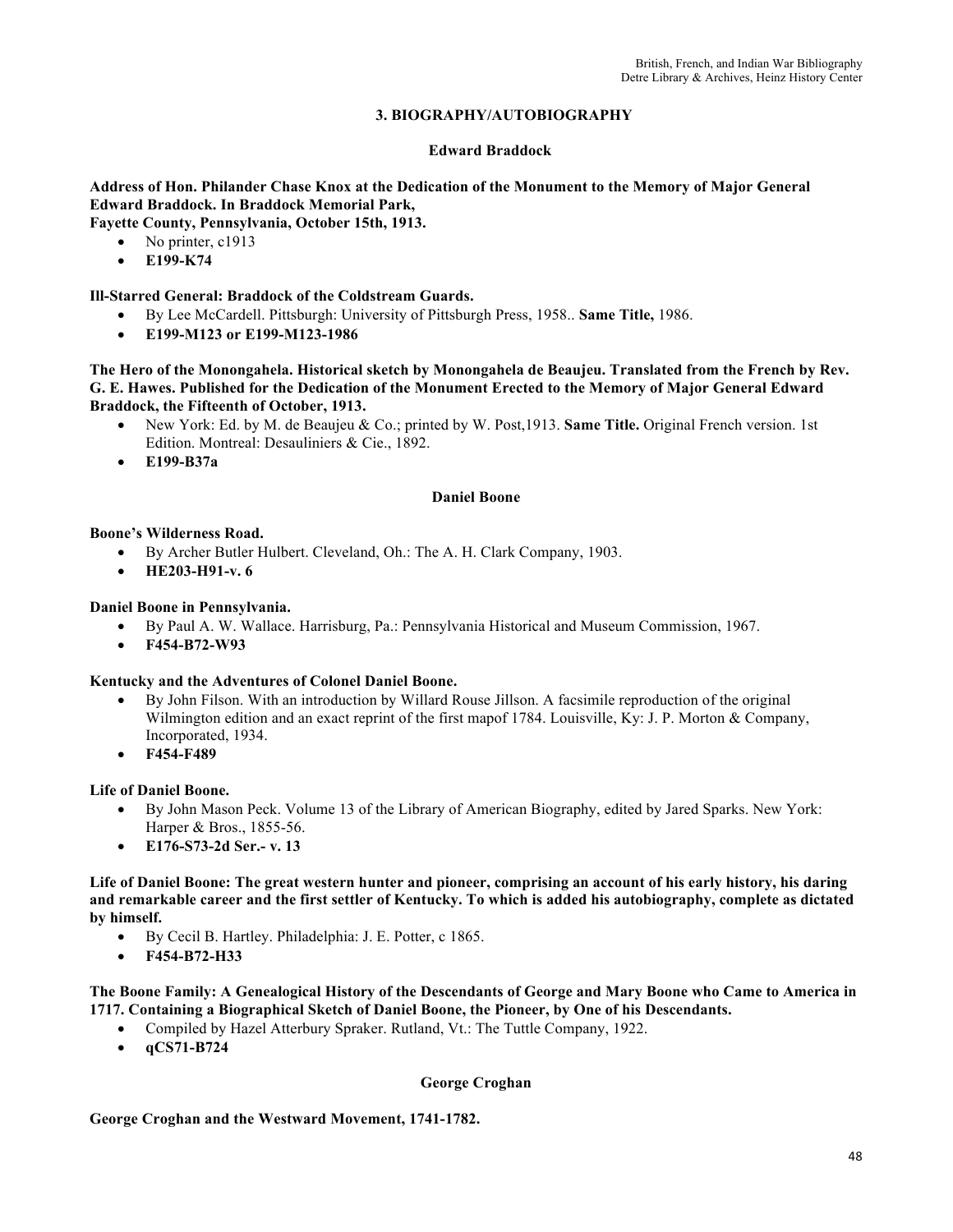- By Albert T. Volwiler. Cleveland, Oh.: The Arthur H. Clark Company, 1926.
- **F152-V92**

#### **George Croghan of Pennsylvania.**

- By Robert G. Crist. A paper presented before the Cumberland County Historical Society and Hamilton Library Association on May 7, 1964. Harrisburg, Pa.: Dauphin Deposit Trust Co., 1965.
- **F152-C937-C933**

#### **George Croghan, Wilderness Diplomat.**

- By Nicholas B. Wainwright. Chapel Hill: Published for the Institute of Early American History and Culture, at Williamsburg, by the University of North Carolina Press, 1959.
- **F483-C941-W142**

#### **Christopher Gist**

#### **Christopher Gist: A colonial frontiersman, explorer and Indian agent.**

- By Kenneth P. Bailey. Hamden, Conn.: Archon Books, 1976.
- **F229-G531-B154**

#### **Christopher Gist and His Sons.**

- By Lawrence A. Orrill. Pittsburgh: Historical Society of Western Pennsylvania, 1932.
- **F517-G53-O75**

#### **Christopher Gist, Frontier Scout.**

- By Allan Powell. Shippensburg, Pa.: Burd Street Press, 1992.
- **F517-G54-P69-1992**

#### **Sir William Johnson**

#### **Johnson of the Mohawks: A biography of Sir William Johnson, Irish immigrant, Mohawk war chief, American soldier, empire builder.**

- By Arthur Pound, in collaboration with Richard E. Day. New York: The Macmillan Company, 1930.
- **E195-J71-P87**

#### **Sir William Johnson.**

- By Augustus C. Buell. New York: D. Appleton and Company, 1903.
- **dE195-J71-B92**

#### **Sir William Johnson and Pennsylvania.**

- By Milton W. Hamilton. Harrisburg, Pa.: Pa. Historical & Museum Commission, 1952.
- **E75-P4-H219**

#### **Sir William Johnson and the Indians of New York.**

- By Milton W. Hamilton. Albany: University of the State of N. Y., State Education Dept., Off. of State History, 1965.
- **E78-N7-H21**

#### **James Smith**

#### **An Account of the Remarkable Occurrences in the Life and Travels of Colonel James Smith.**

- Cincinnati, Oh.: The Robert L. Clarke Co., 1907.
- **E87-S721-D221-1907**

#### **James Smith: Early Cumberland Valley Patriot.**

- By Wilbur S. Nye. Carlisle, Pa.: Cumberland County Historical Society, 1969.
- **E195-S751-N994**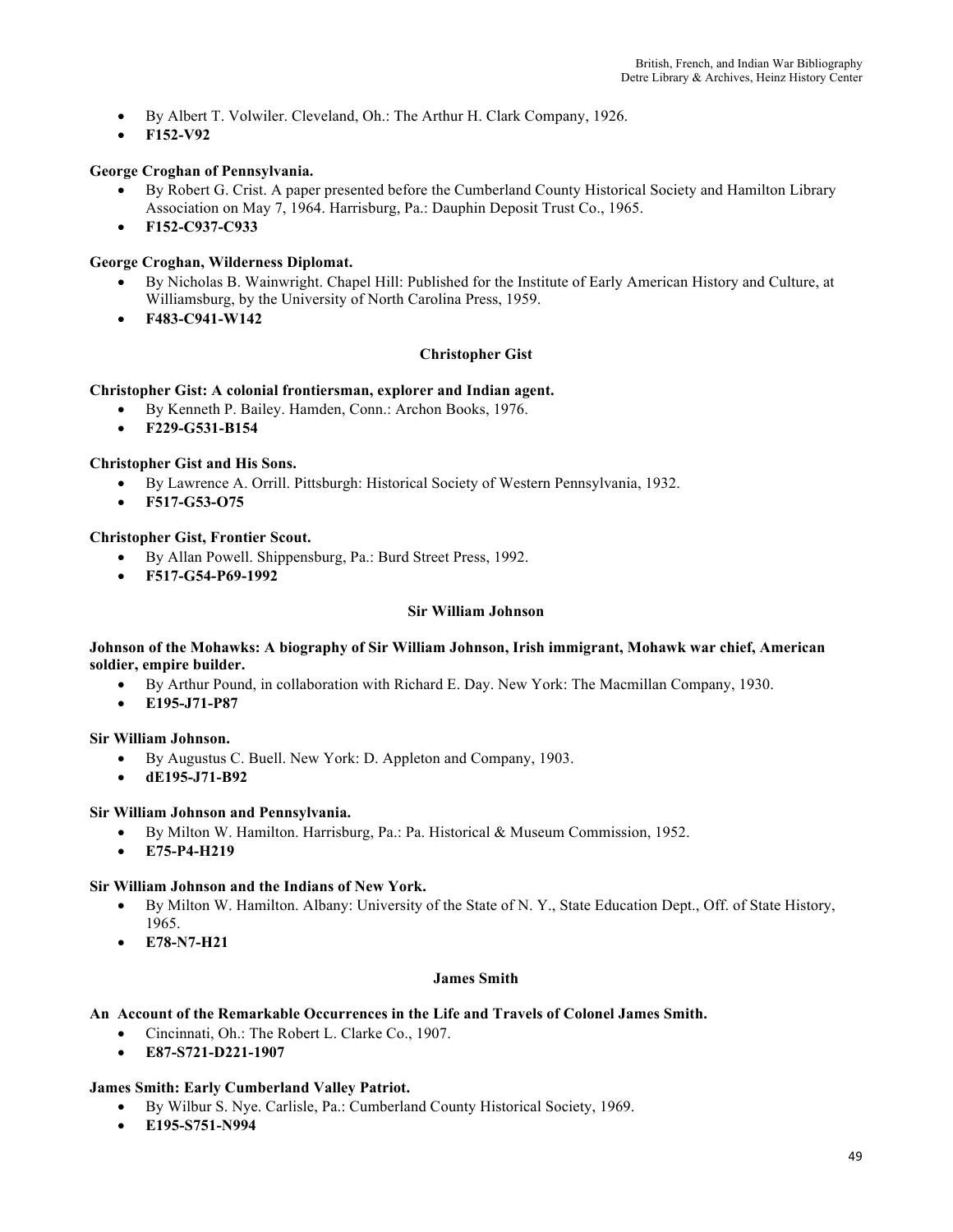## **George Washington**

### **All Cloudless Glory: The Life of George Washington Volumes I & II.**

- By Harrison Clark. Regnery Press, 1995.
- **E312-C56 1995**

# **For King and Country: George Washington-The Early Years.**

- By Thomas A. Lewis. John Wiley and Sons, Inc. 1993.
- **E312.2-L48 1995**

# **George Washington.**

- By Rupert Hughes. 3 Volumes. Volumes 1 and 2 cover the period 1732-1777. New York: W. Morrow & Company, 1926-1930.
- **E312-H89**

### **George Washington and the Virginia Backcountry.**

- Madison : Madison House, 1998.
- **E312.2 G7 1998**

# **George Washington in the Ohio Valley.**

- By Hugh Cleland. Pittsburgh: University of Pittsburgh Press, 1955.
- **E312-C62**

### **George Washington: The Forge of Experience, 1732-1775.**

- 1st Edition. By James T. Flexner. Boston: Little, Brown, 1965.
- **E312.2-F61**

### **George Washington: The Man Behind The Myths.**

- By William M. S. Rasmussen and Robert S. Tilton. University Press of Virginia, 1999.
- **fE312.17-R37 1999**

### **George Washington, the Virginia Period, 1732-1775.**

- By Bernhard Knollenberg. Durham, N. C.: Duke University Press, 1964.
- **E312.2-K72**

#### **Pictorial Life of George Washington: Embracing a Complete History of the Seven Years' War, the Revolutionary War, the Formation of the Federal Constitution, and the Administration of Washington.**

- By J. Frost. With engravings by Croome and Devereux. Philadelphia: Pub. by Thomas Cowperthwait & Co. for H. Robinson, 1848.
- **E312-F93**

### **The Place of Washington in the History of Western Pennsylvania.**

- By Theodore Dillard. Details Washington's trips to Western Pennsylvania in 1953, at Fort Necessity and with Braddock and Forbes. Pittsburgh, 1916.
- **E312.23-D5**

### **Washington in Pennsylvania.**

- Includes a description of Washington's activities in Western Pennsylvania during the French and Indian War. Prepared by the Pennsylvania Historical Commission and cooperating agencies, S. K. Stevens, State Historian. Harrisburg, 1942.
- **qE312.23-P412**

### **Conrad Weiser**

### **Conrad Weiser, 1696-1760: Friend of Colonist and Mohawk**.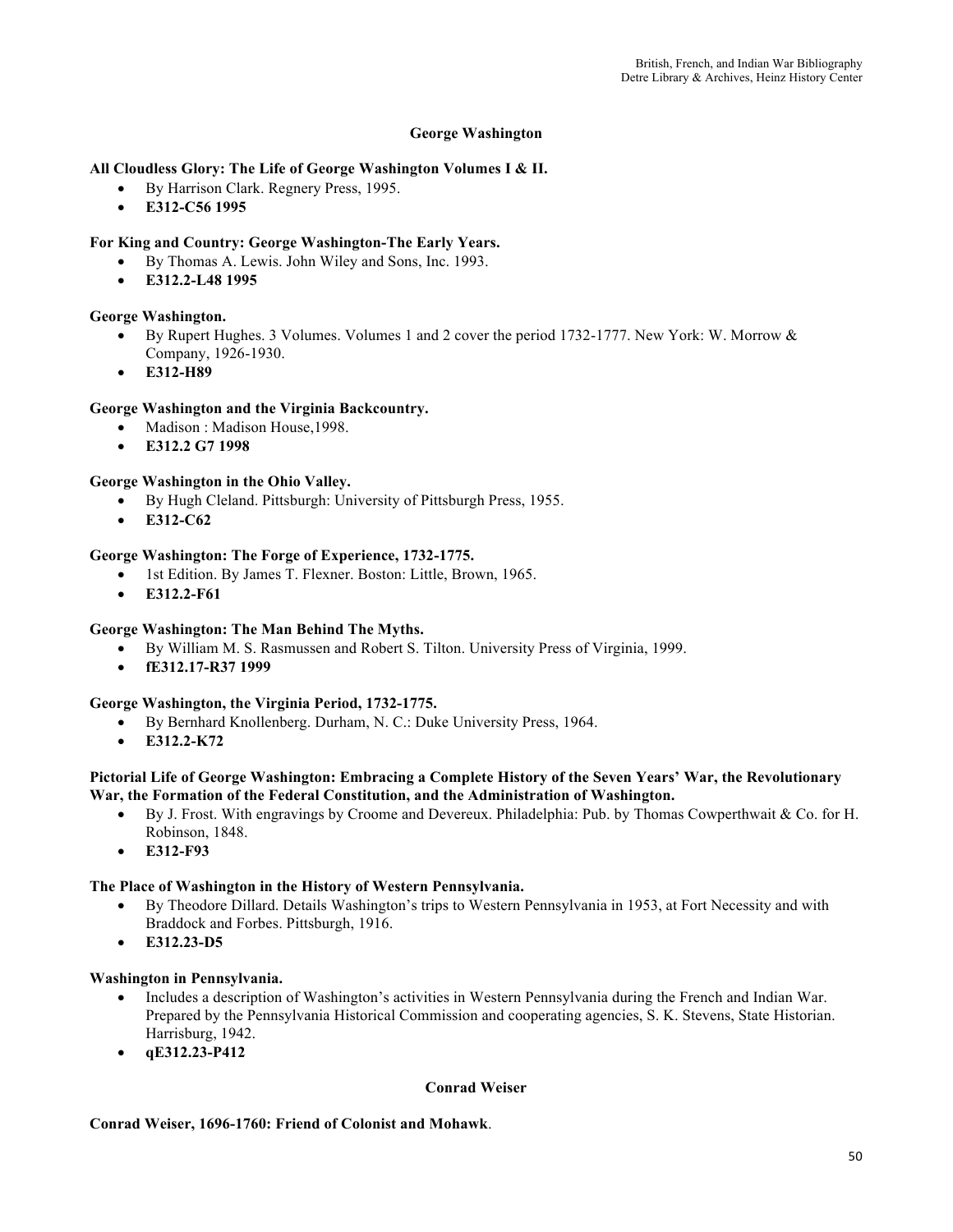- By Paul A. W. Wallace. Philadelphia: University of Pennsylvania Press; London: H. Milford, Oxford University Press, 1945.
- **F152-W193**

# **Conrad Weiser and the Indian Policy of Colonial Pennsylvania.**

- By Joseph S. Walton. Philadelphia: G. W. Jacobs & Co., 1900.
- **E78-P41-W239**

### **Lecture on the Life and Times of Conrad Weiser, the First Representative Man of Berks County.**

- By Morton L. Montgomery. Reading Pa.: Chas. F. Haage, Printer, 1893.
- **F152-W42-M28**

# **The Life of Conrad Weiser: As it Relates to His Services as Official Interpreter Between New York and Pennsylvania, and as Envoy Between Philadelphia**

**and the Onondaga Councils.**

- Compiled and edited by Rev. Wm. M. Beauchamp. Syracuse, N. Y.: Onondaga Historical Association, 1925.
- **F152-W42-B37**

#### **Indians**

**Indian Biography. Includes Biographies of Important Indians and Accounts of Events in Early Massachusettes, New York, Pennsylvania and Virginia, Primarily pre-Revolution.** 

- By B. B. Thatcher. New York: Harper & Brothers, Publishers, 1855, c 1834.
- **dE89-T36**

### **Indian Chiefs of Pennsylvania.**

- By C. Hale Sipe. Zeigler Printing Company, 1927.
- **E78 P41 S61**

### **King of the Delawares: Teedyuscung, 1700-1763.**

- By Anthony F. Wallace. Philadelphia: University of Pennsylvania Press, 1949.
- **E99-D2-W187**

### **Miscellaneous**

#### **Colonel Joseph Belt: Born in Anne Arundel County, Maryland, 1680, Died in Prince George's County, Maryland, 1761.**

- By Caleb Clarke Magruder, Jr. A paper read before the Society of Colonial Wars. Annapolis: Advertiser-Republican Print, 1909.
- **F184-M21**

### **Colonel William Crawford: Indian Trader, Pioneer and Soldier on the Frontier.**

- Connellsville, Pa.: Reprinted by the Connellsville Area Historical Society, Inc., 1976.
- **E238-S698**

#### **Daniel Hyacinth Mary Lienard de Beaujeu: Commandant of Fort DuQuesne and of the French forces in the Battle of July 9, 1755.**

- By John Gilmary Shea. Reprinted from the Pennsylvania Magazine of History and Biography, Volume 8, March, 1884.
- **qE199-B37-S53**

#### **Field Marshall Lord Ligonier: A Story of the British Army, 1702-1770.**

- By Rex Whitworth. Oxford: Clarendon Press, 1958.
- **DA67.1-L72-W62**

#### **General Benjamin Franklin: The Military Career of a Philosopher.**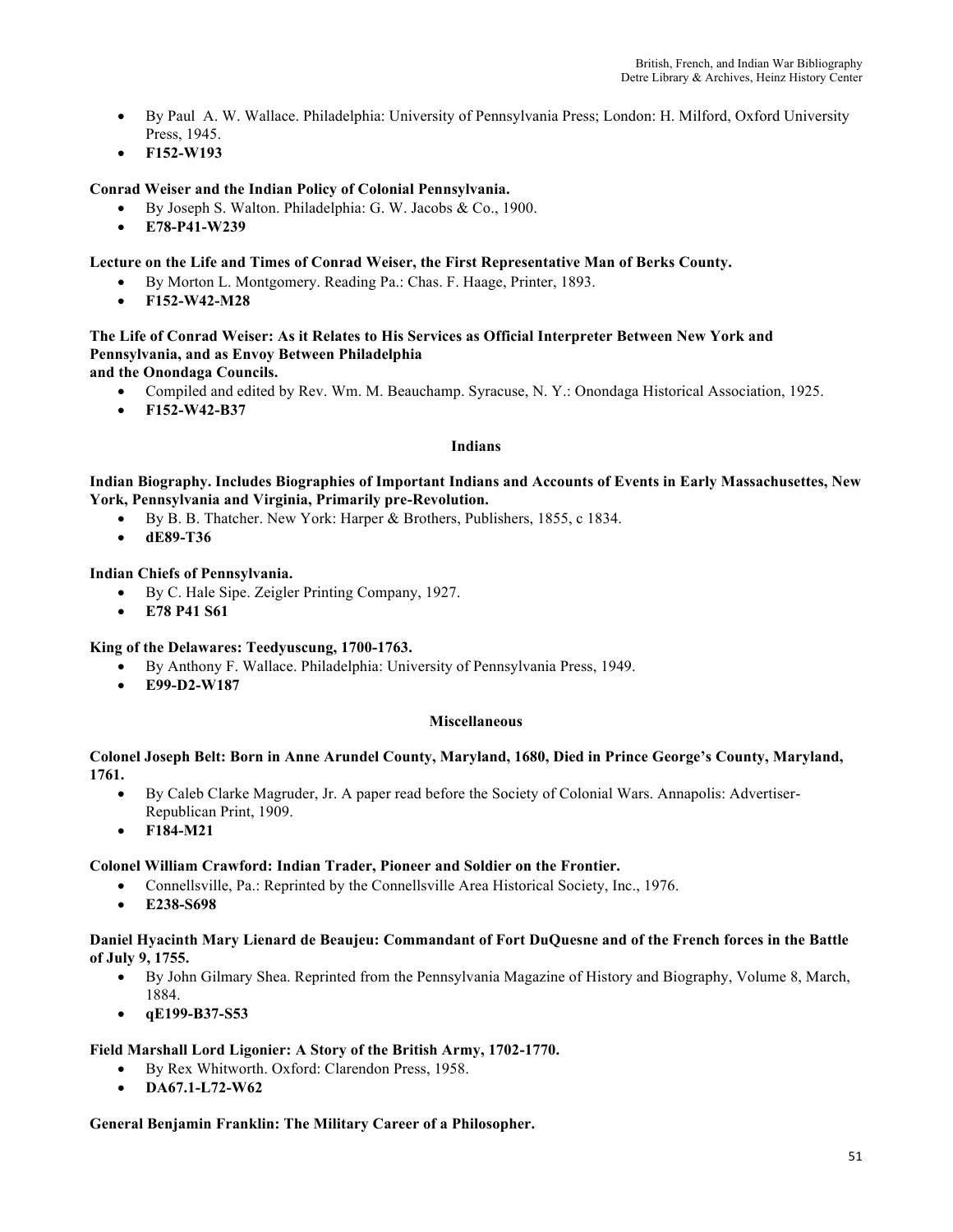- By J. Bennett Nolan. Philadelphia: University of Pennsylvania Press; London: H. Milford,Oxford University Press, 1936.
- **E302.6-F8-N788-G326**

# **Henry Bouquet: Professional Soldier.**

- By E. Douglas Branch. Philadelphia: The Historical Society of Pennsylvania, 1938.
- **E83.76-B816**

# **James Burd, Frontier Defender, 1726-1793.**

- By Lily Lee Nixon. Philadelphia: University of Pennsylvania Press, 1941.
- **F152-B96-N736**

### **John Armstrong: First Citizen of Carlisle.**

- By Milton E. Flower. Carlisle, Pa.: Cumberland County Historical Society, 1971.
- **F152-A736-F644**

# **Le Marquis de Montcalm (1712-1759).**

- By Thomas Chapais. In French. Quebec: J. P. Garneau, 1911.
- **E199-M771-C462**

# **Lord Jeffrey Amherst: A Soldier of the King.**

- By J.C. Long. New York: The Macmillan Company, 1933.
- **DA67.1-A51-L84**

### **Lord Loudon in North America.**

- By Stanley McCrory Pargellis. New Haven: Yale University Press; London: H. Milford, Oxford University Press, 1933.
- **E199-P22**

### **Robert Dinwiddie: His career in American Colonial Government and Westward Expansion.**

- By Louis Knott Koontz. Glendale, Cal.: The Arthur H. Clark Company, 1941.
- **F229.1-D587-K72**

### **The Marquis Duquesne, Sieur de Menneville, Founder of the City of Pittsburgh.**

- By Charles W. Dahlinger. Pittsburgh: The Historical Society of Western Pennsylvania, 1932.
	- **F1030-D94**

### **The Most Extraordinary Adventures of Major Robert Stobo.**

- By Robert E. Alberts. Illustrated with photographs and with maps drawn by Samuel Hanks Bryant. Boston: Houghton Mifflin, 1965.
- **E199-S86-A33**

### **The Story of Jumonville, Under Four Flags.**

- By Owen Davies Fletcher. Pittsburgh: Thomas Stockton, c 1943. **Same Title.** R. T. Lewis Co., 1946.
- **F157-F29-J94-F61, F157-F29-J94-F61-1946**

### **2 Forgotten Men of the Pennsylvania Frontier.**

- By G. Stoctay. Stories of Christian Frederick Post and James Kenny during the French and Indian War. Harrisburg, Pa.: The NeoAmerican Church, Inc., 1972.
- **E199-S866**

### **Wolfe at Quebec: The Man who Won the French and Indian War.**

- By Christopher Hibbert. New York: Cooper Square Press, 1924.
- **E199 H54 1999**

### **Wolfe: The Career of General James Wolfe from Culloden to Quebec.**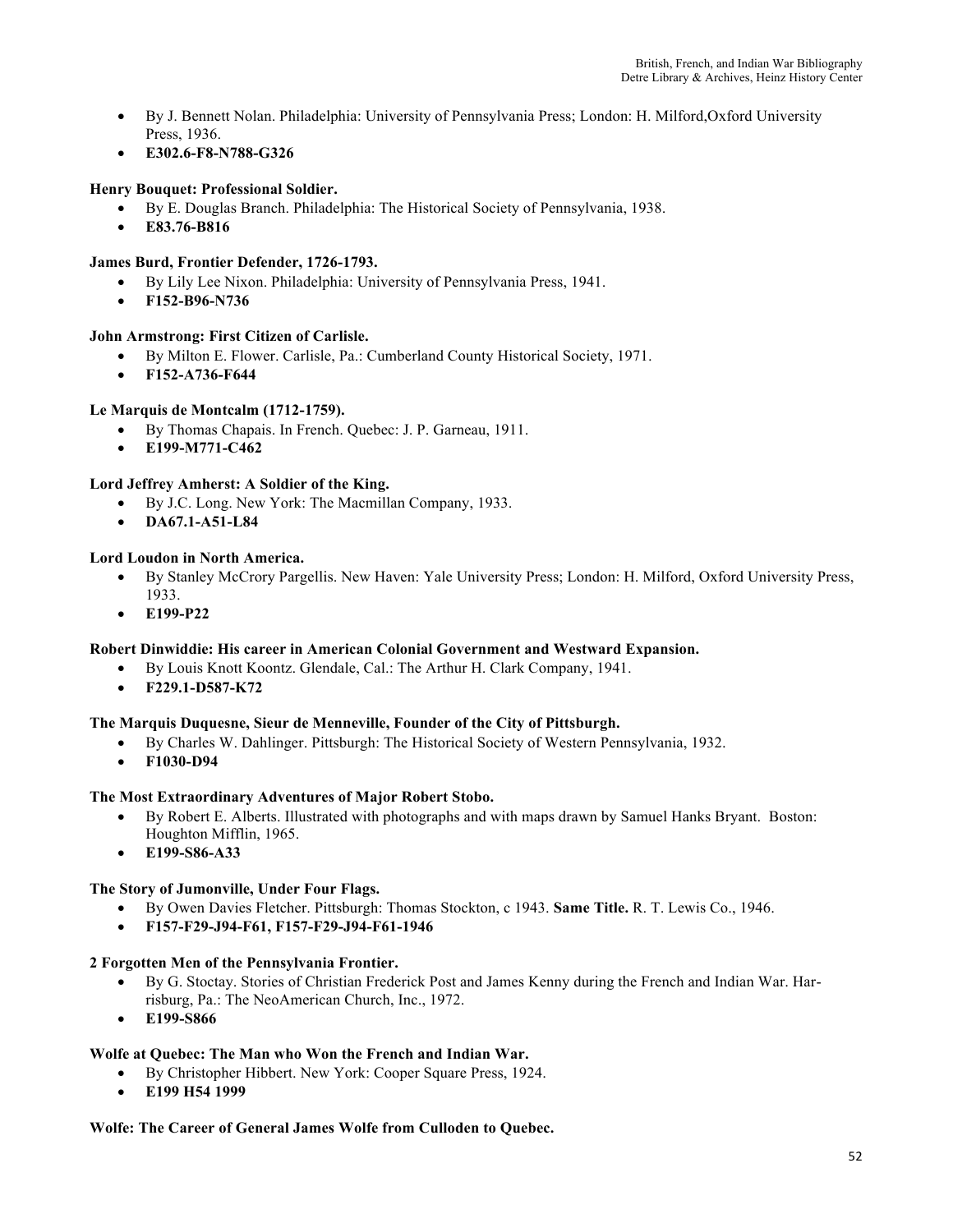- By Stuart Reid. Rockville Center NY: Sarpedon, 2000.
- **DA67.1 W8 R44 2000**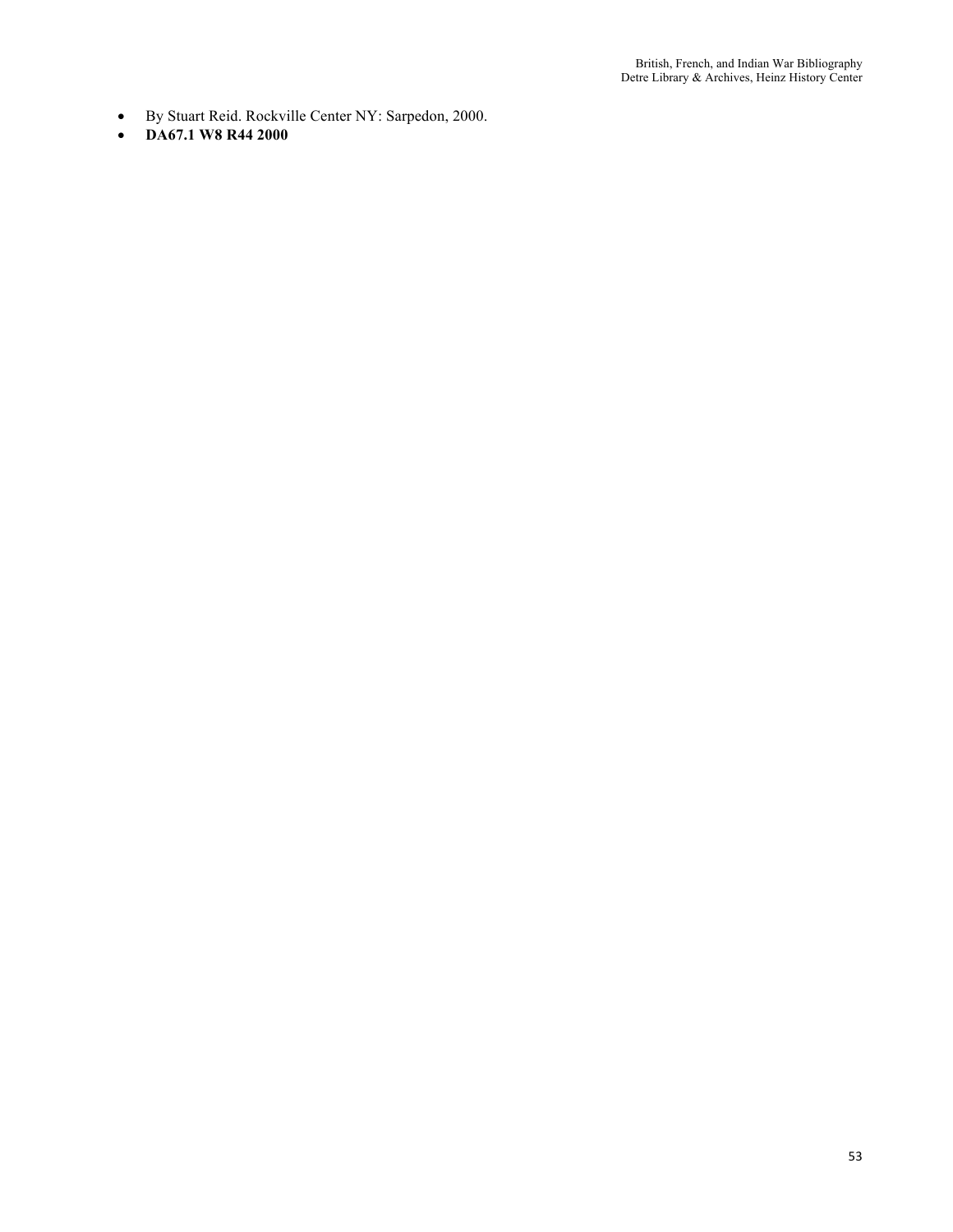# **4. DIARIES/PERSONAL NARRATIVES/LETTERS**

#### **Adventure in the Wilderness: The American Journals of Louis Antoine de Bougainville, 1756-1760.**

- Translated and edited by Edward P. Hamilton. 1st Edition. Norman: University of Oklahoma Press, 1964.
- **E199-B75**

# **Braddock Road Chronicles, 1755.**

- Compiled by Andrew J. Wahll. Heritage Books, 1999.
- **E199-W235 1999**

#### **Braddock's Defeat: The Journal of Captain Robert Cholmley's Batman, the Journal of a British Officer and Halkett's Orderly Book.**

- Edited from the original mss. With an introduction and notes. 1st Edition. Editor: Charles Hamilton. Norman: University of Oklahoma Press, 1959.
- **E199-H217**

#### **Christopher Gist's Journals, with Historical, Geographical, and Ethnological Notes, and Biographies of His Contemporaries.**

- Edited by William M. Darlington. New introduction and bibliographical notes by Frank Monaghan. New York: Published for University Microfilms, Ann Arbor, by Argonaut Press, 1966. **Same Title.** Cleveland: Arthur H. Clark Company, 1893. **Same Title:** Pittsburgh: J. R. Weldin & Co., 1893.
- **F517-G53-1966, F517-G53-1893**

# **Col. Henry Bouquet, Orderly Book, 1764.**

- Photostat, from the Clements Library, of entries [Oct.4]-Oct. 5, 1764. Reproduced in part in Western Pennsylvania History Magazine 42: o.p. 16, 1959, accompanying the first publication of the Orderly Book. Edited by E. G. Williams.
- **E83.76-G786**

### **Contrecoeur's Copy of George Washington's Journal for 1954.**

- Edited by Donald H. Kent. Harrisburg, Pa.: Pennsylvania Historical & Museum Commission, 1952.
- **E199-K33**

### **Correspondence of Governor Horatio Sharpe, 1753-1771.**

- 4 Volumes. Published by authority of the State, under the direction of the Maryland Historical Society. Baltimore: Maryland Historical Society, 1888-1911.
- **qF184-M393**

### **Correspondence of William Pitt, When Secretary of State, with Colonial Governors and Military and Naval Commissioners in America.**

- Edited by Gertrude Selwyn Kimball. New York: The Macmillan Company; London: Macmillan & Co., Ltd., 1906.
- **E199-P688**

#### **Correspondence of William Shirley, Governor of Massachusettes and Military Commander in America, 1731-1760.**

- Edited under the auspices of the National Society of the Colonial Dames of America, by Charles Henry Lincoln. New York: The Macmillan Company, 1912.
- **E195-S55**

### **Fort Pitt and Letters from the Frontier.**

- Compiled by Mary Carson Darlington. Includes letters from Generals Grant, Forbes and Bouquet, Captain Ecuyer and other officers associated with Fort Pitt. Pittsburgh: J. R. Weldin & Co., 1892.
- **qF159.4-D22-1892-1, qF159.4-D22**

**George Croghan's Journal, 1759-1763. From the Original in the Cadwalader Collection of the Historical Society of Pennsylvania.**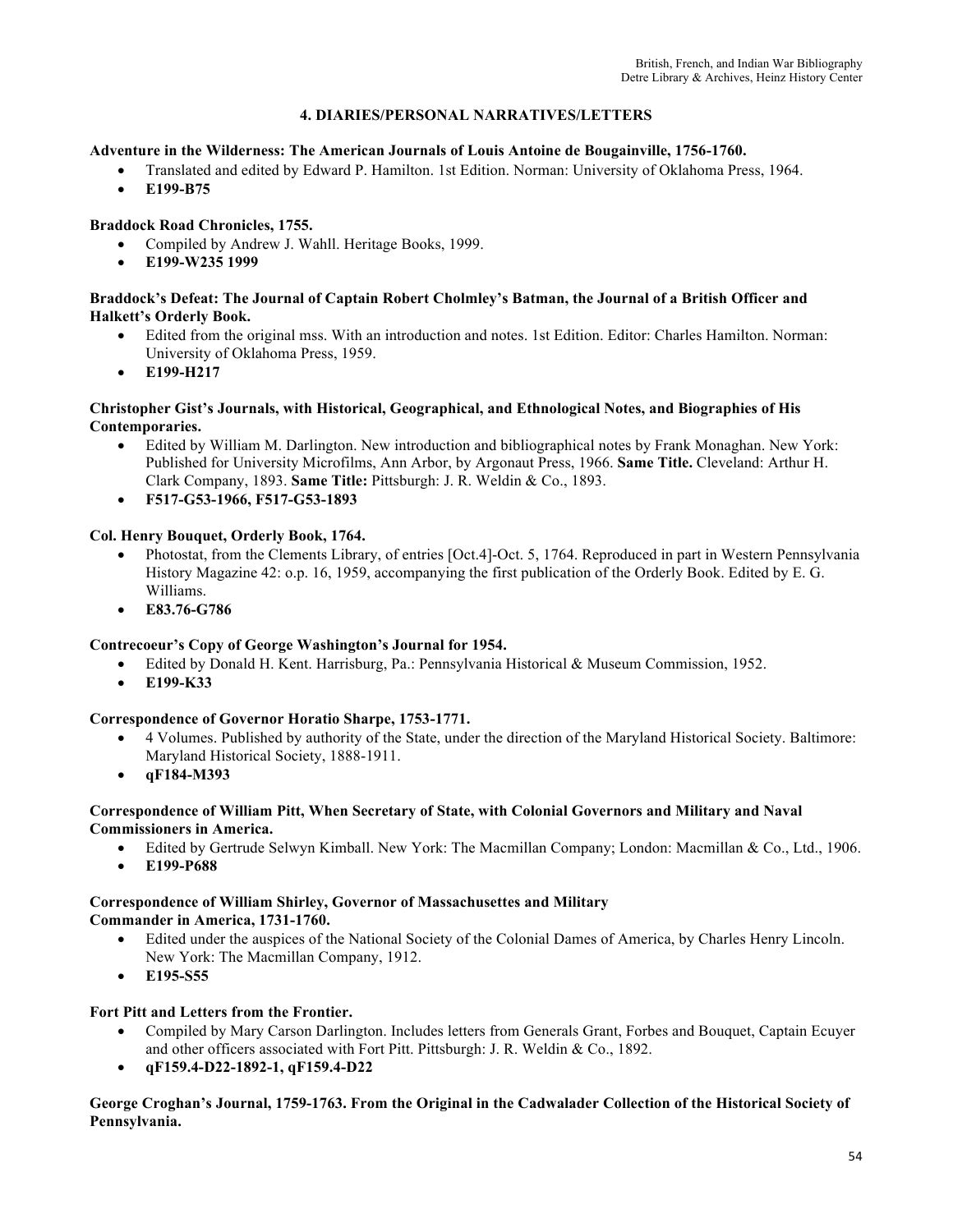- Edited by Nicholas B. Wainwright. Philadelphia: William F. Fell Co., 1947.
- **E199-C941**

# **George Croghan's Journal of His Trip to Detroit in 1767, with His Correspondence Relating Thereto.**

- Published for the first time from the papers of Gen. Thomas Gage in the William L. Clements Library. Edited by Howard H. Peckham. Ann Arbor: The University of Michigan Press;London: H. Milford, Oxford University Press, 1939.
- **F483-C941**

#### **George Washington and the West.**

- By Charles H. Ambler. Relates principally to Washington's pre-Revolutionary military services. Chapel Hill: The University of North Carolina Press, 1936.
- **E312.2-A49**

### **George Washington in the Ohio Valley.**

- By Hugh Cleland. Includes a facsimile of Washington's journal of his 1953 mission to the commandant of the French forces on the Ohio. Pittsburgh: University of Pittsburgh Press, 1955.
- **E312-C62**

### **Henry Bouquet, Papers, 1755-1761.**

- 6 Volumes. Edited by S. K. Stevens, Donald H. Kent and Autumn L. Leonard. Harrisburg: The Pennsylvania Historical and Museum Commission, 1951-1976.
- **E199-B765**

### **History of Northampton, Lehigh, Monroe, Carbon, and Schuylkill Counties.**

- Compiled from various authentic sources by I. Daniel Rupp. The appendix includes journals of 4 officers during the French and Indian War. Harrisburg: Hickok & Cantine, Printers, 1845.
- **F157-N7-R94**

### **Journal of Chaussegros de Lery.**

- Prepared by Frontier Forts and Trails Survey, Federal Works Agency, Works Progress Administration. Edited by Sylvester K. Stevens and Donald H. Kent. From the diary of de Lery, a lieutenant of French troops, of his expedition in 1754-5 to Detroit and from Detroit to the Ohio River. Harrisburg: Pennsylvania Historical Commission, 1940.
- **qF482-C49**

### **Journal of Colonel George Washington: Across the Allegheny Mountains in 1754, to Build Forts at the Head of the Ohio.**

- Edited with notes by J. M. Toner. Albany: Munsell, 1893.
- **E312.8-1754**

#### **Journal of Robert Rogers, the Ranger, on His Expedition for Receiving the Capitulation of Western French Posts (October 20, 1760 to February 14, 1761).**

- Edited by Victor Hugo Paltsits. New York: Printed at the New York Public Library, 1933.
- **E199-R724**

### **Journals of Beausejour: Diary of John Thomas, Journal of Louis de Courville.**

- Edited by John Clarence Webster. Special publication, the Public Archives of Nova Scotia, Sackville, N. B.: The Tribune Press, 1937. Company, 1929. **Similar Title.** 1950.
- **qF1038-W381, Case-qE312.8-1753a**

### **Letters and Papers Relating Chiefly to the Provincial History of Pennsylvania With Some Notices of the Writers.**

- Edited by Thomas Balch. Includes letters from the Shippen family and others during the French and Indian War. Philadelphia: Crissy & Markley, Printers, 1855.
- **Case-F152-B174**

#### **Letters of General John Forbes Relating to the Expedition Against Fort Duquesne in 1758.**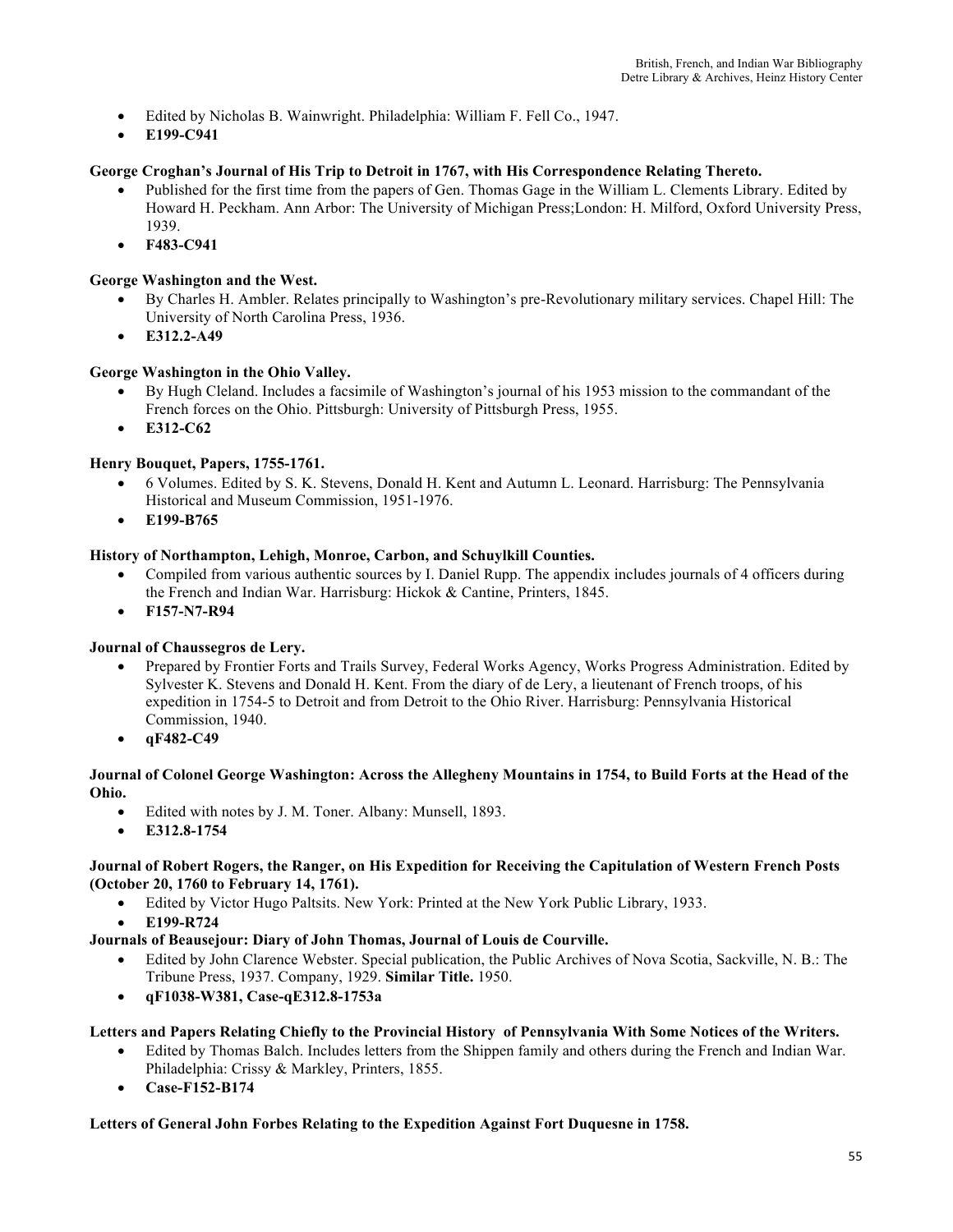- Compiled from books in the Carnegie Library of Pittsburgh for the Allegheny County Committee, Pennsylvania Society of the Colonial Dames of America, by Irene Stewart. Also a list of references on the expedition. Pittsburgh: Allegheny County, 1927.
- **E199-F69**

# **Letters to Washington and Accompanying Papers, 5 Volumes, 1752-1775.**

- Published by the Society of the Colonial Dames of America. Edited by Stanislaus Murray Hamilton. Boston and New York: Houghton, Mifflin and Company, 1898-1902.
- **E312.2-H22**

# **Lieutenant Timberlake's Memoirs, 1756-1765. With Annotations, Introduction**

# **And Index by Samuel Cole Williams.**

- Relations with the Cherokee Indians in the Southern colonies during the French and Indian War. Marietta, Ga.: Continental Book Company, 1948.
- **E99-C5-T583**

# **Louisbourg Journals, 1745.**

- Edited by Louis Effingham de Forest. Compiled for and published by the Society of Colonial Wars in the State of New York, through its Committee on Historical Documents. New York, 1932.
- **E198-D315**

# **Major General Edward Braddock's Orderly Books, from February 26 to June 17, 1755.**

- From the originals, in the Cogressional Library.
- **E199-B789-L912**

### **Massacre at Mackinac: Alexander Henry's Travels and Adventures in Canada and the Indian Territories Between the Years 1760 and 1764.**

- Edited by David A. Armour. Mackinac Is., Mich.: Mackinac Island State Park Com., c 1966.
- **F1060.7-A727**

# **Memoirs of Major Robert Stobo, of the Virginia Regiment.**

- Pittsburgh: Davidson, 1854.
- **Case-F159.4-C88**

#### **Orderly Book and Journal of Major John Hawks on the Ticonderoga-Crown Point Campaign Under General Jeffrey Amherst, 1759-1760.**

- With an introduction by Hon. Hugh Hastings. Published by the Society of Colonial Wars in the State of New York, through the Historian and Committee on Historical Documents. New York: Printed by H. K. Brewer & Co., 1911.
- **E199-H395**

### **Selected Manuscripts of General John S. Clark, Relating to the Aboriginal History of the Susquehanna.**

- Edited by Louise Welles Murray. Athens, Pa., 1931.
- **qF146-S67-v. 1**

### **The Correspondence of General Thomas Gage.**

- Compiled and edited by Clarence Edwin Carter. New Haven: Yale University Press; London, H. Milford, Oxford University Press, 1931.
- **E187-G13**

### **The Diary of Jabez Fitch, Jr.**

- Recounts his activities as a sergeant in the Connecticut militia at Fort Edward from May 20, 1757 to April 24, 1758. Introduction by Richard A. Mason. Rogers Island Historical Association, 1966.
- **E199-F54**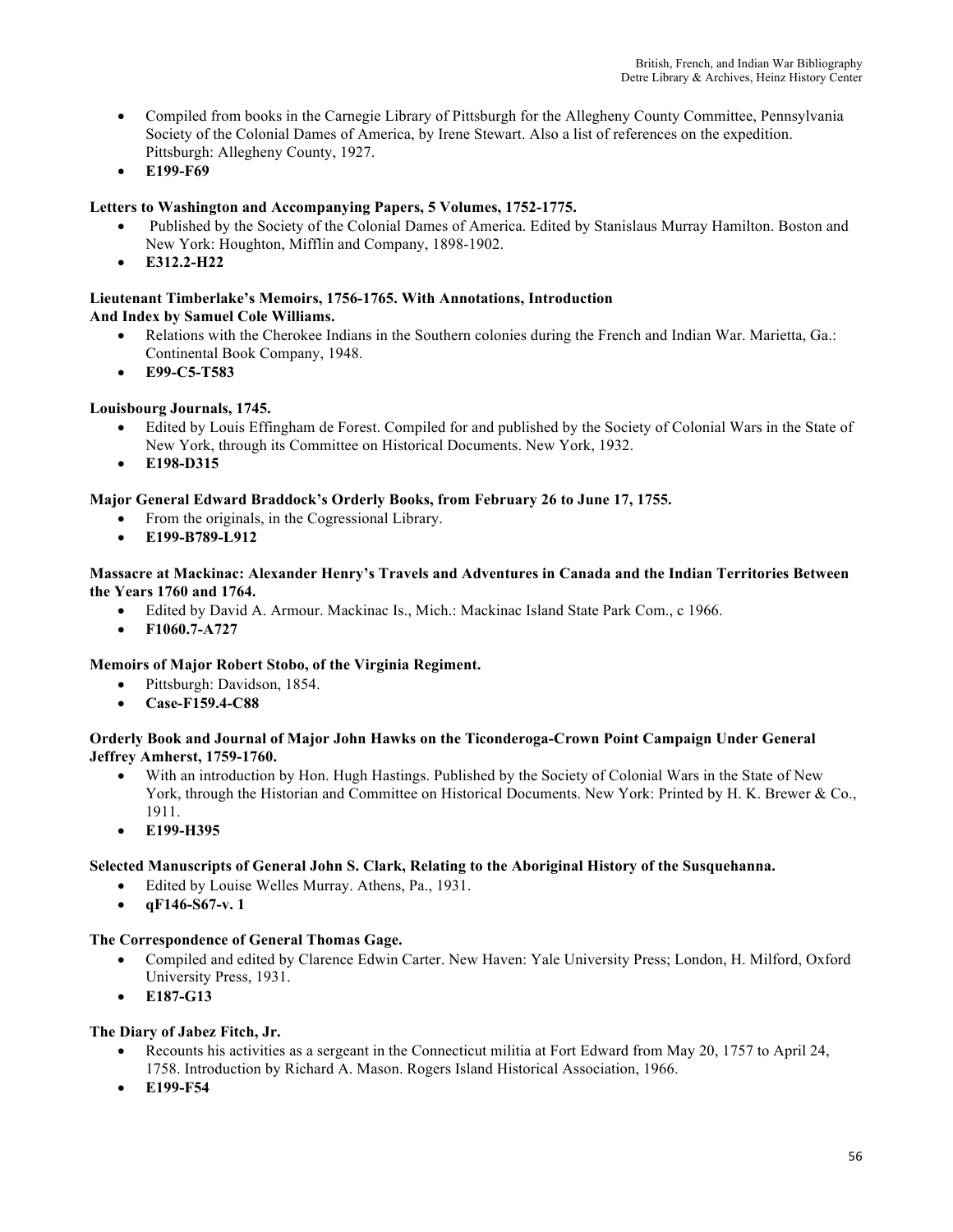### **The Journal of Major George Washington: Sent by Hon. Robert Dinwiddie, Esq., His Majesty's Lieutenant-Governor, and Commander-in-Chief of Virginia, to the commandant of the French forces on the Ohio, to which are added the Governor's letter, and a translation of the French officer's answer.**

- Williamsburg: Printed by William Hunter, 1754; Chicago: The Newberry Library, 1958. **Similar Title.** Williamsburg, Va.: Colonial Williamsburg, distributed by Holt, New York, 1959. **Similar Title.** Charlottesville: Dominion Books, a Div. of the University Press of Virginia, 1959, 1963. **Similar Title.** Edited and compiled by Don Marshall Larrabee. Williamsport, Pa.: Printed by Gait Publishing
- **dE312.8-1753, E312.8-1753**

# **The Journals and Papers of Seth Pomeroy, Sometime General in the Colonial Service.**

- Published by the Society of Colonial Wars in the State of New York, and, at the request of its Committee on Historical Documents. Edited by Louis Effingham de Forest. New York, 1926.
- **E186.3-N532-No. 38**

# **The Official Records of Robert Dinwiddie, Lieutenant Governor of the Colony of Virginia, 1751-1758.**

- 2 Volumes. Printed from the manuscript in the Collections of the Virginia Historical Society, with an introduction and notes by R. A. Brock. Richmond, Va.: The Society, 1883-84.
- **F221-V81-D58**

# **The Papers of Col. Henry Bouquet.**

- 20 Volumes. Northwestern Pennsylvania Historical Series. Prepared by the Pennsylvania Historical Survey (Frontier Forts and Trails), Federal Works Agency, Works Progress Administration. Edited by Sylvester K. Stevens and Donald H. Kent. Harrisburg: Commonwealth of Pennsylvania, Department of Public Instruction, Pennsylvania Historical Commission, 1941-43.
- **qE199-B765-U58**

# **The Papers of Sir William Johnson.**

- 14 Volumes. Prepared for publication by the Division of Archives and History. Albany: The University of the State of New York, 1921-1965.
- **E195-J71**

# **The Writings of George Washington from the Original Manuscript Sources, 1745-1799.**

- Volumes 2, 8, 11, 28-29, 31-32, 38-39. Prepared under the direction of the United States George Washington Bicentennial Commission and published by authority of Congress. John C. Fitzpatrick, editor. Washington: U. S. Govt. Print. Off., 1931-44.
- **E312.7-1931-1944**

# **Writings of General John Forbes Relating to His Service in North America.**

- Compiled and edited by Alfred Proctor James. Menasha, Wis.: Collegiate Press, 1938.
- **E199-F69-W956**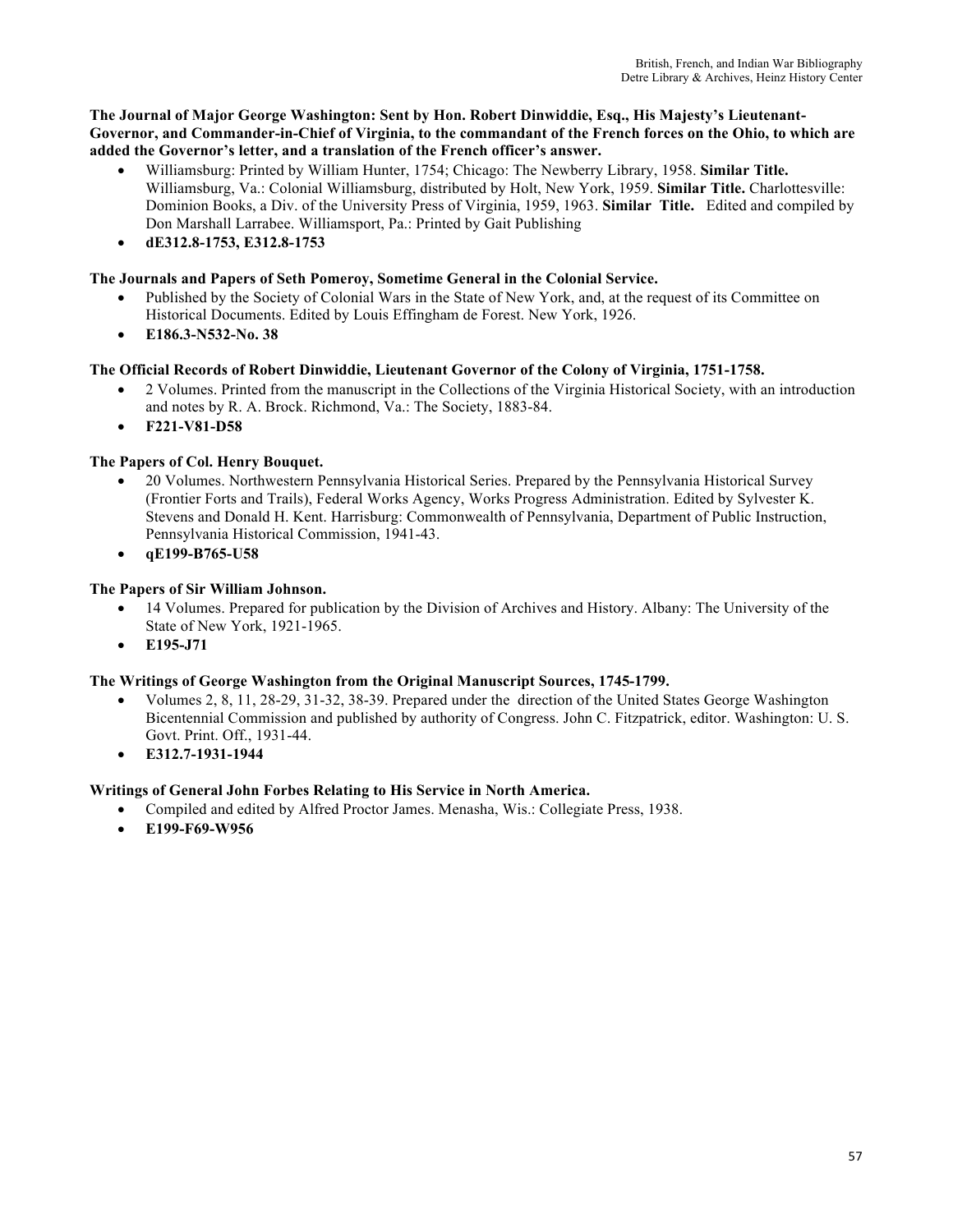### **5. SOLDIERS/ARMS/ARMAMENTS/UNIFORMS**

#### **Soldiers**

# **A Brief History of the King's Royal Rifle Corps.**

- Edited by Sir Edward T. H. Hutton. Winchester: Printed by Warren and Son, Ltd., 1912.
- **UA652-K5-H9**

# **Colonial Soldiers of the South, 1732-1774.**

- By Murtie June Clark. With an index by Judith McGhan. Baltimore: Geneaological Pub. Co., 1983.
- **F212-C594**

### **Highlanders in America.**

- By J. P. MacLean. Cleveland:The Helman-Taylor Company; Glasgow: John Mackey, 1900.
- **E184-S3-M163**

#### **Members of the Ancient and Honorable Artillery Company in the Colonial Period, 1638-1774.**

- By Maude Roberts Cowan. National Society, Women Descendants of the Ancient and Honorable Artillery Company, July, 1958. Mass. (1638-1774). **Same Title.** Rev. Ed.,1989.
- **qE202.99-N277- M533-1958, qE202.99-N277- M533-1989**

**Military Exercises: 1730.**

- By Johann J. Wolrab. With an introduction by S. J. Gooding. West, Hill, Ont.: Museum Restoration Service, 1962.
- **fU101-W848**

### **Official History of the Militia and the National Guard of the State of Pennsylvania.**

- Volume 1. By Major William P. Clarke. Includes several chapters on pre-Revolutionary militia. Philadelphia: C. J. Hendler, 1909.
- **fUA420-C61**

### **Pennsylvania Soldiers in the Provincial Service, 1746-1759.**

- Compiled by Audrey E. Bradshaw. Ashland, Ore.: A. E. Bradshaw, 1985.
- **qF146-P412-B812**

### **Redcoats: The British Soldier and the War for the Americas 1755-1763.**

- By Stephen Brumwell. New York: Cambridge University Press, 2002.
- **E199.B89 2002**

### **Roll of New Hampshire Men at Louisburg, Cape Breton, 1745.**

- Concord: N. H.: Edward N. Pearson, Public Printer, 1896.
- **E198-N54**

### **The Black Watch at Ticonderoga and Major Duncan Campbell of Inverawe.**

- By Frederick B. Richards. Glen Falls, N. Y.: Printed for Fort Ticonderoga Museum Library, 1912?
- **E199-R515**

#### **The French Army in America and the Musketry Drill of 1755.**

- By Edward P. Hamilton. Ottawa, Ont.: Museum Restoration Service, 1967.
- **E199-H217-F87**

### **The Royal Americans, Also called the King's Royal Rifle Corps.**

- By Richard Walden Hale, Jr. Ann Arbor: The William L. Clements Library, 1944.
- **UA652-K55-H161**

### **The Service of British Regiments in Canada and North America: A Resume with a Chronological List of Uniforms Portrayed in Sources Consulted.**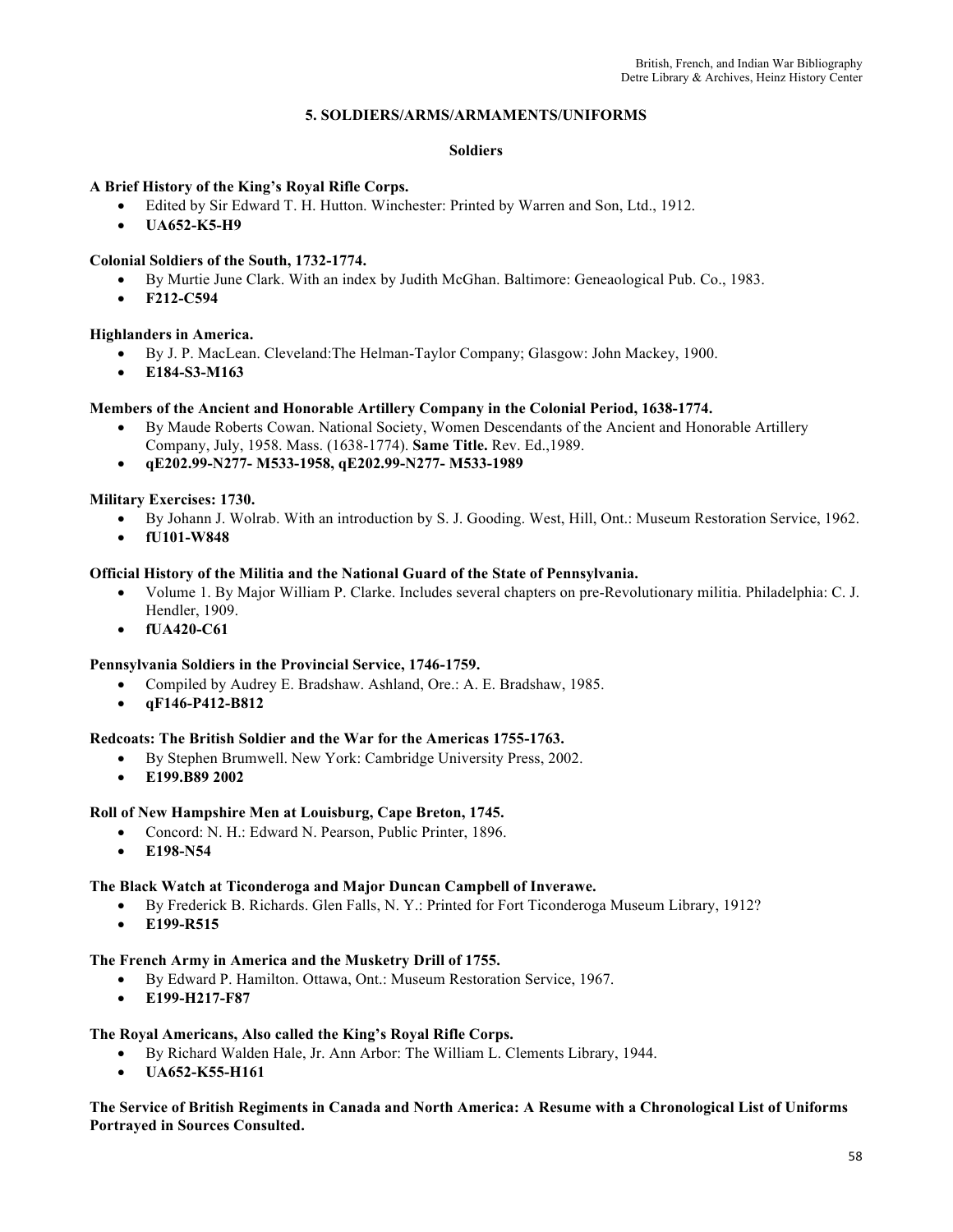- By Charles H. Stewart. Based on regimental lists held in Department of National Defence Library. Ottawa: Dept. of National Defence Library, 1962.
- **qUA649-S849**

# **The Soldiery of West Virginia in the French and Indian War; Lord Dunmore's War; etc.**

- By Virgil A. Lewis. Baltimore: Genealogical Pub. Co., 1967.
- **F241-L67-S684**

**The Virginia Soldiers' Claim to Western Lands Adjacent to Fort Pitt: Memorial of Colonel George Mercer, First Virginia Regiment to the King, 1763, asking that Two Hundred Thousand Acres at the Ohio River be Granted Them.**

- New York: The Spiral Press, 1966.
- **fUB334-V817-1966**

### **They Served With Honor: An Alphabetical Roster of Deceased Veterans Buried in Beaver County, Pa. from the French and Indian War to Viet Nam.**

- Compiled by David and Elsa Hays. Apollo, Pa.: Closson Press, c April 1985.
- **qF157-B2-H425**

### **Virginia Colonial Soldiers.**

- By Lloyd DeWitt Bockstruck. Baltimore: Geneaological Pub. Co., 1988.
- **F229-B665-V817**

### **Virginia County Records, Volume 2: Virginia Colonial Militia, 1651-1776.**

- Edited by William Armstrong Crozier. New York: The Geneaological Assn., 1905; Baltimore: Geneaological Pub. Co., Inc., 1982.
- **F225-C954-V817-1982**

### **Arms/Armaments**

### **American Engraved Powder Horns: The Golden Age, 1755-1783.**

- By John S. Dumont. 1st Edition. Canaan, N.H.: Phoenix Pub., c 1978
- **fNK6020-D893**

### **American Firearms Makers: When, Where, and What They Made from the Colonial Period to the End of the Nineteenth Century.**

- By Arthur M. Carey. New York: Crowell, 1953.
- TS535-C273

### **American Socket Bayonets, 1717-1873.**

- By Donald B. Webster, Jr. With a forward by Roy T. Huntington, Lt.-Col. AUS, Ret'd. Ottawa, Can.: Museum Restoration Service, 1964.
- **qUD400-W3782**

### **An Introduction to British Artillery in North America.**

- By S. James Gooding. Ottawa.: Museum Restoration Service, 1965.
- **qUF15-G652**

### **Arms and Armor in Colonial America, 1526-1783.**

- By Harold L. Peterson. Harrisburg, Pa.: Stackpole Co., 1956.
- **fU818-P485**

# **Arms Makers of Colonial America.**

- By James B. Whisker. Selinsgrove,Pa.: Susquehanna University Press; London: Associated University Presses, c 1992.
- **fTS533.2-W48-1991**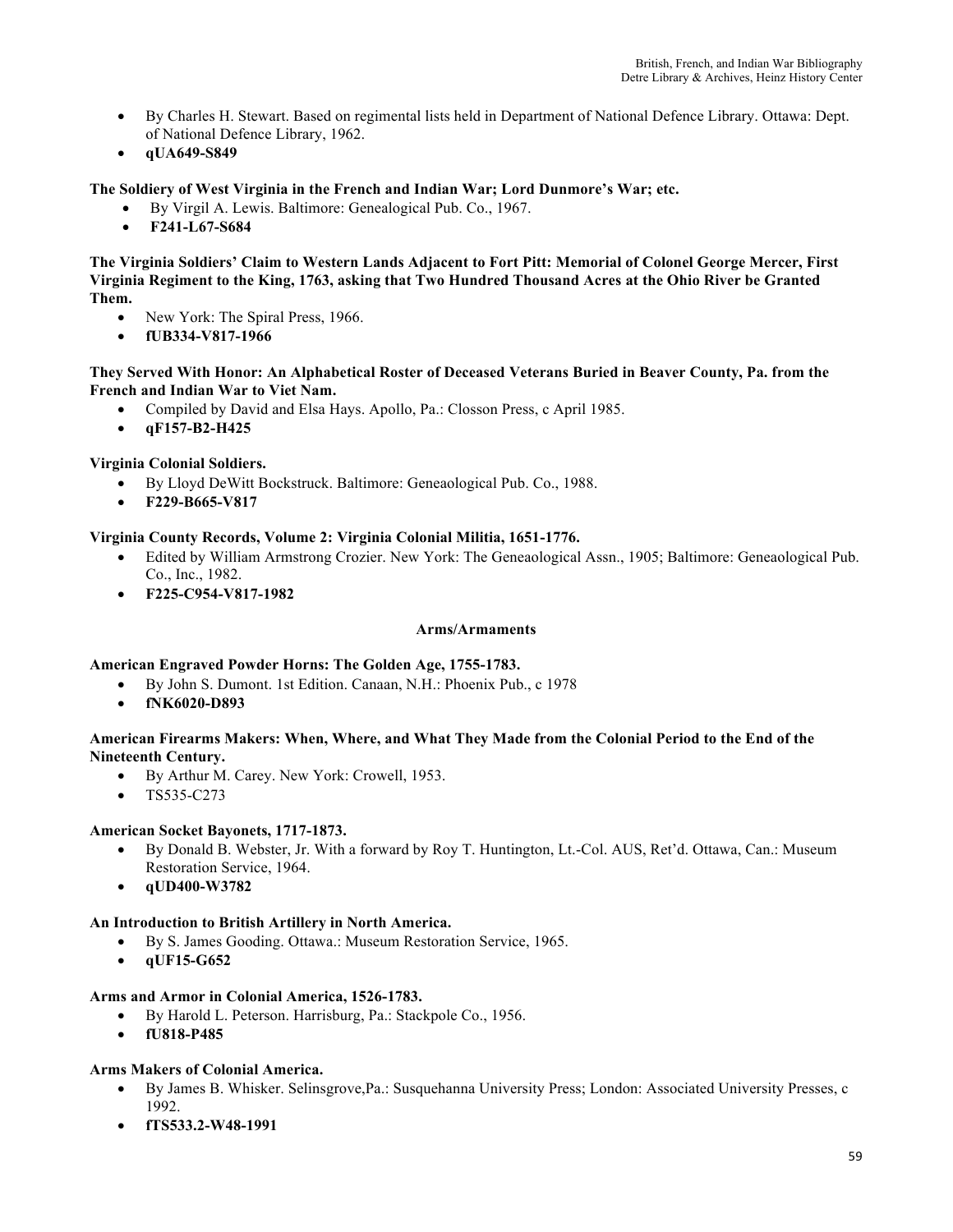# **Arms Makers of Pennsylvania.**

- By James B. Whisker. Selinsgrove: Susquehanna University Press; London; Cranberry, N. J.: Associated University Presses, c 1990.
- **fTS533.3-P4-W576-1990**

# **Arrows and Arrow-Makers.**

- By Otis T. Mason, W. H. Holmes, Thomas Wilson, Walter Hough, Weston Flint, W. J. Hoffman and John G. Bourke. Washington, D. C.: Judd & Detweiler, 1891.
- **E98-I5-M398**

# **Gunsmiths of Adams, Franklin and Cumberland Counties, Pennsylvania.**

- By James B. Whisker. Bedford, Pa.: Old Bedford Village Press, c 1989.
- **qTS535-W576-A211**

### **The Bedford County Gunsmiths and Gunmakers.**

- By Vaughn E. Whisker and James B. Whisker. Revised Edition. Bedford, Pa.: Bedford Gazette, June 1981.
- **TS535-W576-B41-1981**

### **The Gunmakers and Gunsmiths of Western Pennsylvania.**

- By James B. Whisker and Vaughn E. Whisker. Bedford, Pa.: Old Bedford Village Press, 1982. **Same Title.** 2nd Edition. By Thomas J. Metzgar and James B. Whisker, 1988.
- **qTS535-W576, qTS535-M596-G975-1988**

# **The Longrifles of Western Pennsylvania: Allegheny and Westmoreland Counties.**

- By Richard F. Roseberger and Charles Kaufmann. Photographs by Bill Owen. Pittsburgh: University of Pittsburgh Press, c 1993.
- **TS533.3-P4-R67-1993 long**

### **Uniforms**

### **18th Century Military Uniforms in Pittsburgh.**

- Eleven color plates. Pittsburgh, 1958
- **fUC483-E34**

### **Military Uniforms in America: The Era of the American Revolution, 1755-1795.**

- Edited by John R. Elting, Col. USA (Ret.). San Rafael, Cal.: Presidio Press, 1974.
- **fUC483-E51**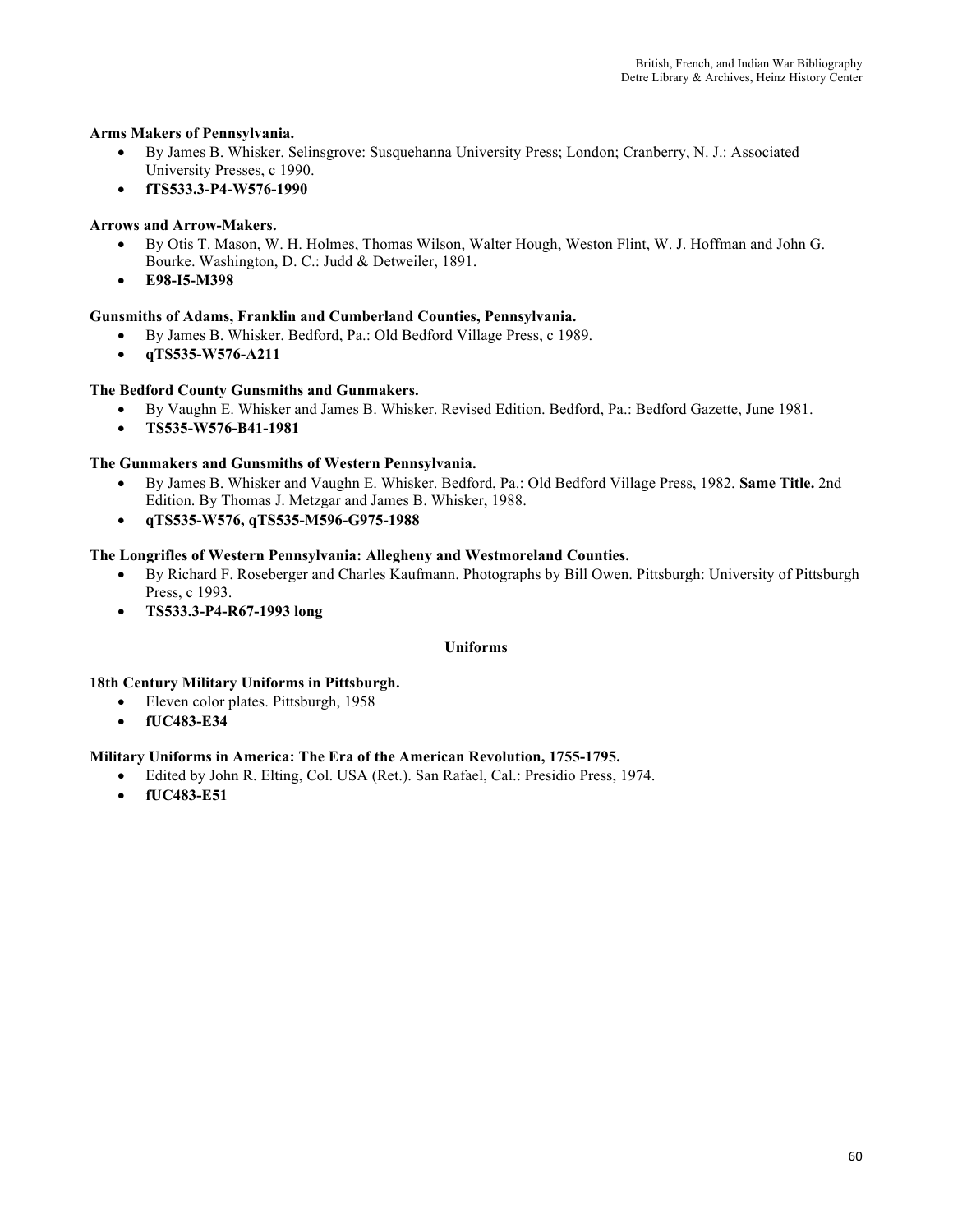# **6. INDIAN CAPTIVITIES**

#### **A Narrative of the Life of Mrs. Mary Jemison.**

- By James E. Seaver. Canandaigua, N. Y.: Printed by J. D. Bemis and Co., 1824; New York: Random House, Republished, 1929.
- **E87-J49-1929**

### **Captured by Indians: The Life of Mary Jemison.**

- By James E. Seaver. Edited by Karen Zeinert. North Haven, Conn.: Linnet Books,1995.
- **E99-S3-J45725-1995**

## **Colonial Captivities, Marches and Journeys.**

- Edited, under the auspices of the National Society of the Colonial Dames of America, by Isabel M. Calder. New York: The Macmillan Company, 1935.
- **E187-C146**

### **Narratives of Captivity Among the Indians of North America.**

- A list of books and manuscripts on this subject in the Edward E. Ayer Collection of the Newberry Library. Chicago, Ill.: The Newberry Library, 1912.
- **Z1209-N534**

# **The Voice of the Old Frontier.**

- By R. W. G. Vail. Bibliography of literature produced on the American frontier from the beginning of settlement to 1800, including numerous accounts of Indian captivities. New York: Thomas Yoseloff, Inc., c 1949.
- **E1249-F9-V12**

# **White into Red: A Study of the Assimilation of White Persons Captured by Indians.**

- By J. Norman Heard. Metuchen, N. J.: Scarecrow Press, 1973.
	- **E85-H435**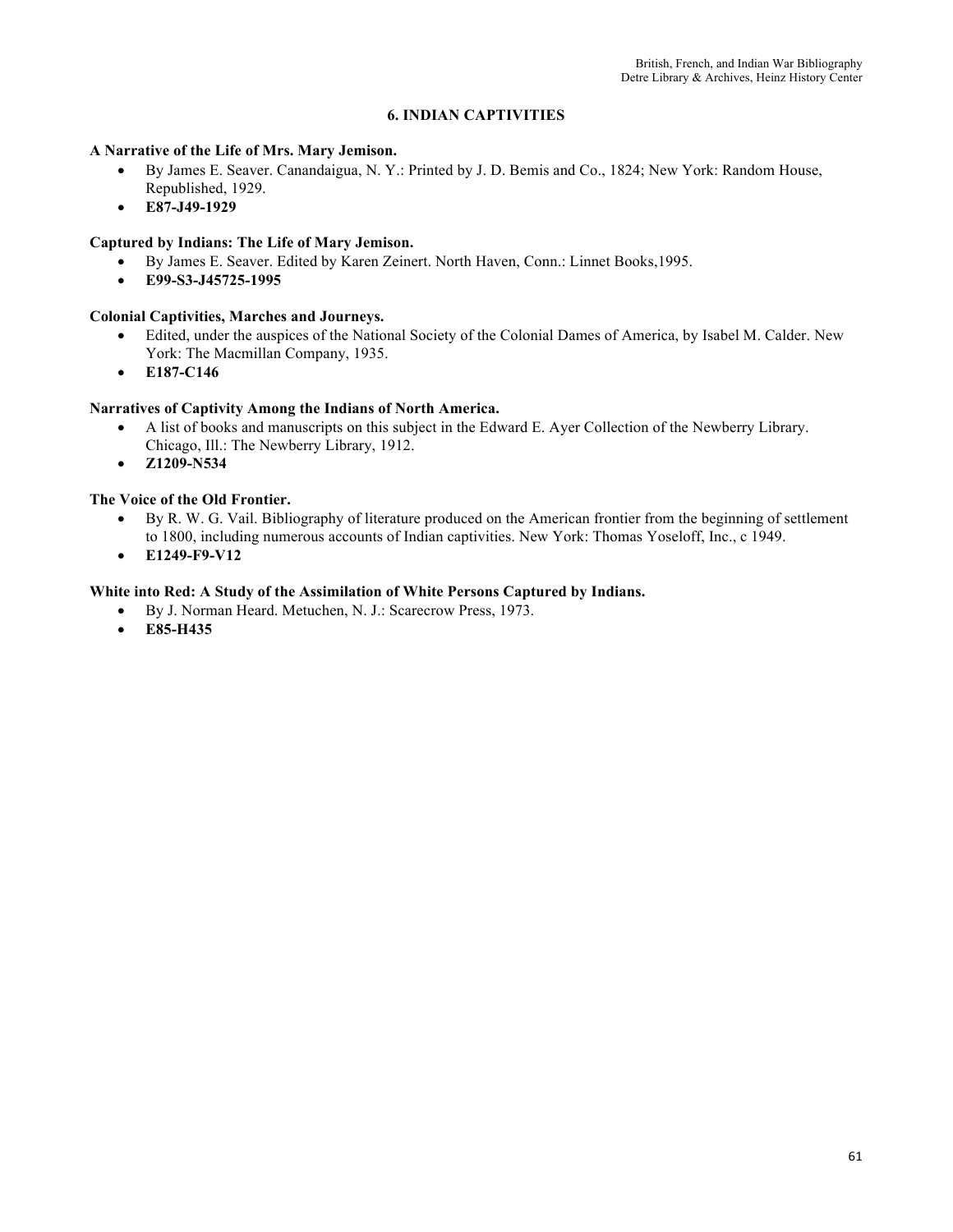# **7. INDIAN HISTORY AND CULTURE**

#### **General**

### **A Country Between: The Upper Ohio Valley and Its Peoples 1724-1774.**

- By Michael McConnell. University of Nebraska Press, 1992.
- **F517-M14 1992**

#### **An Abridgement of the Indian Affairs Contained in Four-Folio Volumes, Transacted in the Colony of New York, from the Year 1678 to the Year 1751.**

- By Peter Wraxall. Edited, with an introduction by Charles Howard McIlwain. Cambridge: Harvard University Press, 1915.
- **E78-N7-N56**

### **Facing East From Indian Country: A Native History of Early America.**

- By Daniel Richter. Cambridge: Harvard University Press, 2001.
- **E98 F39 R53 2001**

# **Mirror of Olden Time Border Life.**

- Compiled from authentic sources by Joseph Pritts. 2nd Edition. Includes a history of Indian warfare in Massachusettes, Virginia and Pennsylvania. Abingdon, Va.:S. S. Miles, 1849.
- **E85-P96**

### **Otzinachson: Or, a history of the West Branch valley of the Susquehanna. By J.**

### **F. Meginness. Includes full accounts of the Indian wars, predatory incursions, abductions and massacres.**

- Philadelphia: H. B. Ashmead, 1857, c1856. **Index.** By Mary Bell Lontz. c 1965.
- **qF156.9-S8-M49, F156.9-S8-M49**

### **Peace and War on the Anglo Cherokee Frontier, 1756-1763.**

- By John Oliphant. Baton Rouge: Louisiana State University Press, 2001.
- **E83.759 .045 2001**

#### **The Ambiguous Iroquois Empire: The Covenant Chain Confederation of Indian Tribes with English Colonies from its Beginnings to the Lancaster Treaty of 1744.**

- By Francis Jennings. New York: Norton, 1984.
- E93.J44 1984a

### **The Death and Rebirth of the Seneca.**

- By Anthony F. C. Wallace, with the assistance of Sheila C. Steen. Includes conflicts with colonists and Americans, including Pontiac's War. New York: Vantage, 1972, c 1969.
- **E99-S3-W3-1972**

### **The History of the Five Indian Nations of Canada: Which are Dependent on the Province of New York, and are a Barrier Between the English and the French in That Part of the World.**

- 2 Volumes. By Hon. Cadwallader Colden. New York: New Amsterdam Book Company, 1902.
- **dE99-I7-C68**

### **The Indian Tribes of the Upper Mississippi Valley and Region of the Great Lakes.**

- 2 Volumes. Translated, edited, annotated, and with bibliography and index by Emma Helen Blair. Most of Volume 1 is a description by Nicholas Perrot, French commandant in the Northwest, of the Iroquois and their conflicts with the French. Cleveland, Oh.: The Arthur H. Clark Co., 1912.
- **E78-N8-B635**

### **The Indians' New World: Catawbas and Their Neighbors from European Contact through the Era of Removal.**

- By James Merrell. New York: W.W. Norton, 1991.
- **E99 C24 I53 1991**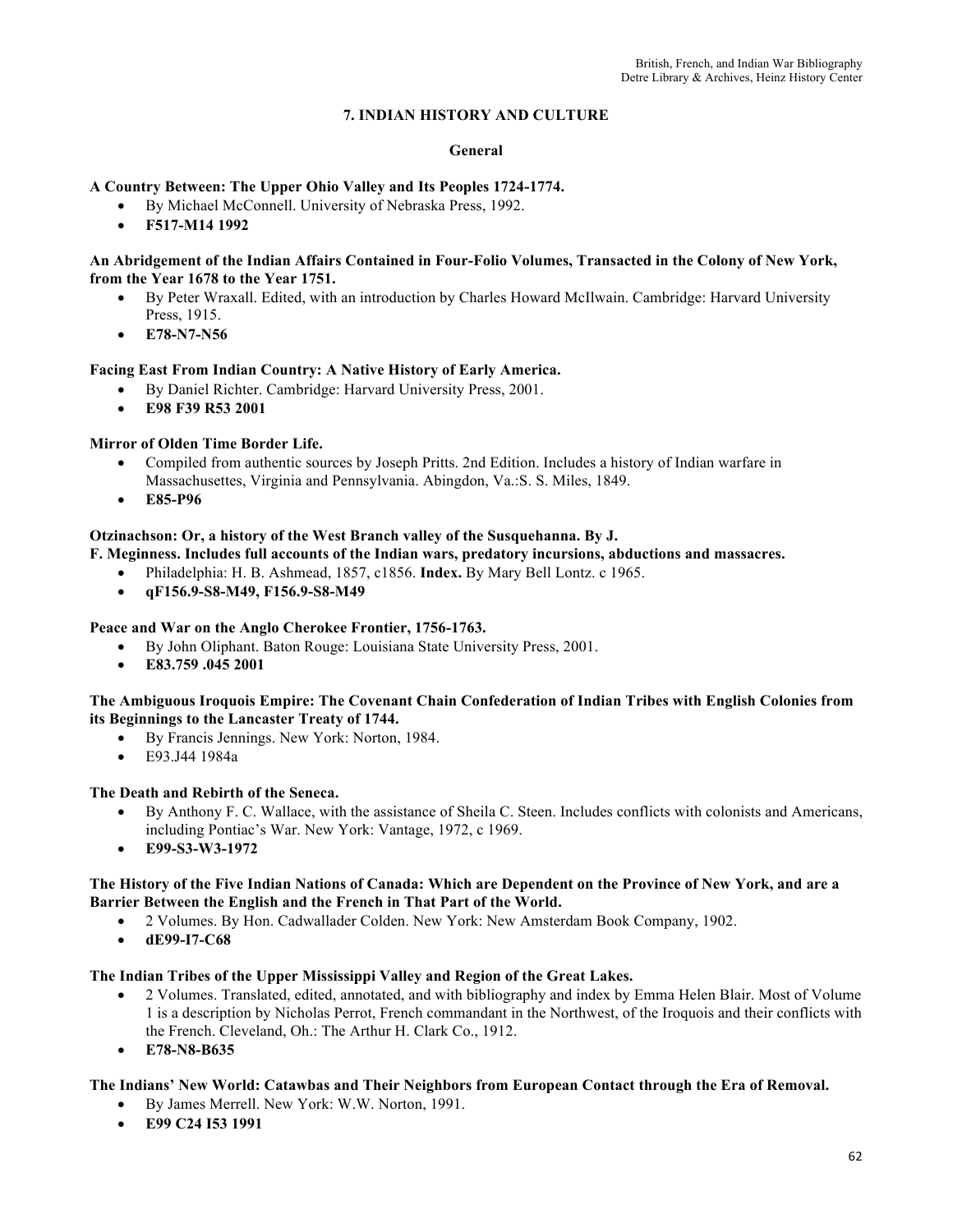#### **The Iroquois Restoration: Iroquois Diplomacy on the Colonial Frontier 1701-1754.**

- By Richard Aquila. University of Nebraska Press, 1983.
- **E99-I7-A68 1983**

#### **The Lenape: Archaeology, History, and Ethnography.**

- By Herbert C. Kraft. Newark: New Jersey Historical Society, 1986.
- **E99-D2-K82-1986**

#### **The Livingston Indian Records, 1666-1723.**

- Edited by Lawrence H. Leder. Gettysburg: Pennsylvania Historical Association, 1956.
- **E99-I7-L787**

#### **The Middle Ground: Indians, Empires, and Republics in the Great Lakes Region 1650-1815.**

- By Richard White. Cambridge University Press, 1991.
- **E99-A35-W48 1991**

#### **The Ordeal of the Longhouse: The Peoples of the Iroquois League in the Era of European Colonization.**

- By Daniel Richter. Chapel Hill: University of North Carolina Press, 1992.
- **E99 I7 R53 1992**

#### **The Wars of the Iroquois: A Study in Intertribal Trade Relations.**

- By George T. Hunt. Madison: The University of Wisconsin Press, c 1940.
- **E99-I7-H941**

#### **Warpaths: Invasions of North America.**

- By Ian Steele. New York: Oxford University Press, 1994.
- **E82 S74 1994**

#### **Miscellaneous**

#### **Between Two Worlds: Teaching About Native Americans' Struggle for Independence in Western Pennsylvania, 1700-1820.**

- Pittsburgh: Historical Society of Western Pennsylvania, 1992.
- **fE78-P4-B4-1992**

#### **Lancaster County Indians: Annals of the Susquehannocks and Other Indian Tribes of the Susquehanna Territory From About the Year 1500 to 1763, the Date of Their Extinction.**

- By H. Frank Eshleman. Lancaster, Pa., c 1909, 1908.
- **E78-P41-E75**

#### **Story of the Indian Steps. The Great Battle of the Lenni Lenape-Susquehannocks War of 1635.**

- Compiled by Henry W. Shoemaker. Versified by John H. Chatham. Altoona, Pa.: Tribune Co., 1913.
- **F150-C49**

#### **The Expedition of Baron de Longueuil. A Preliminary Report Commemorating the 200th Anniversary. Deals with the War with the Chickasaw Indians, 1739-1740.**

- Prepared by Frontier Forts and Trails Survey, Federal Works Agency, Work Projects Administration. Edited by Sylvester K. Stevens and Donald H. Kent. Commonwealth of Pennsylvania, Department of Public Instruction. Harrisburg: Pennsylvania Historical Commission, 1940.
- **qE83.739-F9**

#### **The Walking Purchase Hoax of 1737.**

- By Ray Thompson. Fort Washington, Pa.: Bicentennial Press, 1973.
- **F152-T468**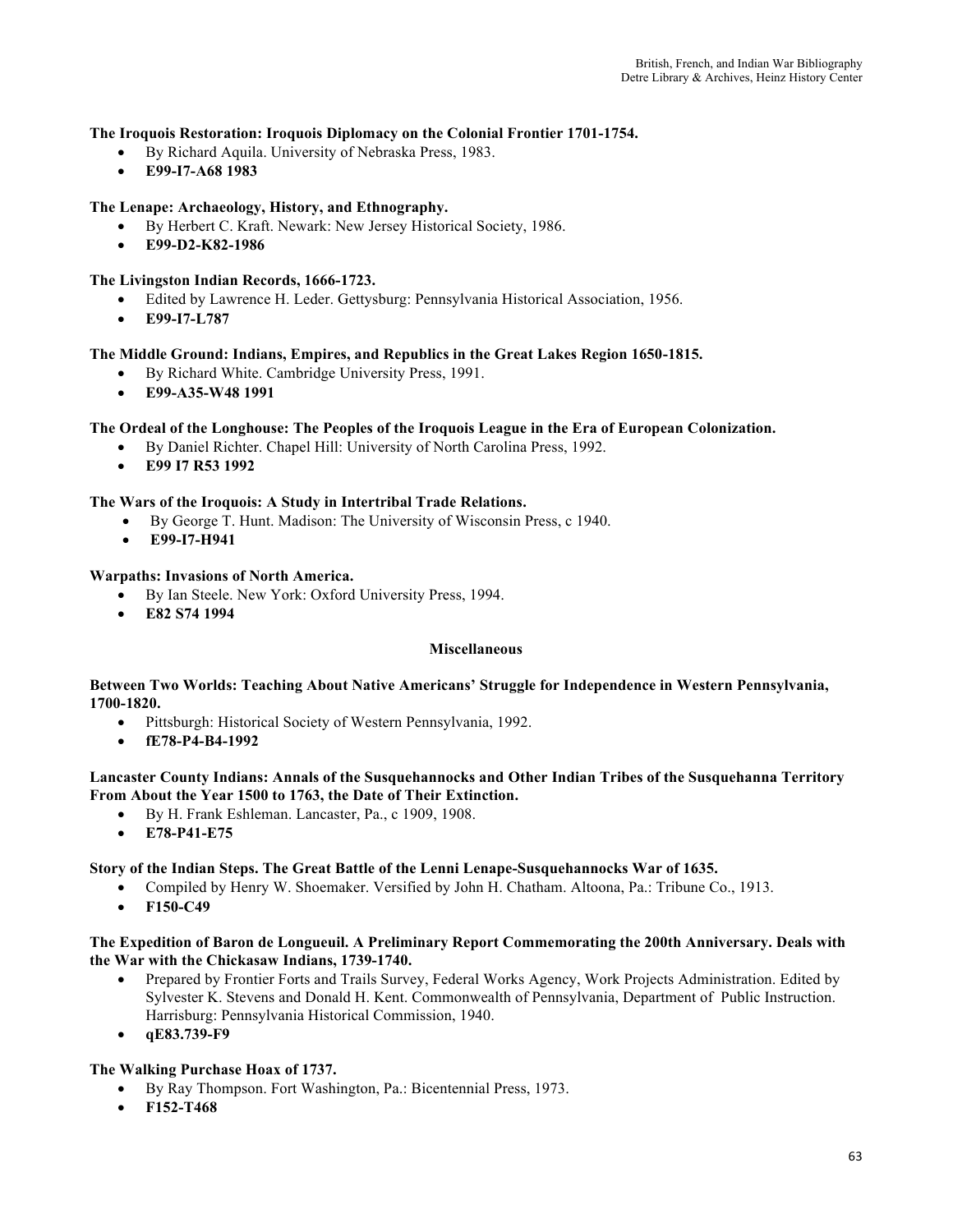# **8. FRENCH AND INDIAN WAR HISTORIES**

#### **General**

#### **A Compleat History of the Late War: Or Annual Register of Its Rise, Progress, and Events in Europe, Asia, Africa and America.**

- Includes a narrative of the French and Indian War in America. Dublin: Printed by John Exshaw, M.DCC.LXIII.
- **Case-D297-C736**

### **A Few Acres of Snow: The Saga of the French and Indian Wars.**

- By Robert Leckie. John Wiley and Sons, Inc. 1999.
- **E195-L43 1999**

### **Battle for a Continent.**

- By Harrison Bird. New York: Oxford University Press, 1965.
- **E199-B618**

## **Breaking the Backcountry: The Seven Years' War in Virginia and Pennsylvania, 1754-1765.**

- By Matthew Ward. Pittsburgh: The University of Pittsburgh Press, 2003.
- **E199 W236 2003**

#### **Crucible of War: The Seven Years' War and the Fate of Empire in British North America.**

- By Fred Anderson. Alfred A. Knopf Press, 2000. The definitive work on the conflict.
- **E199-A59 2000**

#### **Empire of Fortune: Crowns, Colonies and Tribes in the Seven Years War in America.**

- By Francis Jennings, New York and London: W. W. Norton & Co., c 1988.
- **E199-J54-E55**

#### **France in America: 1497-1763.**

- By Reuben Gold Thwaites. New York: Harper & Bros., 1905.
- **E178-A512**

# **New France: The Last Phase, 1744-1760.**

- By George F. G. Stanley. Toronto: McClelland and Stewart, 1968.
- **F1030-S78**

#### **The Fall of New France, 1755-1760.**

- By Gerald E. Hart. Montreal: W. Drysdale & Co.; New York: G. P. Putnam's Sons, 1888.
- **E199-H32**

#### **The Fight for Canada: A Sketch from the History of the Great Imperial War.**

- By William Wood. Definitive edition. Boston: Little, Brown and Company, 1906.
- **E199-W881**

#### **The Fight with France for North America.**

- By A. G. Bradley. New York: E. P. Dutton and Co., 1900.
- **E199-B81**

#### **The French and Indian War: An Album.**

- A pictorial history of the War. Providence, R. I., 1960.
- **fE199-J65**
- **The French and Indian War: An Informal History.** 
	- By Donald B. Chidsey. New York: Crown, 1969.
	- **E199-C532**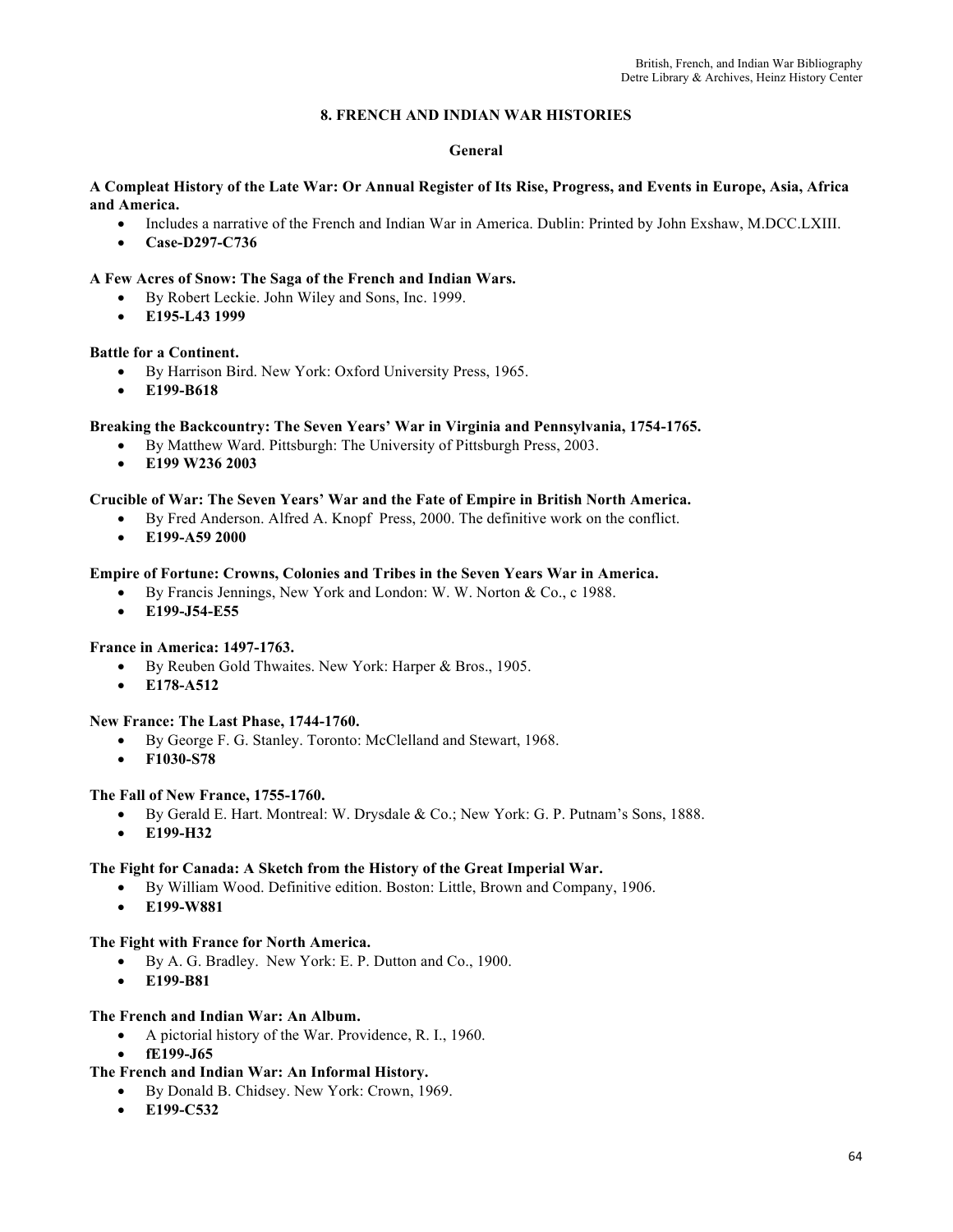### **The French and Indian War in Pennsylvania, 1753-1763: Fortification and Struggle During the War for Empire.**

- By Louis M. Waddell and Bruce D. Bomberger. Harrisburg: Commonwealth of Pennsylvania, Pennsylvania Historical and Museum Commission, 1996.
- **E178-A512**

# **The French in the Allegheny Valley.**

- By T. J. Chapman. Cleveland, Oh.: W. W. Williams, 1887.
- **F157-A5-C466**

### **The Ohio Forks.**

- By Joseph Dorst Patch. Washington, D. C.: Byron S. Adams, n. d.
- **E199-P295**

#### **The Ohio Valley in Colonial Days.**

- By Berthold Fernow. Albany, N. Y.: J. Munsell's Sons, 1890.
- **F517-F36**

### **The Seven Years War.**

- By Daniel Martson. Oxford: Osprey Military, 2001.
- **D297.M37 2001b**

#### **The Seven Years War: A Narrative Taken from Montcalm and Wolfe, The Conspiracy of Pontiac, and A Half-Century of Conflict by Francis Parkman.**

- Edited with an introduction by John H. McCallum.  $1^{st}$  Edition. New York: Harper & Row, 1968.
- **dE199-P24**

#### **Travels in New France.**

- By J. C. B. Prepared by Pennsylvania Historical Survey ( Frontier Forts and Trails Survey). Division of Community Service Projects, Work Projects Administration. Edited by Sylvester K. Stevens, Donald H. Kent and Emma Edith Woods. Harrisburg: Commonwealth of Pennsylvania, Dept. of Public Instruction, The Pennsylvania Historical Commission, 1941.
- **F1030-V97-1941**

### **Wilderness Empire: A Narrative.**

- By Allan W. Eckert. 1st Edition. Boston: Little, Brown, 1969.
- **E195-E19**

# **The French Invasion**

### **Fort de la Presqu'ile and the French Penetration into the Upper Ohio Country, 1753-1759.**

- By Maxwell P. Schoenfeld. Erie, Pa.: Erie County Historical Society, 1979.
- **E199-S365**

#### **George Washington's Route from Venango to Fort LeBoeuf, 1753.**

- By Paul A. W. Wallace. State College, Pa.: Pennsylvania Historical Association,1961.
- **E312.23-W193**

#### **The Epoch of the Belle Riviere.**

- By Guy Fregault. The 1754 French expedition to secure the Ohio Country. Harrisburg, Pa.: The Pa. Historical Assn., 1951.
- **E199-F858**

### **The French in the Allegheny Valley.**

- By T. J. Chapman. Cleveland, Oh.: W. W. Williams, 1887.
- **Case-F157-A5-C466**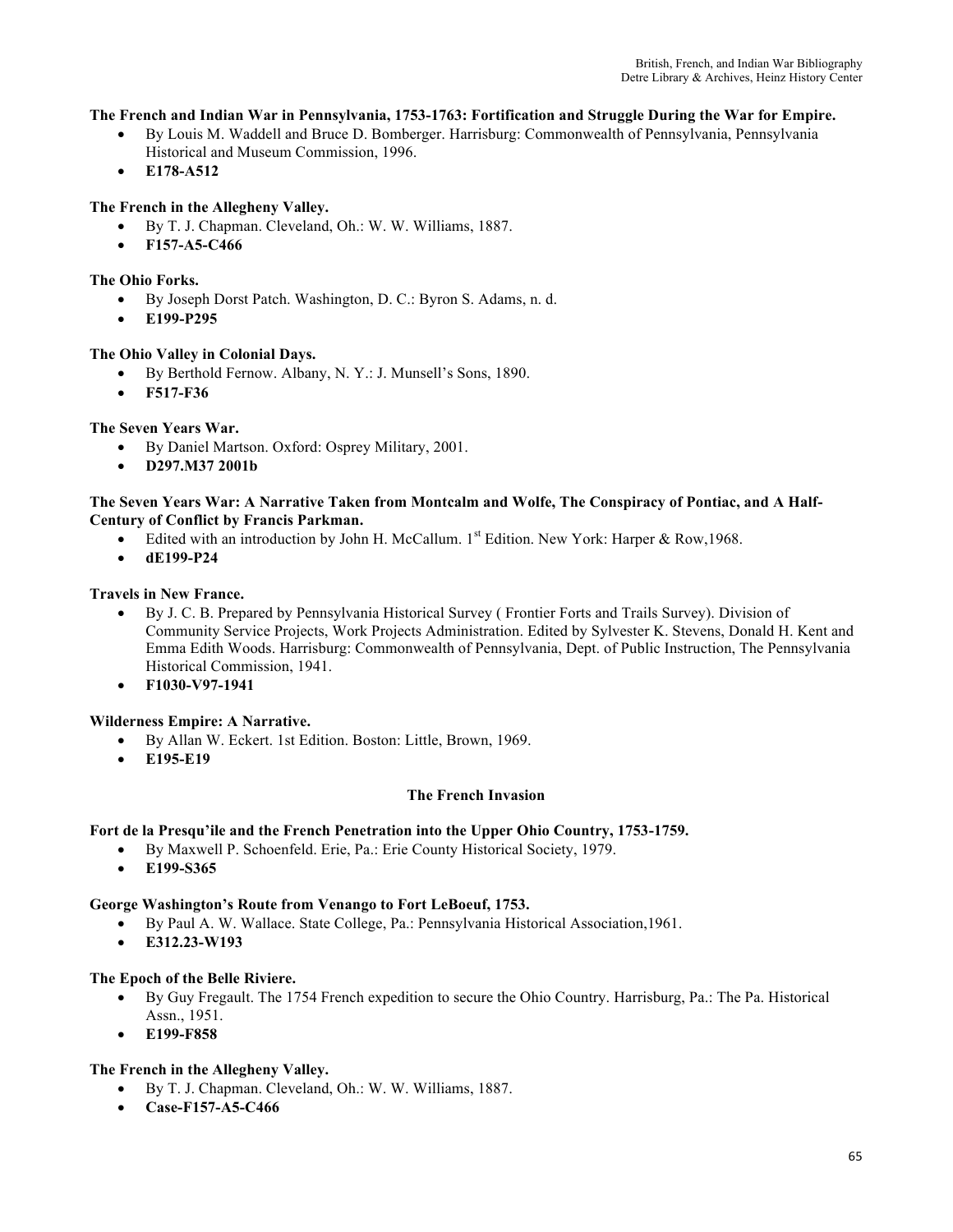### **The French in Western Pennsylvania.**

- By Mason Wade, 1958.
- **E199-W12**

### **The French Invasion of Western Pennsylvania, 1753.**

- By Donald H. Kent. Harrisburg: Pennsylvania Historical and Museum Commission, 1954.
- **F152-K37**

### **Two Historical Essays: The Manor of Kittanning, Past and Present, and a Critical Inquiry into the Alleged Burying of a Leaden Plate at the Forks of the Ohio by Louis Celeron, August 3, 1749.**

- By A. A. Lambing. Pittsburgh, Press of St. Joseph's Protectory, c 1908.
- **E199-L21t**

### **Fort Necessity**

#### **A Charming Field for an Encounter: The Story of George Washington's Fort Necessity.**

- By Robert E. Alberts. Illustrated by Daniel Maffia. Washington: Office of Publications, National Park Service, U. S. Dept. of the Interior, 1975.
- **E199-A33**

#### **A Young Colonel from Virginia and the Blow He Struck for American Independence in the Year 1754.**

- Together with its significance as a feature of approaching bicentennial of his birth. Uniontown: Fort Necessity Memorial Association, 1931.
- **E312.23-F73**

#### **Fort Necessity, Braddock's Grave and Washington's First Battlefield.**

- By John Kennedy Lacock. Boston: Boston School of Expression and Dramatic Art, c 1932.
- **F157-F241-1932**

#### **Fort Necessity National Battlefield Site, Pennsylvania.**

- By Frederick Tilberg. Washington, D. C.: National Park Service, 1954. **Same Title.** Revised, 1956.
- **E199-T569, E199-T569-1956**

#### **George Washington and the West.**

- By Charles H. Ambler. Chapel Hill, N. C.: University of North Carolina Press, 1936.
- E312.2-A49

#### **George Washington at Fort Necessity.**

- By John P. Cowan. Pittsburgh: Historical Society of Western Pennsylvania, 1955.
- **E199-C874**

#### **General Management Plan, Development Concept Plan, Interpretive Prospectus, May 1991: Fort Necessity National Battlefield, Pennsylvania.**

- Denver: United States Department of the Interior, National Park Service, 1991. Draft General Management Plan Environmental Assessment, September 1990.
- **qE199-N364-G326-1991, qE199-N364-1990**

#### **Historical Pageant: Uniting a Nation.**

- By William B. Hindman. Dramatic vignettes of various incidents, including the Jumonville fight, Fort Necessity and Braddock's defeat. N. P., c 1962.
- **fPN3211-H662**

#### **New Light on Washington's Fort Necessity: A Report on the Archeological Explorations at Fort Necessity National Battlefield Site.**

- Richmond: Eastern National Park and Monument Association, 1957.
- **qE199-H299**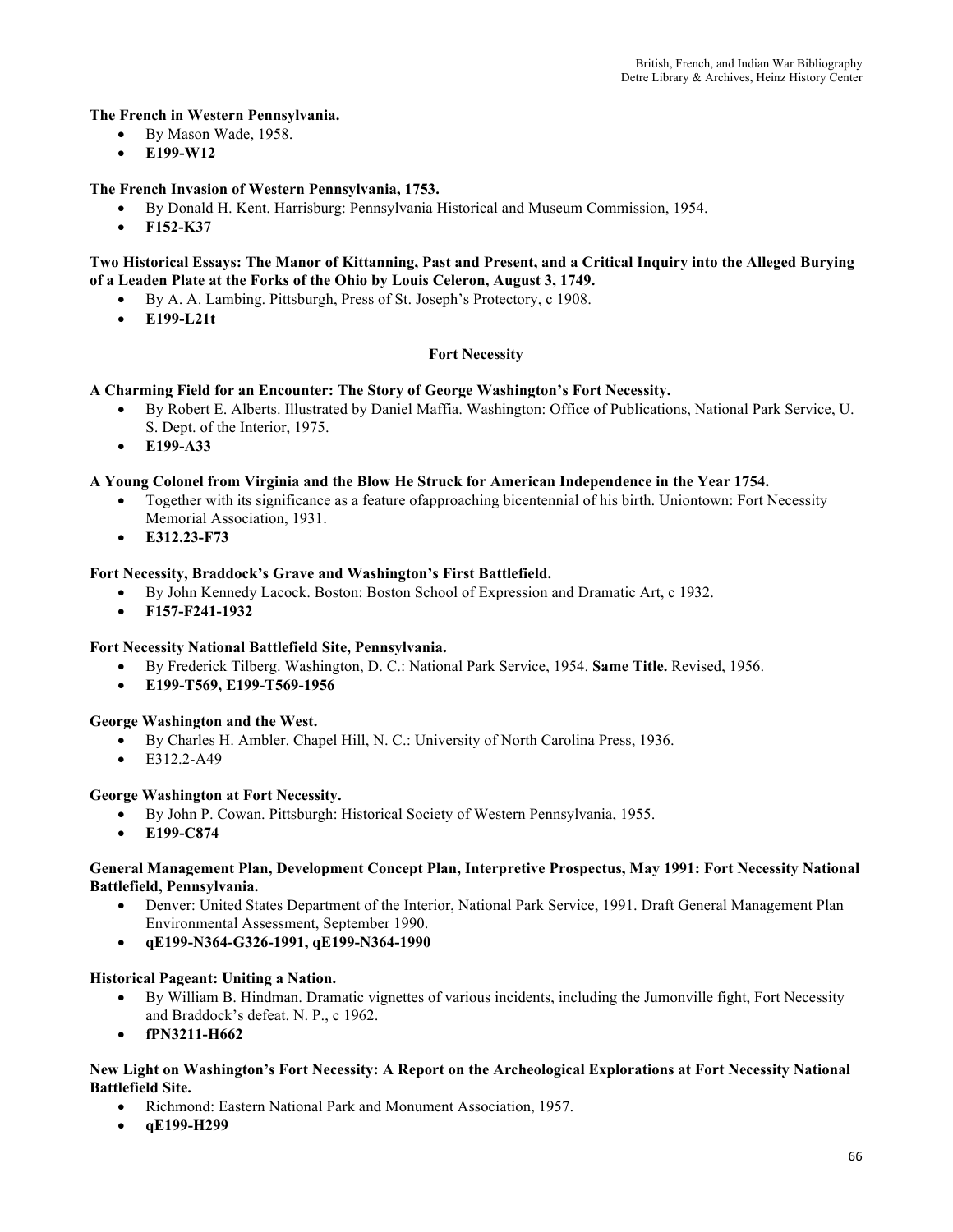### **The Jumonville Affair.**

- By Marcel Trudel. Translated by Donald H. Kent. State College, Pa.: Pennsylvania History, 1954.
- **E199-T866**

#### **The Great Meadows Campaign and the Climactic Battle of Fort Necessity: The Historical Background of "Uniting a Nation.**

- By William B. Hindman. Leesburg, Va.: Potomac Press, c 1967.
- **E199-H66**

#### **Washington and "the Murder of Jumonville."**

- By Gilbert F. Leduc. Boston: La Societe Historique Franco-Americane, 1943.
- **E312.23-L476**

#### **Washington's Expedition (1753-1754) and Braddock's Expedition (1755). With History of Tom Fausett, the Slayer of General Edward Braddock.**

- By James Hadden. Uniontown, Pa.: J. Hadden, 1910.
- **dE199-H12-1910, dE199-H126**

#### **Washington's First Campaign, Death of Jumonville, and the Taking of Fort Necessity; Also Braddock's Defeat.**

- With map. Arranged by Neville B. Craig. Pittsburgh: Printed by Wright & Charlton,1848.
- **E199-C886**

#### **Washington's Road (Nemacolin's Path), the First Chapter of the Old French War.**

- By Archer Butler Hulbert. Cleveland, Oh.: The A. H. Clark Company, 1903.
- **HE203-H91-v.3**

#### **Braddock's Defeat**

#### **Blunder Camp: A Note on the Braddock Road.**

- By Paul A. W. Wallace. Harrisburg, Pa.: Pennsylvania Historical and Museum Commission, 1963.
- **qHE204-B798-W193**

#### **Braddock at the Monongahela.**

- By Paul E. Kopperman. Pittsburgh: University of Pittsburgh Press, 1977. A definitive account of the Braddock expedition.
- **E199-K83**

#### **Braddock's Crossing Trail: An Essay on the General Braddock Expedition and Related Historical Events.**

- By William J. Gaughan. Munhall, Pa.: William J. Gaughan, c 1969.
- **E199-G264**

#### **Braddock's Road.**

- By John Kennedy Lacock. Reprinted from the Pennsylvania Magazine of History and Biography, Volume 38, No. 149, April, 1914.
- **E199-L14**

#### **Braddock's Road and Three Relative Papers.**

- By Archer Butler Hulbert. With maps and illustrations. Cleveland, Oh. The A. H. Clark Company, 1903.
- **HE203-H91**

#### **General Braddock's Expedition.**

- Edited by Carson I. A. Ritchie. Woolwich, London: C. Ritchie, 1962.
- **dE199-R598**

#### **Official Program: 175th Commemoration of the Battle of Braddock, July 8th and 9th, 1930.**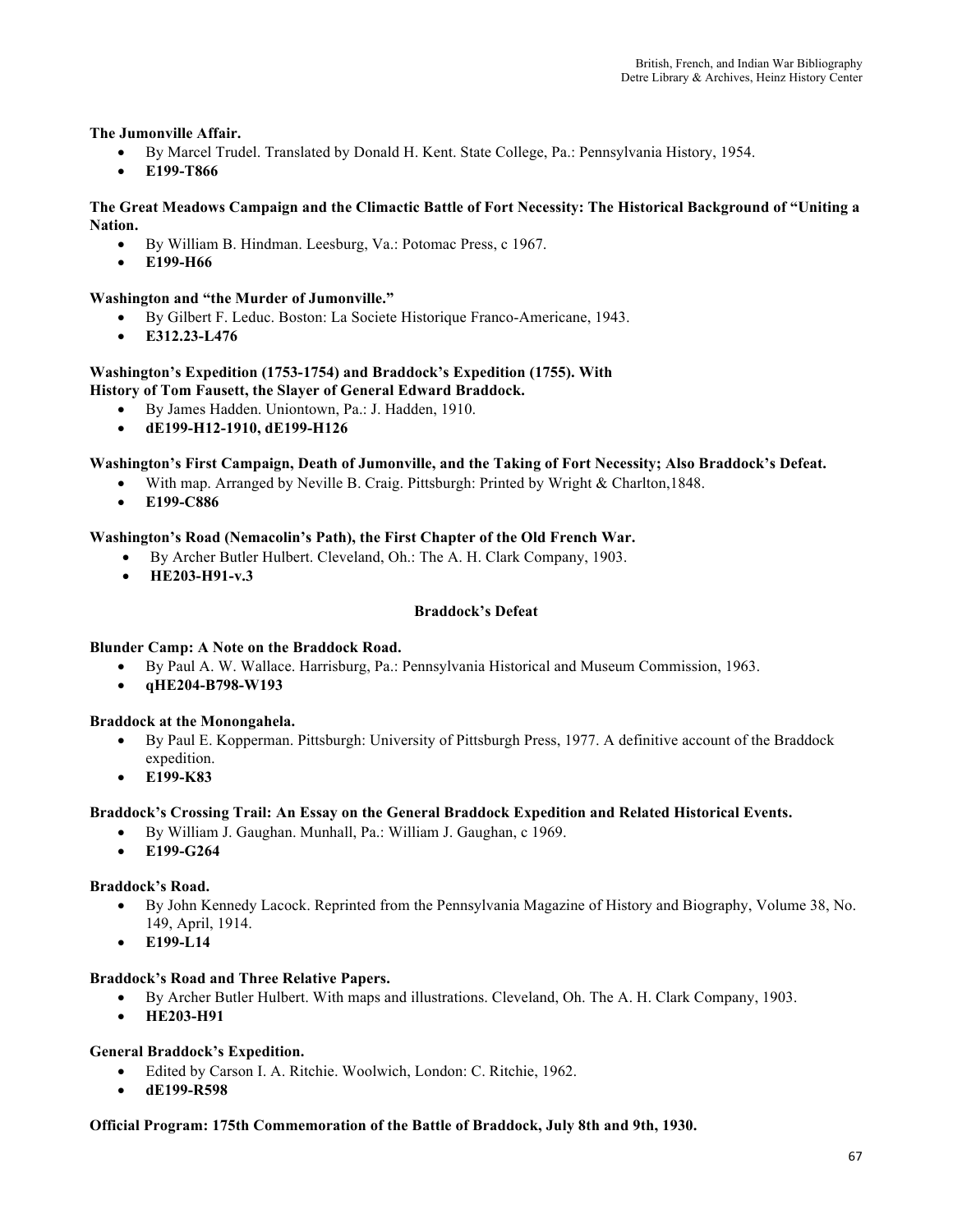• **F157-A49-B79**

# **Souvenir Program: The Battle of the Monongahela; or Braddock's defeat, July 9th, 1755.**

- Bicentennial celebration, 1955. Braddock, Pa., 1955.
- **fE199-B798-1955**

# **The Battle of Braddock's Field, July 9, 1755.**

- By Henry W. Temple. Braddock, Pa.: The 175th Anniversary Celebration Committee, 1930.
- **E199-T28**

# **The Braddock Expedition and Fox's Gap in Maryland.**

- By Curtis L. Older. Westminster, Md.: Family Lines Publications, 1995.
- **E199-O5-1995**

# **The History of an Expedition Against Fort Duquesne, in 1755; under Major-General Edward Braddock.**

- Edited, from the original manuscripts, by Winthrop Sargent. Philadelphia: For the Historical Society of Pennsylvania, 1855, c 1854. **Same Title.** Philadelphia: J. B. Lippincott, 1856.
- **Case-E199-S24, E199-S24-1856**

# **The Keppel Manuscripts Descriptive of the Defeat of Major-General Edward Braddock. In American Antiquarian Society, Translations and Collections.**

- Worcester, Mass., 1909.
- **qE172-A5t-v. 11**

# **The Monongahela of Old: Or, historical sketches of South Western Pennsylvania to the year 1800.**

- By James Veech. Pittsburgh, 1858-92. Includes a sketch of Braddock's campaign.
- **F156.9-M58-V41**

### **The Unwritten History of Braddock's Field (Pennsylvania).**

- Prepared by the History Committee under the editorship of George H. Lamb for the celebration of the golden jubilee of Braddock. Introduction discusses the Battle of the Monongahela. Pittsburgh, Nicholson Printing Co., 1917.
- **qF157-A49-B791**

### **The Forbes Campaign**

### **Colonel George Washington and a Forgotten Camp in Unity Township.**

- By Rev. Felix Fellner. Discusses location of Washington's camp west of Ligonier during the Forbes campaign in 1758. Latrobe, Pa.: St. Vincent College, 1940.
- **E312.23-F317**

### **Drums in the Forest: Decision at the Forks.**

- By Alfred Proctor James. **Defense in the Wilderness.** By Charles Morse Stotz. Pittsburgh: Historical Society of Western Pennsylvania, 1958.
- **F152-J27**

#### **First Indian Path and First Open Cut Road Through the Virgin Forest in Pioneer Days. Via Ligonier,Youngstown, Derry, Latrobe, Greensburg and Hannastown.**

- By Justin H. Pershing. N., n. d.
- **F157-W56-P4**

### **Grant's Hill: Center of the Pittsburgh Drama**.

- Pittsburgh: Union Savings Bank, 1939.
- **F159.4-P69-P699**

### **List of References on the Expedition of General Forbes Against Fort Duquesne.**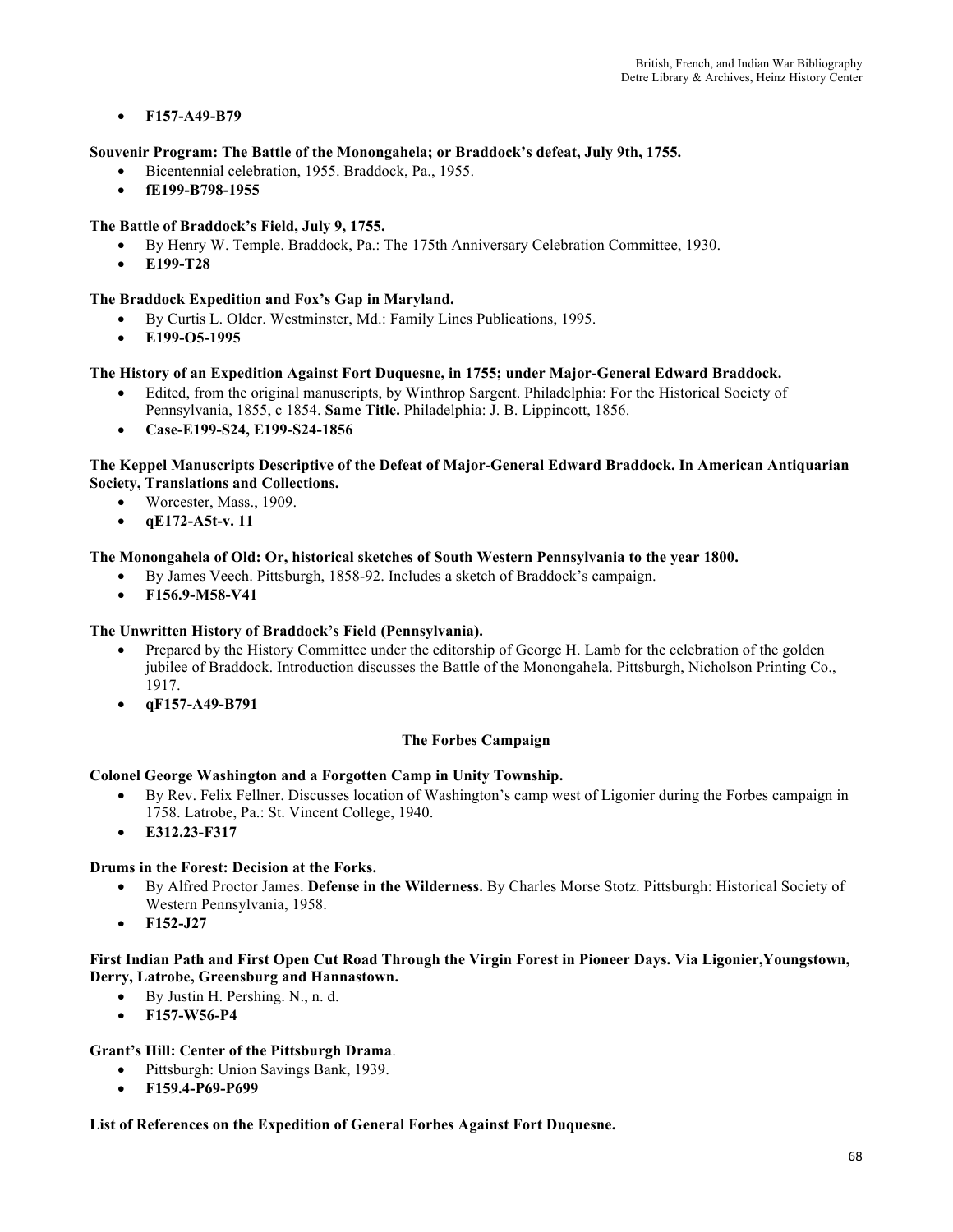- Pittsburgh: Carnegie Library, 1908.
- **Z1249-F8-P6**

**Oration Delivered at the Centennial Celebration of the Evacuation of Fort Duquesne.** 

- By Hon. A. W. Loomis, Pittsburgh, November 25, 1858. Pittsburgh: Printed by W. S. Haven, 1859.
- **E199-L86**

**The Capture of Fort Duquesne: An Historical Discourse Before the Society of Colonial Wars in the Commonwealth of Pennsylvania, Delivered in Christ Church, Philadelphia, on the One Hundred and Fortieth Anniversary of the Capture of the Fort, Sunday, November Twenty-Seventh, 1898, Upon the Occasion of the Unveiling of a Memorial Tablet of Brigadier-General John Forbes, Commander of His Majesty's Troops in the Southern Provinces of North America.** 

- By the Right Reverend Cortland Whitehead. Philadelphia: G. H. Buchanan and Company, 1898(?).
- **E199-W59**

#### **The Forbes Road.**

- Compiled by Anicus Lodge #67, Order of the Arrow. Pittsburgh: Boy Scouts of America, 1965.
- **E199-F6-B6-1965**

#### **The Old Forbes Road.**

- By David W. Rial. Pittsburgh: Western Pennsylvania Historical Society, 1995.
- **E199-F6-R5-1995**

#### **The Old Glade (Forbes's) Road (Pennsylvania State Road).**

- By Archer Butler Hulbert. Cleveland, Oh.: The A. H. Clark Company, 1903.
- **HE203-H91**

#### **The Story of Grant's Hill and its Relation to the Struggle Between the British and French for the Possession of a Continent.**

- Pittsburgh: Compiled and published by Edward M. Power Company, Inc., c 1934.
- **F159.4-P69-P699**

#### **Capture of Quebec**

#### **Benjamin West's "The Death of Wolfe."**

- Ann Arbor: The William L. Clements Library, 1928.
- **DA67-W8-M624**

#### **Montcalm and Wolfe.**

- By Francis Parkman. With a new introduction by Samuel Eliot Morison. New York: Collier Books, 1962.
- **dE199-P24-M771-1962**

#### **Miscellaneous**

**An Account of Conferences Held and Treaties Made: Between Major-General Sir William Johnson, Bart., and the Chief Sachems and Warriors of the Indian Nations in North America at Fort Johnson, in the Colony of New York, in the years 1755 and 1756.** 

• **E199-A17**

**Dash to Frontenac: An Account of Lt. Col. John Bradstreet's Expedition to and Capture of Fort Frontenac.**

- By Frederick A. Rahmer. Rome, N. Y., 1973.
- **E199-B812-R147**

### **Diplomacy and Indian Gifts: Anglo-French rivalry along the Ohio and northwest frontiers, 1748-1763.**

- By Wilbur R. Jacobs. Stanford, Cal.: Stanford University Press, 1950.
- **E195-J17**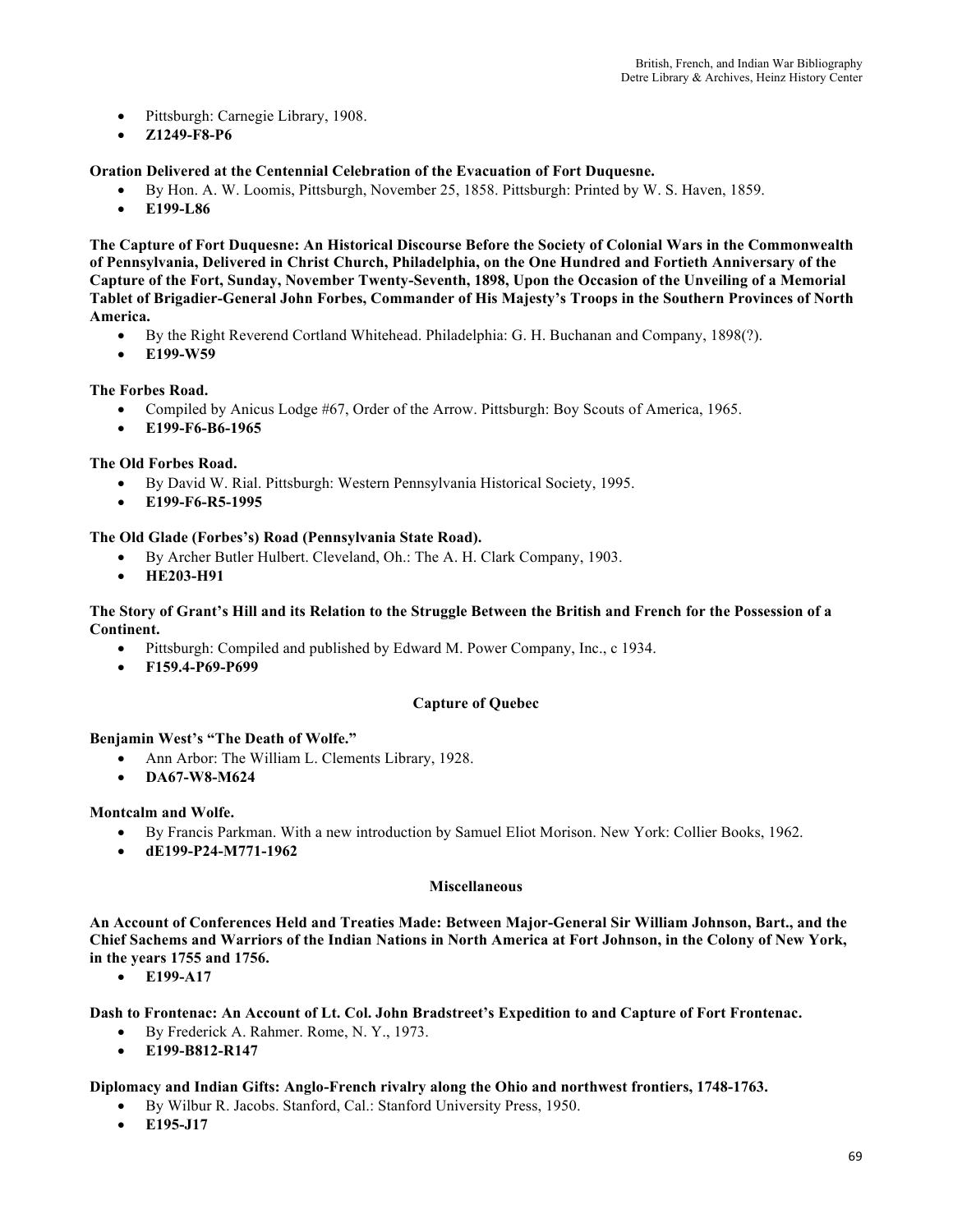### **History of the Early Settlement of the Juniata Valley.**

- By U. J. Jones. Includes accounts of incursions, massacres and abductions by the Indians during the French and Indian War. Philadelphia: H. B. Ashmead, 1856.
- **F157-J7-J79 – Case**

#### **Massacre at Fort Bull: The de Lery Expedition Against Oneida Carry, 1756.**

- By Gilbert Hagerty. Providence, R. I.: Mowbray Co., 1971.
- **E199-H144**

#### **Old Tom Fossit: A True Narrative Concerning a Thrilling Epoch of Early Colonial Days.**

- By John S. Ritenour. Pittsburgh, Pa.: J. R. Weldin Company, 1926.
- **E199-R61**

#### **Pittsburgh Saga; Braddock's Defeat, Bouquet'sVictory, 1748-1764, and Sonnets and Lyrics.**

- 1st Edition. By Marie Phillips. Manchester, Me.: Falmouth Pub. House, 1951.
- **E199-P562**

#### **Provincial Negotiations with the Western Indians, 1754-58.**

- By William A. Hunter. Harrisburg, Pa.: Pa. Historical Association for the Pennsylvania Historical & Museum Commission, 1951.
- **E99-D2-H947**

#### **Sketch of Thos. Fausett: The Slayer of Major General Edward Braddock, who Fell in the Disastrous Defeat in the Battle of the Monongahela in the French and Indian War, July 9, 1755.**

- Written for the Evening Genius, Uniontown, Pa., by James Hadden. Uniontown, Pa.: Fayette Pub. Co., 1905.
- **E199-H126s**

#### **Souvenir Book of Selinsgrove, Pennsylvania, by the Book Committee, 160th Anniversary of the Penn's Creek Massacre.**

- Selinsgrove, Pennsylvania, October 14-15-16, 1915. Harrisburg, Pa.: The Telegraph Printing Company, 1915.
- **qF157-S59-S46**

#### **The Black Watch at Ticonderoga and Major Duncan Campbell of Inverawe.**

- By Frederick B. Richards. Glen Falls, N. Y.: Printed for Fort Ticonderoga Museum Library, c 1912(?).
- **E199-R515**

#### **The French and Indian Trail: A Bicentennial Holiday.**

- Pittsburgh, c 1975.
- **F159.15-1975-P692- F873**

#### **The Pennsylvania-German in the French and Indian War.**

- By Henry M. M. Richards. Lancaster: Pennsylvania-German Society, 1905.
- **E199-R51**

#### **The Place of Washington in the History of Western Pennsylvania.**

- By Theodore Diller. Pittsburgh, 1916.
- **E312.23-D5**

#### **The Siege of Beausejour in 1755: A Journal of the Attack on Beausejour (afterward Fort Cumberland, Nova Scotia).**

- Written by Jacau de Fiedmont, artillery officer and acting engineer at the fort. Translated by Alice Webster. Edited by Dr. J. C. Webster. Saint John, N. B., 1936.
- **F1038-F452**

**The Venango Trail.**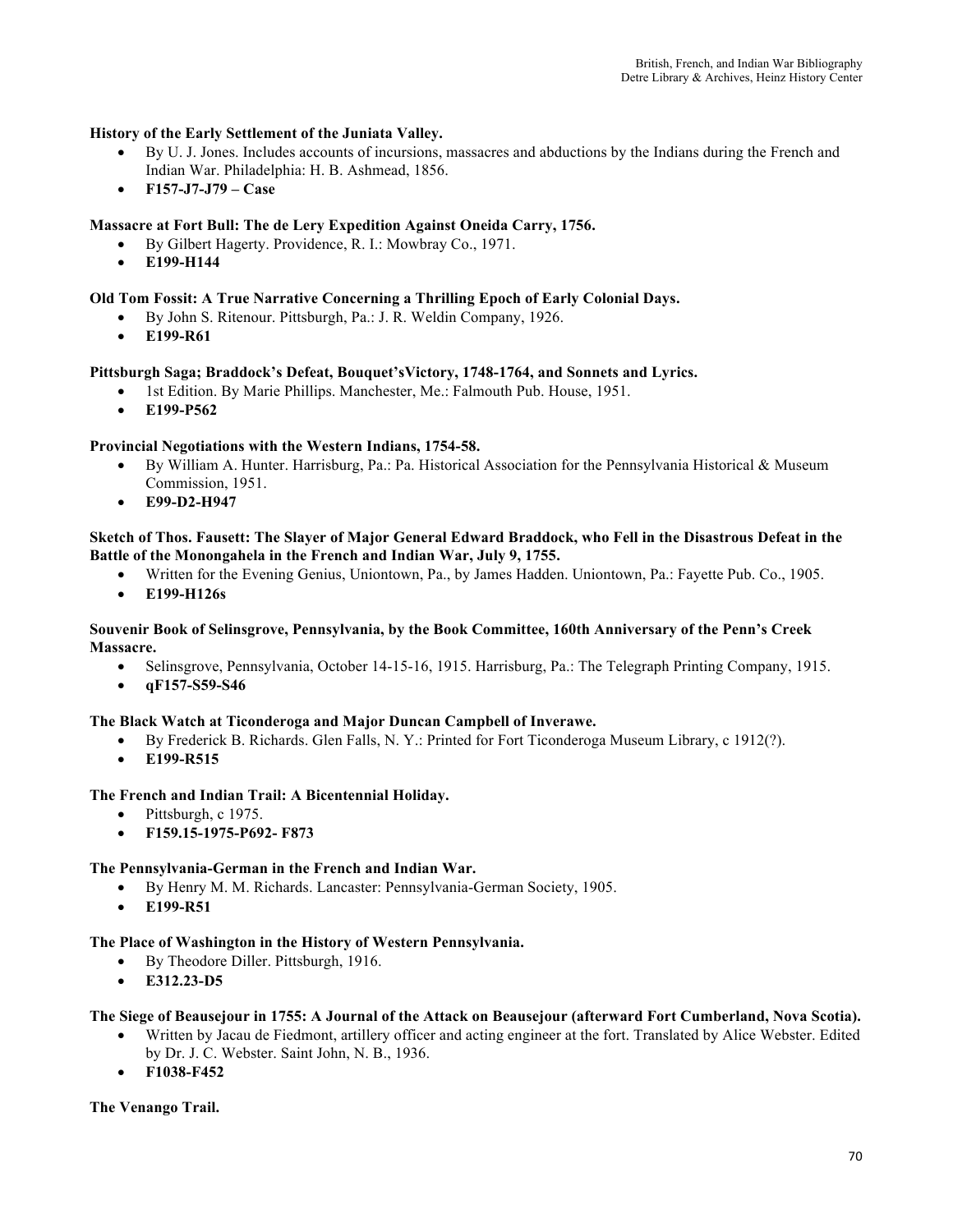- Prepared by Frontier Forts and Trails Survey, Federal Works Agency, Works Progress Administration. Edited by Sylvester K. Stevens and Donald H. Kent. Harrisburg, Pa.:Commonwealth of Pennsylvania, Dept. of Public Instruction, Pa. Historical Commission, 1940.
- **qF157-V45-S846**

# **Victory at Kittanning.**

- By William A. Hunter. Harrisburg, Pa.: Pennsylvania Historical & Museum Commission, 1956
- **E199-H945-V642**

# **Virginia and the French and Indian War.**

- By Hayes Baker-Crothers. Chicago, Ill.: The University of Chicago Press, 1928.
- **F229-B16**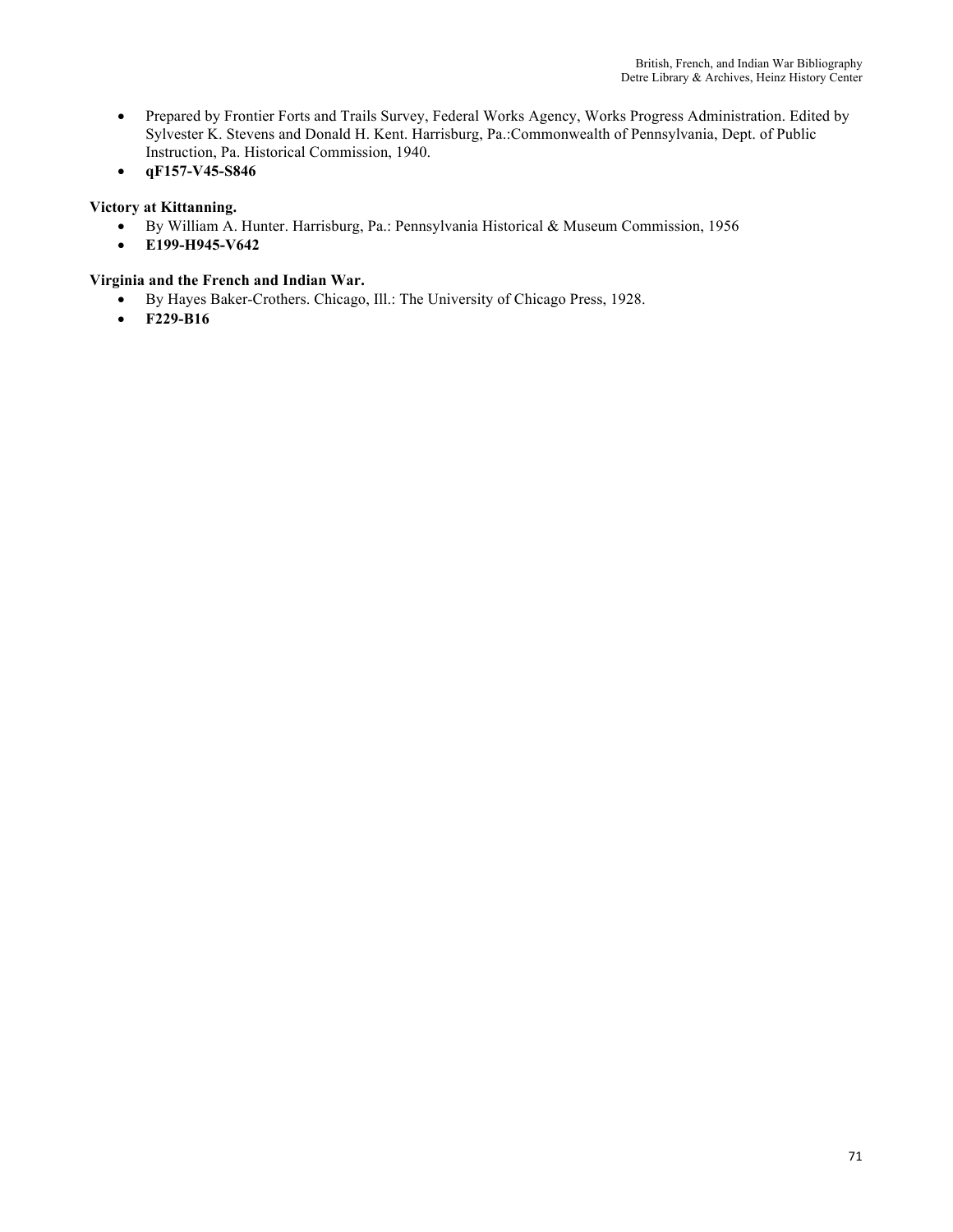# **9. PONTIAC'S CONSPIRACY/LORD DUNMORE'S WAR**

#### **General**

#### **Notes, on the Settlement and Indian Wars, of the Western parts of Virginia and Pennsylvania from the Year 1763 until the Year 1783 Inclusive.**

- Together with a view, of the state of society and manners of the first settlers of the western country. By Rev. Dr. Joseph Doddridge. Wellsburgh, Va.: Printed at the office of the Gazette, for the author, 1824. **Same Title.** With a memoir of the author, by his daughter. Edited by A. Williams. Albany, N. Y.: J. Munsell, 1876. **Same Title.** Republished with the addition of new and valuable material. By John S. Ritenour and Wm. T. Lindsey. Pittsburgh, Pa., 1912. **Same Title.** Reprinted. Parsons, W. Va.: McClain Print. Co., 1960.
- **F517-D641-1824, F517-D641-1876, F517-D641-1912, F517-D641-1960**

#### **Pontiac and the Indian Uprising.**

- By Howard H.Peckham. Princeton: Princeton University Press, 1947.
- **E83.76-P36**

#### **The Conspiracy of Pontiac and the Indian War After the Conquest of Canada.**

- 2 Volumes. By Francis Parkman. 9th Edition, revised, with additions. Boston: Little, Brown & Co., 1880. **Same Title.** 10th Edition, 1888.
- **dE83.76-P24-1880, dE83.76-P24-1888**

#### **The Gladwin Manuscripts. With an Introduction and a Sketch of the Conspiracy of Pontiac**.

- By Charles Moore. Lansing, Mich.: Robert Smith Printing Co.,1897.
- **qE83.76-G54**

#### **War Under Heaven: Pontiac, the Indian Nations, & the British Empire.**

- By Gregory Evans Dowd. Baltimore: John Hopkins University Press, 2002.
- **E83.76.D69 2002**

#### **Whitehall and the Wilderness: The Middle West in British Colonial Policy, 1760-1775.**

- By Jack M. Sosin. Lincoln: University of Nebraska Press, 1961.
- **F483-S715**

#### **Bushy Run**

#### **Address Delivered at the Celebration of the One Hundred Fiftieth Anniversary of the Battle of Bushy Run.**

- By Dr. Henry W. Temple. N. P., August 6th, 1913.
- **E199-T284-A222**

#### **Addresses Delivered at the Celebration of the One Hundred and Fiftieth Anniversary of the Battle of Bushy Run, August 5th and 6th, 1913.**

- Westmoreland County Hist. Soc., 1913.
- **E83.76-A22**

#### **Bouquet's March to the Ohio: The Forbes Road**. **From the Original Manuscript in the William L. Clements Library.**

- Edited with historical introduction, notes and appendices by Edward G. Williams. Pittsburgh: Historical Society of Western Pennsylvania, c 1975.
- **E83.76-G786-B765**

#### **Bouquet's Redoubt.**

- By Stephen Quinon. Historical Society of Western Pennsylvania, Report, 1899.
- **F146-H67-1899**

#### **Bushy Run Profile, 1763-1963. Commemorating the 200th Anniversary of the Battle of Bushy Run.**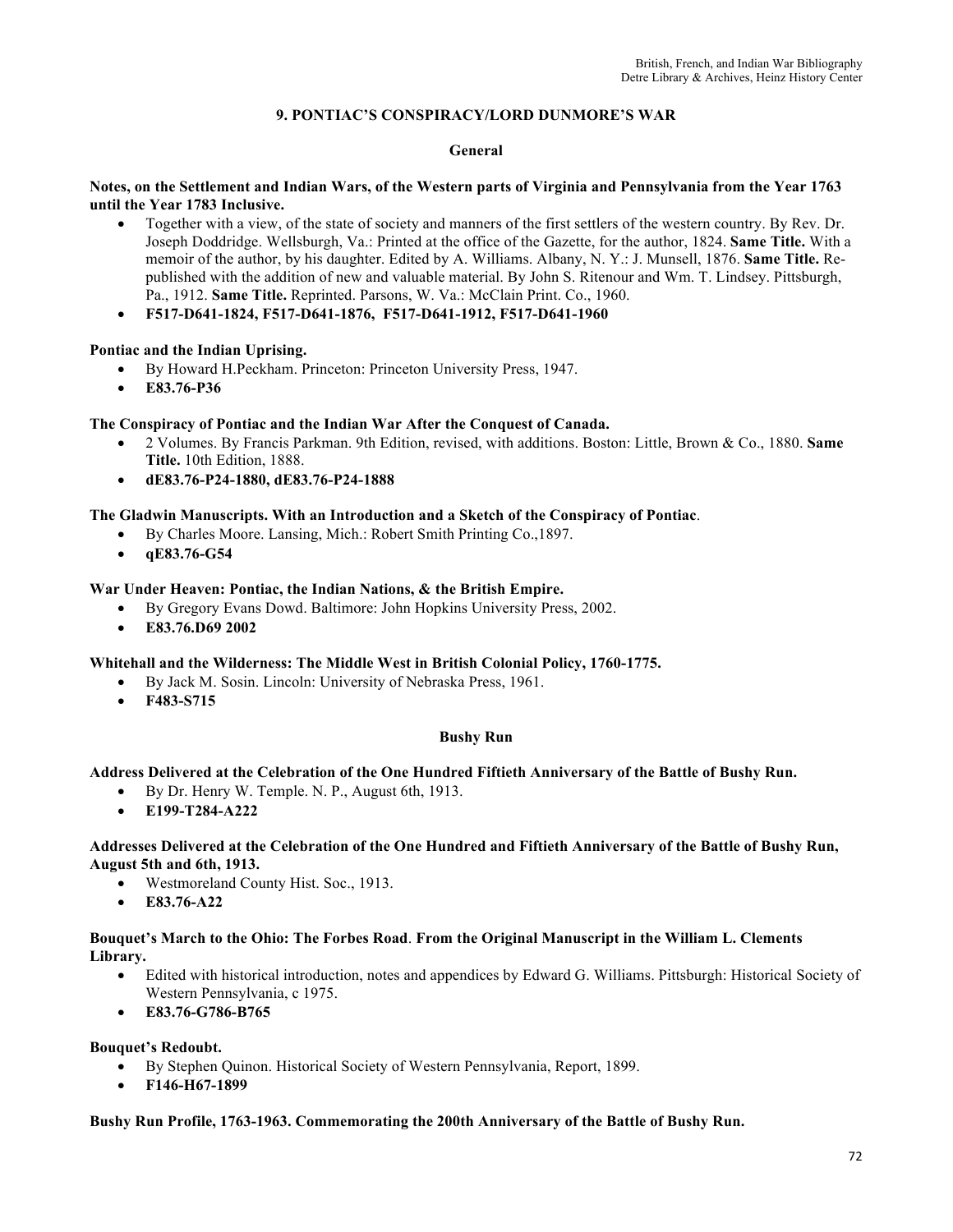- By Vivian Henderson. Harrison City, Pa.: Bushy Run Bicentennial, Inc., 1963.
- **qE199-H496**

### **Colonel Henry Bouquet and His Campaigns of 1763 and 1764.**

- By Rev. Cyrus Cort. Lancaster, Pa.: Steinman & Hensel, 1883. **Same Title.**
- **dE83.76-C82a, E83.76-C82a2**

## **Expedition of Colonel Bouquet to the Ohio Country, 1763 and 1764.**

- Bibliography from Monthly Bulletin of the Carnegie Library of Pittsburgh, Volume 14, No. 10 (December 1909), pages 603-613.
- **Z1249-F8-B76**

### **The Battle of Bushy Run.**

- By Niles Anderson. Harrisburg, Pa.: Commonwealth of Pennsylvania, Pennsylvania Historical and Museum Commission, 1966. **Same Title.** Second printing, 1975.
- **E83.76-A545, E83.76-A545-1975**

### **The Battle of Bushy Run: The Most Decisive Victory in All History Gained by the White Man over the American Indian.**

- By C. M. Bomberger. Jeannette, Pa.: Jeannette Publishing Company, 1928.
- **E83.76-B69**

### **The Bouquet Celebration on Bushy Run Battlefield, in Westmoreland County, Pennsylvania, August 6, 1883.**

- Edited by Rev. Cyrus Cort. Lancaster: Steinman & Hensel, 1886.
- **E83.76-C82b**

### **Bouquet's 1764 Expedition**

### **An Historical Account of the Expedition Against the Ohio Indians in the Year MDCCLXIV. Under the Command of Henry Bouquet. Illustrated with a Map and Copper-Plates.**

- By William Smith. Published, from authentic documents, by a lover of his country. Philadelphia: Printed and sold by William Bradford, 1765. **Similar Title.** Cincinnati: O. R. Clarke & Co., 1868. **Similar Title.** With preface by Francis Parkman and a translation of Dumas' biographical sketch of General Bouquet. Cincinnati: Robert Clarke Company, 1907.
- **E83.76-S664-1765, E83.76-S664-1868, E83.76-S664-1907**

### **The Orderly Book of Colonel Henry Bouquet's Expedition Against the Ohio Indians, 1764.**

- From the original in the William L. Clements Library. Edited by Edward G. Williams, with introduction and explanatory notes. Pittsburgh: Priv. print. for the author, i. e., the editor, by Mayer Press, 1960.
- **E83.76-G786**

### **Siege of Detroit**

**The Siege of Detroit in 1763: The Journal of Pontiac's Conspiracy, and John Rutherford's Narrative of a Captivity.** 

- Edited by Milo M. Quaife. Chicago: R. R. Donnelly, 1958.
- **dE83.76-Q1**

### **Miscellaneous**

### **Memorial of Enoch Brown and Eleven Scholars. Who were Massacred in Antrim Township, Franklin County, Pennsylvania, by the Indians, during the PontiacWar, July 26, 1764.**

- By Cyrus Cort. Lancaster, Pa.: Steinman & Hensel,1886.
- **dE83.76-C82b**

### **Pontiac: Chief of the Ottawas.**

• A guide to an exhibition in the William L. Clements Library. Ann Arbor, Mich., 1939.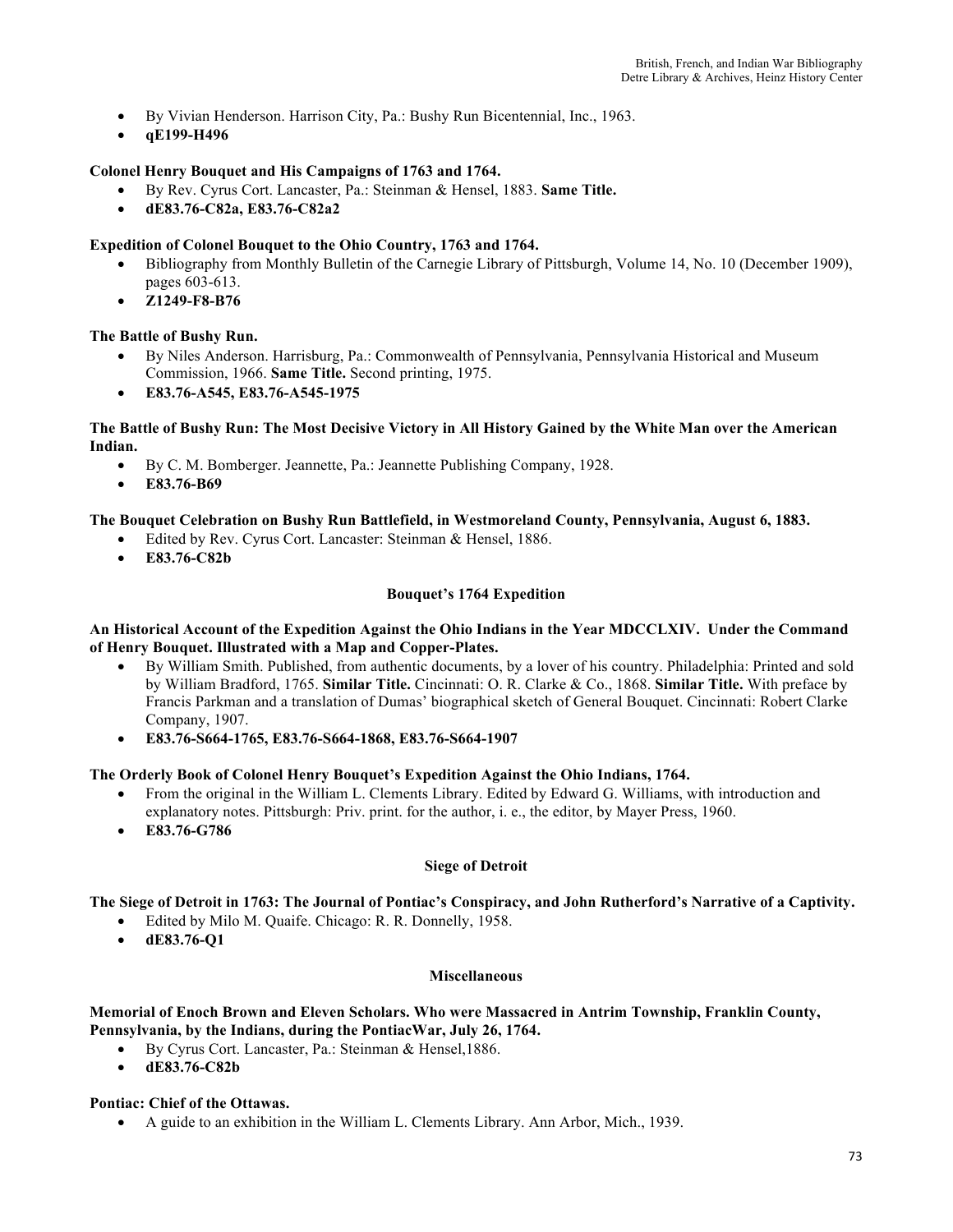# • **dE99-O9-M624**

# **Pontiac Uprising, 1763-1764.**

- A catalogue of the bicentennial exhibit 2nd printing. Detroit: Detroit Historical Society, 1963.
- **qE78.76-D483-1963**

# **The Paxton Riots and the Frontier Theory.**

- Edited by William R. Jacobs. Chicago: Rand McNally, 1967.
- **F152-J17**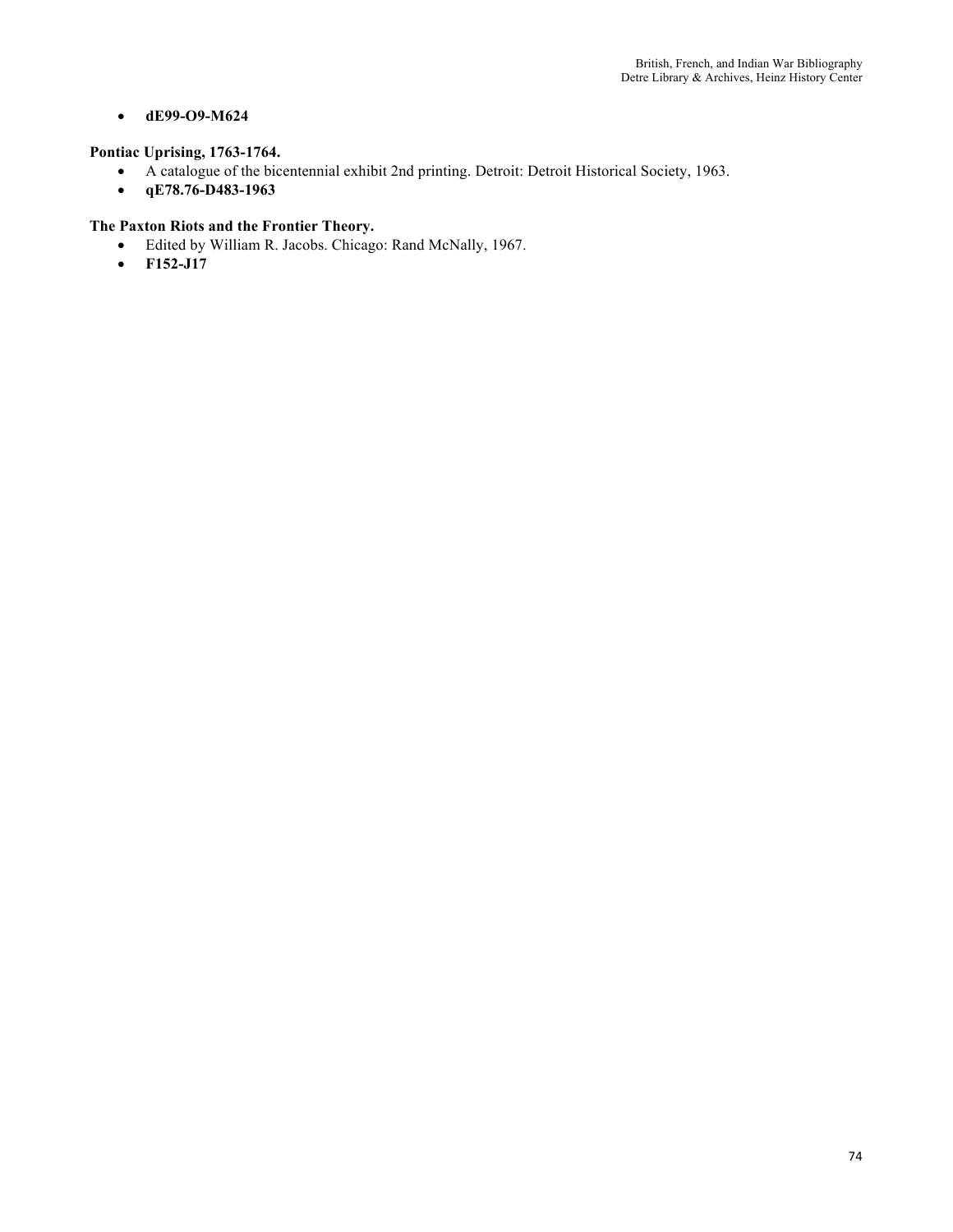# **10. FICTION**

## **Captain Jack, the Scout: Or, the Indian Wars about Old Fort Duquesne, an Historical Novel.**

- By Charles McKnight. Pittsburgh: Gibson Press, n. d. **Same Title.** Philadelphia: Porter & Coates, 1873.
- **F159.37-M15c or F159.37-M15c-1873**

## **General Braddock. An Historical Romance of Old Fort Duquesne and the Early Days of Pittsburgh.**

- By Charles McKnight. Philadelphia: Coates, 1873.
- F159.37-M15

## **Hannah's Town.**

- By Helen C. Smith and George Swetnam. Illustrated by Helen C. Smith. Young girl experiences the excitement, joy and hardships of life in a frontier village in western Pennsylvania prior to the Revolutionary War. Cleveland: Dillon/Liederbach, 1973.
- **PZ7-S649**

## **The Seats of the Mighty. Being the Memoirs of Captain Robert Moray, some Time an Officer in the Virginia Regiment and Afterwards of Amherst's Regiment.**

- By Gilbert Parker. With a map and eleven illustrations. 7th Edition. A novel of Wolfe's campaign against Quebec. London: Methuen & Co., 1897.
- **PR5122-S441-1897**

## **The Wilderness: Or, Braddock's Times. A Tale of the West. A Novel of Washington's Early Years. 2 Volumes in 1.**

- By James McHenry. Pittsburgh: M. P. Morse; Allegheny: J. B. Kennedy, 1848. **Same Title.** Pittsburgh: J. R. Weldin, 1876.
- **Case-F148.5-M149-W673, dF148.5-M149-W673-1876**

## **With Rifle and Plow.**

- By J. S. Wright and others. Illustrated by Alexander Ross. Stories of the western Pennsylvania frontier. Fiction based on fact. Pittsburgh, Pa.: University of Pittsburgh Press, 1938.
- **F152-W951**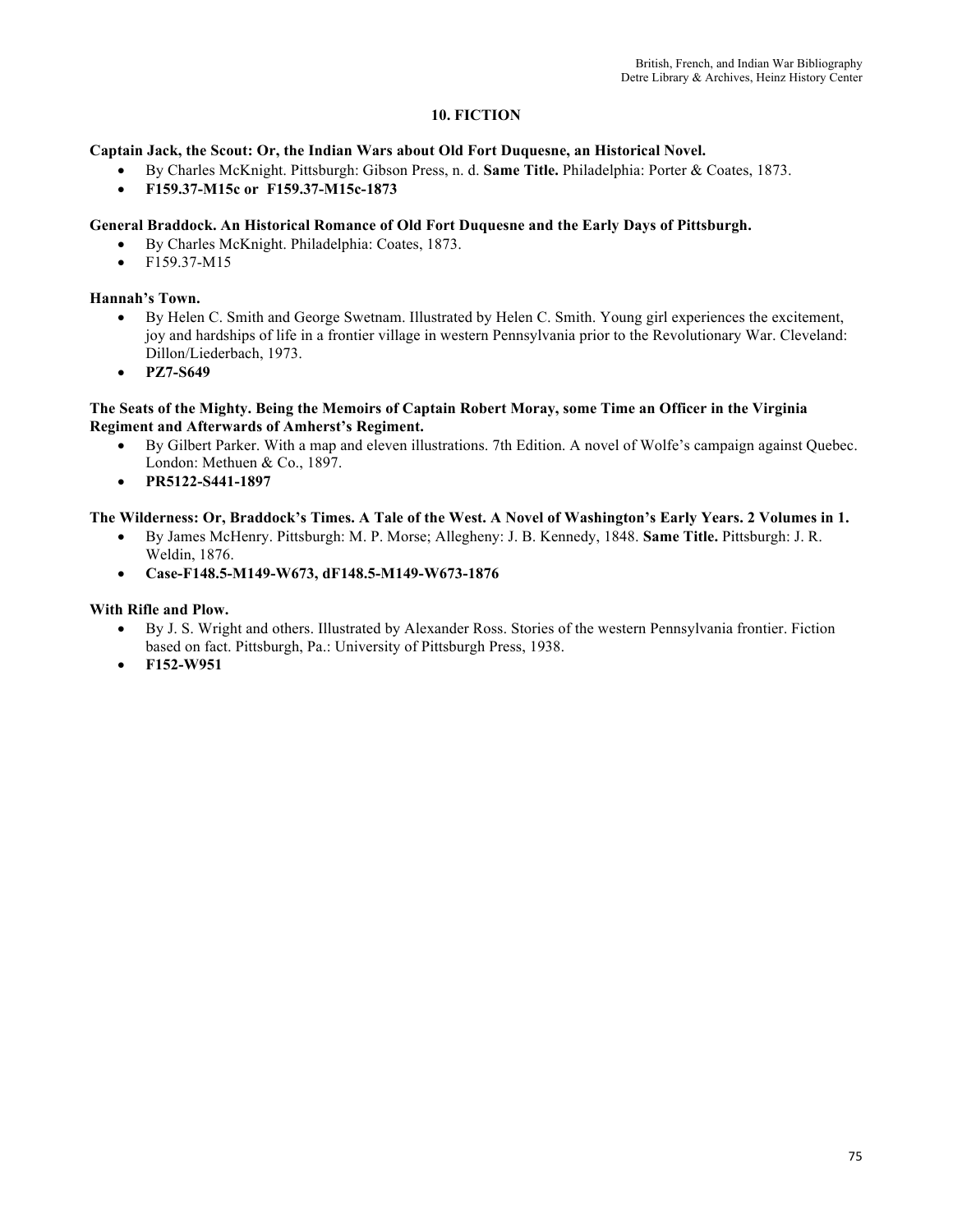# **11. ARCHIVAL**

## **Cataloged**

## **Adam Saam, Discharge Paper, 24 September 1764.**

- Document records Saam's discharge from the Royal American Regiment of Foot, stationed at Fort Pitt, signed by Henry Bouquet.
- **OSS-39**

## **Agnes Starrett, Papers, 1914-1967.**

- Starrett was an English professor at the University of Pittsburgh. The file includes correspondence, research notes, published materials and other items primarily relating to her research on the life of Capt. RobertStobo, who was an officer under Washington at the Battle of Fort Necessity and was later a captain in the 15th Regiment of Foot.
- **MSS-91**

## **Alexander McKee, Letter, 25 August 1764.**

- Letter to McKee, Indian agent at Fort Pitt, from Henry Bouquet at Fort Loudon, concerning Indians that were to be sent by Sir William Johnson to Fort Pitt and instructing McKee to treat them in the best manner.
- **MFF-2615**

### **Alfred Proctor James, Papers, 1932-1963.**

- James was a history professor, writer and prominent historian in colonial Western Pennsylvania history. The file includes correspondence, research notes and other materials relating to his book George Mercer of the Ohio Company, his index to the Western Pennsylvania Historical Magazine, Fort Ligonier and other issues in colonial history.
- **MSS-149**

## **American Frontiers: Myth and Reality.**

- By Dr. Lawrence Keppie. Reprint of an article from Roman Frontier Studies 1989, pages 455-7. Describes the Battle of the Monongahela and Forts Pitt and Ligonier during Pontiac's Rebellion.
- **Acc.# 1991.208**

### **Battle of Bushy Run.**

- Program for 228th Anniversary of the Battle of Bushy Run, August 3-4, 1991. Reenactment and tours of the battlefield, sponsored by the Pennsylvania Historical and Museum Commission and the Bushy Run Battlefield Heritage Society.
- **Acc.# 1991.187**

### **Braddock By-Pass.**

- Various papers relating to a proposal to build a by-pass roadway in the Borough of Braddock, including materials on the Battle of Braddock Field.
- **Acc.# 1991.7**

## **Braddock Campaign, Collection.**

- Miscellaneous papers relating to Braddock's campaign, including maps, illustrations of the order of march, correspondence, articles and commemorative brochures. Specific items include: a copy of a narrative by Jane Frazier (wife of John) of her capture by Indians in 1755, her captivity and escape over a year later;The March of Braddock, 1755**.** A poem by Louis F. Benson(n. p., February 17, 1902);The Braddock Memorial Park Association, Invitation to Dedication of Monument, October 15, 1913**.** File also includes an invitation by The U. S. Commission and the Local Community 175th Anniversary Celebration of The Battle of Braddock, July 8-9, 1930.
- **MFF-408**

## **Braddock's Defeat.**

• By Robert Orme. Copies of a letter written by Captain Robert Orme, Royal Engineers, describing the Battle of the Monongahela and including a list of officers killed and wounded. Copied by Edward Parry, grandson of Lt. Owen Parry, Royal Navy, who was killed in the Battle.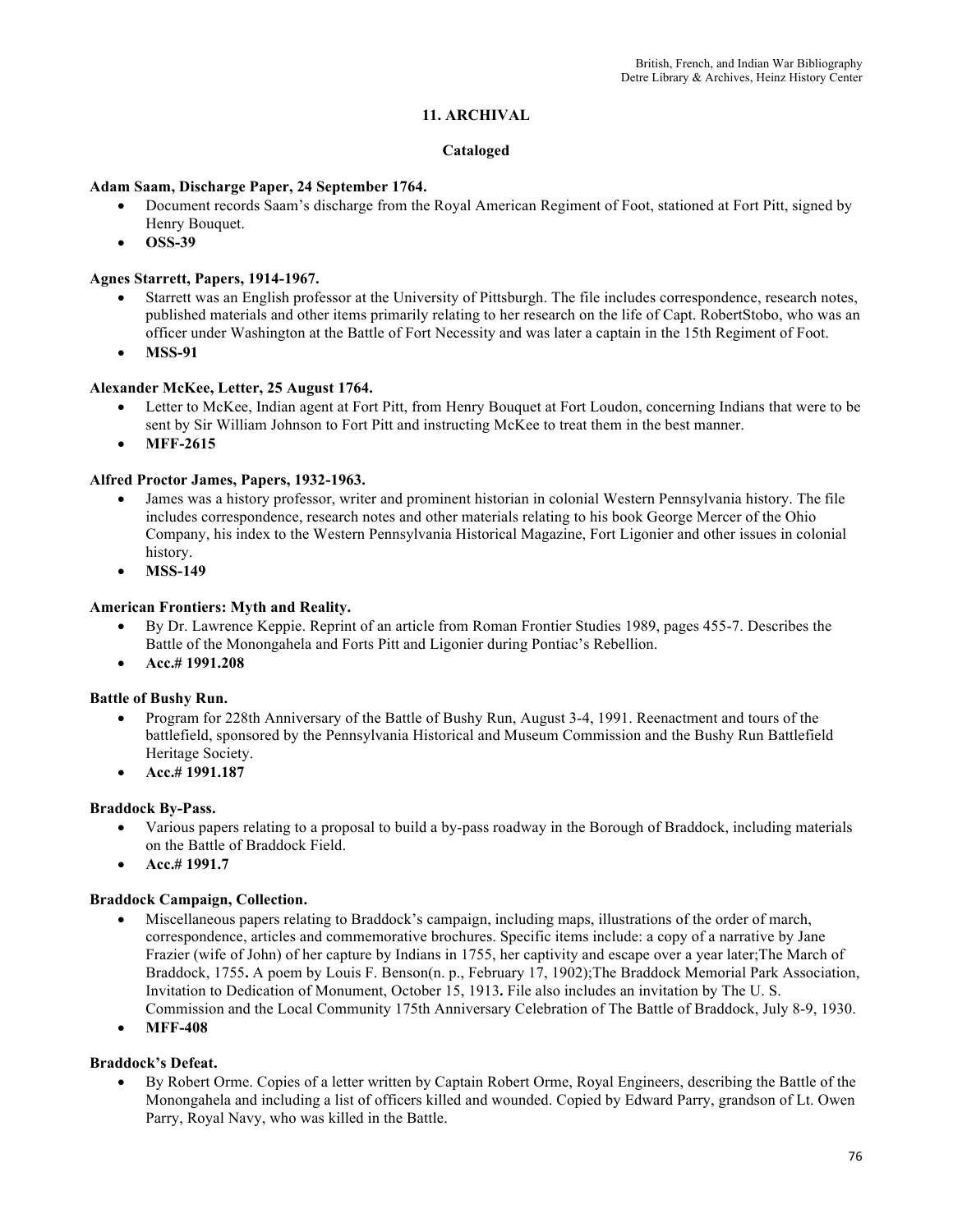# • **Acc.# 1991.179**

# **Braddock's Road, Post Card Scrapbook, 1929.**

- Set of 60 colored post cards with historical and descriptive data by John K. Lacock.
- **Postcard Collection**

# **Butler County Historical Society, Pittsburgh Materials, c. 1930-1950.**

- Materials include a reprint of an article titled "Colonel George Washington and a Forgotten Camp in Unity Township" by Rev. Felix Fellner, two brochures for Fort Necessity National Battlefield Site and a brochure for Fort Ligonier titled "The Key to the West."
- **Acc.# 1993.0217**

# **Chalmers Collection.**

- Consists of photostats of letters, originally collected by George Chalmers and presently in the archives of the New York Public Library. The bulk of the letters are addressed to General Monckton and Major Gates by Henry Bouquet, George Croghan and Hugh Mercer in 1760-1761 concerning the affairs of Forts Pitt and Presqu' Isle, defense of the frontier and communications.
- **Microfilm – 422**

# **Christopher Gist's Map of Braddock's Route.**

- A photostat.
- **Map File – Historical Roads**

## **Col. Henry Bouquet, Papers, 1759-1766.**

- Photocopies and typescripts of Library of Congress photostats of MSS in the British Museum. Selected items of Western Pennsylvania interest. Material is also included in Stevens and Kent, Papers of Henry Bouquet (Harrisburg, 19 volumes, 1940-1943), and in part in Stevens, Kent and Leonard, Papers of Henry Bouquet, Volume II (Harrisburg, 1951).
- **MSS-48**

## **Col. James Burd, Papers, 1755-1776.**

- Burd was commander of several military units during and after the French and Indian War, including the 4th Battalion of Lancaster County, and had charge of the building of the Burd Road. The file includes originals and photocopies of documents and letters, particularly excerpts from his journal and letters from Capt. Daniel Clark, Gov. James Hamilton, John Harris, Lt. Lewis Ourrey and Mason and Dixon. Also, a diagram of his camp at Loyal Hannon and silhouettes of Col. and Mrs. Sarah Burd.
- **MFF 2263**

## **Colonial National Monuments.**

- Map showing highways to monuments.
- **Map File – Historic Roads**

## **Cyrus Cort.**

- Handwritten draft of speech by Cort on the bushy Run Battlefield, September 25, 1909, discussing the significance of the Battle of Bushy Run.
- **MFF 2364**

# **Disposition of the Pennsylvania Troops in the Western District for the Winter Season, 1764.**

- Philadelphia: D. Chillas, Lith. Document locates forts and blockhouses, with military strength, from the Susquehanna west to Fort Littleton.
- **Map File – Forts and Battles**

## **Edward Braddock, Papers, 1735-1755.**

• Includes transcripts of correspondence, orders and other materials from European and American repositories. These documents were captured by the French at the Battle of the Monongehela in 1755, including letters and orders. Also includes microfilms, notes and correspondence of Dr. A. P. James while collecting the material, ca.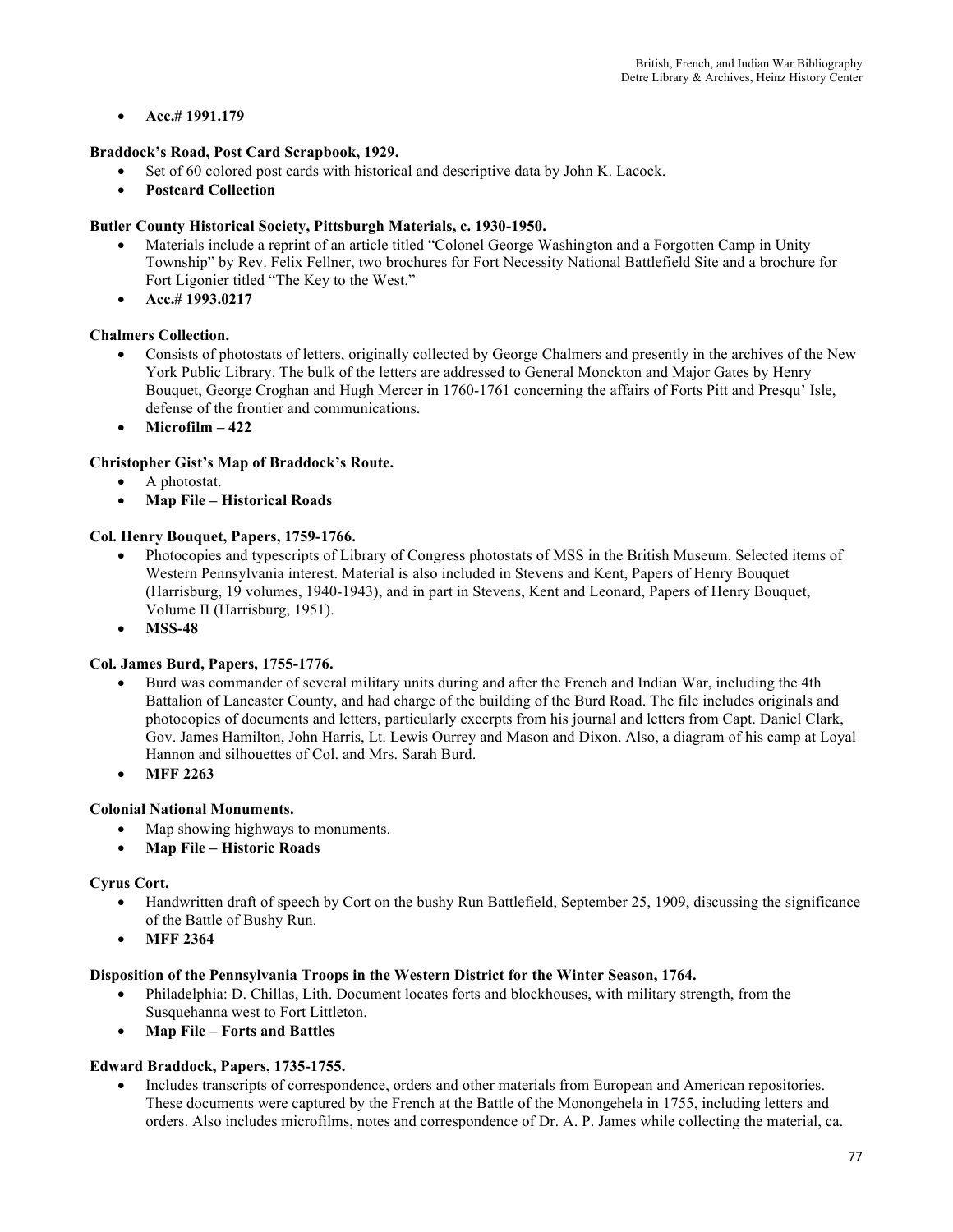1948, in Europe and America. 2 boxes. A Day on Braddock's Road. Excerpt from an article by Reuben G. Thwaites, 1896. Dedication Program for Bi-Centennial Monument of the Battle of the Monongahela**.** North Braddock, Pa.,December 7, 1955. Monument designed by Joseph B. Kliskey.

• **MSS-48**

# **Edward Braddock's Commission in the British Army in the United States.**

- Signed by George II. Photograph.
- **MFO 75**

## **Forbes Road.**

- Maps of Penn, Patton and Wilkins Townships, identifying landowners.
- **Map File – Historic Roads**

### **Fort Duquesne, Collection.**

- Consists of correspondence (in French), drawings of the Fort, maps, articles from early newspapers and a commemorative postage stamp concerning the Fort and its capture by the British in 1758.
- **MFF-793**

# **Fort Ligonier.**

- Blue prints of the plans for the Fort Ligonier Museum.
- **Map File – Forts and Battles**

### **Fort Ligonier, Collection.**

- Includes an inventory of the Constance Prosser Burrell Collection, Fort Ligonier Memorial Foundation, drawings of the Fort and miscellaneous commemorative brochures and guides relating to the Fort and Fort Ligonier Days celebrations.
- **MFF-0796**

## **Fort Morris.**

- Contains an excerpt from Frontier Forts of Pennsylvania, Volume 1, describing Fort Morris, built near present Shippensburg, Cumberland County, Pennsylvania, in 1755 by Col. James Burd, and events relating to the Fort during the French and Indian War and afterwards.
- **MFF-0799**

## **Fort Necessity, Collection.**

- Consists of a copy of the Articles of Capitulation by Washington as well as accounts of the Fort and battle and numerous brochures of Fort Necessity National Park and related areas. Fort Necessity Memorial Committee, Prospectus, 1931. Illustrated brochure of memorial park, museum and monument, and an account of money raised and appropriated.
- **MFF-0800**

## **Fort Pitt.**

- Photostat of map in the Historical Society of Pennsylvania.
- **Map File – Forts and Battles**

## **Fort Pitt, Collection.**

- Includes correspondence, written descriptions and plan of the Fort and lists of persons at the Fort in 1760 and 1761. Also, accounts for costs of building a Council House for Indians.
- **MFF-0802**

### **Fort Pitt Museum.**

- Consists of miscellaneous documents relating to the Museum, including programs for its dedication in 1969 and reopening in 1974 and brochures for the Museum and exhibitions in the Bouquet Wing.
- **MFF-0806**

### **George F. Fleming, Articles, 1917-1919.**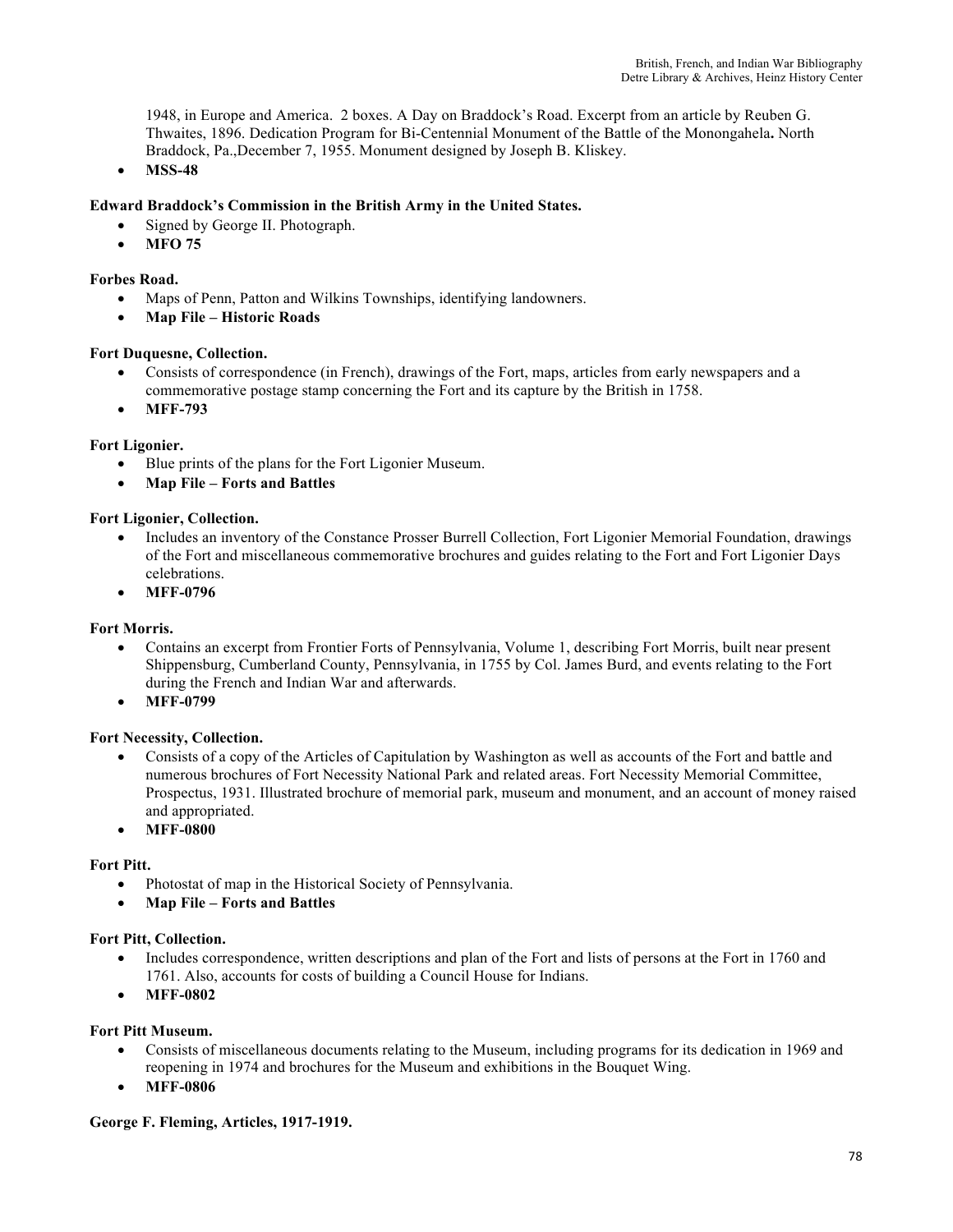- Includes copies of newspaper articles on early Western Pennsylvania history, including several articles on the Battle of Bushy Run. Two folders.
- **MFF-166**

# **George H. Rankin, Papers Relating to the Forbes Road, 1913-1931.**

- Consists of research notes, correspondence and other materials relating to a paper on the route of Forbes' Army in 1758, read before the Historical Society of Western Pennsylvania onApril 27, 1926. Also included are booklets on Fort Halifax and the Battle of Bushy Run.
- **MFF 2305**

# **George M. P. Baird, Papers.**

- Two folders. Includes drafts of Baird's manuscript for Arms, Seals and Flags Associated with the History of Western Pennsylvania. Illustrative plates are filed in MFD-12.
- **MFF-12**

# **George Washington's Midnight Ride and Braddock's Retreat.**

- Typescript of original verse by Sarah M. Collins.
- **MFF 2361**

# **Gregg Neel, Papers, 1873-1983.**

- Included are drafts of speeches and articles, particularly Research Report on Indiantown Gap and Vicinity (relating to fortsand fortified houses during the French and Indian War) and The Importance of Bedford in the Early Military History of Pennsylvania. Box 1, Folders 2 and 9.
- **MSS-140**

# **Harold A. Thomas, "Indian Ambush at Murrysville."**

- Draft of article concerning an Indian attack on a supply detachment, June 5, 1759, returning to Fort Ligonier from Fort Pitt on the Old Forbes Road near Murrysville.
- **MFF 2559**

## **Henry K. Siebeneck, Papers.**

- Folder 5 contains an informational brochure and picture postcards relating to Fort Necessity.
- **MFF 2306**

## **Invitation to Unveiling of Indian Monument, September 8, 1926.**

- Kittanning, Pa. Armstrong expedition, 1756. Sponsored by the State Historical Commission and Armstrong County Historical Society. Address by John S. Fisher.
- **MFF 1094**

## **J. C. B.**

- Typescript of a journal by J. C. B., a French military officer stationed at Fort Duquesne for several years. Titled: "Voyage to Canada in the North of North America Made from the Year 1751 to 1761." Quebec, Printing House Leger Brousseau, 1887.
- **MFF 2440**

## **John E. Clever.**

- Included in the file is a brochure titled "The Black Watch: Royal Highland Regiment" by James B. Cannon. The Regiment fought in the French and Indian War, Pontiac's Rebellion (including the Battle of Bushy Run) and the Revolutionary War. A Historical Society of Western Pennsylvania publication.
- **Acc.# 1996.107**

## **John Forbes, Letter, November 19, 1758.**

- Photostat of letter to Col. Burd concerning Forbes' new camp 20 miles west of Loyal Hannon. Original in Shippen Papers, Historical Society of Pennsylvania. Published in Alfred P. James, Writings of John Forbes (1938), pages 256-258. From the Rankin Collection.
- **MFF 2300**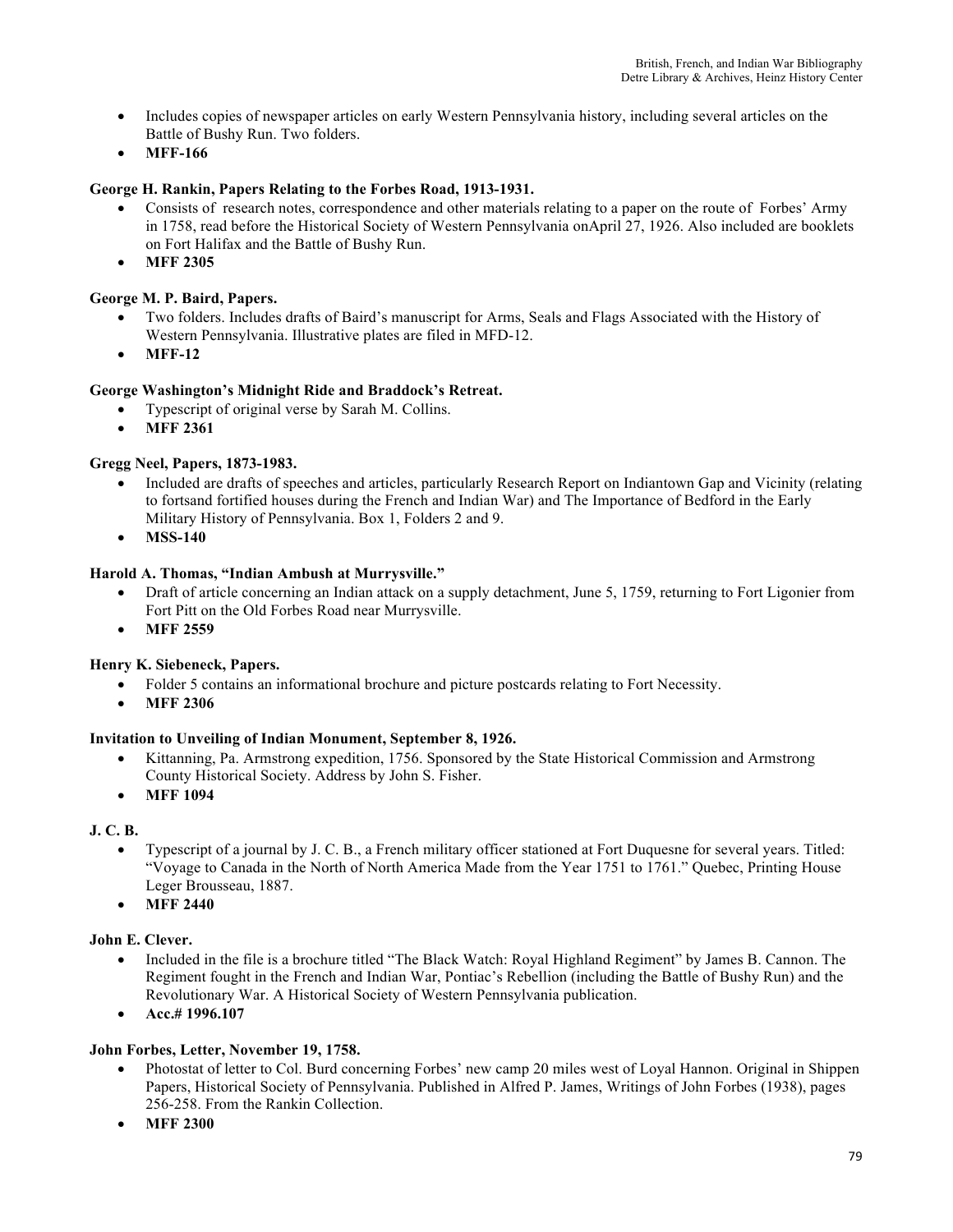## **John Harpster, Papers, 1958-1971.**

- Harpster was a prominent Western Pennsylvania historian who held positions with a number of historical organizations. The file includes correspondence, financial material and publications relating to the Fort Pitt Museum and development of Fort Necessity National Park.
- **MSS-19**

# **Kittanning, Pennsylvania.**

- Consists of an invitation to attend the unveiling of the Indian Monument on September 8, 1926, commemorating the Indian town of Kittanning and its destruction by Col. John Armstrong, September 8, 1756.
- **MFF-1094**

# **Lawrence C. Woods, Jr., Collection, 1743-1801.**

- Woods was a Pittsburgh insurance company executive and collector of early Western Pennsylvania memorabilia. The file includes warrants, deeds, appointments, correspondence and legal materials, most of which concern the activities of soldiers, merchants, landholders and Indian traders of the Western Pennsylvania frontier, in General Braddock and George Croghan. Included is a list of officers killed at the Battle of the Monongahela. Folders 1 and 2.
- **MFF-75**

# **Letter to Frank Armor About 137th Anniversary of Fort Ligonier.**

- From William D. McGowan. Ligonier, Pa., December 9, 1895.
- **MFF 1214**

## **Lily Lee Nixon, Papers, 1845-1960.**

- Nixon was a public school teacher in Pittsburgh and historian of early Western Pennsylvania and Pittsburgh history. Her master's thesis was titled James Burd: Frontier Defender, 1726-1793. The file includes various materials concerning Burd and his early life.
- **MSS-121**

# **Mildred Kerr.**

- Typescript of a paper prepared for a seminar in history of Western Pennsylvania at the University of Pittsburgh in November 1932 under S. J. Buck, Titled: "The Extension of the Virginia Frontier in Western Pennsylvania, 1740- 1780."
- **MFF 2446**

## **Photocopy of Authorization, 16 March 1755, from E. Braddock to Col. William Johnson.**

- To draw on Gov. Shirley "for carrying on and supporting the Alliance with the six Nations." Original in Morristown National Historical Park.
- **MSS-48**

## **Photostats of 3 Maps of Gen. Edward Braddock's.**

• **Map File – Historical Roads**

## **Plan of the Battle Near Bushy Run.**

- Gained by Col.Bouquet over the Delawares, Shawneese, Mingoes, Wyandots, Mohikons, Miamies and Ottawas on the 5th and 6th of August 1763. Survey'd by Thos. Hutching. [London], 1763.
- **Map File – Forts and Battles**

## **Queen Alliquippa Chapter, D.A.R., Invitation.**

- To "the unveiling of the Tablet in marking the last camp of Major General Edward Braddock on his military expedition to Fort Duquesne...McKeesport, Pa.", September 19, 1914.
- **MFF-408**

## **Robert C. Alberts, Papers, 1812-1988.**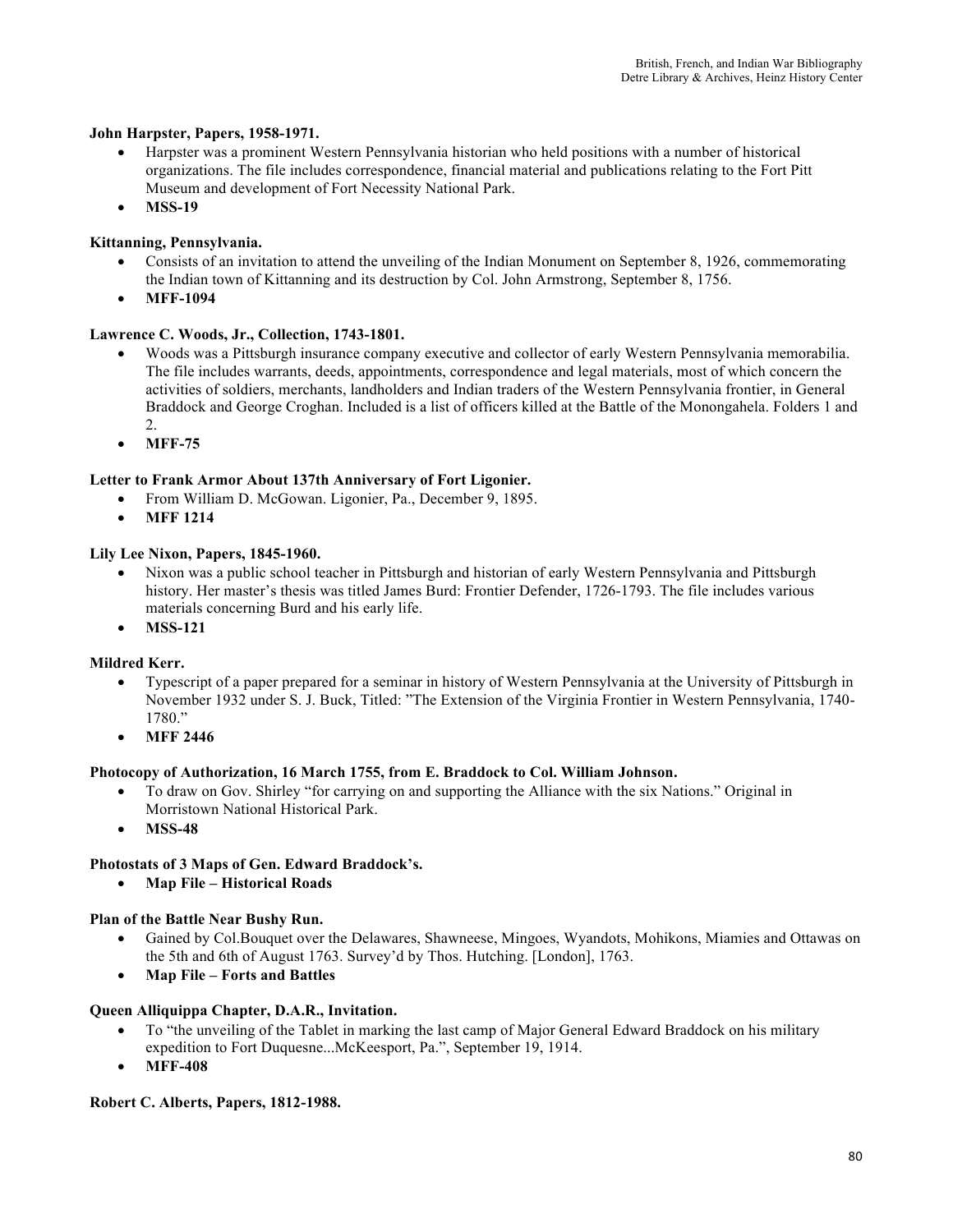- The papers, the bulk of which range in date from 1963 to 1988, include extensive materials, notes and drafts relating to Alberts' books and articles, particularly The Most Extraordinay Adventures of Major Robert Stobo and Shaping of the Point (dealing with restoration of FortPitt and the Fort Pitt Museum).
- **MSS-37**

# **Robert D. Klingensmith, Collection of Papers on the Battle of Bushy Run.**

- Folder 3.
- **MFF 2291**

# **Soboslay, Bill.**

- Included is a one-page poem titled "The Battle of Bushy Run." National Library of Poetry, 1994.
- **Acc.# 1995.0154**

# **Stotz, Charles M., Papers, 1901-1975.**

- The file includes extensive materials on 18th century forts in North America and other subjects dealing with the conflict between England and France during that period. Series I, Personal Papers, includes materials relating to Stotz's book, Outposts of the War for Empire. Series II, Restoration Work, contains research notes, drawings, correspondence and other materials concerning his work in the reconstruction of Fort Ligonier and Fort Pitt as well as materials on forts at the Point prior to Fort Pitt, other 18th century forts in Canada and the North American colonies and Western Pennsylvania military affairs. Stotz was a prominent architect and proponent of historical preservation in Pittsburgh and the Western Pennsylvania region. Drawings can be found in MSO-21 and photographs in MSP-21.
- **MSS-21**

# **The Burial Places of Colonial and Revolutionary Soldiers.**

- Typescript of Mrs. Richard E. DuVall with her letter to Ruth Salisbury. Burials at the First Prebyterian Church, Pittsburgh. Sarasota, Fla., 1977.
- **MFF 2385**

## **The Expedition of Baron de Longueuil: A preliminary report commemorating the 200th anniversary.**

- By Sylvester K. Stevens. Sponsored by the Pennsylvania Historical Commission. Erie, Pa. October 1939. Located in Works Projects Administration-Frontier Forts and Trails Survey.
- **qE83.739 F9**

## **Thomas Hutchins.**

- Journal and Report of his transactions with several Indian nations, commencing April the 4th and ending the 24th of September 1762. With a covering letter to George Croghan, Deputy Agent for Indian Affairs. The Report deals primarily with requests to return prisoners and deserters and to assure peace with the Indians.
- **MFF-985**

## **Weis, Edris.**

- Folder 1 includes a brochure of the Pittsburgh Convention and Visitors Bureau, Inc., c.1975, titled "The French and Indian Trail: A bicentennial holiday."
- **Acc.# 1996.0317**

## **Pictorial**

## **Maryland-Forts-Fort Frederick.**

- Aerial photograph of reconstructed fort.
- **GPC-Box 27-Fold. 22**

## **Pennsylvania-Historical Marker- Great Trail (Tuscarawas Trail).**

- Photographs of the marker.
- **GPC-Box 27-Fold. 9**

## **Pennsylvania-Historical Markers-Old Braddock Road.**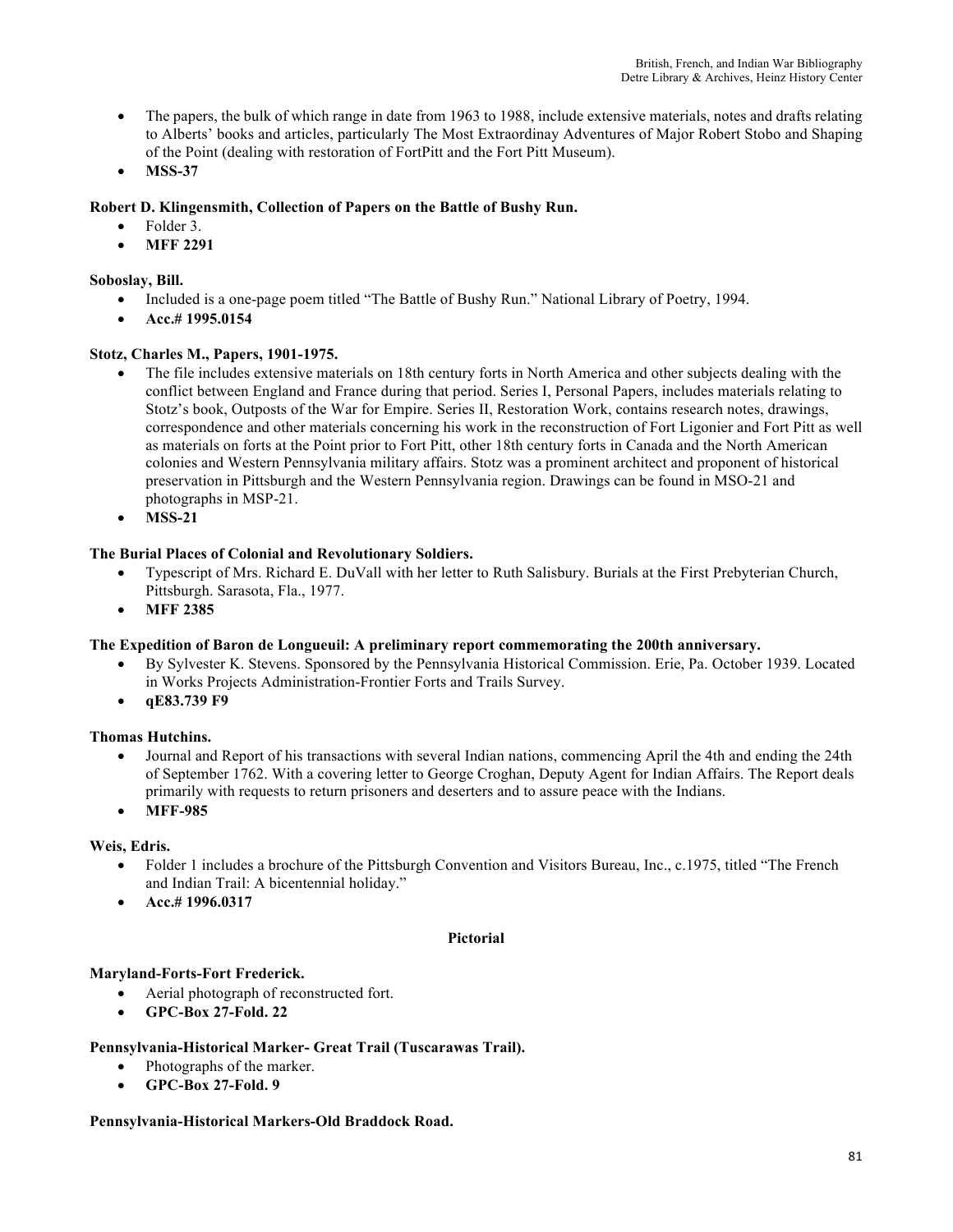- Photograph of the marker.
- **GPC-Box 27-Fold. 8**

## **Pittsburgh-Postcards-Scenes and Views of Recreation Areas-Historical Cards 1758.**

- View of the Point (Fort Pitt) as of 1758. Also, various postcards depicting the Blockhouse.
- **Postcards-Box 5**

## **Pittsburgh-Recreation Areas-Parks-Block House - Point State Park.**

- Various photographs of the Blockhouse.
- **GPC-Box 6-Fold. 10**

## **Prints of Battles and Forts.**

- Includes Fort Pitt Blockhouse, Braddock's Battle Field, Braddock's Battle Ground (July 1876), Fort Duquesne and Fort Necessity.
- **Prints, A-Ma**

# **Prints of Soldiers and Traders.**

- Photographs of prints of James Burd, Henry Bouquet, John Forbes and George Washington.
- **Photographs-Group 2- General Photographs - Individual or Family**

## **Prints of Soldiers and Traders.**

- Prints of Daniel Boone, Henry Bouquet, Edward Braddock, John Forbes, Peter Halkett and George Washington.
- **Prints-Individuals**

## **Regional Planning Commission-Maps/Plans-Fort Pitt Memorial.**

- Conception drawings of the Fort Pitt Memorial and Blockhouse.
- **GPC-Box 27-Fold. 5**

## **Westmoreland County-Jeannette-Forts-Bushy Run Battlefield.**

- Drawings and photographs (November 1957) of the battlefield.
- **GPC-Box 26-Fold. 8**

## **Westmoreland County-Ligonier-Fort Ligonier.**

- Several photographs of the reconstructed fort.
- **GPC-Box 26-Fold. 17**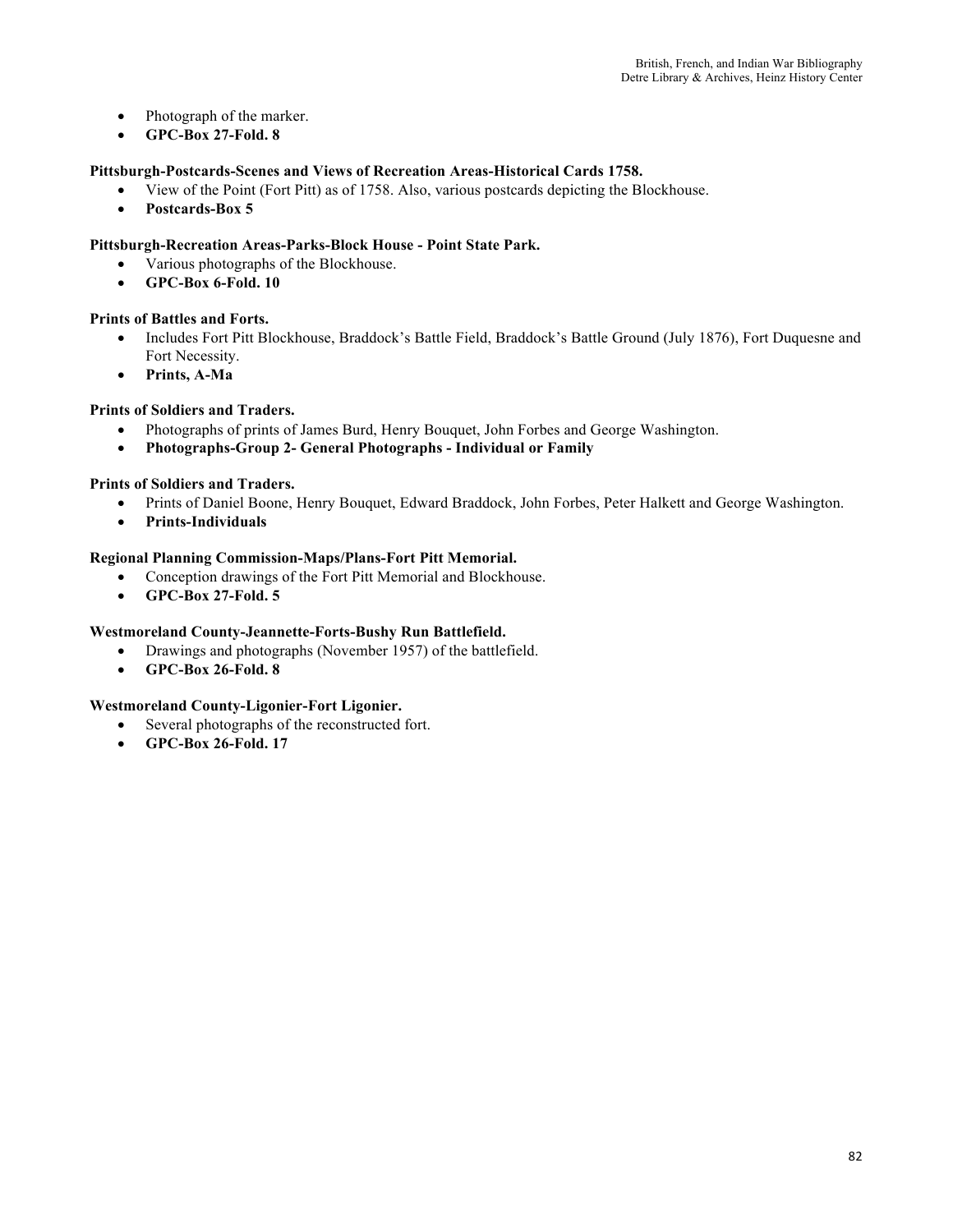# **Appendix A: British, French and Indian War articles in the Western Pennsylvania Historical Magazine and Pittsburgh History**

# **General Histories**

## **A Kind of Running Fight: Indian Battlefield Tactics in the Late Eighteenth Century.**

- By Leroy V. Eid.
- **Vol. 71, April 1988, p. 147**

## **Bygone Days in the Allegheny Valley.**

- By Francis R. Harbison. Includes a discussion of the English and American conquest of northwestern Pennsylvania and the Allegheny River valley.
- **Vol. 27, Sept –Dec 1944, p.1**

## **Carlisle to Pittsburgh: A Gateway to the West, 1750-1815.**

- By Whitfield J. Bell, Jr.
- **Vol. 35, Sept 1952, p. 157.**

## **Colonial Indian Policy as a Measure of Raising Imperialism: New York and Pennsylvania, 1700-1755.**

- By Stephen H. Cutliffe.
- **Vol. 64, July 1981, p. 237.**

# **History of My Doorstep: Searching for the Celeron of Celeron Street.**

- By Stephen Finegold.
- **Vol. 75, Spring 1992, p. 5**

## **Indian Credit as a Source of Friction in the Colonial Fur Trade.**

- By James C. King.
- **Vol. 49, Jan 1966, p 57**

## **Old Allegheny.**

- By Charles W. Dahlinger. History of the City of Allegheny, Chapter 1 covers "Indians Days" through the Revolutionary War.
- **Vol. 1, Oct 1918, p. 1918.**

## **Sideling Hill Affair: The Cumberland County Riots of 1765.**

- By Stephen H. Cutcliffe. Citizens, led by James Smith, protest Indian trade.
- **Vol. 59, Jan 1976, p. 39.**

## **The Board of Trade and Defense of the Ohio Valley 1758-1753.**

- By Steven G. Geiert.
- **Vol. 64, Jan 1981, p. 1**

## **The Frontier Gunsmith and Indian Relations.**

- By James C. King.
- **Vol. 50, Jan 1967, p 23**

### **The Frontier Policy of Pennsylvania.**

- By Arthur George Cribbs. (3 Parts) Describes the colony's policy involving the Indians, trade, and defense of the Frontier.
- **Vol. 2, 1919, p.5, April 1919, p. 72, July 1919, p.174.**

## **The Growth of British Influence Among the Seneca to 1768.**

- By John R. Sahli.
- **Vol. 49, Apr 1966, p. 127**

**The Ohio Company and its Relations to Western Pennsylvania.**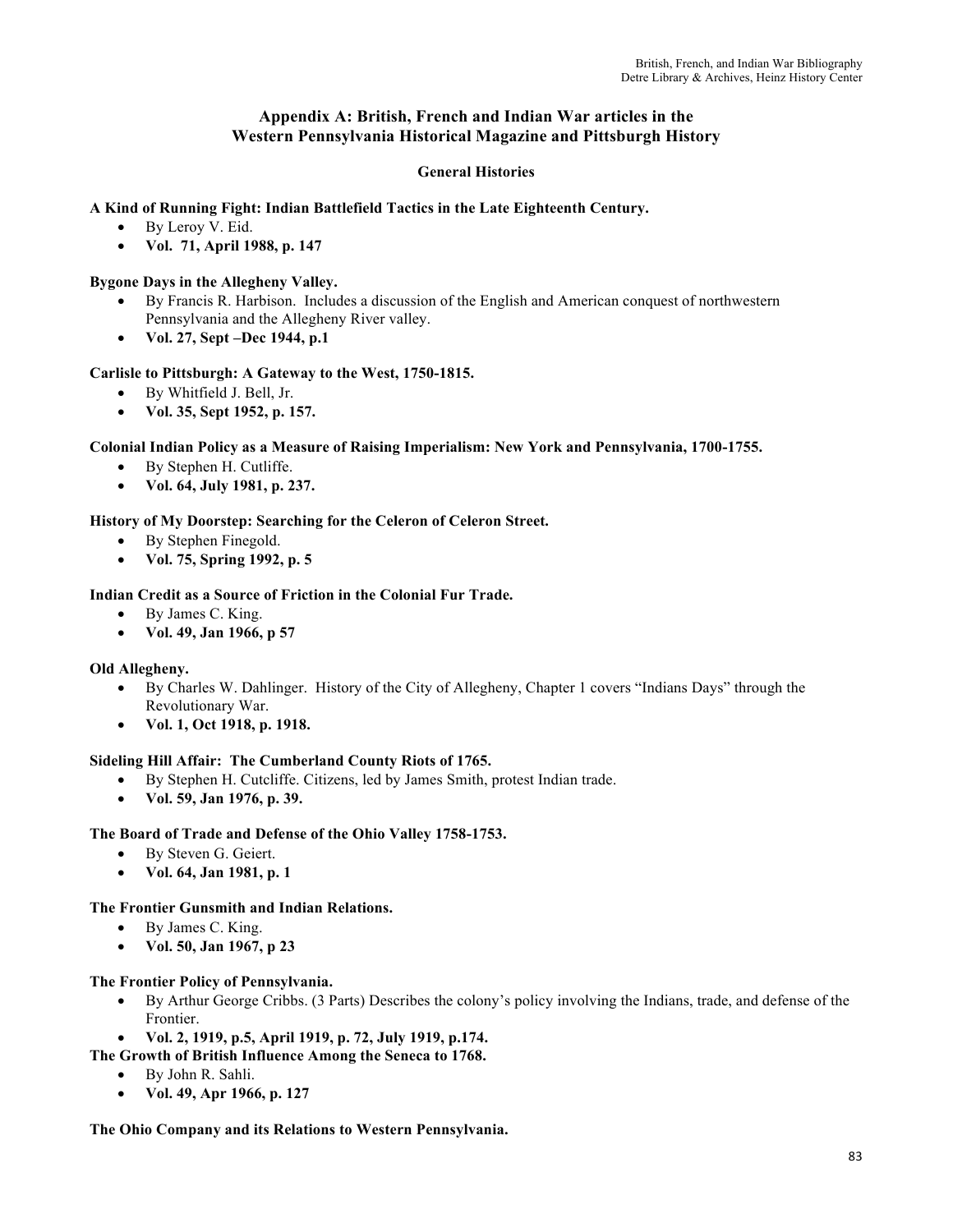- By Kenneth P. Bailey. Details efforts to control trading in Western Pennsylvania through 1754.
- **Vol. 22, June 1939, p. 73**.

# **The Place of Pittsburgh in History.**

- By John E. Potter. Describes two historical events as important in the history of the United States- the English/French conflict, particularly as it relates to Fort Duquesne, and Pontiac uprising including the Battle of Bushy Run.
- **Vol. 9, Jan 1929, p. 1**

## **The Principal Indian Towns of Western Pennsylvania.**

- By Hale C. Sipe.
- **Vol. 13, Apr 1930, p. 104**

### **The Venango Fords and Trails.**

- By William Young Brady. Describes the fords over the Allegheny River and French Creek, which played an important part in early Western Pennsylvania.
- **Vol. 28, Sept-Dec 1945, p. 127.**

## **The Venango Path as Thomas Hutchins Knew It.**

- By Niles Anderson, Niles and Edward G. Williams (2 Parts).
- **Vol. 49, Jan 1966, p. 5, April 1966, p. 141.**

### **The Venango Trail in the French Creek Valley.**

- By John E. Reynolds. Describes the use of the trail by Indians, traders and the military.
- **Vol.16, Feb 1933, p. 13**

### **Forts and Fortifications**

### **Colonel Eyre's Journal of His Trip from New York to Pittsburgh, 1762.**

- By Francis R. Reebe. Colonel Eyre was an engineer sent by General Amherst to Fort Pitt to survey the flood damage.
- **Vol. 27, March-June 1944, p. 37**

### **Digging Up Fort Pitt.**

- By James L. Swauger. Archaeological work at Fort Pitt.
- **Vol. 60, Apr 1977, p. 185**

### **Fort Duquesne-History in Miniature.**

- By Dennis Flosnik. Discusses the restoration of the model of Fort Duquesne in the Historical Society's collections.
- **Vol. 56, July 1973, p. 331**

### **Fort Ligonier: Additional light from unpublished documents.**

- By Alfred P. James.
- **Vol. 17, Dec. 1934, p. 259**

### **Fort Pitt: A history from Fort Duquesne to the last vestige- the Blockhouse 2 installments.**

- By Charles W. Dahlinger.
- **Vol. 5, Jan 1922 p.1 and April 1922, p. 87**

### **From Fort Duquesne to Fort Pitt.**

- By Ira Fanning.
- **Vol. 59, Jan 1976, p. 110**

### **George Washington at Fort Necessity.**

- By John P. Cowan. A description of the 1753-1754 attempts to dislodge the French from the Ohio Country.
- **Vol. 37, Fall-Winter 1954-55, p. 123**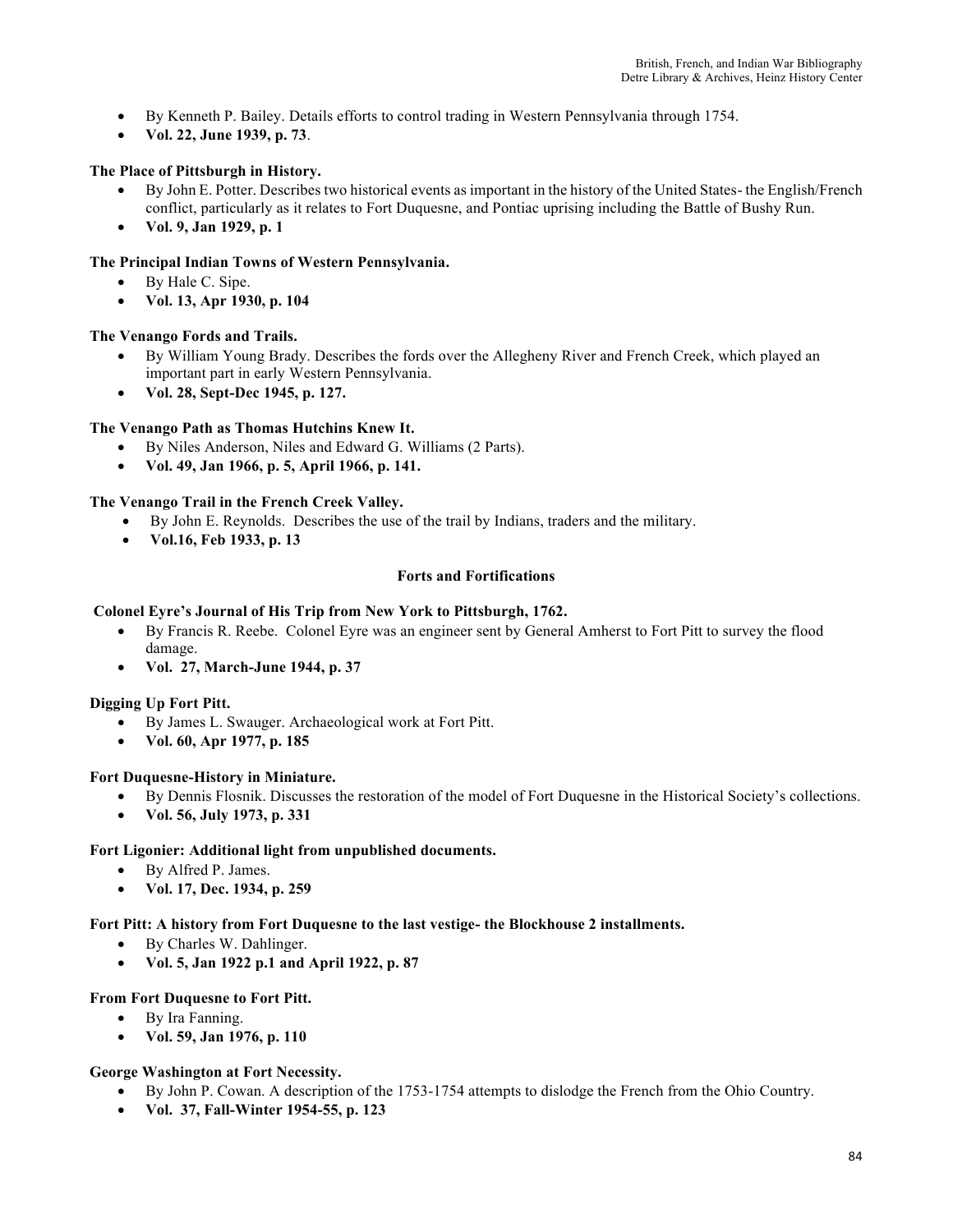### **Insurrection of Fort Loudon in 1765: Rebellion or preservation of peace?**

- By Eleanor M. Webster. Narrative of the uprising led by James Smith.
- **Vol. 47, Apr 1964, p. 125**

## **Notes and Queries.**

- By William Denny. Letters dated April 6, 1757 from William Denny to Major Burd at Fort Augusta concerning military stores and powder being sent to the Fort.
- **Vol. 6, Jan 1923, p. 59**

### **Pay list of the Militia at Fort Ligonier in 1763.**

- By Edward G. Williams.
- **Vol. 46, July 1963, p. 249**

### **Pittsburgh in 1770.**

- By Sir Francis Phillips. Presents a letter dated July 14, 1770 from Alexander Mackrabie to his brother-in-law Sir Phillip Francis describing Fort Pitt and the Indians.
- **Vol. 31, Sept-Dec, 1948, p. 113**

### **Point State Park and the Fort Pitt Museum.**

- By Charles Morse Stoltz. Formal opening of the Museum on June 30, 1969. The story of Western Pennsylvania before 1800 as portrayed in the Museum exhibits. 2 parts.
- **Vol. 52, July 1969, p. 263, Vol. 52, Oct. 1969, p. 321, Vol. 53, Jan. 1970, p. 33**

### **Ten Years on Historic Ground.**

- By Rev. Morgan M. Sheedy. Includes a summary of the early history of the Point through 1775.
- **Vol. 5, Apr 1922, p. 135**

## **The British Evacuation of Fort Pitt, 1772.**

- By John W. Huston.
- **Vol. 48, Oct 1965, p. 317**

### **The Fall of Fort Granville: 'The French Letter' & Gallic Wit on the Pennsylvania Frontier, 1756.**

- By James P. Myers.
- **Vol. 79, Winter 1996/97, p. 154**

### **The Historic Pittsburgh Point.**

- By William H. Stevenson. Summary of the pre-Revolutionary history of the Point.
- **Vol. 11, Jan 1928, p. 3**

### **The Importance of the Upper Ohio Valley Country in 1758—A Contemporary View.**

- By Solon Buck, a note signed by S.J.B. Derived from an article in the New York Gazette (December 1758) describing Fort Duquesne and its importance.
- **Vol. 17, June 1934; p. 123**

### **The Metamorphosis of Fort Necessity.**

- J. C. Harrington talks at banquet. Fort Necessity Bicentennial July 3, 1954. Discusses the reconstruction of the Fort.
- **Vol. 37, Fall-Winter 1954-55, p. 181**

### **The Nest of Robbers.**

- By Alfred P. James. Fort Duquesne as a base for French and Indian operations eastward between 1754-1758.
- **Vol. 21, Sept 1938, p. 165**

## **Virginia's role in the Capture of Fort Duquesne, 1758.**

- By Nellie Norkus.
- **Vol. 45, Dec 1962, p. 291**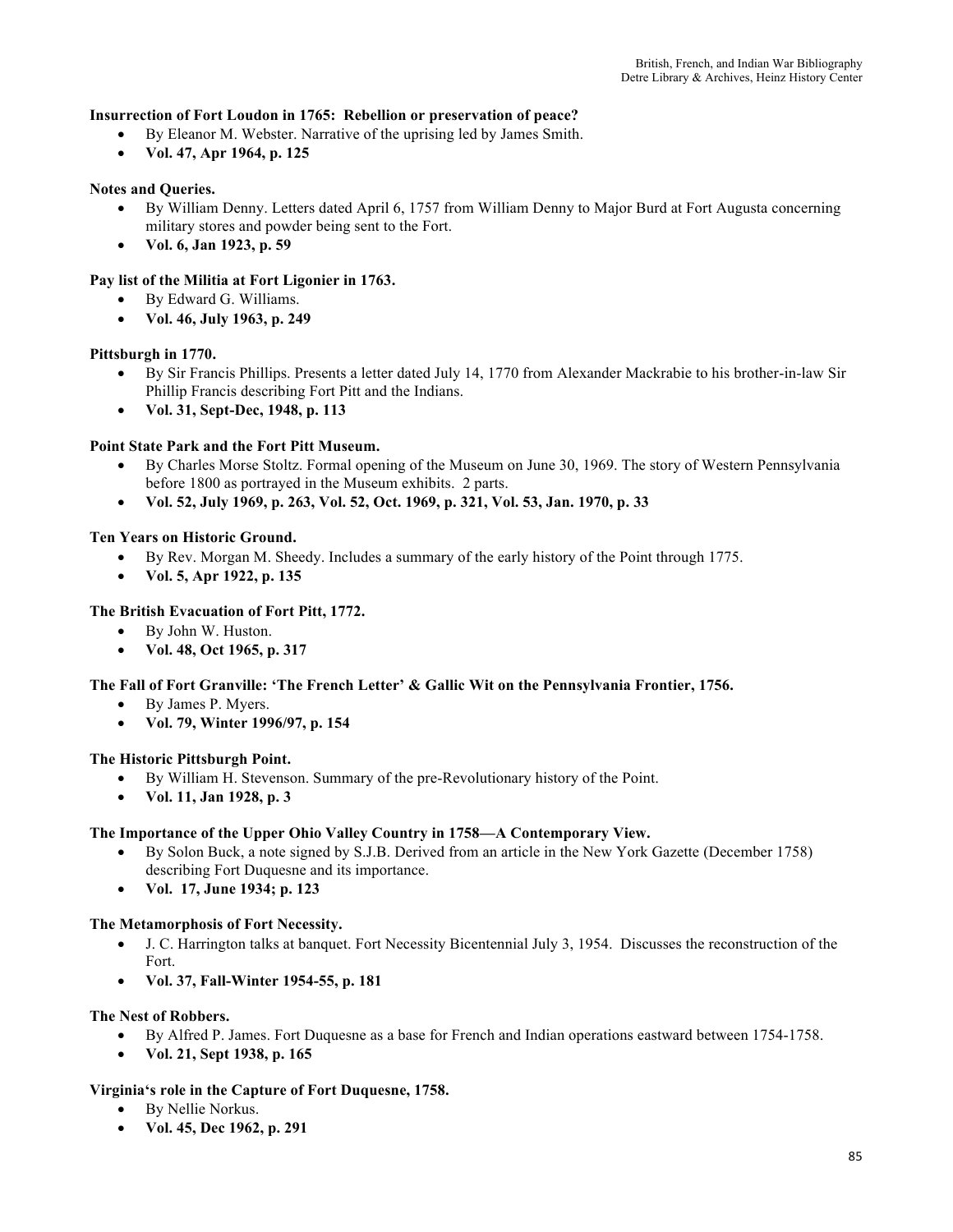# **Biographical**

## **Andrew Montour and His Portrait.**

- By Charles Morse Stotz. Montour was Seneca chief, interpreter and Indian agent.
- Vol. 44, March 1961, p. 13

## **Christopher Gist and His Sons.**

- By Lawrence A. Orrill.
- **Vol. 15, Aug 1932, p. 191**

## **Christopher Gist, Who's That?**

- By John Wilson.
- **Vol. 57, Oct 1974, p. 476**

# **Colonel George Wilson: A Genealogical Study in Western Pennsylvania."**

- By Marcellin C. Adams. Wilson was an officer in charge of provincial troops during the French and Indian War.
- **Vol. 26, Sept.-Dec. 1943, p 89**

# **Colonel John Armstrong - His place in the History of Southwestern Pennsylvania.**

- By J. W. King
- **Vol. 10, July 1927, p.129**

# **Conrad Weiser: A Short Biography.**

- By E. John Long.
- **Vol. 12, Jan. 1929, p. 58**

# **Edward Ward-Trail Blazing Pioneer.**

- By Margaret Pearson Bothwell. Ensign Ward was in charge of the small fort at the Forks of the Ohio he surrendered to the French in 1754.
- **Vol. 43, June 1960, p. 99**

## **From Logstown to Venango with George Washington.**

- By W. Walter Braham. Washington's route from Logstown (near Pittsburgh) to Venango in November and December 1753.
- **Vol. 36, Sept-Dec 1953, p. 125**

## **Gen. John B. Gibson.**

- By John B. Gibson. Includes a narrative of Gibson early life as a solider and Indian trader at Fort Pitt.
- **Vol. 5, Oct 1922, p. 208**

## **George Croghan and the Struggle for the Ohio Valley 1748- 1758.**

- By Clarence R. Thayer.
- Vol. 4, Oct 1921, p 246

## **George Mercer, of the Ohio Company: A Study in Frustration.**

- By Alfred P. 2 parts.
- **Vol. 46, Jan 1963, p. 1, Apr 1963, p. 141**

## **George Washington: A Short Biography.**

- By Albert W. Johnson.
- **Vol. 11, Oct. 1928, p. 203**

## **Half King, Seneca Diplomat of the Ohio Valley.**

- By Lois Mulkearn. Half King or Tanacharison, Seneca chief, was the Iroquois deputy in the Upper Ohio Valley during the French invasion in 1754.
- **Vol. 37, Summer 1954, p. 65**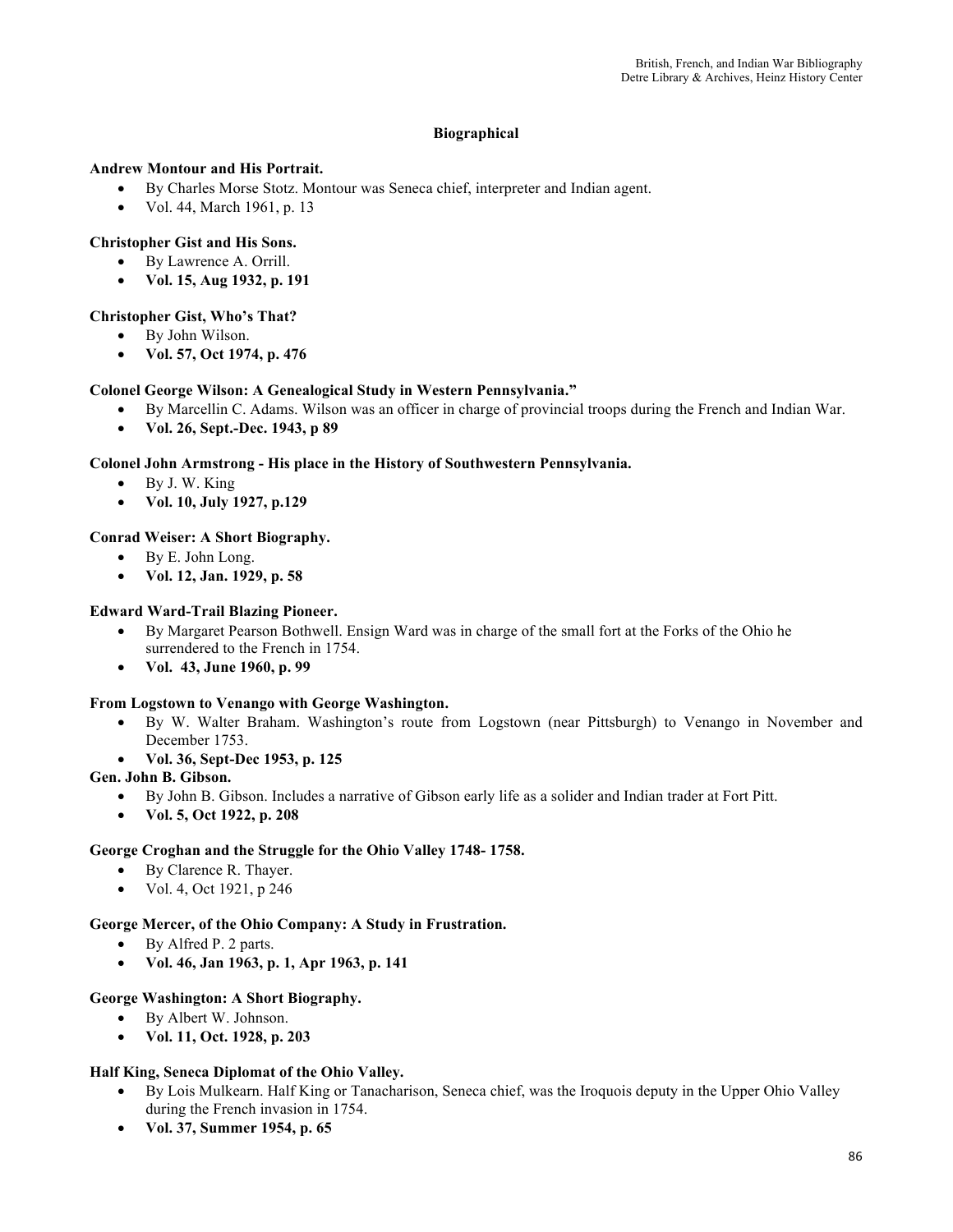## **Henry Bouquet; His Relic Possessions.**

- By E. Douglas Branch. Inventory of Henry Bouquet's possessions at the time of his death in 1765.
- **Vol. 22, Sept 1939, p. 201**

## **John Fraser, Western Pennsylvania Frontiersman.**

- By Howard Glenn Clark.
- **Vol. 38, Fall-Winter 1955, p. 83, Vol. 39, Spring 1956, p. 35, Summer 1956, p. 109**

### **Life and Services of Colonel Henry Bouquet.**

- Hon. Edward E. Robbins.
- **Vol. 3, April 1920, p. 120**

### **Madam Montour.**

- By John P. Penny, Jr. Story of Madam and Andrew Montour, her son, who aided the English cause as an interpreter, ranger and commander of Indians during the French and Indian War and Pontiac's War.
- **Vol. 13, Jan 1930, p. 55**

### **Queen Aliquippa; a Woman of Mystery.**

- By Stacey Taylor.
- **Vol. 58, Jan 1975, p. 122**

### **The Expedition of Captain Robert Stobo.**

- By Roberts C. Alberts.
- Vol. 47, July 1964, p. 177

### **The Marquis Duquesne, Sieur de Menneville, Founder of the City of Pittsburgh.**

- By Charles W. Dahlinger. 3 parts. Includes a biography of Duquesne and a narrative of the French invasion of the Ohio country, the building of Fort Duquesne and Braddock's defeat.
- **Vol. 15, Feb 1932, p. 3, May 1932, p. 121, Aug 1932, p. 219**

### **The Prevosts of the Royal American.**

- By Edward G. Williams. The Prevosts were the three brothers and a nephew, Swiss origin, who entered the British army to serve in America against the French.
- Vol. 56, Jan 1973, p. 1

### **Thomas Hutchins: Provincial Solider and Indian Agent in the Ohio Valley, 1758-1761.**

- By Ann Quattrococchi. Hutchins was quartermaster of the Third Battalion, Pennsylvania Regiment, at Fort Pitt after its capture by the British in 1758.
- **Vol. 45, Sept 1962, p. 193**

### **Washington's Western Journeys and Their Relation to Pittsburgh.**

- By Robert M. Ewing.
- **Vol. 5, July 1922, p. 220**

### **Western Pennsylvania: The Military School for George Washington.**

- By Alfred P. James.
- **Vol. 32, March-June 1949, p. 1**

### **William Pitt and John Forbes.**

- By Henry King Siebeneck.
- **Vol. 24, June 1941, p. 6**

### **French and Indian War--Miscellaneous**

**Colonel James Burd in the Campaign of 1759.**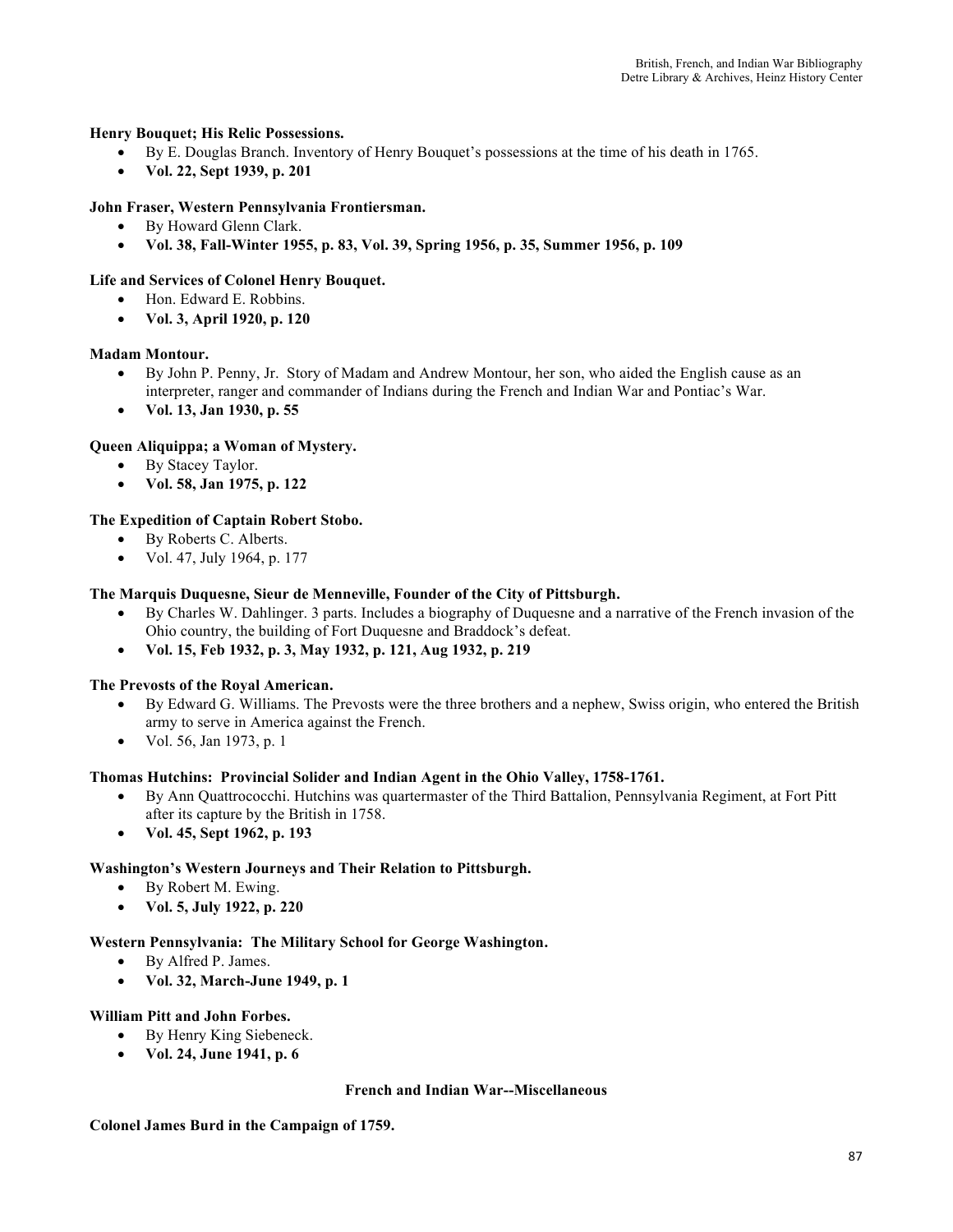- By Lily Lee Nixon. Focuses on Burd's efforts in building a new road from Braddock's Road to the Monongahela River.
- **Vol. 18, June 1935, p. 109**

# **Colonel James Burd in the Campaign of 1760.**

- By Lily Lee Nixon. Burd was in command of Fort Augusts and senior colonel at Fort Pitt.
- **Vol. 23, March 1940, p 13**

## **Did Captain Jacobs Die at the Battle of Kittanning?**

- By James W. Rowe. Jacobs was a co-chief of the Delawares during the French and Indian War.
- **Vol. 17, June 1934, p. 121**

# **History of the Capture and Captivity of David Boyd from Cumberland County, Pennsylvania, 1756.**

- By Elvert M. Davis. Boyd was captured by the Delaware during the French and Indian War.
- **Vol. 14, Jan 1931, p. 28**

## **Impressment in Western Pennsylvania, 1755-1759.**

- By Allan J. Rogers. Discusses the impressments of the wagons, livestock, and the food during the French and Indian War.
- **Vol. 52, July 1969, p 255**

# **Pattin's Map of the Road to Shannopintown.**

- By Howard R. Eavenson. Concerns Pattin's survey of the western border of Pennsylvania in 1753 to determine whether the new French forts were in Pennsylvania.
- **Vol. 27, March-June 1944, p. 21**

## **Pickawillany: French Military Power verses British Economics.**

- By David R. Edmunds.
- **Vol. 58, April 1975, p. 169**

## **The French Advance into the Ohio Country.**

- By Donald A. Kent.
- **Vol. 37, Fall-Winter 1954-1955, p. 135**

## **The Military Opens the Gateway to the West.**

- By Matthew B. Ridgeway. Focuses on the French and Indian War in Western Pennsylvania.
- **Vol. 42, March 1959, p. 1**

## **Virginia's Use of Blacks in the French and Indian War.**

- By Larry G. Bowman.
- **Vol. 53, Jan 1970, p. 57**

## **General Braddock Campaign**

## **A British Officer's Journal of the Braddock Expedition-Et Cetera.**

- By Paul E. Kopperman, assisted by Michael J. Freiling. A further review of the newly-discovered source on Braddock's expedition.
- **Vol. 64, July 1981, p 269**

## **A Letter from Will's Creek.**

- By Charles M. Stotz (Editor). Harry Gordon's account of Braddock's defeat.
- **Vol. 44, June 1961, p. 129**

## **An Assessment of the Cholomley's Batman and British A Journals of Braddock's Campaign.**

• By Paul E. Kopperman (response by George Swetnam). A critical review of newly- discovered sources on Braddock's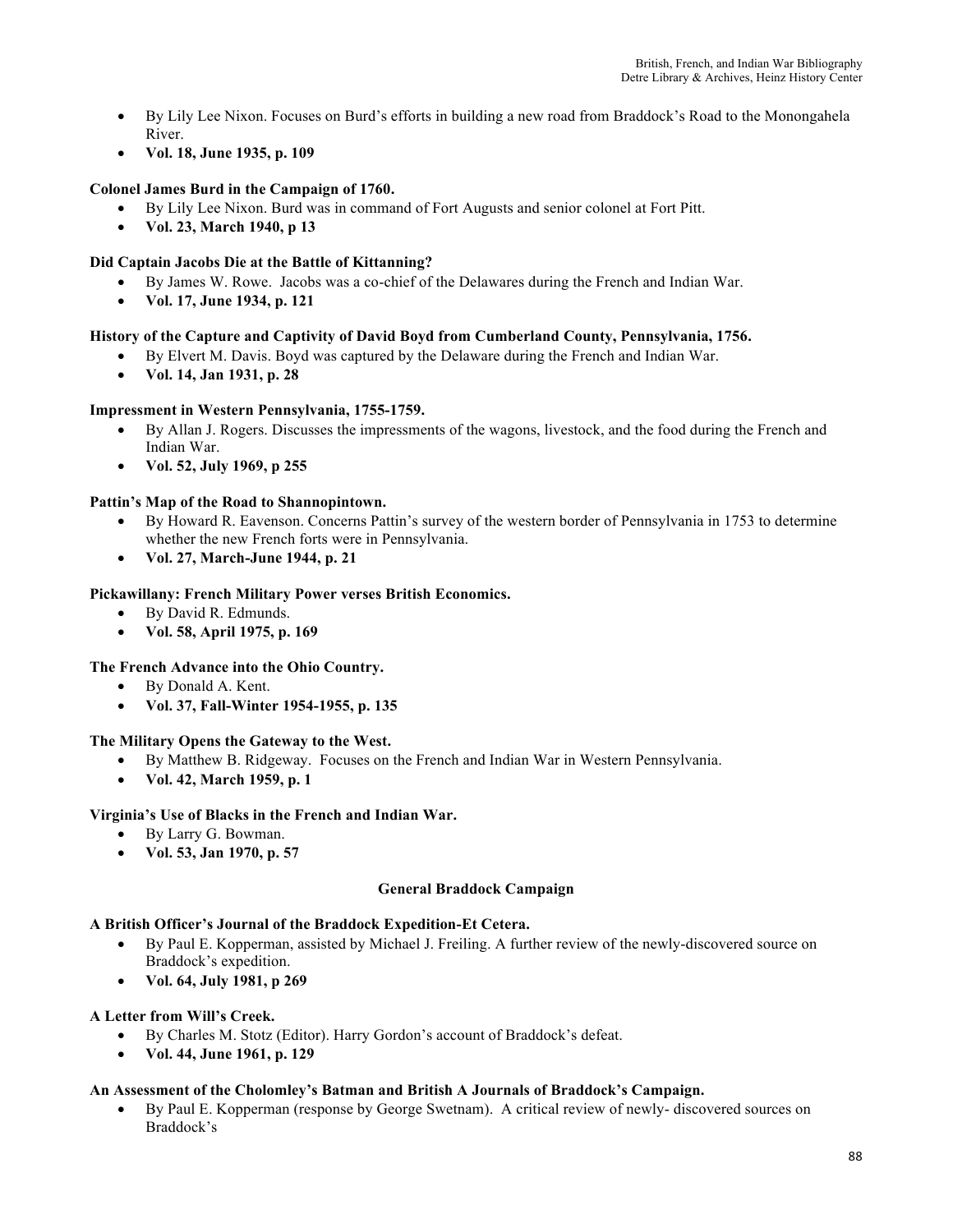• **Vol. 62, July 1981, p. 197**

## **Braddock's War Supplies and Dunbar's Camp.**

- By Raymond B. Abbot
- **Vol. 17, March 1934, p. 49**

# **Charles Langlade and Braddock's Defeat.**

- By Paul Trap. Argues that Langlade did not participate in the battle.
- **Vol. 70, July 1987, p. 300**

## **Colonel James Burd in the Braddock Campaign.**

- By Lily Lee Nixon.
- **Vol. 17, Dec 1934, p. 235.**

# **The Braddock Celebration-One Hundred-Seventy-Fifth Anniversary of Braddock's Defeat.**

- Describes the celebratory events in Braddock on July 8-9, 1930 and the location of the battle in terms of 1930 landmarks.
- **Vol. 13, Oct 1930, p. 272**

## **The Monongahela River.**

- By M. James Morris. Includes a narrative of the Battle of the Monongahela.
- **Vol. 6, July 1923, p 135**

## **The Old Indian Burying Ground.**

- By Stephen Quinon. Includes a discussion of the grave of Beaujeau in the cemetery for Fort Duquesne. Beaujeau was commandant of the Fort and was mortally wounded in the Battle of the Monongahela.
- **Vol. 3, Oct 1920, p. 201**

## **Treasure Hunt in the Forest.**

- By Edwards G. Williams.
- **Vol. 44, Dec 1961, p. 383**

## **General Forbes Campaign**

## **As Forbes Trailed Through.**

- By Lewis C. Walkinshaw. Describes short hikes in 1936 along the Old Forbes Road in two parts.
- **Vol. 19, June 1936, p. 135, Sept 1936; p. 221**

## **Forbes Conquers the Wilderness.**

- By Charles M. Stotz. A modern odyssey.
- **Vol. 67, Oct 1984, p. 309**

## **New Light on the 1758 Forbes Campaign.**

- By Niles Andersen.
- **Vol. 50, Apr 1967, p. 89**

## **The General Chooses a Road.**

- By Niles Andersen. The Forbes campaign of 1758 to Fort Duquesne in three installments.
- **Vol. 42, June 1959, p. 109, Sept 1959, p.241, Dec 1959 p. 383**

## **The Glory Road.**

- By L. Ewing. Poetry. Relates to the Forbes campaign of 1758.
- **Vol. 43, June 1960, p. 129**

## **The Last Two Campsites of Forbes's Army.**

• By Harold A. Thomas.